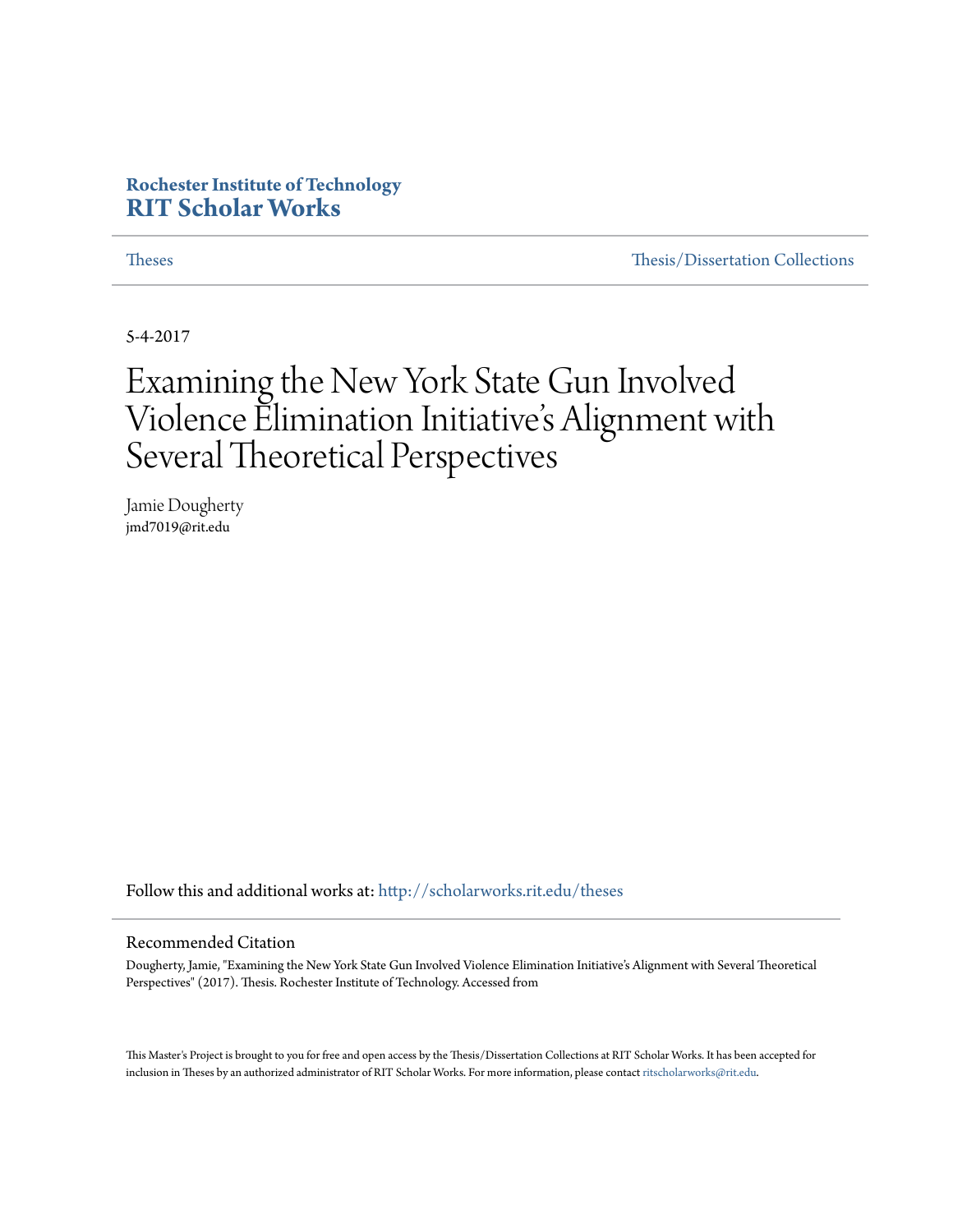# $R \cdot I \cdot T$

## Examining the New York State Gun Involved Violence Elimination Initiative's Alignment with Several Theoretical Perspectives

by

## Jamie Dougherty

A Capstone Project Submitted in Partial Fulfillment of the Requirements for the Degree of Master of Science in Criminal Justice

Department of Criminal Justice

College of Liberal Arts

Rochester Institute of Technology Rochester, NY May 4, 2017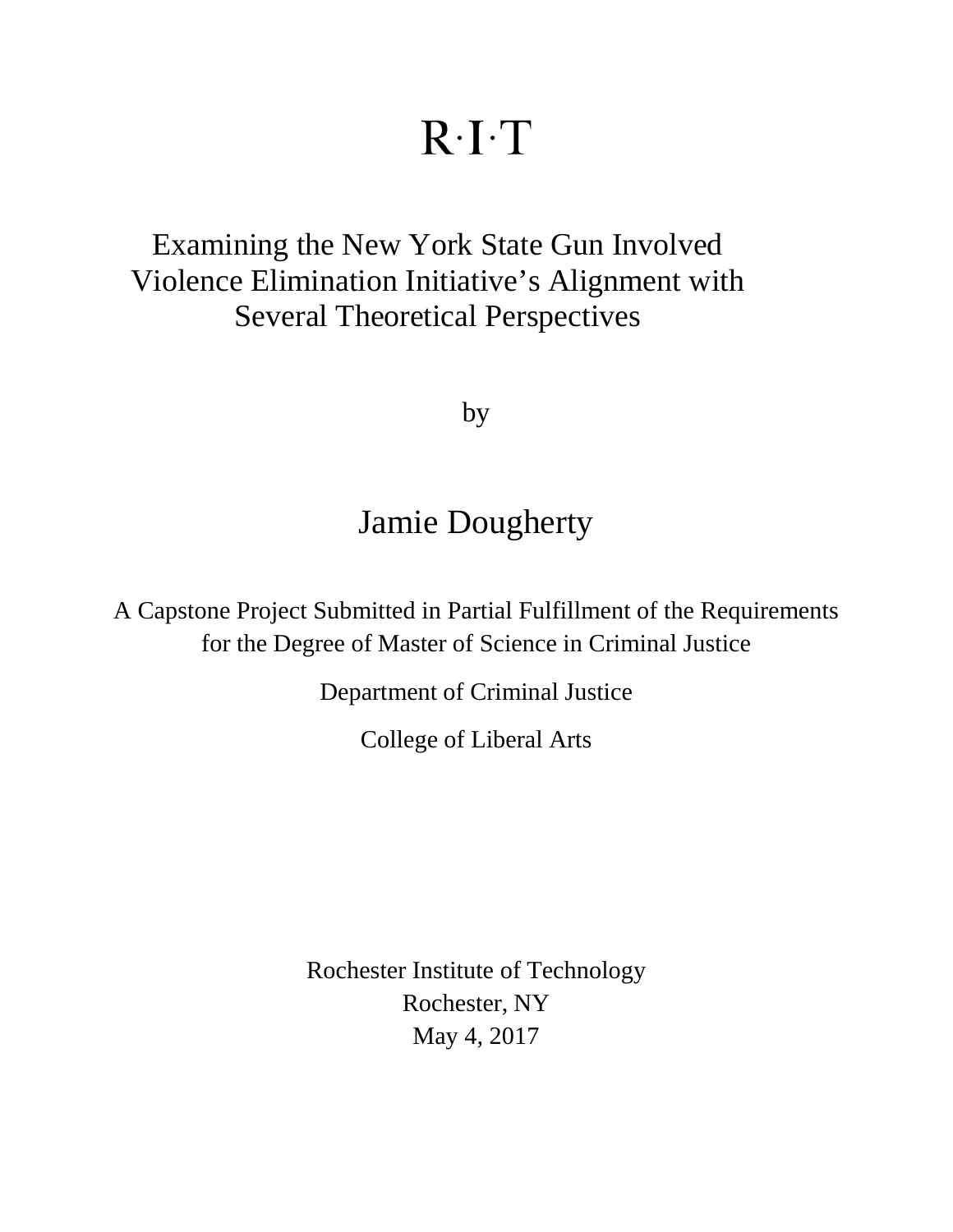Examining the New York State Gun Involved Violence Elimination Initiative's

Alignment with Several Theoretical Perspectives

Jamie Dougherty

Rochester Institute of Technology

#### Author Note

Jamie Dougherty, Master's Degree student, Department of Criminal Justice, Rochester Institute of Technology.

This research was supported by a grant from the New York State Division of Criminal Justice Services. The research was supported by principal investigators Dr. John Klofas and Dr. Irshad Altheimer and several evaluators for GIVE: Dr. Makini Beck, Dr. Lisa Clark, Michelle Comeau, Dr. Janelle Duda-Banwar, Alysia Mason, Dr. Thomas Noel, Akshay Paliwal, Sujeong Seo, Ashley Vasquez, and Dr. Jason Willis. The work would not have been possible without the participation and support of staff from DCJS and GIVE partner agencies.

Correspondence should be addressed to Dr. John Klofas, Dept. of Criminal Justice, RIT, EAS (Bldg. 1), 93 Lomb Memorial Drive, Rochester, NY 14623. Contact: [jmkgcj@rit.edu](mailto:jmkgcj@rit.edu)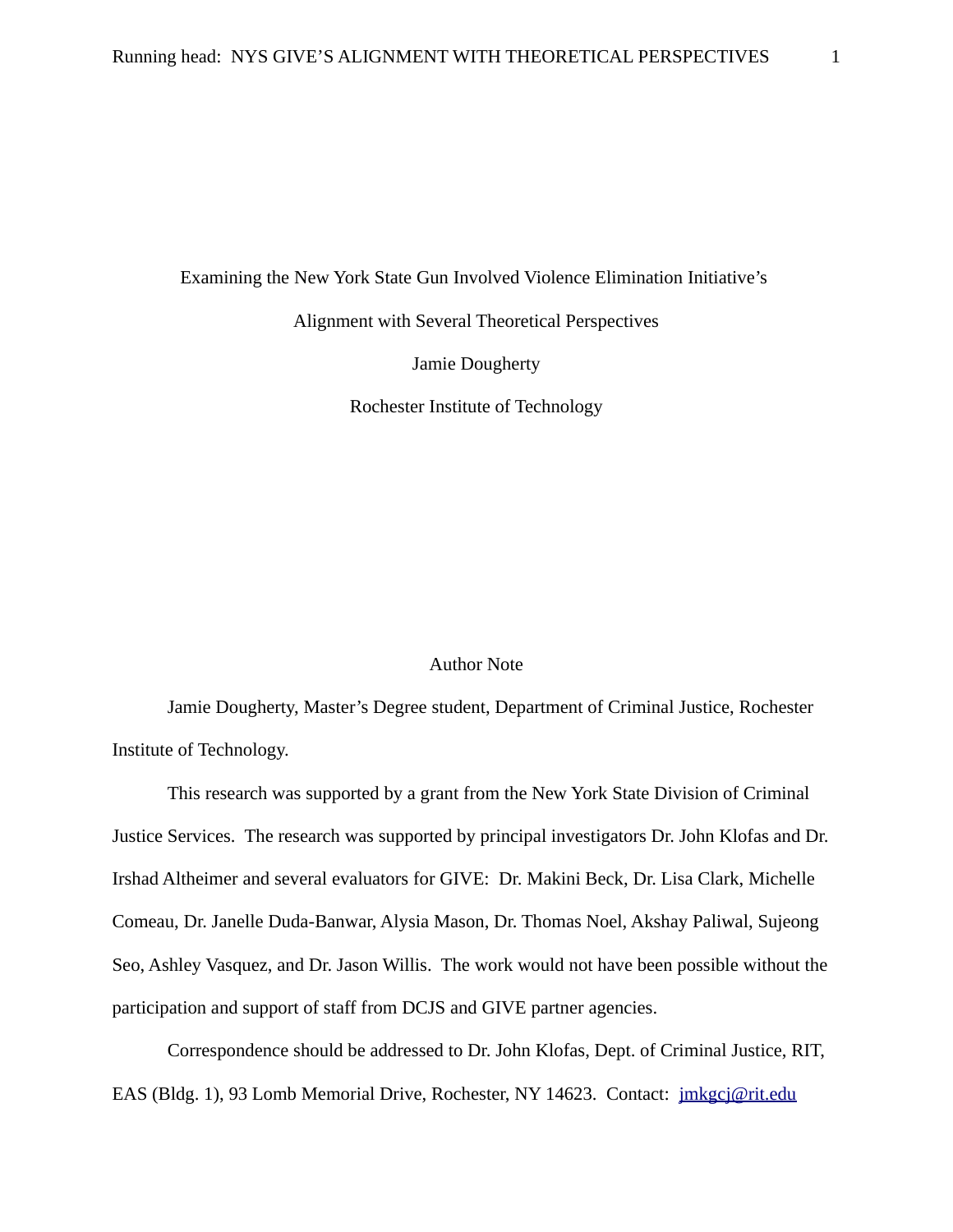#### <span id="page-3-0"></span>**Abstract**

This research examines how well New York State's Gun Involved Violence Elimination (GIVE) initiative aligns with four theoretical domains: subculture of violence, deterrence, rational choice/situational crime prevention, and implementation theories. It reviews how procedural justice and community integration align with these theories and the evidence-based strategies that GIVE sites implement. Sites are grouped for analysis, and their characteristics are described. The literature review describes each theoretical domain's core principles as they pertain to GIVE. It shows that the theories can be compatible and that their integration is difficult but would likely make the initiative more effective. The primary research questions pertain to how closely GIVE aligns with each of these theories, as well as whether sites with similar characteristics utilize these theoretical perspectives differently. The data collection and analysis methods are described. The analysis finds that theories and strategies that readily align with traditional law enforcement functions are the most likely to be fully adopted by law enforcement agencies, so street outreach strategies tend to be under-utilized while deterrence strategies are most embraced. Larger sites with higher shooting rates tend to have more comprehensive GIVE programs and align better with theory due to having gun violence problems characterized by subcultures of violence and other principles on which the strategies are built. However, mediumsized sites tend to deliver strategies with effective dosage; larger sites struggle to deliver enough resources. GIVE implementation could be improved with more integration among strategies, community integration, and deeper recognition of the theoretical insights presented here.

*Keywords: gun violence, implementation, criminal justice theory, program evaluation*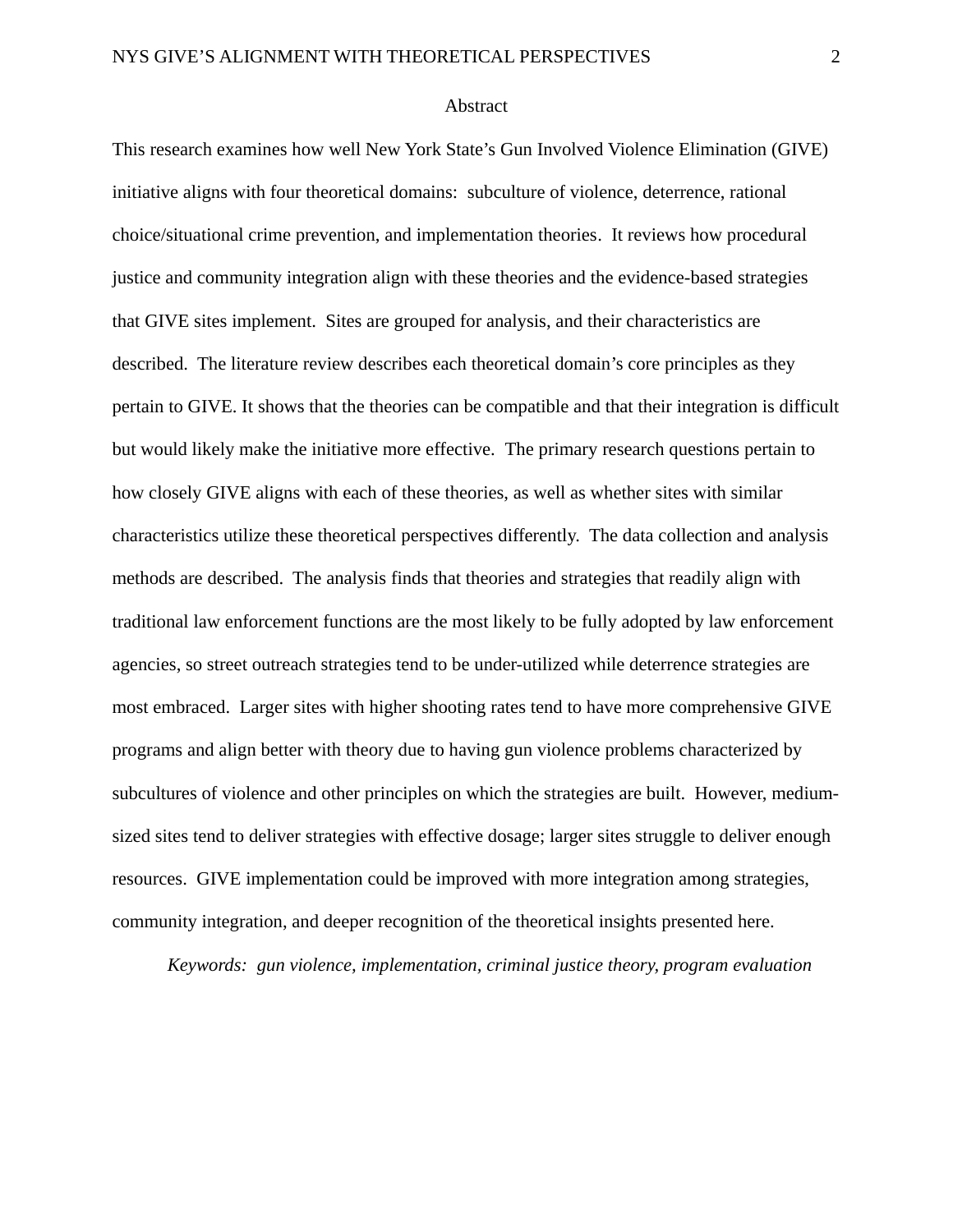## **Table of Contents**

| Summary of Common Problems and Solutions in Violence Reduction Efforts74 |  |
|--------------------------------------------------------------------------|--|
|                                                                          |  |
|                                                                          |  |
|                                                                          |  |
|                                                                          |  |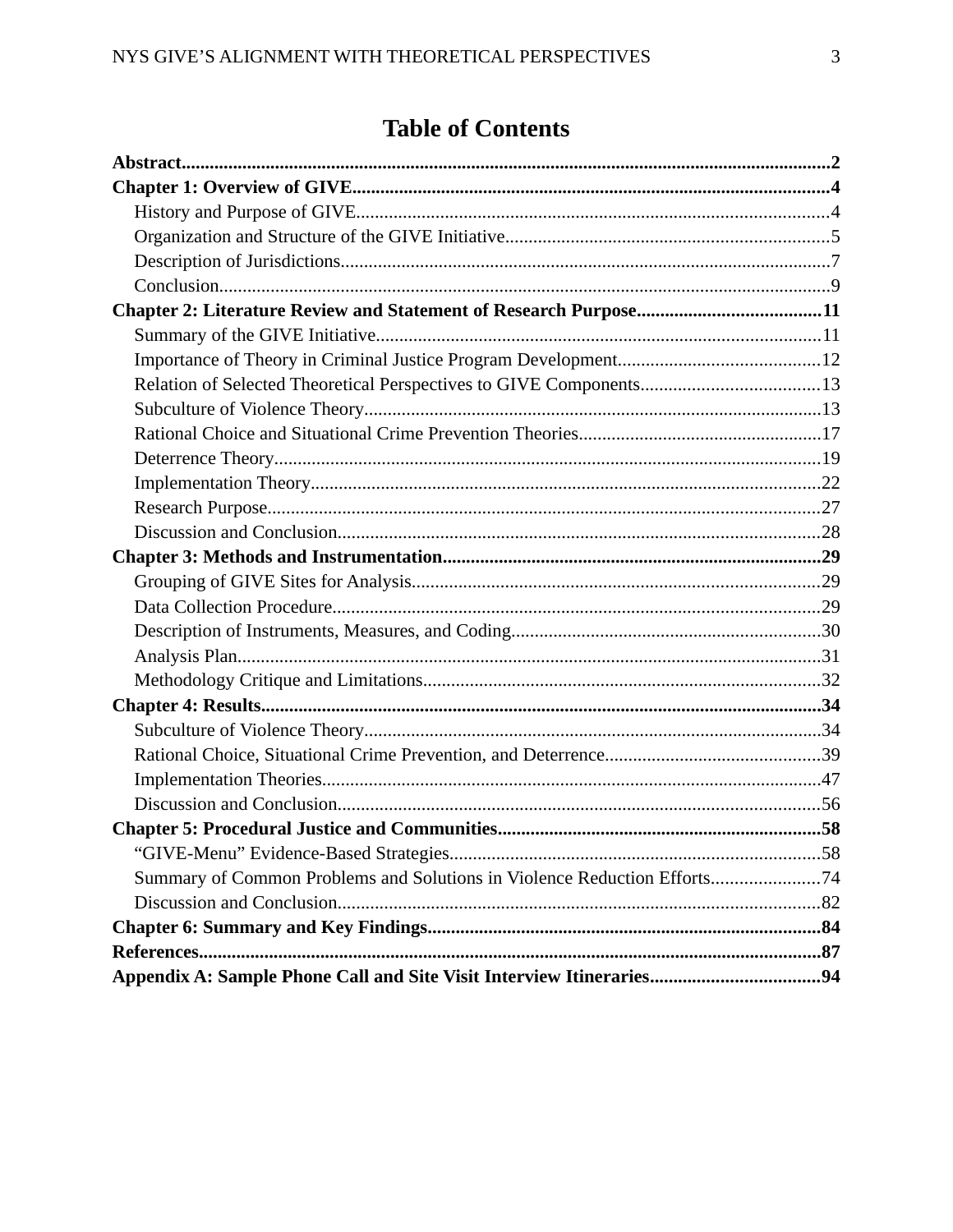Examining the New York State Gun Involved Violence Elimination Initiative's

Alignment with Several Theoretical Perspectives

#### <span id="page-5-1"></span>**Chapter 1: Overview of GIVE**

The Gun Involved Violence Elimination (GIVE) initiative is an effort to reduce gun violence in New York State (NYS) outside of New York City. The grant program is administered by the NYS Division of Criminal Justice Services (DCJS) and began in 2014. The seventeen counties outside New York City with the highest amounts of Part I crimes are provided funding to implement evidence-based strategies to prevent and reduce gun violence. This paper provides an overview of the GIVE initiative as part of a larger research project examining the degree to which GIVE aligns with several theoretical perspectives related to violence and its prevention. It describes the jurisdictions implementing GIVE and how they are grouped to aid in analysis.

#### <span id="page-5-0"></span>**History and Purpose of GIVE**

From 2004 to 2014, DCJS provided funding to law enforcement agencies in the seventeen counties that account for over eighty percent of the state's Part I crimes outside of New York City for crime reduction initiatives. This was called Operation IMPACT. In 2014, DCJS began to require that these agencies focus on preventing and reducing firearm-related homicides and non-fatal shootings (NYS DCJS, n.d.). The seventeen jurisdictions were required to choose and implement at least one strategy from a list of evidence-based strategies and could supplement these strategies with other efforts to address gun violence in their jurisdiction.

In the first year of GIVE (fiscal year 2014-2015), sites could choose to implement hot spots policing, focused deterrence, street outreach, crime prevention through environmental design (CPTED), procedural justice, and/or problem-oriented policing (POP). Starting in the second year (fiscal year 2015-2016), sites were required to integrate procedural justice and POP principles in all aspects of their GIVE program (each strategy as well as overall organization of the initiative) rather than treating procedural justice and POP as separate strategies.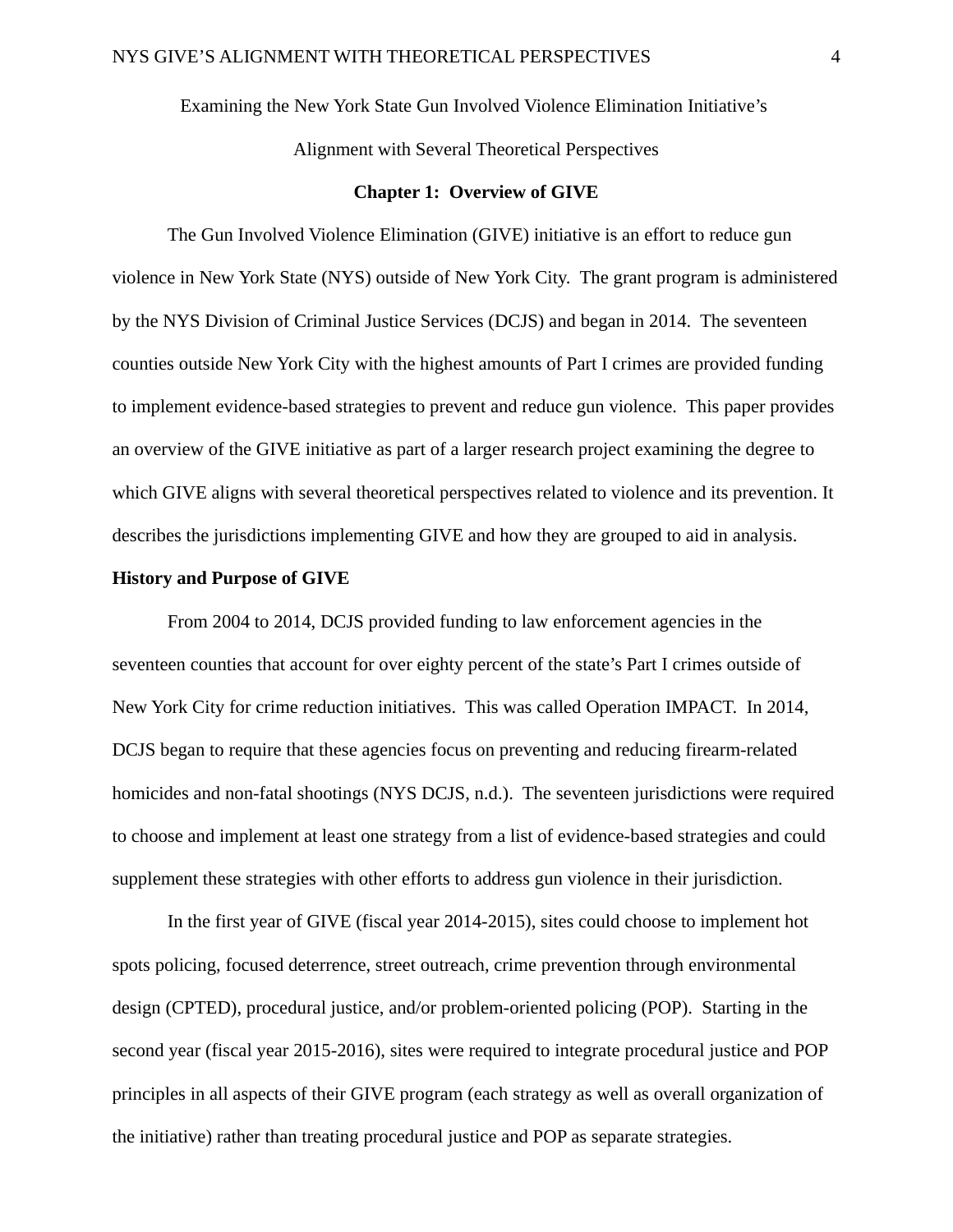Sites are required to work with a program evaluation team from RIT's Center for Public Safety Initiatives (CPSI). The evaluation focuses on the fidelity with which sites implement the strategies, the state and local implementation processes, adaptations sites make to strategies to fit local needs, training and administrative support, and outcome measures for GIVE.

#### <span id="page-6-0"></span>**Organization and Structure of the GIVE Initiative**

DCJS has many departments that provide support for numerous programs, including GIVE. The Commissioner and a Deputy Commissioner of DCJS actively oversee GIVE. The GIVE Program Manager is the primary coordinator of GIVE. Each of the seventeen jurisdictions is assigned one of two GIVE Unit Representatives or the Program Manager (for larger sites) as their primary liaison with DCJS. The site representatives communicate with and visit the sites regularly and report to the Commissioner. This core team of three individuals also organizes technical assistance, trainings, conferences, and site collaboration meetings; reviews funding proposals; monitors finances; and coordinates with the evaluation team.

DCJS designated a State Director of SNUG Anti-Violence Initiatives to oversee SNUG, a statewide effort to implement street outreach in cities experiencing dispute- and gang/groupdriven gun violence. Street outreach is one of the GIVE strategies. SNUG sites are required to partner with law enforcement for data to choose a target area, receive notifications about shootings, and vet potential street outreach staff. There are several SNUG sites in New York City that are not GIVE sites, and there are several GIVE sites that implement street outreach activities that are not part of SNUG. In either case, street outreach efforts are led by non-profit agencies.

In each county, the police department(s) of the major cities usually lead GIVE, but the initiative is highly collaborative. Typically, funded partners include the primary police department(s), the county office of probation, the county district attorney's office, the county sheriff's office, and a non-profit or community partner agency. Some GIVE sites provide funding to a research partner from a local university, and some utilize Crime Analysis and Intel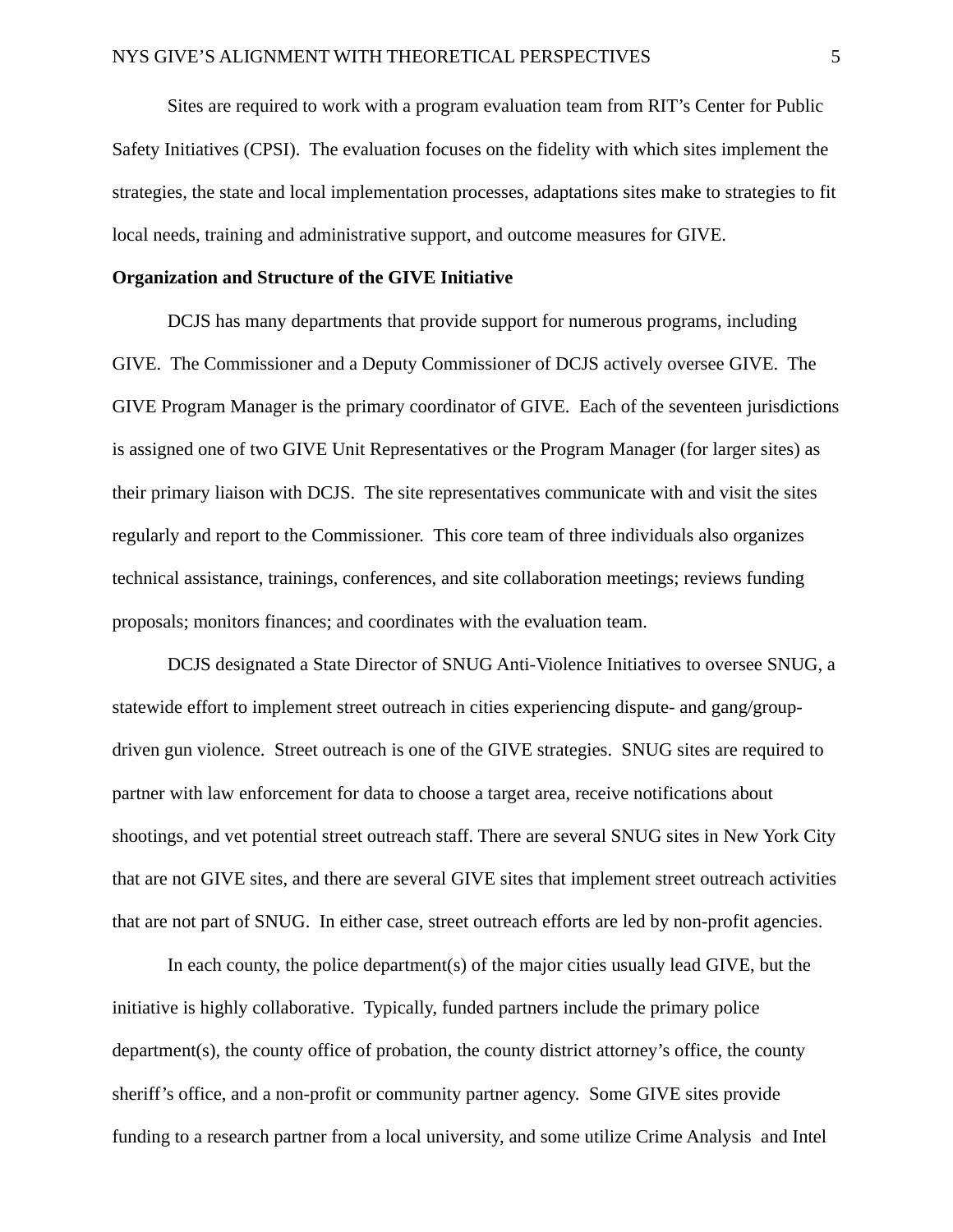Center resources. Unfunded law enforcement partners are frequently involved with GIVE, including parole, NYS Police, federal agencies (ATF, ICE, US Attorney's Office, etc.), and neighboring police departments. For the purposes of evaluation, the seventeen counties are treated as nineteen separate sites, since two counties have two distinct cities within them that operate distinct GIVE programs; note that they do share county-level agencies.

DCJS has provided training, technical assistance, and networking opportunities for GIVE sites. Training refers to classroom-style sessions that are provided to individuals from multiple jurisdictions. Trainings are provided regularly on each of the strategies and on emerging issues of interest. Technical assistance (TA) refers to contracting with a TA provider to deliver direct, customized strategy support to a site over a period of time. TA is provided as requested by sites, especially for sites implementing focused deterrence. The DCJS GIVE team also organizes meetings of GIVE sites by region as well as an annual two-day conference for all sites for additional training and to share site learnings.

The GIVE evaluation involved regular phone calls and site visits with each site about their implementation. The evaluation methodology is described in detail in the next paper in this series. Evaluators provided regular reports (written and verbal) to DCJS and participated in a monthly conference call with the Commissioner of DCJS and all departments that support GIVE.

Note that sites' research partners are distinct from evaluators. Research partners focus on a specific research project that is of interest to the site or provide more intensive on-the-ground assessment of the site's implementation. Because RIT CPSI is Monroe County's GIVE research partner as well as the GIVE evaluation team, a separate agency, the Center for Governmental Research, performs the evaluation of the Monroe County GIVE site to avoid a conflict of interest. Monroe County is therefore not included in this analysis.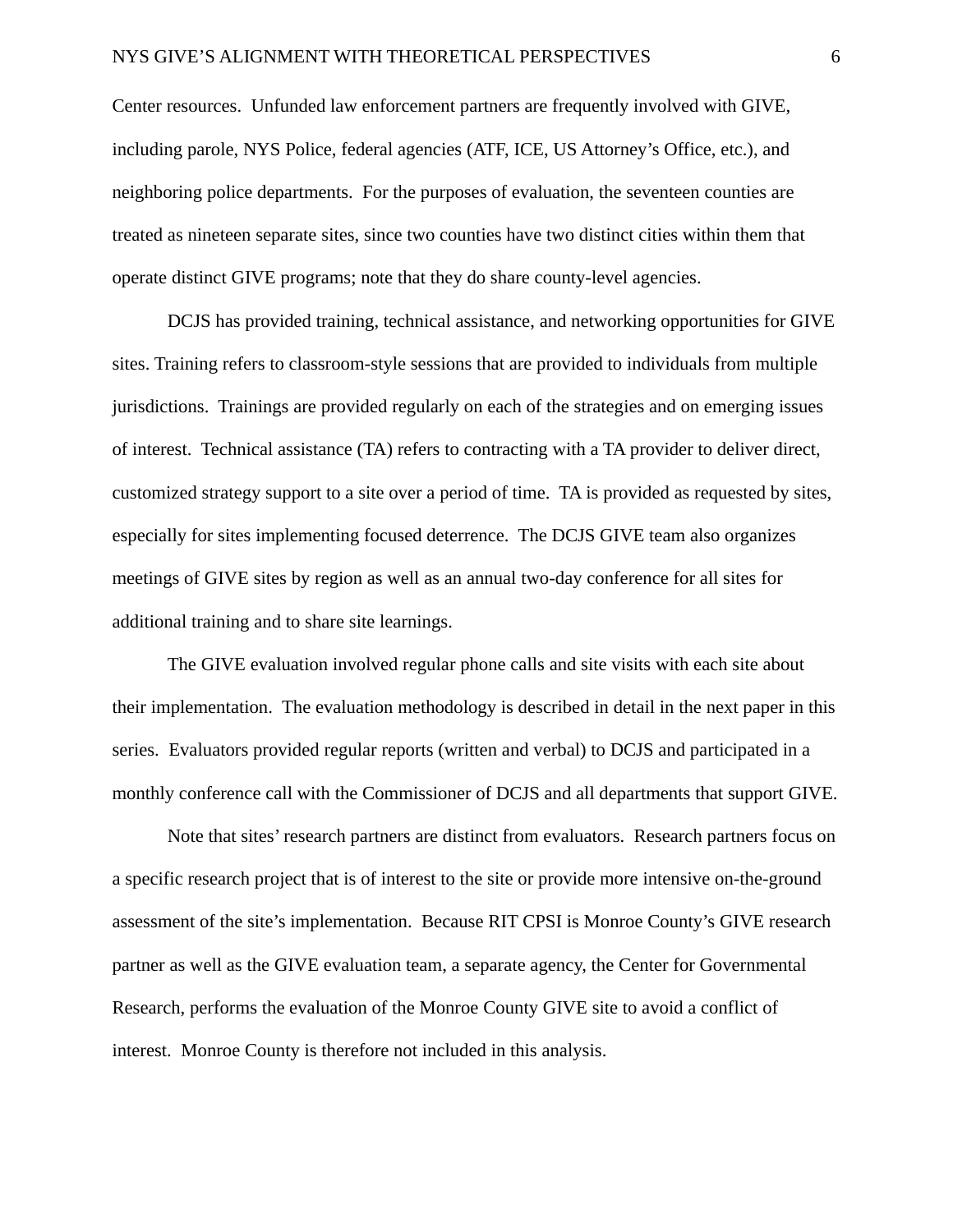#### <span id="page-8-0"></span>**Description of Jurisdictions**

The GIVE sites are diverse on a number of dimensions, including levels and types of gun violence. For the purposes of this capstone, the eighteen sites part of CPSI's evaluation are split into five groups. This analysis compares and contrasts the sites within and among these groups.

The sites are grouped according to rates of shooting victimization for the jurisdiction in  $2016<sup>1</sup>$  $2016<sup>1</sup>$  $2016<sup>1</sup>$  with some exceptions. Group H (high) consists of the three sites with the highest rates of shooting victimization. Group M (medium) has the four sites with the next highest rates of shooting victimization, followed by the four sites in Group L (low). Group A consists of the five sites that have little gun violence and focus on aggravated assaults (often domestic violence). Group C consists of the two sites whose jurisdictions are counties rather than cities. These sites have areas with high rates of gun violence (where GIVE efforts are concentrated), but the large county populations make the shooting victimization rates for the entire jurisdiction quite low.

The following charts convey some of the diversity within and among these groupings. Figure 1 shows the shooting victimization rates by group (i.e., how the sites were grouped). *Figure 1: 2016 Shooting Victim Rate Ranges for Site Groups*



2016 Shooting Victim Rate Ranges for Site Groups

<span id="page-8-1"></span><sup>1</sup> Crime/violence data is from the NYS DCJS Greenbook data published in February 2017 for the full calendar year of 2016. I used the 2015 Census population estimates for each city to calculate the rates and in Figure 2 below.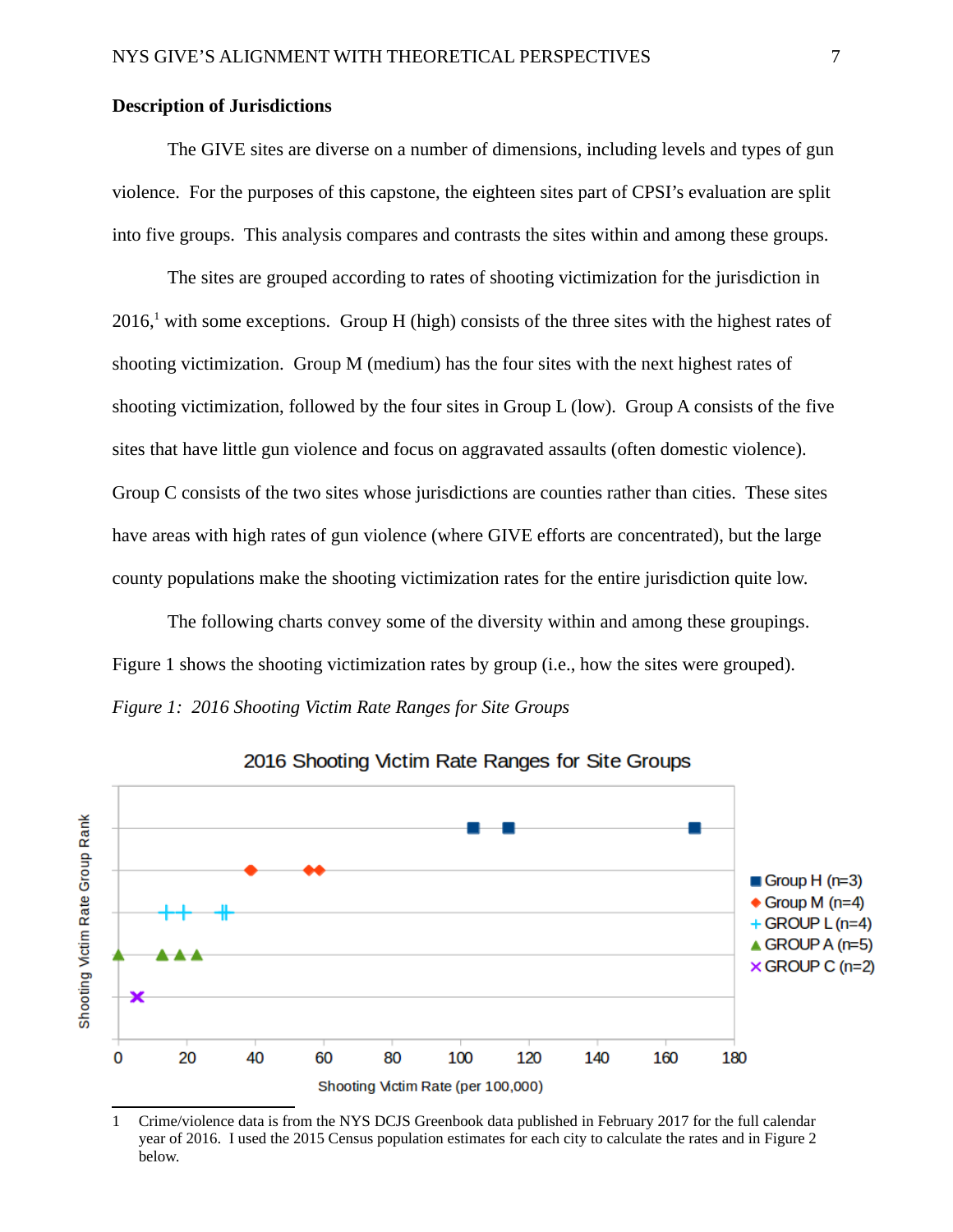From Figure 2, it is evident that the sites in Group C have much larger populations than all other sites. Group H (with the highest rates of shooting victimization) tends to have larger populations, except one small site that has unusually high shooting rates. While Group M has higher shooting victimization rates than Group L, Group L tends to have larger populations. Finally, Group A, with low levels of gun violence, have, on average, the smallest populations. *Figure 2: Population Ranges for Site Groups (2015 Population Estimate)*



Population Ranges for Site Groups (2015 Pop. Estimate)

Figure 3 shows the large diversity in domestic violence aggravated assault victimization rates among the GIVE sites. Only some of the sites in Group 4 are approved to use GIVE funds to address domestic violence aggravated assaults due to having low levels of gun violence. *Figure 3: 2016 Domestic Violence Aggravated Assault Rate Ranges for Site Groups*

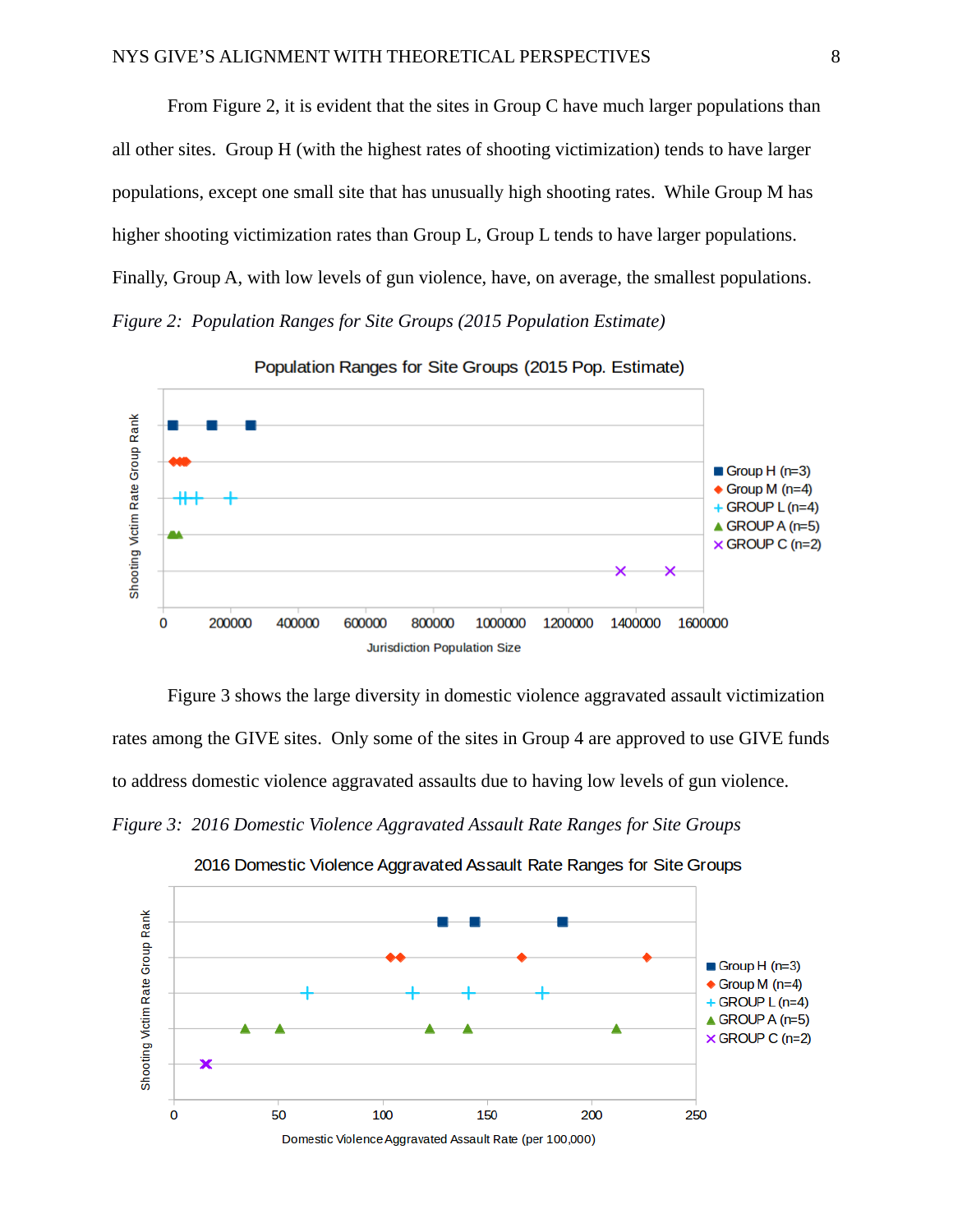These charts illustrate the diversity among GIVE sites in shooting victimization rates, population, and domestic violence aggravated assault rates. There is, of course, even more diversity in the jurisdictions' contexts, personnel, leadership structures, and other qualitative areas. Throughout this research, I will discuss the differences (and similarities) among GIVE sites and the applicability of the GIVE strategies and overall initiative to these diverse jurisdictions.

#### <span id="page-10-0"></span>**Conclusion**

The NYS GIVE initiative is an innovative effort to promote the use of evidence-based practices to reduce and prevent gun violence among law enforcement agencies. This multi-site, state-run initiative is, to evaluators' knowledge, the most extensive effort to do so in the nation. The transition from IMPACT to GIVE reflects an effort by NYS DCJS to increase the use of evidence-based practices in its funded programs, to focus on more specific problems, and to evaluate the program closely, and to provide technical assistance and training to practitioners.

Throughout this research, I will examine how the design and implementation of GIVE at the state and jurisdiction levels align with four theoretical perspectives: subculture of violence theory, rational choice/situational crime prevention theories, deterrence theory, and implementation theories. I will provide recommendations for how the program may be made more effective by better aligning with theory. The GIVE sites are diverse but often face similar challenges. The groupings presented above (and that will be used throughout the research) will illustrate the common challenges of implementing this ambitious initiative. The next paper in this series will discuss the four theoretical perspectives stated above and how they relate to urban gun violence in general and to GIVE specifically. It will also detail the methodology for this analysis. The research overall explores how GIVE addresses aspects of these theories while failing to address other aspects.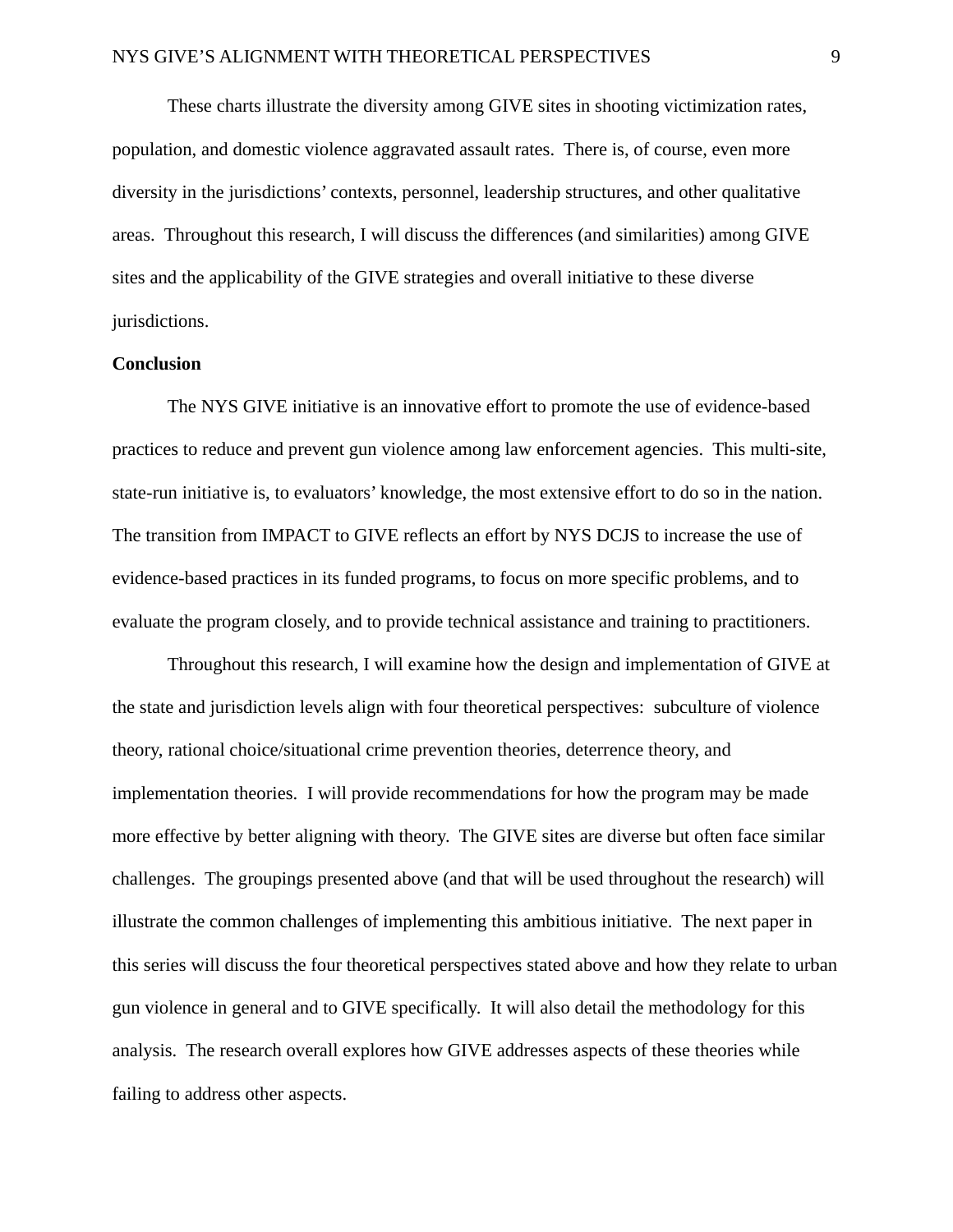#### <span id="page-11-1"></span>**Chapter 2: Literature Review and Statement of Research Purpose**

Research and interventions grounded in theory are more likely to be effective (Stewart & Klein, 2016; Davies, Walker, & Grimshaw, 2010). This paper reviews literature from four theoretical domains that relate to the New York State (NYS) Gun Involved Violence Elimination (GIVE) initiative. GIVE funds law enforcement agencies in seventeen counties to implement evidence-based strategies to reduce gun violence as well as an implementation and outcome evaluation conducted by the Center for Public Safety Initiatives (CPSI) at Rochester Institute of Technology (RIT). The four theoretical domains that will be examined here were chosen for their broad applicability to the components and goals of GIVE and include subculture of violence theories, deterrence theory, rational choice theories, and implementation theories. This research will examine the effort's degree of theoretical alignment.

Research questions to be explored include how closely the GIVE effort at the state and jurisdictional levels aligns with each of these theories, using evaluation data from GIVE sites. It will examine how sites with various characteristics adhere to and implement theoretical perspectives differently. It will focus on the compatibility among these theories and whether their combination is likely to be effective in directing strategy implementation.

#### <span id="page-11-0"></span>**Summary of the GIVE Initiative**

The GIVE initiative is an effort to reduce gun violence in New York. This grant program is administered by the NYS Division of Criminal Justice Services (DCJS) and funds law enforcement efforts in the seventeen counties outside of New York City with the highest amounts of Part I crimes. The twenty participating police departments report 87% of the state's violent crime outside of New York City. In 2016, there were 1,047 total shooting victims in these jurisdictions, 141 of whom were killed (NYS DCJS, 2017).

DCJS requires that funded partners focus on preventing and reducing firearm-related homicides and non-fatal shootings (NYS DCJS, 2017) by implementing at least one strategy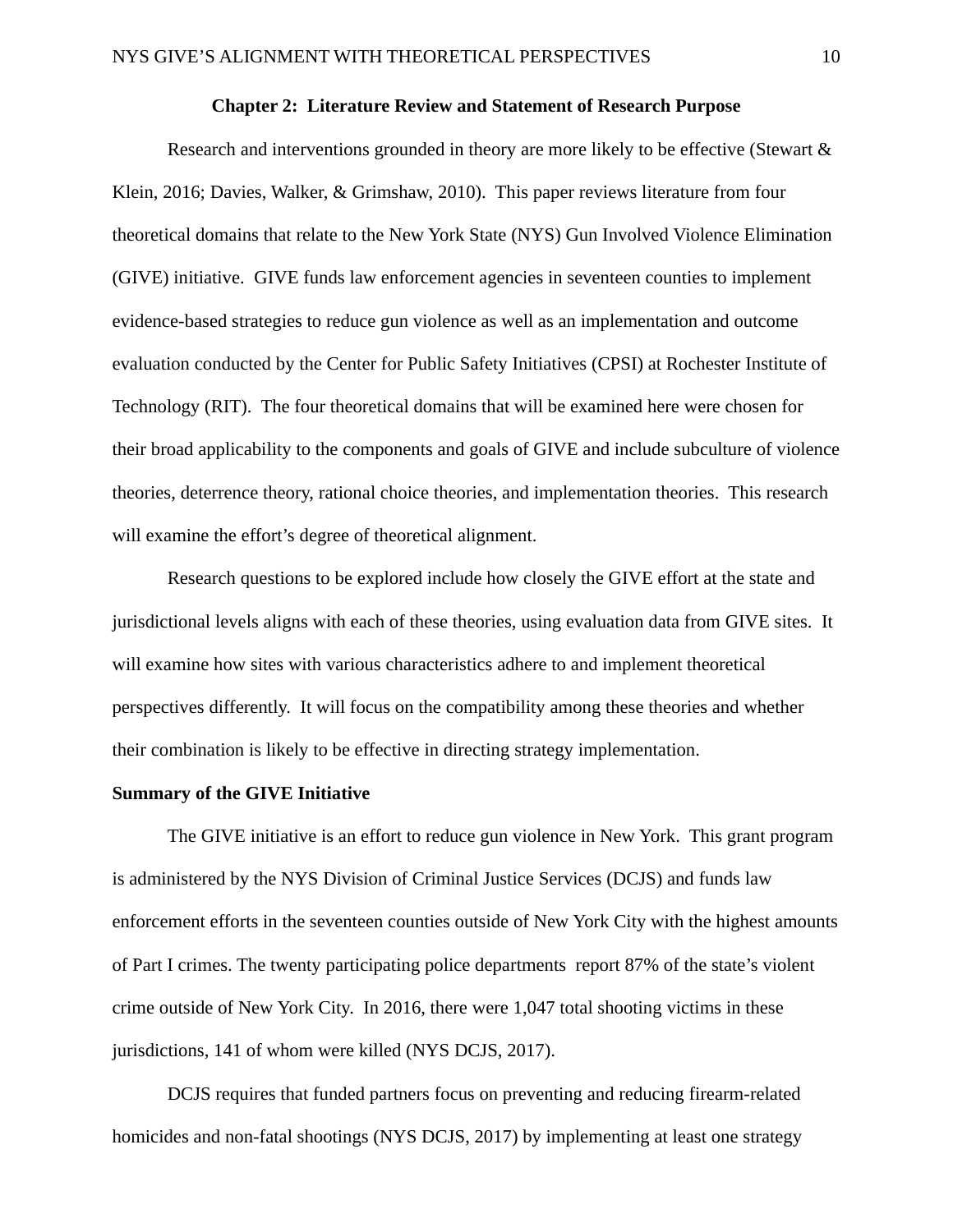from a list of evidence-based strategies: focused deterrence, hot spots policing, crime prevention through environmental design (CPTED), and street outreach. The principles of procedural justice and problem-oriented policing (POP) are to be integrated in all GIVE efforts.

Implementation is collaborative. The police departments of the counties' major cities usually lead the GIVE program for that county. Other funded partners typically include probation, the district attorney's office, the sheriff's office, and sometimes a non-profit, community partner agency, or research partner. Unfunded partners participate in GIVE as part of their normal work, including parole, NYS Police, federal agencies (e.g., ATF and US Attorneys), and neighboring police jurisdictions. Sites are also required to work with the evaluation team from RIT's CPSI. The evaluation focuses on the fidelity of strategy implementation, the state and local processes and trainings that support implementation, adaptations sites make to strategies to fit local needs, and developing outcome measures regarding GIVE's efficacy.

#### <span id="page-12-0"></span>**Importance of Theory in Criminal Justice Program Development**

Criminology focuses on the causes of crime, whereas criminal justice studies the response to crime. There is a much richer discourse regarding the former. Theorists often assume a "rational model" of criminal justice, implying that there is no need to study criminal justice actions because actions would simply align with what is known from criminology to reduce crime (Duffee, 2015). There are reasons to doubt this assumption. Program evaluations often find little or no effect on crime because of implementation problems. Further, research in other fields has shown that "knowledge about how to improve behavioral health is not sufficient to improve behavioral health" (Duffee, 2015, p. 17-18). Therefore, in addition to studying criminological theory, it is important to study criminal justice agents and institutions.

Implementation researchers note that being "aware of the relevant theory… is more likely to result in an effective intervention" (Stewart & Klein, 2016, p. 616). Implementation theories can explain the processes by which a new intervention is successful or not. Nonetheless, Davies,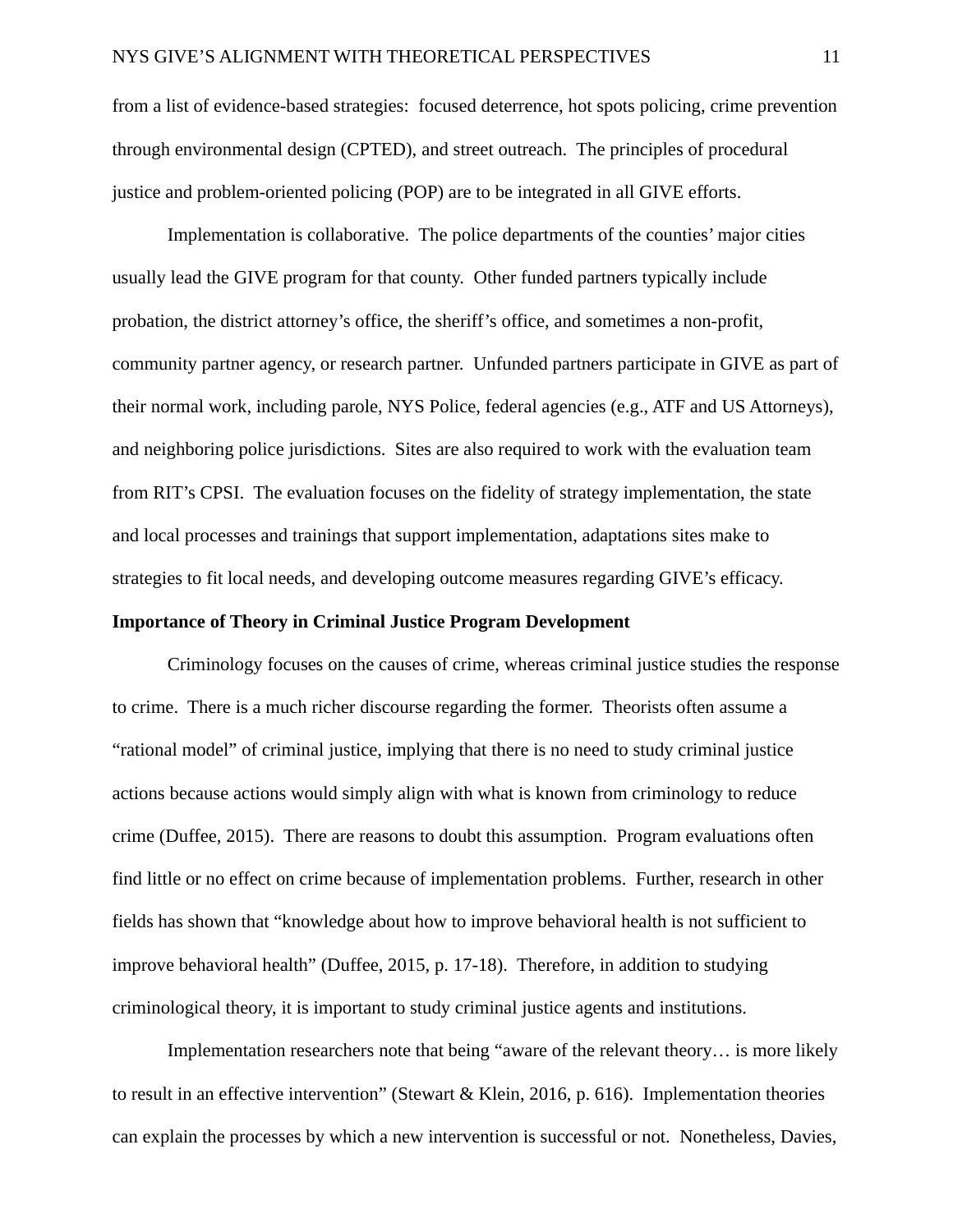Walker, and Grimshaw (2010) found that theories were explicitly used in less than a quarter of studies that developed guideline and implementation strategies; when theory was used, "there was poor justification of choice of intervention and use of theory" (p. 1).

This review will first discuss criminological theories that relate to GIVE and then implementation theory. While criminological theory is of course beneficial, understanding implementation theory is critical in examining whether GIVE is likely to reduce gun violence.

#### <span id="page-13-1"></span>**Relation of Selected Theoretical Perspectives to GIVE Components**

This paper explicates four theoretical domains that relate to the implementation and purpose of GIVE: subculture of violence, deterrence, rational choice and situational crime prevention, and implementation theory. Table 1 displays which theoretical domain(s) are most relevant to each GIVE strategy.

|                                                        | Focused<br>Deterrence | <b>Hot Spots</b><br>Policing | <b>Street</b><br>Outreach | <b>CPTED POP</b> | Procedural<br>Justice |
|--------------------------------------------------------|-----------------------|------------------------------|---------------------------|------------------|-----------------------|
| <b>Subculture of Violence</b>                          | somewhat              |                              |                           |                  | X                     |
| Deterrence                                             |                       |                              |                           |                  |                       |
| Rational Choice/Situational<br><b>Crime Prevention</b> |                       | X                            |                           |                  |                       |
| <b>Implementation Theory</b>                           |                       |                              |                           |                  |                       |

*Table 1: Theoretical Domains Most Relevant to Each GIVE Strategy*

#### <span id="page-13-0"></span>**Subculture of Violence Theory**

Subculture of violence theory draws on differential association theory to explain why some groups experience and commit violence at higher rates, particularly dispute-related gun violence among young, impoverished, African-American males (Cullen & Agnew, 2006). The fundamental thesis is that some individuals hold "definitions" or a "code of the street" that makes them see "violence as an appropriate, even required response to a wide range of provocations" (Cullen & Agnew, 2006, p. 147). Anderson (1999) argues that persistent and systemic racial discrimination, the de-industrialization of the US workforce, concentrated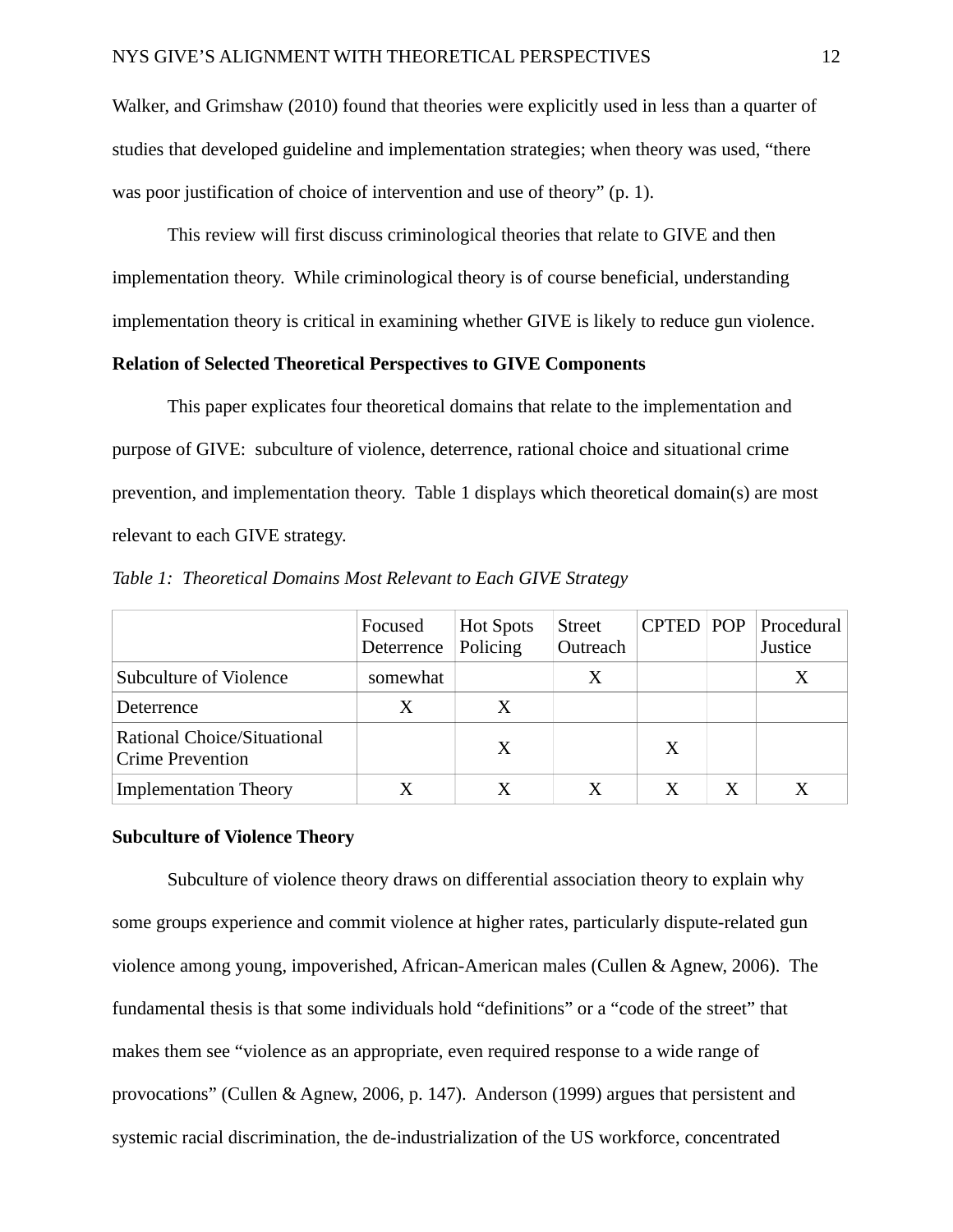poverty, and the proliferation of guns and drugs has left residents of the most impoverished inner-city communities with a profound sense of alienation from mainstream society. Many residents believe that institutions such as police and schools have failed them and that they must fend for themselves. They have developed a "code of the street" that determines rules of social conduct in public spaces, built upon the notion of respect. Without conventional means to obtain respect (e.g., fulfilling employment), respect is gained by displaying a tendency towards violence for protection of self and loved ones as well as by acquiring material goods. The code also often moderates violence by encouraging people to confront others only when it is deemed truly necessary due to the likelihood that some individuals will escalate provocations to an extreme.

Anderson (1999) contends that for protection, most people in impoverished inner-city communities must act and sometimes be violent, even if they are not fully invested in the code. Those who deliver violence gain a violent reputation for this and gain safety and respect; others are less willing to confront him. The code perpetuates, even demands, violent retaliation or demonstrations of power in response to actions viewed as disrespectful so that others learn that the person will not tolerate disrespect. Further, many individuals rely on the drug trade for their livelihood. Threats to their business threaten their lifestyle and safety and must also be met with force to regain or maintain respect. In communities where violence is common, people are more apt to carry weapons, and guns are relatively easy to obtain. Combining this with the sale and use of drugs adds to the volatility of public life in inner-city communities (Anderson, 1999; Wolfgang & Ferracuti, 1982/2006). One measure of respect and credibility is how many people can be brought together to avenge a person, such as family or friends. Thus, families and groups provide mutual protection to their members. When violence occurs between groups, members feel they must avenge one another, and such feuds can continue for years (Anderson, 1999).

Compared to mainstream culture, violence is viewed as acceptable or required in a broader range of events, but this subculture does not approve of violence in all situations. The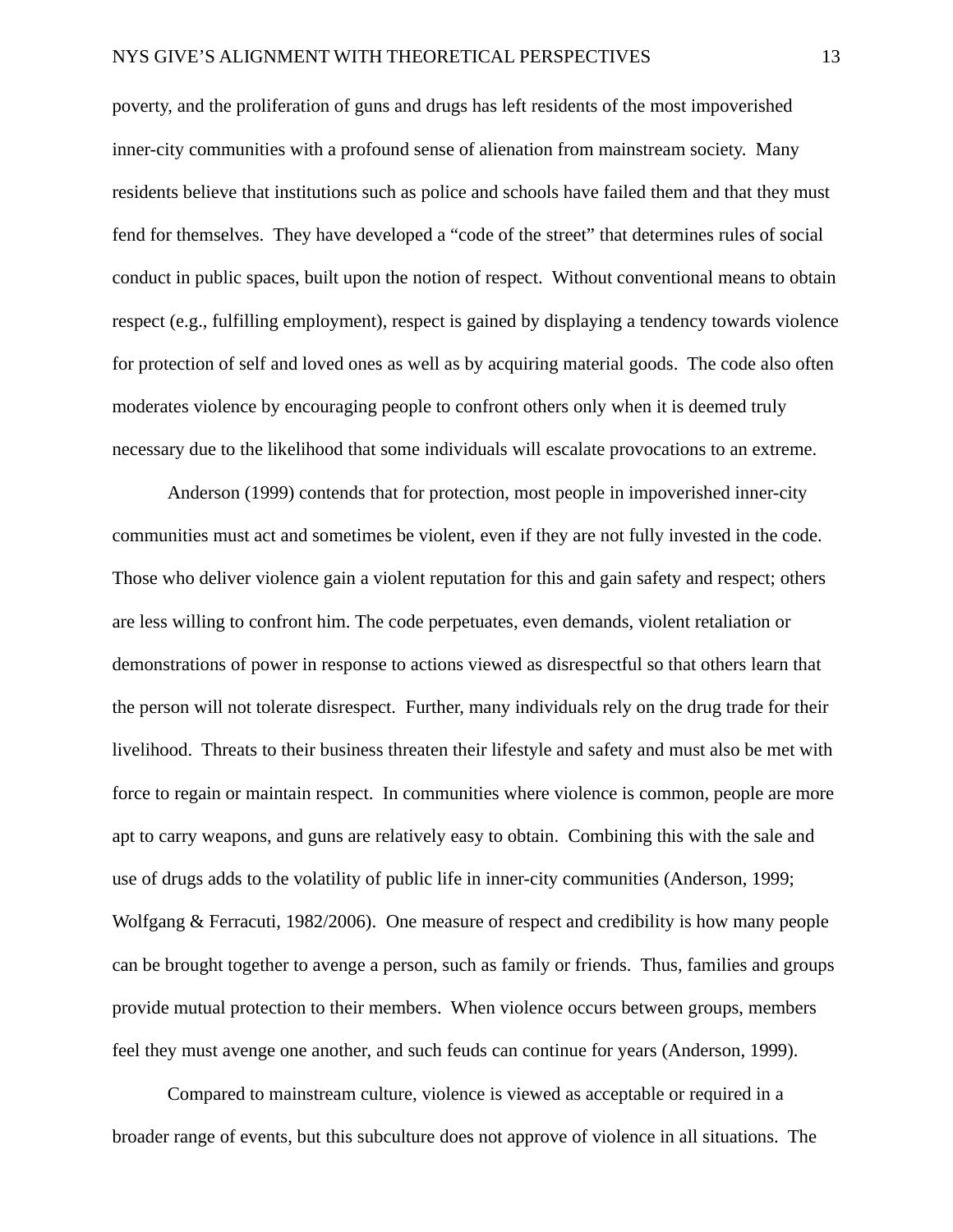subculture, in order to exist at all, must share some values with mainstream culture. People hold subcultural values to varying degrees, dependent upon personality factors, age, life circumstances, and home environment and learnings. The more a person assimilates subcultural values, the number of kinds of situations in which he or she uses violence will increase (Wolfgang & Ferracuti, 1982/2006). Within certain inner-city communities, to respond nonviolently to certain situations is to risk social isolation or victimization (Wolfgang & Ferracuti, 1982/2006). Anderson (1999) argues, though, that all individuals living in such communities, even those who do not hold violent subcultural values, must learn the code of the street and abide by it in certain situations (particularly in public) or risk victimization. The theory holds that subcultural values are learned through differential learning and differential association (Cullen & Agnew, 2006). Wolfgang and Ferracuti (1982/2006) note that aggression is behaviorally reinforced by the reward of inflicting pain and injury upon the victim and by extrinsic rewards present in the subculture of violence for behaving in such ways (e.g., respect, status, wealth, self-esteem, and protection). Further, since the violence is encouraged in certain situations by the social code of conduct, perpetrators avoid feeling guilt, especially if the violence is committed against others who hold these values.

Empirical evidence has found support for the subculture of violence theory, including the mechanisms of socialization in gangs and commission of violence (Stretesky & Pogrebin, 2007) and motivations for carrying weapons (Brennan & Moore, 2009). Empirical evidence has found that "while race does not appear to be related to the subculture of violence, young people, males, residents of deprived communities, Southerners, and possibly lower-class people my be more likely to hold certain values conducive to violence" (Cullen & Agnew, 2006:147).

It is reasonable to try to prevent violence by deterring it with legal sanctions. Such efforts are founded in rational choice and deterrence theories (discussed in more detail below) and involve increasing the costs or decreasing benefits for engaging in violence. This is not entirely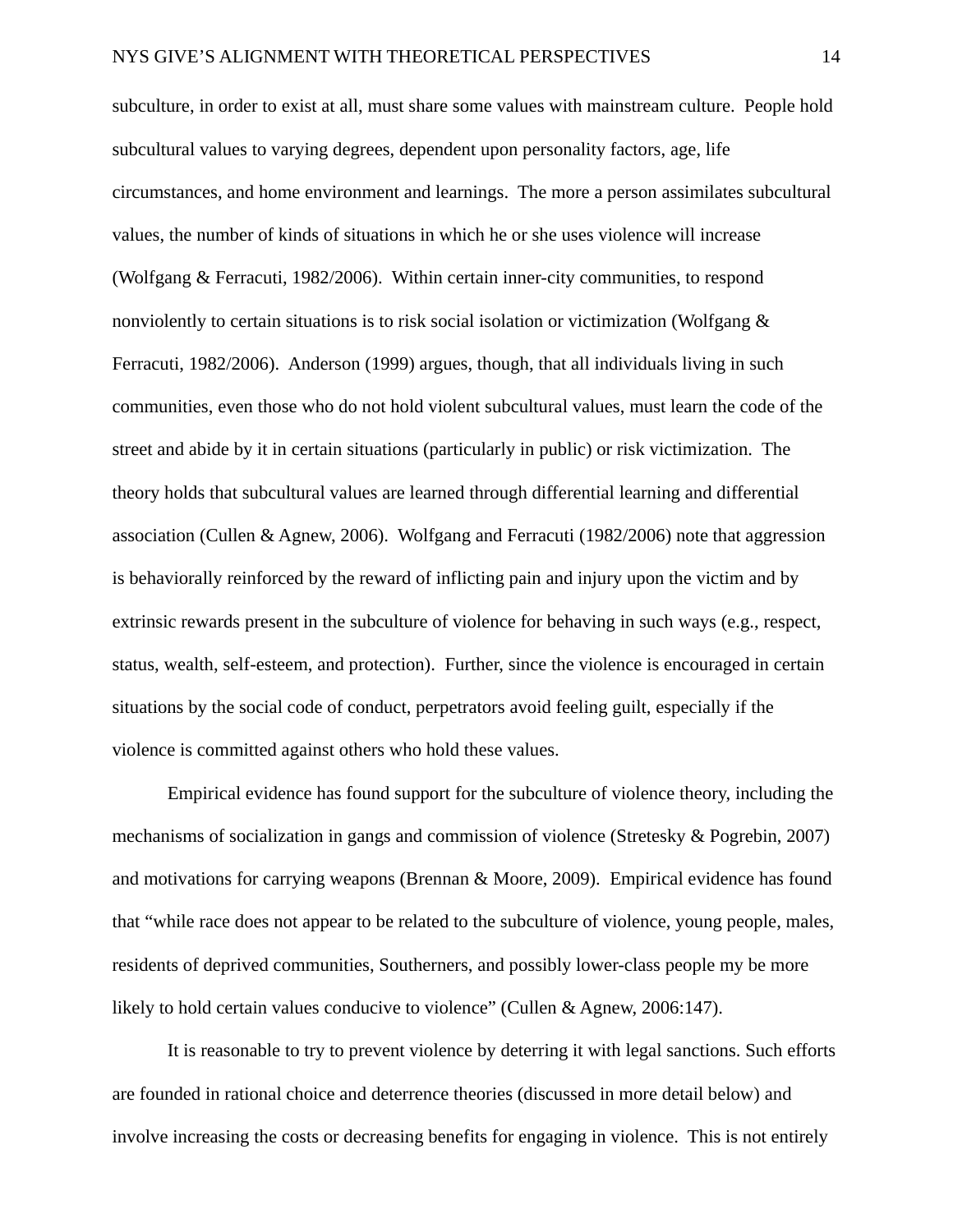opposed to the subculture of violence thesis. However, deterrence efforts should recognize how would-be offenders within a subculture of violence would weigh the risks and benefits of a violent act. It must recognize the realistic ability of institutions of social control (e.g., police, courts, and prisons) to effectively operate in these communities, as well as the perceived legitimacy of such agencies, which is often sorely lacking in alienated communities.

**Integration of the subculture of violence theory in GIVE.** The subculture of violence thesis is perhaps the best explanation for the violence that occurs in the GIVE sites with the most violence. The subculture is an adaptation to stressors and macro-societal structural conditions, developed and entrenched over time. Most gun violence occurs in impoverished areas of cities with strong racial and economic segregation. Gun violence is perpetuated by very few individuals in the most alienated pockets of the cities who form groups or gangs, and many feuds began years ago. The vast majority of the shooters and victims are young black males. These communities are described as abiding by a code of the street, though the degree of this varies both within a city and across GIVE jurisdictions. In some GIVE sites, the subculture of violence is arguably not present; violence is driven by other factors such as intoxication and domestic problems and rarely escalates to the use of guns. Nonetheless, the cities in which the subculture of violence is alive and well tend to account for the majority of gun violence in the state.

GIVE only directly acknowledges and addresses these conditions through street outreach and procedural justice. Procedural justice, which is a set of principles that are to be integrated in all GIVE efforts, recognizes, like subculture of violence theory, the profound alienation and lack of trust that impoverished, urban, African-American communities have in criminal justice agencies, which has led to the code of the street to govern public life. Legitimacy is increased if criminal justice agents exercise authority in a procedurally just way. Quality of the decisionmaking process (fairness and neutrality) and the quality of treatment (courtesy and respect) influence perceptions of procedural justice (Tyler & Fagan, 2008; Meares, 2010).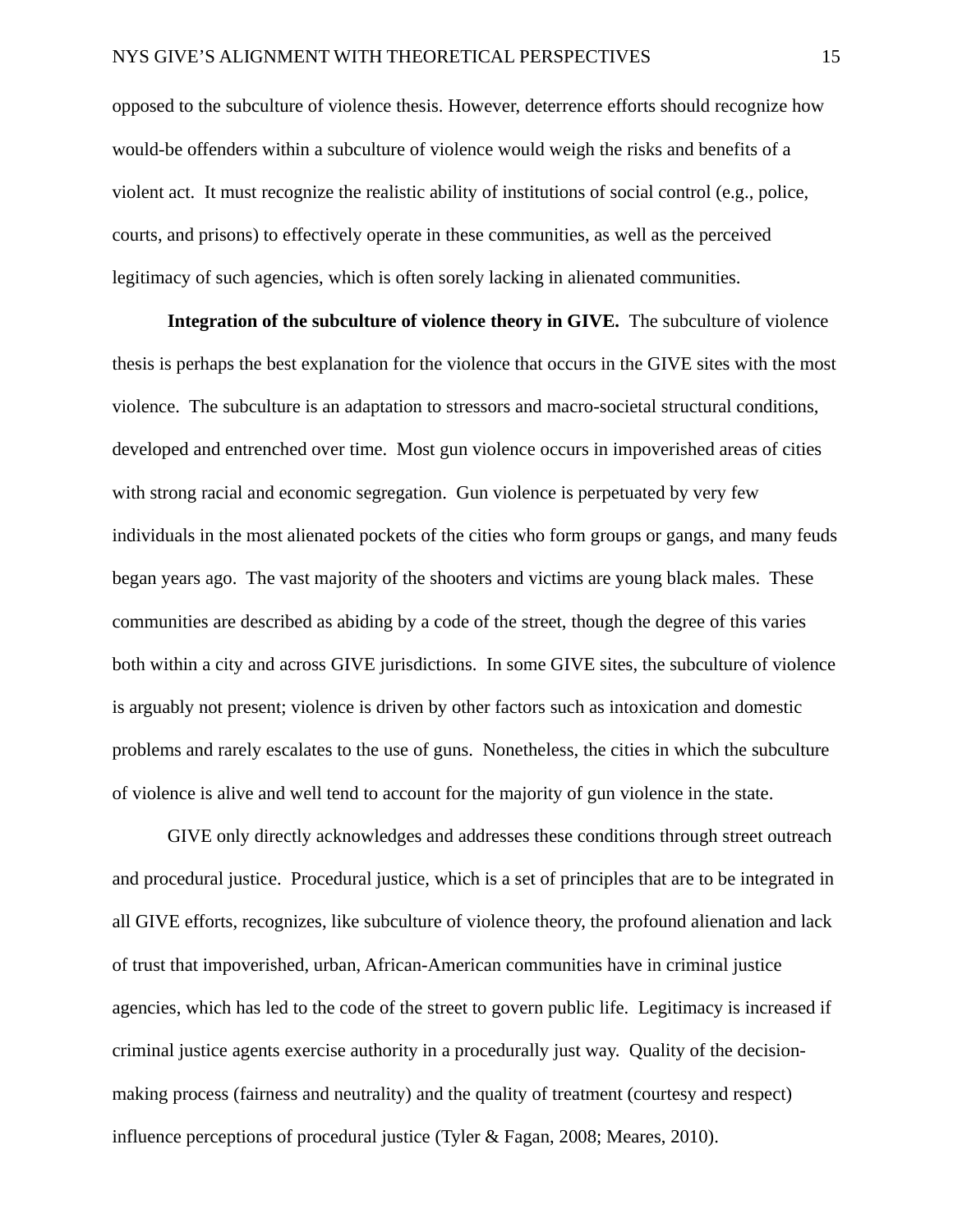Street outreach much more directly aligns with subculture of violence theory. It involves hiring individuals who are formerly part of the gang and/or violence subculture – ideally with high street credibility – who have ceased violence and are working on being successful in mainstream society. Street outreach uses a public health approach, recognizing that violence spreads like a disease. Street outreach workers develop trusting relationships with those most atrisk for shooting or being shot, discourage them from using violence, and intervene in violent disputes. They help resolve disputes in a way that maintains allegiance to the code but prevents violence. This strategy draws on many elements of the subculture of violence thesis, recognizing the importance of respect, credibility, and the rules of conduct that individuals in the subculture feel are legitimate (Skogan, Harnett, Bump, & Dubois, 2009).

#### <span id="page-17-0"></span>**Rational Choice and Situational Crime Prevention Theories**

Most GIVE strategies and much of the criminal justice system assume that individuals choose to commit crimes, including violent crime and "offenses that [are] pathologically motivated or impulsively executed," after weighing the costs and benefits (Cornish & Clarke, 1980/2006, p. 422). In rational choice theory, an individual will engage in crime if the benefits outweigh the costs. Individuals first consider other ways of meeting a need. The decision that one is willing to commit crime in general is based on direct and vicarious personal learning and experience (i.e., morals, view of self, and ability to plan and implement a plan), individual traits, and social and demographic characteristics. Then, the individual must choose whether to commit a particular crime in a given context. The factors considered will differ by situation and crime type. Importantly, rational choice theory focuses on explaining criminal events rather than the criminal disposition of offenders. The theory examines the "situational factors related to opportunity, effort, and proximal risks" (Cornish & Clarke, 1986/2006, p. 424).

Building on this theory is situational crime prevention theory, which explicitly recognizes environmental influences on criminal offending. Clarke (1980/2006) argues that situational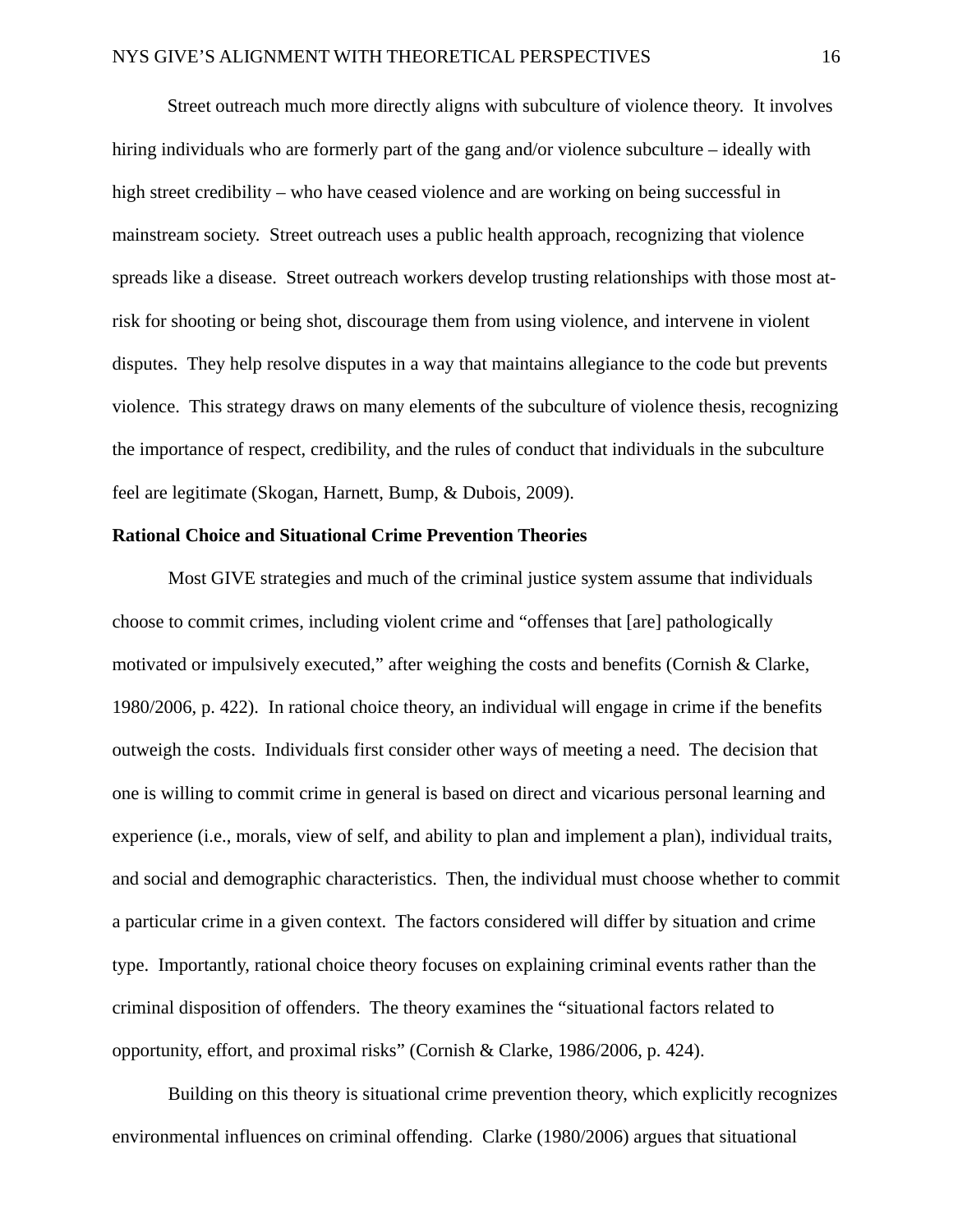crime prevention is far more practical for crime control than dispositional or "root cause" theories of offending. Physical opportunities and the risks of being caught are the two categories of situational factors that can be manipulated to prevent crime. A situational focus is needed to understand why crime occurs in some places and circumstances and not in others.

Rational choice theory as applied to gun crime can be thought of as a series of decisions: decisions to carry guns, to be in a setting where guns may be present, to pursue a dispute, to show or threaten a gun, and to use a gun (Brennan & Moore, 2009). This is heavily influenced by social forces and evaluations of risk, which in turn are related to youths' developmental stage and circumstances regarding their perceived life outcomes (which is also acknowledged by subculture of violence theory). Personality traits, social impression management, and the social group's perspectives on violence all contribute to the decision. Researchers have also noted that gun offenders learn and use scripts about violence involvement and may be more likely to decide to commit gun violence because the youths lack other methods of resolving disputes (a key component of rational choice theory). Various costs and benefits factor into each stage of the decision to commit violence, many of which are influenced by the code of the street and socioeconomic conditions. "Weapon use needs to be understood not just as a corollary of violence, but as a behavior with its own dynamics, antecedents and consequences. Furthermore, weapon use needs to be understood within the wider social context of deprivation and subcultures of violence" (Brennan & Moore, 2009, p. 223).

**Integration of Rational Choice/Situational Crime Prevention Theories in GIVE.** The most GIVE strategy most explicitly related to situational crime prevention is CPTED. In CPTED, areas experiencing crime are assessed for environmental factors that (1) may contribute to crime and (2) could be changed to increase the difficulty of crime commission or the risk of being caught. By design, CPTED addresses surveillance, access control, territorial reinforcement, and maintenance of target areas. However, in practice in GIVE sites, surveillance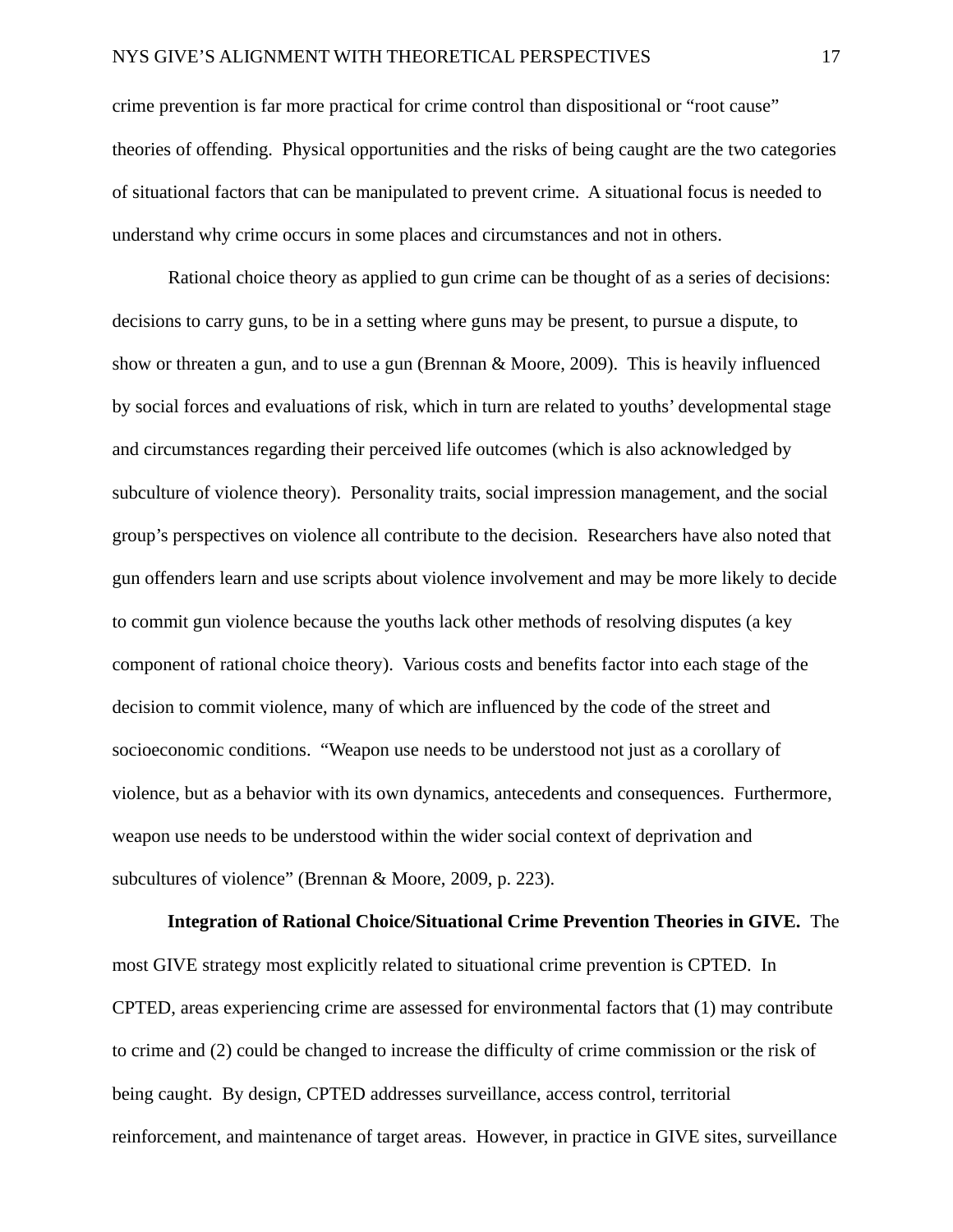(cameras and improved lighting) and maintenance (general clean-up) receive the most attention, partially due to the costs associated with access control (e.g., better locks, security guards, metal detectors, etc.) and possibly because of the natural inclination of law enforcement towards strategies that increase the likelihood of arrest (rather than prevent the commission of crime).

The focused deterrence strategy is related to rational choice theory in that it presents violence-prone individuals with information that should factor into perceived costs for crime both by communicating an informational deterrence message and through the process of enforcement (which serves both specific and general deterrence, discussed more below). Hot spots policing, in its most basic form, provides increased police surveillance to high-crime areas, thus changing one of the key factors in an offenders' decision to commit a crime. Street outreach strategies align with rational choice theory because rational choice theory recognizes the role of the person's prior learning and experiences as well as the social factors of a situation when deciding to engage in any crime, including violence. Street outreach strategies are designed specifically to give people alternative options to committing violence.

POP and procedural justice are difficult to connect directly with rational choice and situational crime prevention theories. POP is a broad method to analyze and solve problems; thus, some of the interventions chosen will be related to these theories, but other strategies that do not would certainly be acceptable under a POP framework. Procedural justice can only be related in that offenders are influenced by their perceptions of criminal justice system legitimacy in their weighing of the likelihood and impact of legal risks when considering violence.

#### <span id="page-19-0"></span>**Deterrence Theory**

Deterrence theory shares the assumption with rational choice theory that individuals choose actions that are most beneficial considering costs. However, deterrence theory is focused on the application of legal sanctions to deter criminal behavior (Stafford & Warr, 1993/2006). It is less concerned with social and environmental influences. Both specific deterrence (direct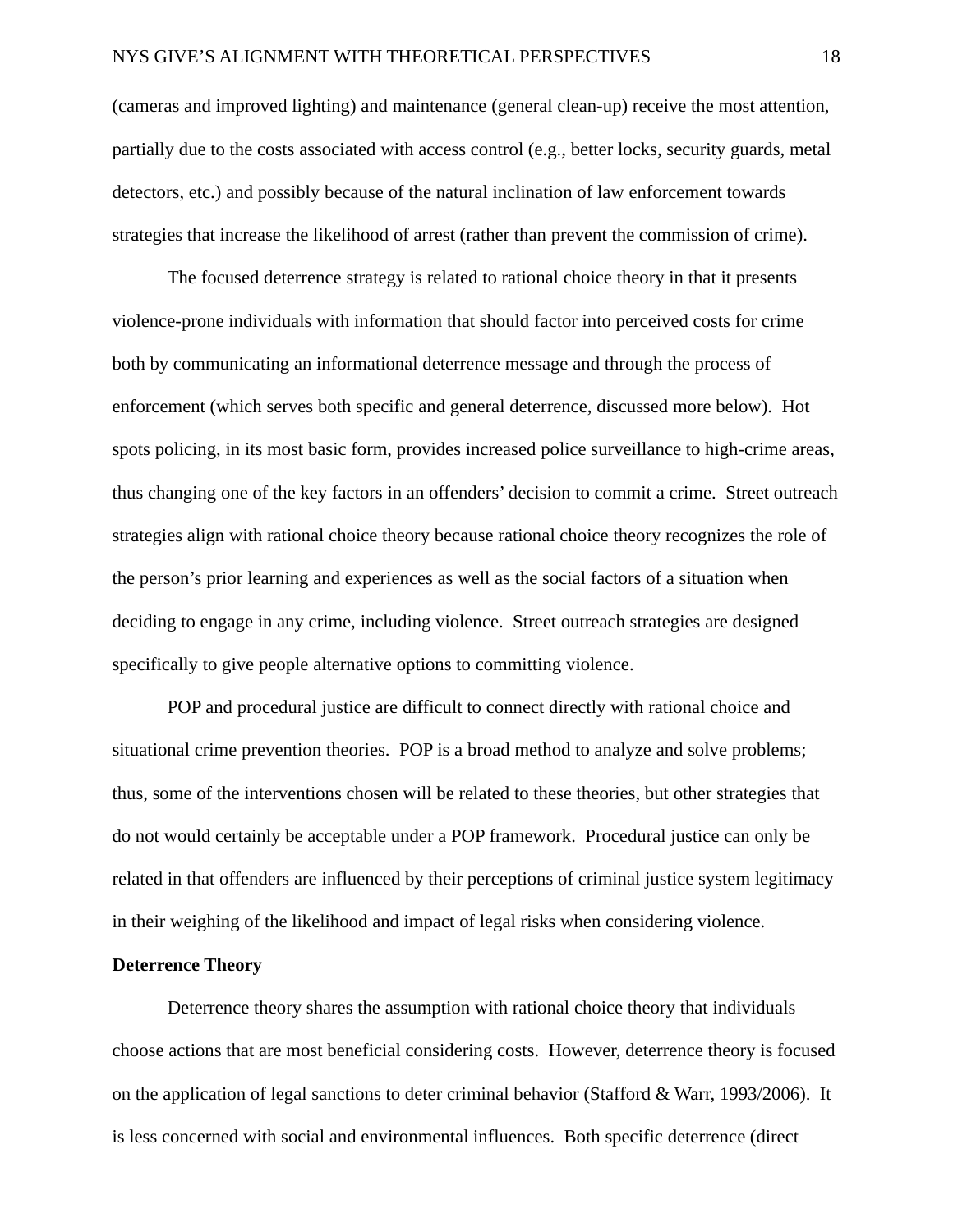punishment for a crime) and general deterrence (knowing about the punishment of others) are theorized to reduce crime. Deterrence work has also examined the swiftness, certainty, fairness, and sometimes severity of punishment and rewards (Kleiman, 2016; Howe & Loftus, 1996).

Stafford and Warr (1993/2006) recognize that each individual has experiences with general and specific punishment and with punishment avoidance that will affect perceptions of the certainty and severity of punishment. "It is possible that punishment avoidance does more to encourage crime than punishment does to discourage it. Offenders whose experience is limited largely to avoiding punishment may come to believe that they are immune…, even in the face of occasional evidence to the contrary" (Stafford & Warr, 1993/2006, p. 416-417).

There is significant empirical evidence that deterrence strategies can reduce gun violence. The original evaluation of Boston's Operation Ceasefire, which evolved into the focused deterrence model, found statistically significant reductions in shootings (Braga, Kennedy, Waring, & Morrison Piehl, 2001). These results held in a future study that used more rigorous propensity score matching of "treated" and "non-treated" gangs, and there were also significant reductions in shootings by vicariously treated gangs (Braga, Hureau, & Papachristos, 2014). Makarios and Pratt (2012) found that "the most effective programs combined both punitive and supportive strategies to effectively reduce gun violence" (p. 238). Thus, deterrence strategies can be strengthened by other approaches.

**Integration of Deterrence Theory in GIVE.** The concept of punishment avoidance is clearly relevant to the high-violence urban areas, where crimes with little to no punishment are a fact of life. In fact, assailants are arrested in only a small fraction of shooting incidents. Therefore, while the main GIVE agencies are essentially formed on the basis of deterrence, there is little reason to believe that the traditional effort to deliver legal punishment is effective. This point is not lost on those implementing GIVE who bemoan their frequent inability to arrest, incarcerate, or deter those committing serious crimes.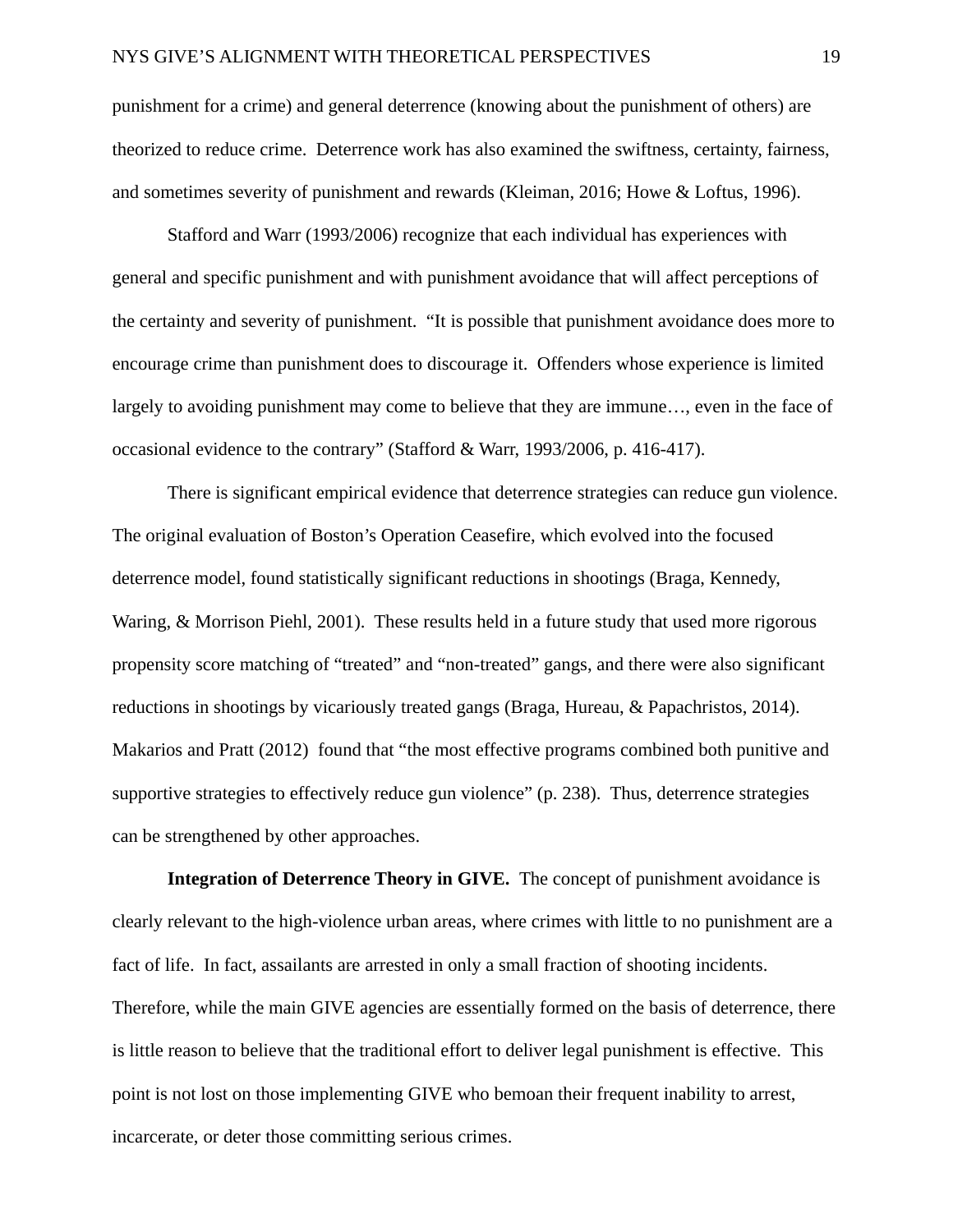Nonetheless, it appears that deterrence is the main operating strategy in GIVE. Because the structures and belief systems in the criminal justice agencies align so readily with deterrence, this is the most readily-implemented theory. Only a few GIVE strategies, however, directly align with deterrence theory. Focused deterrence is the most clearly deterrence-based strategy. It recognizes that a very small portion of individuals is almost always responsible for the vast majority of gun violence in a jurisdiction, and these individuals are usually part of groups or gangs. The strategy involves bringing these individuals to a session (or communicating with them in the community) to deliver a deterrence and a support message. The individuals are given a formal notification that members of the next group to commit violence will be met with the full force of resources from all partnering criminal justice agencies. They encourage the individuals present to spread this message among their groups. They offer social and support services to help the individuals engage in more positive behavior. The strategy is dependent upon the effective delivery of deterrence when violence occurs and support when requested. Groups that commit violence and become the focus of law enforcement serve as examples for others (general deterrence) (Braga et al., 2001). This strategy is clearly deterrence-based, but it recognizes the important role of the social connections among groups and, to some degree, the socioeconomic conditions under which serious violent offenders live. While the strategy, by design, effectively addresses the swiftness, certainty, and fairness of punishment (fairness by explaining to people exactly what will happen if violence is committed), it is rare for this to actually occur in practice in GIVE sites, perhaps due to the degree of change needed in the legal system(s) to have agencies act swiftly and with certainty in full accordance with this model.

Hot spots policing also generally holds to a deterrence framework, at least in practice in GIVE sites. Crime tends to occur in small geographical areas, and geographical patterns persist over time. Hot spots policing focuses resources on such areas both for deterrence and to change the underlying conditions that are believed to be contributing to the persistence of crime (Braga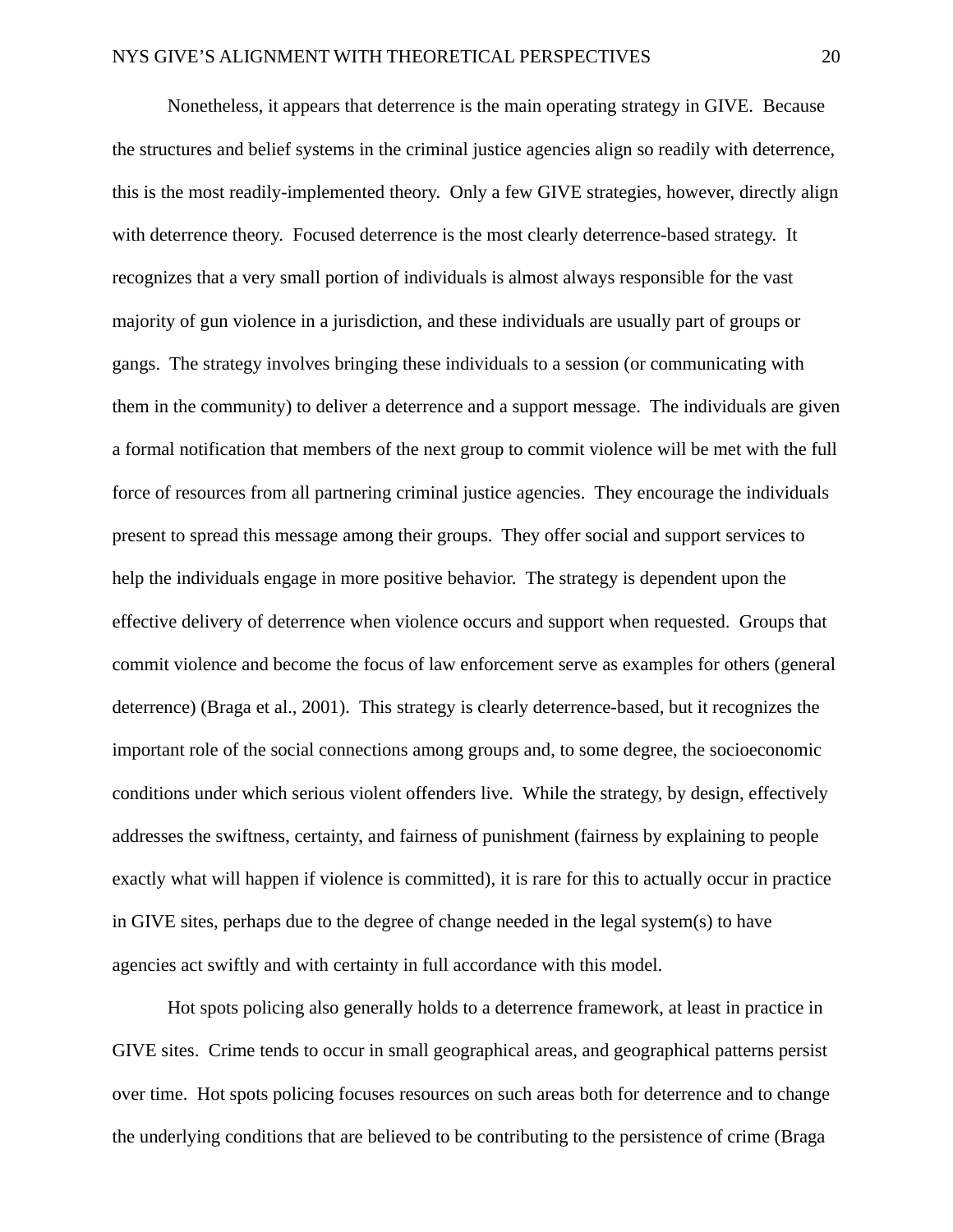& Weisburd, 2010). In practice, hot spots policing often feels to police agencies like what they have always done (go to where the crime is), but the strategy by design promotes a much deeper problem-solving effort in hot spot areas. When in hot spot areas, officers generally engage in surveillance, gather information, and work to improve communication with the community, but this is often done with the primary goal of eventually arresting those involved in gun crimes. It is common for GIVE sites to focus police resources, attention, and time in hot spot areas, hoping that increased presence will increase the likelihood (or at least perceptions of the likelihood) of being caught, therefore deterring crime.

CPTED, as noted above, is more akin to situational crime prevention and rational choice theory than it is a deterrence strategy, at least by design. In implementation, however, most GIVE agencies utilize CPTED as another arm of deterrence. Instead of changing underlying environmental conditions that contribute to crime, most GIVE sites increase surveillance and close get-away paths to increase the likelihood of arrest. Many GIVE sites clean up lots in hot spot areas, secure vacant housing, and so on, but these efforts are rarely directly connected to causes of violent crime; rather, they address "eye-sores" and deter low-level crime like drug use and loitering. Only in the areas with the most severe gun violence do CPTED strategies directly connect to the violence (e.g., removing shrubbery in which gangs hide drugs and guns).

#### <span id="page-22-0"></span>**Implementation Theory**

As can be seen from the discussion so far, GIVE strategies pertain in some ways to deterrence, rational choice, and subculture of violence theories. GIVE overall, at both the state coordination and site activity levels, is also informed by implementation theory. Implementation science studies the processes by which intended changes to everyday practice are integrated into sustained routine (May, 2013). Its application to criminal justice is still in its infancy.

Implementation theory draws from organizational and network theories to understand the social processes and contexts in which implementation occurs. Agency theory, for instance, "is a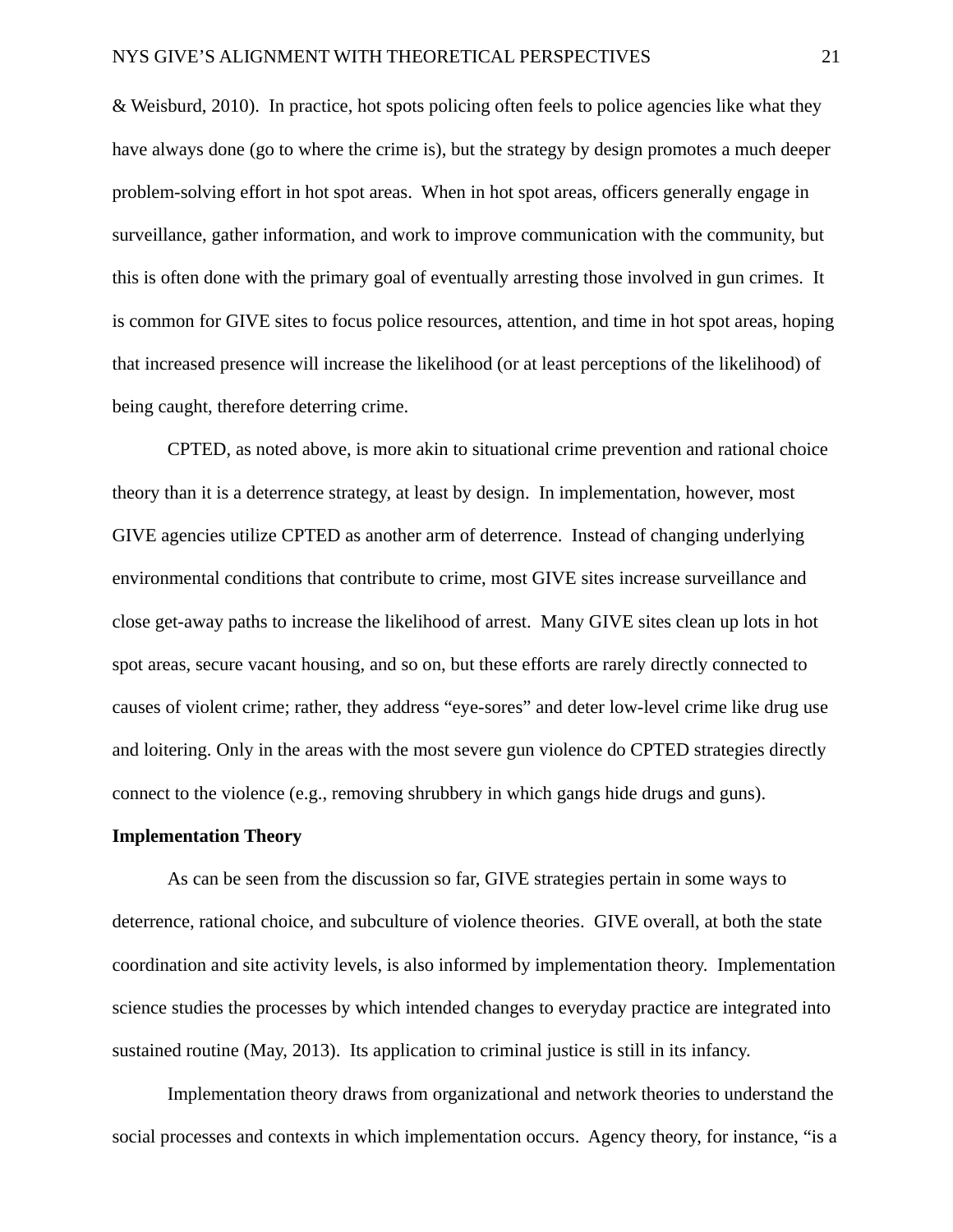general model of social relations involving the delegation of authority" and how the authority figure controls those tasked with implementation (Kiser, 1999, p. 146). It is derived from rational choice theory but recognizes that action is not always strictly "rational" in traditional economic terms of increasing cost effectiveness and efficiency; some actions are based on morality, integrity, desires for power, and other cultural determinants. Because implementers' interests are often different from those of the authority figure, agency theory also examines monitoring mechanisms and sanctions and incentives to promote implementation.

Successful implementers generally are not so risk-averse that they resist change; have the ability and resources to act effectively; and are dependent upon the authority promoting the intervention. The more resources the implementer has besides those provided by the authority, the more challenging the implementation will be to control. Agencies will also be more likely to implement a strategy if they believe the authority figure is legitimate. It is also particularly challenging to monitor and control those with expert knowledge. In these cases, personal staffs are often appointed as an intermediary form of control and are "selected on the basis of personal ties and loyalty; they are usually dependent on the [political leader], and if all else fails they can be sanctioned severely and arbitrarily" (Kiser, 1999, p. 159). Overall, compliance can be increased through monitoring and sanctions or by promoting beliefs in legitimacy (Kiser, 1999).

May (2013) creates a general theory of implementation to explain the social processes involved in implementation. Implementation is a process rather than an outcome and involves material, cognitive, and social processes. Individual and collective actions are pragmatic, strategic responses to circumstances as well as expressions of commitment to values (or lack thereof). Practices are operationalized through coherence (shared beliefs), cognitive participation (who does what), collective action (what they do), and reflexive monitoring (how outcomes are assessed) (Stewart & Klein, 2016). Incorporating a complex intervention in a social system "depends on agents' capacity to cooperate and coordinate their actions" (May, 2013, p. 6).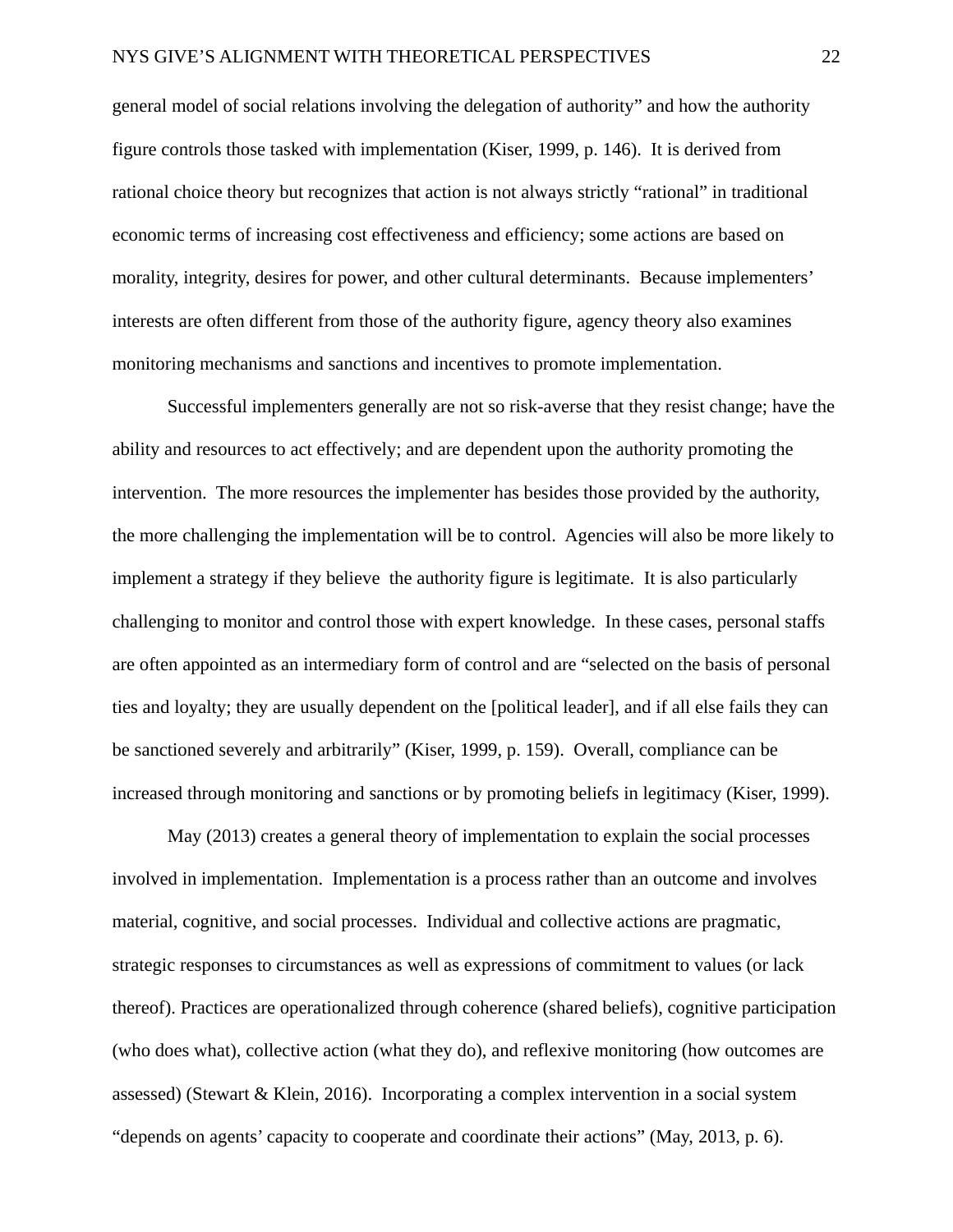Organizational readiness "is a shared psychological state in which people are committed to change and confident they can do it" (May, 2013, p. 6). One must consider how much agency members value the change and their perceptions of capability, which is in turn informed by their perception of task demands, resources, and a history of making change.

In summary, an intervention is most likely to be normalized into practice (1) "if its elements, and their associated cognitive and behavioral ensembles can be… integrated in everyday practice;" (2) "if the social system… provides normative and relational capacity" to bring about change; (3) "if agents both individually intend and collectively share a commitment to operationalizing it;"and (4) "if agents invest in operationalizing it" (May, 2013, p. 5-9).

**Implementation Theory Applied to Criminal Justice.** While general models of networks can be helpful in interpreting agency actions, there are unique features of criminal justice agencies that warrant special attention. Snipes and Maguire (2015) note that criminal justice theory, "the study of the official response to behavior that may be labeled criminal," is still in its infancy (p. 33). While the various criminal justice agencies are interdependent in some ways, they have "separate but related duties and goals" (Snipes & Maguire, 2015, p. 29). As noted above (Kiser, 1999), individuals employed by agencies can have goals that differ from organizational goals. Criminal justice employees frequently interact with people from other agencies. Such "informal linkages are often much stronger than the formal linkages," and people will work together for mutual convenience (Snipes & Maguire, 2015, p. 30).

Institutional theory pertains to "how an organization's environment… influences its operations, structures, and service delivery" (Renauer, 2015, p. 121). For example, a grant encourages agencies to at least symbolically adopt a strategy, but it does not ensure actual implementation. Grants are effective coercive forces because rational organizational leaders will try to maintain the funding. Agency structures and routines are a response to the various forces at work on an agency and can indicate the degree of implementation. In general, "at its core, the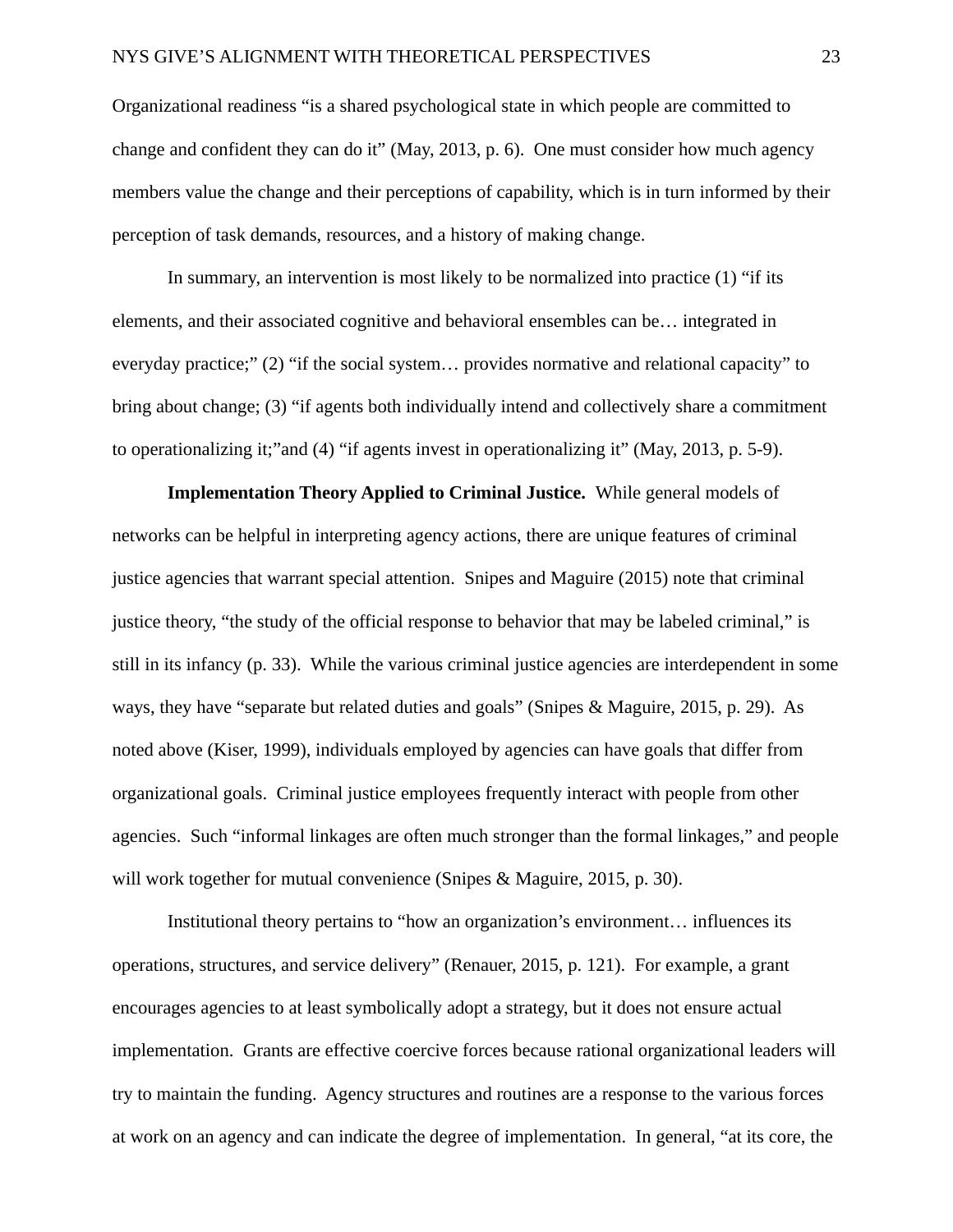organization lacks commitment to… changes and responds by adopting symbolic or ceremonial structures, policies, and practices" (Snipes & Maguire, 2015, p. 38). Criminal justice agencies often "refract" strategies to fit their local context. "The organization rarely adapts to the intended changes but rather adapts the change to the department" (Renauer, 2015, p. 123).

Renauer (2015) identifies three relationship networks that support or constrain change: centrist (between state and local agencies), local (among politicians, government agencies, businesses, and resident groups), and internal police department (among the chief, city executive, unions, and police culture). "Each relationship network simultaneously influences the range of operational choices a police department can engage in by exerting mimetic, normative, or coercive institutionalizing forces" (Renauer, 2015, p. 126). Mimetic forces involve mimicking other organizations to maintain organizational legitimacy, often resulting in symbolic adoption. Normative forces encourage departments to adopt structures, policies, and behaviors that align with what others deem as appropriate goals and activities. Coercive forces relate to an agency's ability to monitor conformity and reward or sanction behavior. A grant will be more coercive if it forms a larger part of the department's total budget, if guidance and training are provided, if the goals and strategies are clear, and if oversight mechanisms are strong.

Dearing (2009) examines dissemination of evidence-based practices through the lens of diffusion of innovation theory. First, those who choose to adopt a strategy usually have higher authority than those who will implement it, and authority figures do not often know how well the program is being implemented. Indeed, "implementers often subvert or contradict the intention of adopters" (Dearing, 2009, p. 504; Kiser, 2009). True adoption will occur if the strategy is perceived to be advantageous, low in complexity, compatible with established methods, has observable processes and outcomes, and does not require immediate full adoption. While knowledge can be transmitted from central authority figures, persuasion regarding the merits and implementation of the intervention occurs through channels of social influence, led by opinion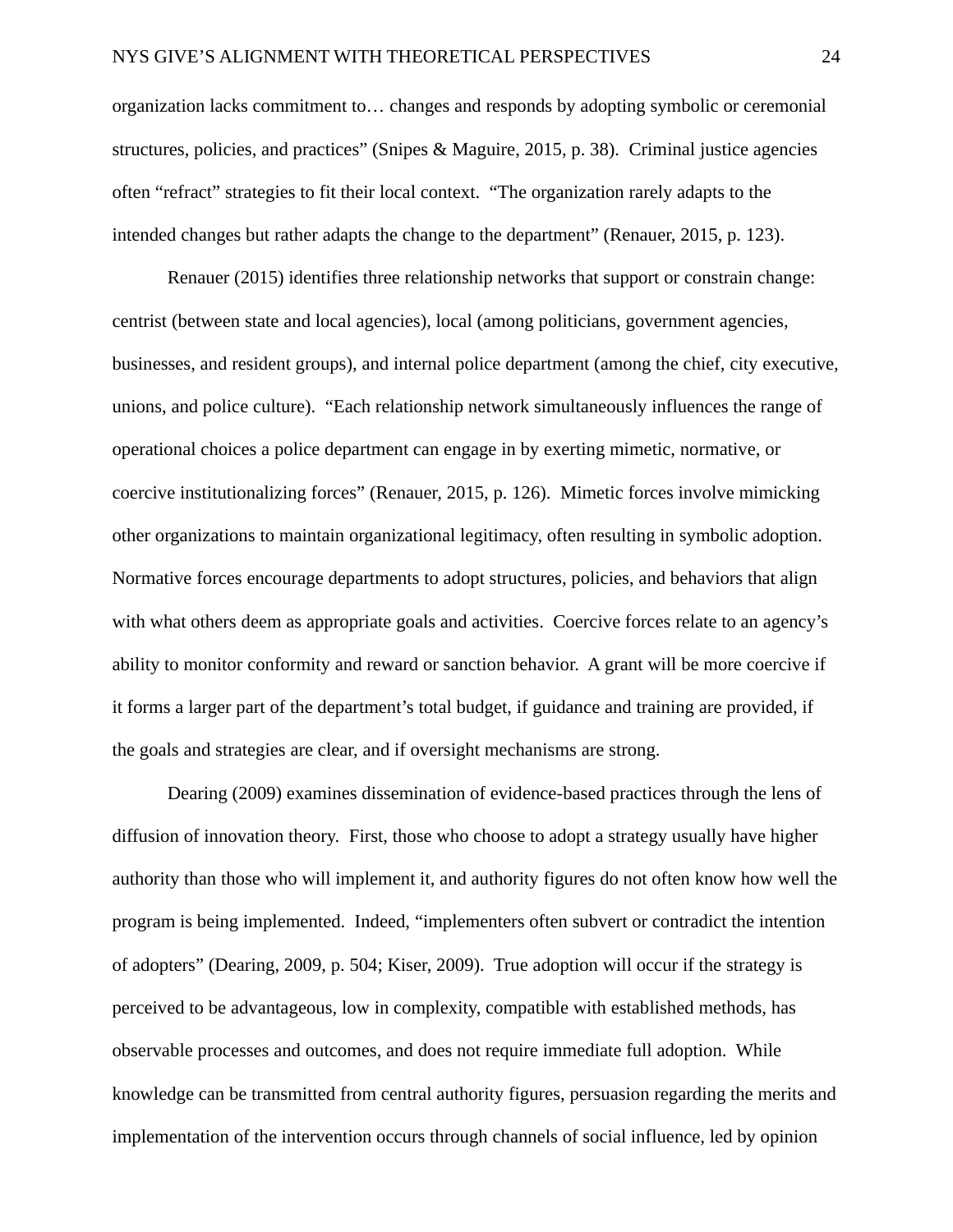leaders who are not generally authority figures. These leaders can be identified and informed or trained, and their natural, existing channels of influence will promote diffusion of the innovation. Senior management must also support implementation because staff time will be required.

Several common mistakes in strategy dissemination are directly relevant to GIVE. "We assume that evidence matters in the decision making of potential adopters," "introduce interventions before they are ready," "assume that information will influence decision making," "confuse authority with influence," and "fail to distinguish among change agents, authority figures, opinion leaders, and innovation champions" (Dearing, 2009, p. 509). He notes that offering a choice of interventions to potential adopters, like GIVE does, improves implementation quality because people cherish the right to choose. He cautions that "adopters are more likely to select an intervention that is readily compatible with their organizational context" (Dearing, 2009, p. 510). However, once one intervention is adopted, the agency is usually more willing to adopt another.

"Adherents of program fidelity believe that working to insure that adopters make as few modifications as possible is key to retaining the success of the original program," while "adherents of the program adaptation perspective [like May (2013)] counter that it is only through allowing adopters to change a program to suit their needs that the likelihood of sustainability is increased" (Dearing, 2009, p. 514). Aspects of both the work environment and the intervention should be altered in implementation. Successful implementation is more likely if adopters understand which aspects of the intervention are critical and which can be changed. Such modifications can make the change more sustainable (May, 2013).

**Implementation Theory Applied to GIVE.** GIVE draws on implementation theory and theories about agency relations and operations. GIVE funds changes to how criminal justice agencies prevent and respond to shootings. Agencies resist change for many reasons (Dearing, 2009; May, 2013). From the start, DCJS built in systems to monitor and support implementation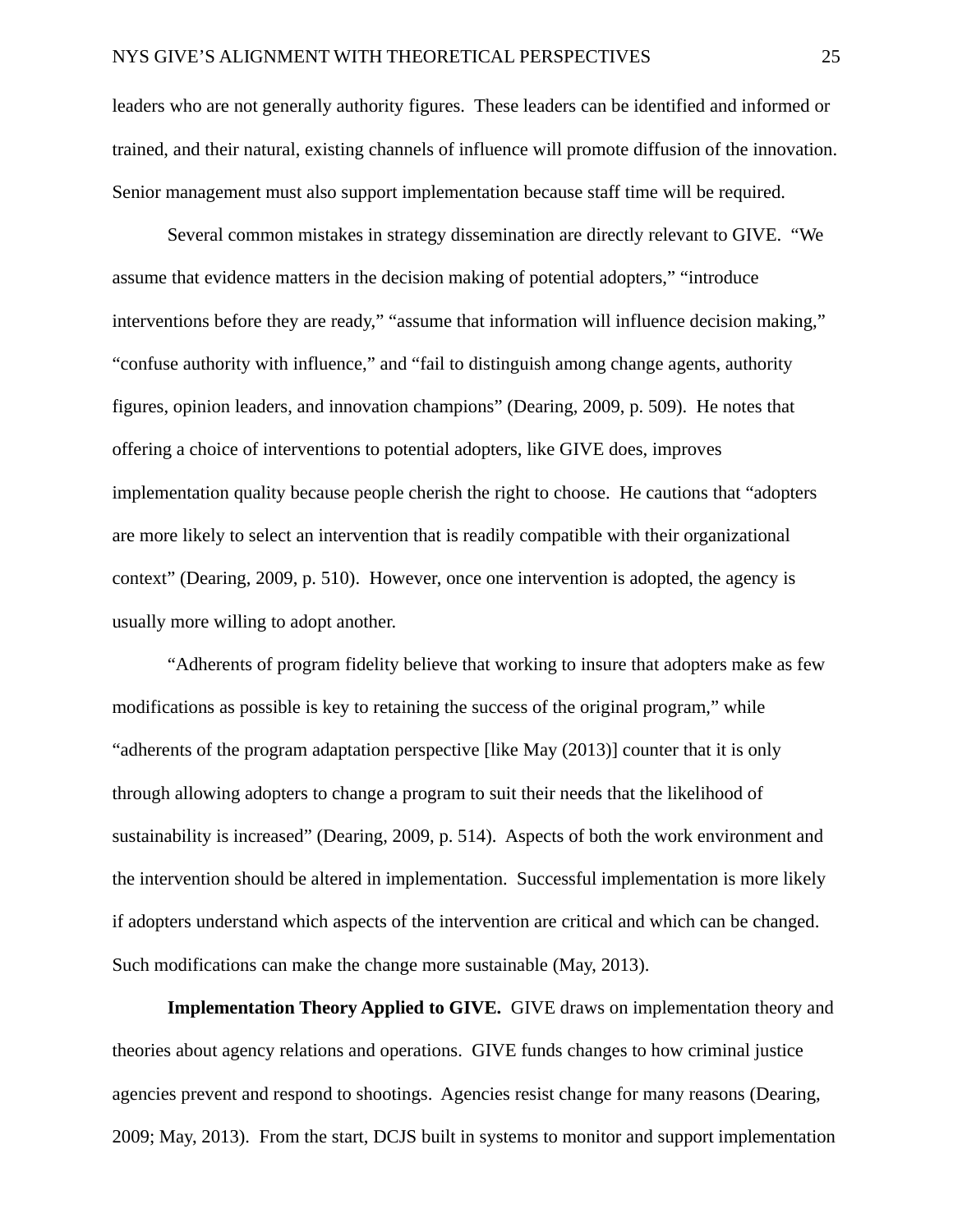with state staff and a third-party evaluator. They provide training and technical assistance and designate liaisons at each site. While it is possible that communicating with authority figures may be effective in a hierarchical law enforcement agency, effective implementation is most likely if implementers believe the authority is legitimate, if they are dependent on the authority, and if the authority is an opinion leader (Kiser, 1999; Dearing, 2009). This research examines how well GIVE practices at state and local levels align with implementation theory.

#### <span id="page-27-0"></span>**Research Purpose**

The goal of this research is to examine the extent to which GIVE, in design and implementation, aligns with theories of subculture of violence, deterrence, rational choice, situational crime prevention, and implementation. Deterrence theory as applied to GIVE focuses on increasing the consequences of gun violence. Rational choice and situational crime prevention theories attempt to increase the cost and decrease the benefits of committing crime and alter the environmental conditions to do so. Approaches that integrate the subculture of violence note that those who abide by the code of the street use violence because their honor depends on it, and they do not feel the police are legitimate. Implementation theory recognizes that pre-existing organizational goals and structures and the local environment will influence how strategies are implemented. While these theories can all be applied to the problem of gun violence, they are not necessarily consistent with one another in assumptions or application.

In this research, I will examine whether the design of GIVE is consistent with the theories presented here, focusing on the internal consistency (or lack thereof) among the theoretical domains. I will also examine the degree to which the criminal justice agencies tasked with implementing GIVE follow each of these theories or if they prioritize other organizational goals and interests. I predict that deterrence will be emphasized in GIVE strategy implementation regardless of the strategy because police departments specifically and the criminal justice system generally is already built upon deterrence. Rational choice theory and situational crime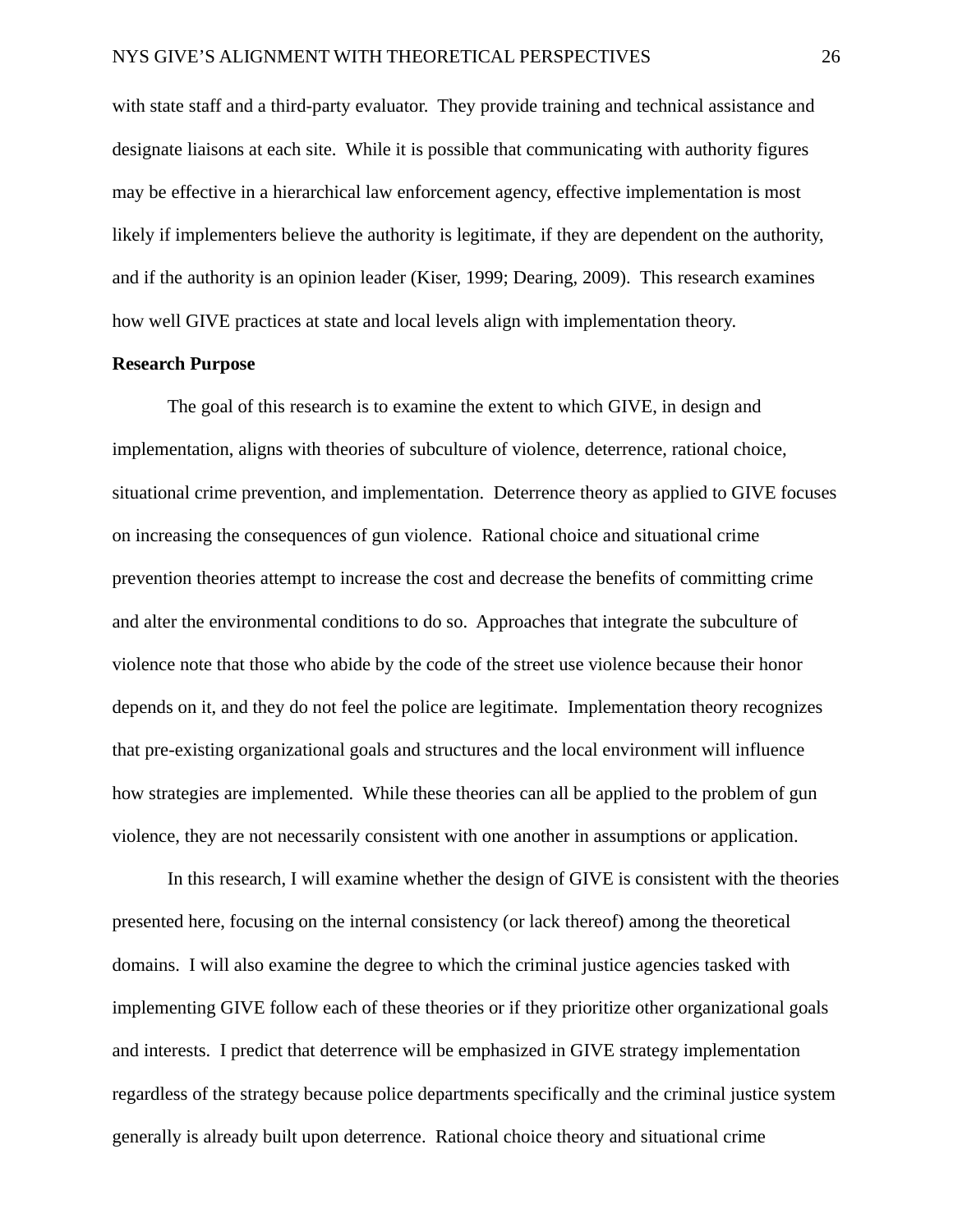prevention will have the next level of influence to the degree that they align well with law enforcement functions. Efforts that draw on subculture of violence theory will largely be excluded from strategy choice and implementation, even though they likely best explain the nature of urban violence, because the agencies tasked with implementing GIVE are not welldesigned to address the constructs identified in this theory. Nonetheless, there are ways that GIVE encourages jurisdictions to consider aspects of subculture of violence theory. Finally, findings from implementation science inform the causal mechanisms by which these strategies come to be implemented in GIVE sites in various forms. Insights from implementation theories will help to explain how and why the goals of GIVE differ from actual implementation. The research will also comment on the theoretical consistency among these strategies and between these strategies and the principles of procedural justice and POP, a key aspect of GIVE's design.

#### <span id="page-28-0"></span>**Discussion and Conclusion**

GIVE is an innovative initiative to reduce gun violence through the use of an array of evidence-based strategies by law enforcement and community-based agencies. The state-level design of GIVE as well as the local-level implementation of the strategies align in different ways with subculture of violence theory, deterrence theory, rational choice theory, situational crime prevention theory, and implementation theory. The rich evaluation data (both quantitative and qualitative) provide insight into how different sites' align with these theories in principle and in practice. The methods described in the next paper will help to illustrate the challenges and successes of the GIVE initiative in addressing gun violence.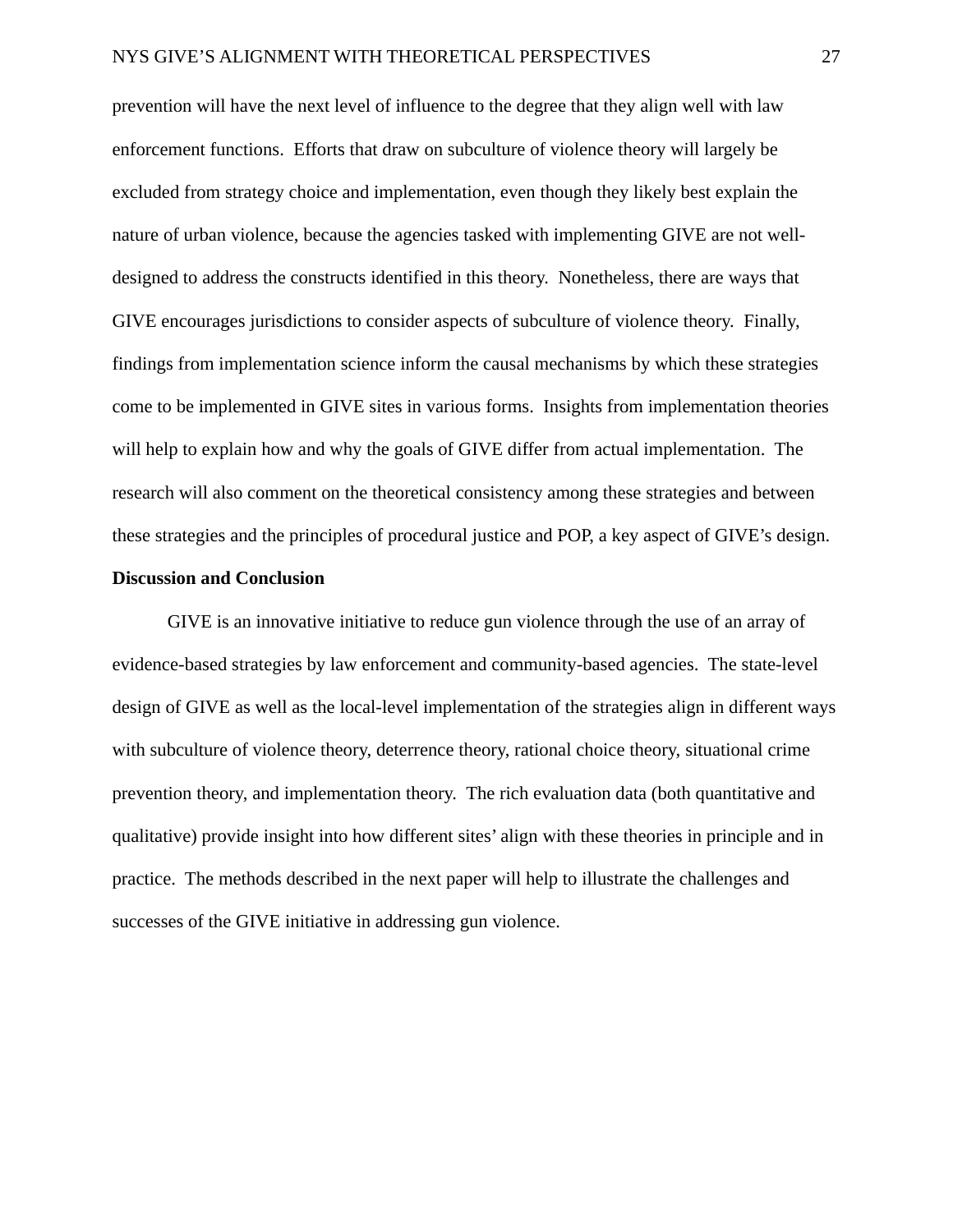#### <span id="page-29-2"></span>**Chapter 3: Methods and Instrumentation**

This paper describes the data collection and analysis methods for an examination of how well the GIVE initiative aligns with several theoretical perspectives. It also describes how the data was originally collected for the purposes of the GIVE evaluation. CPSI received a grant from NYS DCJS to evaluate the GIVE program beginning in July 2014, and the evaluation is ongoing. The scope of the evaluation and the data collection and analysis methods changed over time to meet the needs of the evolving program. Only the methods and data from calendar year 2016 are described here.

#### <span id="page-29-1"></span>**Grouping of GIVE Sites for Analysis**

Two of the seventeen GIVE counties have two distinct implementation efforts in different cities, so there are nineteen total sites. Because CPSI is the Monroe County GIVE's research partner, this site is evaluated by a third party and is not included in this analysis. Sites are grouped as having high shooting rates, medium shooting rates, low shooting rates, little to no shootings, and large geographies. Analysis compares sites within and among these groups.

#### <span id="page-29-0"></span>**Data Collection Procedure**

The GIVE evaluation is mixed-methods, with qualitative data coded into quantitative ratings on several instruments designed by the evaluators. During 2016, evaluators held monthly phone calls and quarterly site visits with each GIVE site.<sup>[2](#page-29-3)</sup> Semi-structured interview topics were tailored to each interview to understand implementation. Questions were based on who would be interviewed, gaps in knowledge, and known changes to strategies. Phone call topics were provided to interviewees in advance of the calls so they could obtain needed information. Notes were taken by all present evaluators. Interviewees would vary by site and by month. In most cases, the liaison was present. Others were often targeted for interviewing to fill in knowledge

<span id="page-29-3"></span><sup>2</sup> One of two evaluators was assigned as the lead for each GIVE site. Phone calls were prepared for, scheduled, and led by the lead evaluator, and the other evaluator attended the actual call. For most sites, only the lead evaluator conducted site visits. Both evaluators attended site visits for the five largest sites.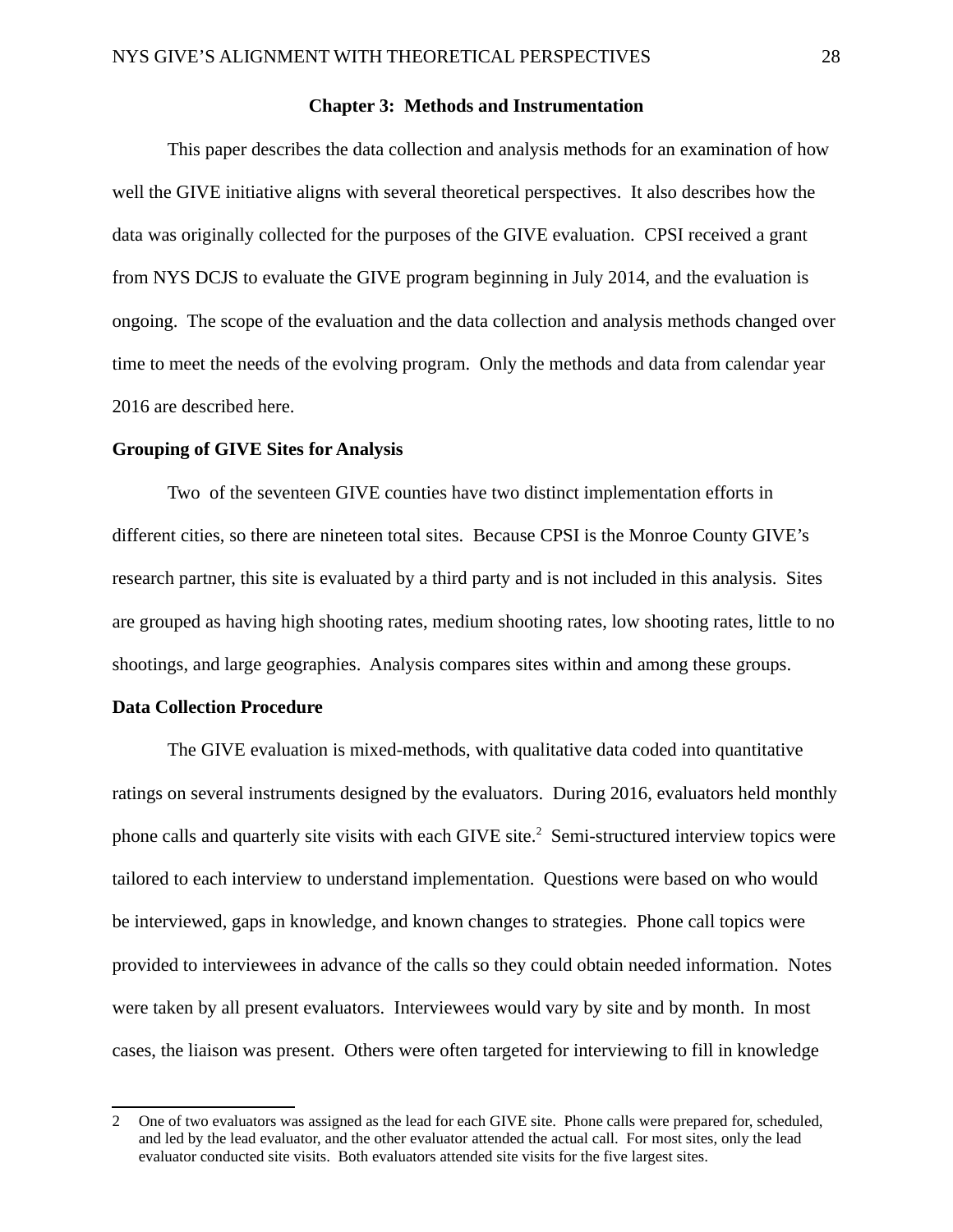gaps or to speak to representatives of a funded partner agency that has not been interviewed recently. Unfunded partners or those with small and unchanging roles were interviewed as needed. In general, evaluators focused on one strategy on each call as well as on changes to other strategies or personnel, funding, politics, etc. Calls lasted fifteen to sixty minutes.

Evaluators used site visits to witness GIVE implementation and to conduct more in-depth interviews.<sup>[3](#page-30-1)</sup> Most GIVE work happens in planning meetings or spontaneously in response to violence. This made observation difficult to schedule, so some site visits only consisted of interviews. Site visits would last between two and eight hours. Appendix A includes examples of interview topics for monthly calls and example site visit itineraries and topics.

#### <span id="page-30-0"></span>**Description of Instruments, Measures, and Coding**

Each month, both evaluators reviewed the notes and rated the site on three instruments.<sup>[4](#page-30-2)</sup> Evaluators compared ratings, discussed discrepancies, and decided on final ratings. There are monthly ratings for each site on each instrument from January through August 2016. For the last quarter of 2016, ratings were completed quarterly due to low monthly variation and the difficulties addressing all instrument items sufficiently each month. Data was collected as described above for each of the three months, but ratings were done using all three months' data. Also, the instruments were reduced from a total of 153 items to 88 items in September 2016 after statistical analyses of item redundancy. The revised instruments are available upon request.

The Implementation Assessment Review (IAR) has been used since the start of GIVE to monitor key aspects of implementation, such as leadership, organization, partner integration, and data use. Nine items are rated from one to four, with higher ratings indicating higher quality.

Strategy checklists note the presence or absence of strategy components (coded as one or zero, respectively). There are checklists for focused deterrence, hot spots policing, CPTED, and

<span id="page-30-1"></span><sup>3</sup> Observing implementation was accomplished by attending required monthly meetings of GIVE partners, by getting tours of the city's hot spot and CPTED areas, observing focused deterrence call-ins, attending policecommunity relations events, or attending strategy planning meetings.

<span id="page-30-2"></span><sup>4</sup> A formal scoring guide was developed and finalized in September 2016.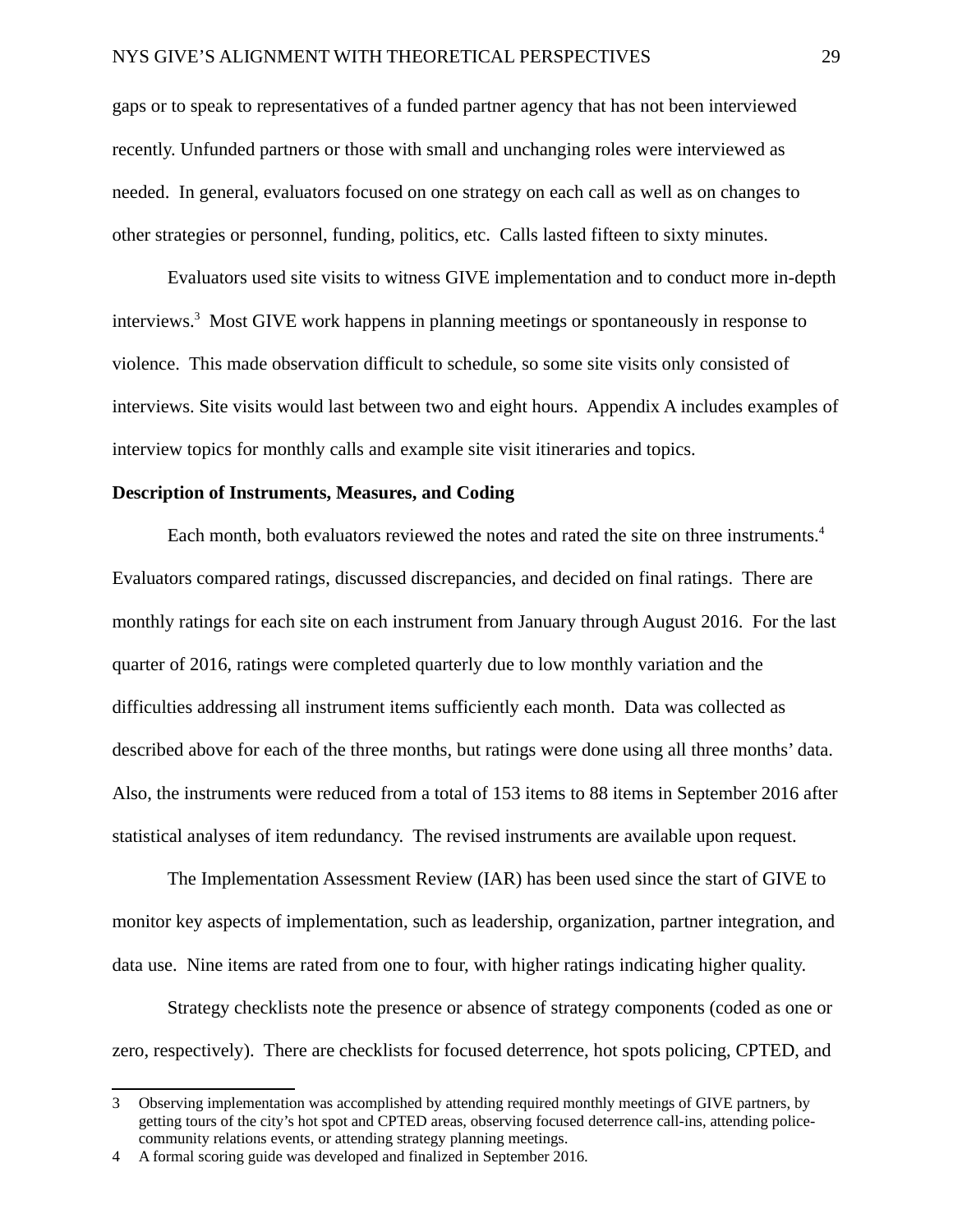street outreach, each of which includes items about procedural justice and POP integration. The number of items on each checklist differs, so the total rating is a percentage of items present.

The fidelity and dosage rubric captures strategy quality. The same rubric is used for each strategy. Strategies are assessed on a 1-4 scale in one area (intensity) to measure dosage and in four areas to measure fidelity (adherence, quality of delivery, participant responsiveness, and adaptation). The fidelity rating is the four areas averaged and rounded to the nearest integer.

#### <span id="page-31-0"></span>**Analysis Plan**

The goal of this research is to examine how well the GIVE initiative aligns with several theoretical perspectives: subculture of violence, deterrence, rational choice, situational crime prevention, and implementation theories. Descriptive statistics of the instrument ratings (mean, median, range, and standard deviation) will be presented by site group for the last available data point (September-December 2016). The descriptive statistics will be shown for the total strategy checklist scores for each strategy, each area of the fidelity/dosage rubrics for each strategy, and each item on the IAR. This data will aid in comparisons among and within groups.

Implementation theory perspectives can be ascertained from many instrument item ratings because the instruments were all designed to measure implementation in some ways. All IAR items pertain to implementation and will be reviewed closely. Other items that relate to implementation theory are the intensity, quality of delivery, participant responsiveness, and adaptation areas of the fidelity/dosage rubric. These capture how the sites chose to implement each strategy, including their enthusiasm and belief in strategies. Quantitative ratings will be supplemented by summaries of qualitative information from interviews in which strategy organization, leadership, principles, and buy-in were discussed. Themes will be extracted from such discussions to compare and contrast site groups. Historical information regarding statelevel implementation support will elucidate some aspects of implementation theory.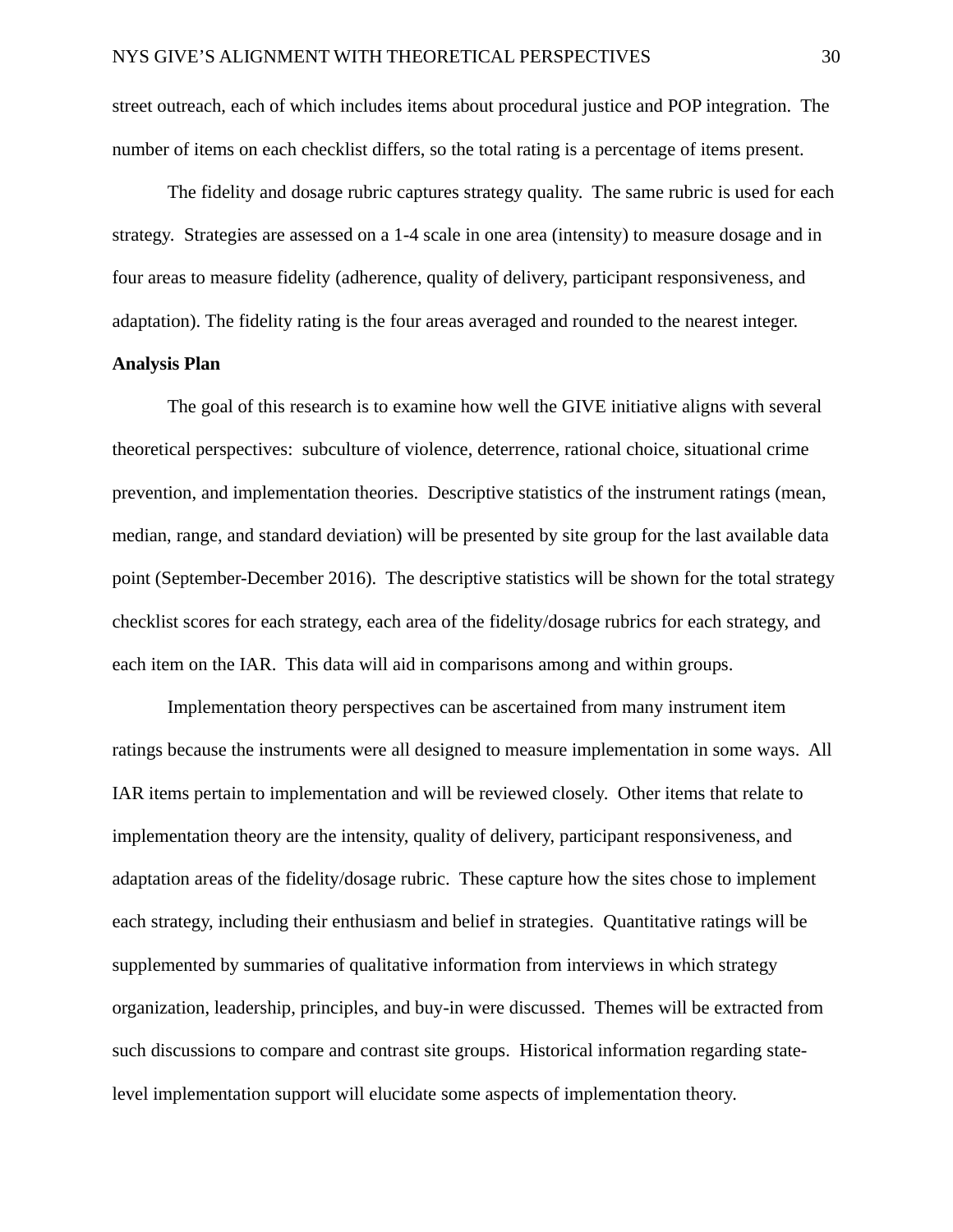The strategy checklists and fidelity/dosage rubrics on street outreach provide the most insight into sites' perspectives on subculture of violence theory. Qualitative themes will be gleaned from 2016 site visit and phone call interviews regarding the street outreach strategy or other discussions of culture and the social environment of violent groups (such as when asking site representatives to describe the nature of their group violence).

To examine perspectives on deterrence theory, descriptive statistics by site group will be shown for the focused deterrence total strategy checklist rating and each fidelity/dosage rubric item. Qualitative data pertaining to deterrence, such as increasing arrests, prosecution, sanctions, and other legal strategies to decrease crime, will be summarized. Only interviews where such efforts were described in detail, including the sites' philosophy and methods, will be used.

Finally, data regarding CPTED will yield the most information regarding rational choice and situational crime prevention theory. In most sites, this was intertwined with hot spots policing efforts. Items to be examined include the strategy checklists and fidelity/dosage rubrics for hot spots and CPTED. Qualitative themes will be drawn from discussions related to environmental factors that contribute to violence and other non-criminal justice methods to make commission of gun crime more difficult.

#### <span id="page-32-0"></span>**Methodology Critique and Limitations**

The original data collection and evaluation effort for GIVE faced numerous challenges. Evaluators have had to modify methods and instruments over time to meet changing needs and learnings. Each GIVE site uses different strategies and different partners, and strategies are always at different stages of implementation across sites and even within one site. These challenges made it inefficient to ask the same questions each month or to each site. The interview protocols had to be more flexible, but this limits their analytical strength. Although systematic analysis is not possible on such data, examining themes should illustrate consistencies and diversity among sites related to the research questions.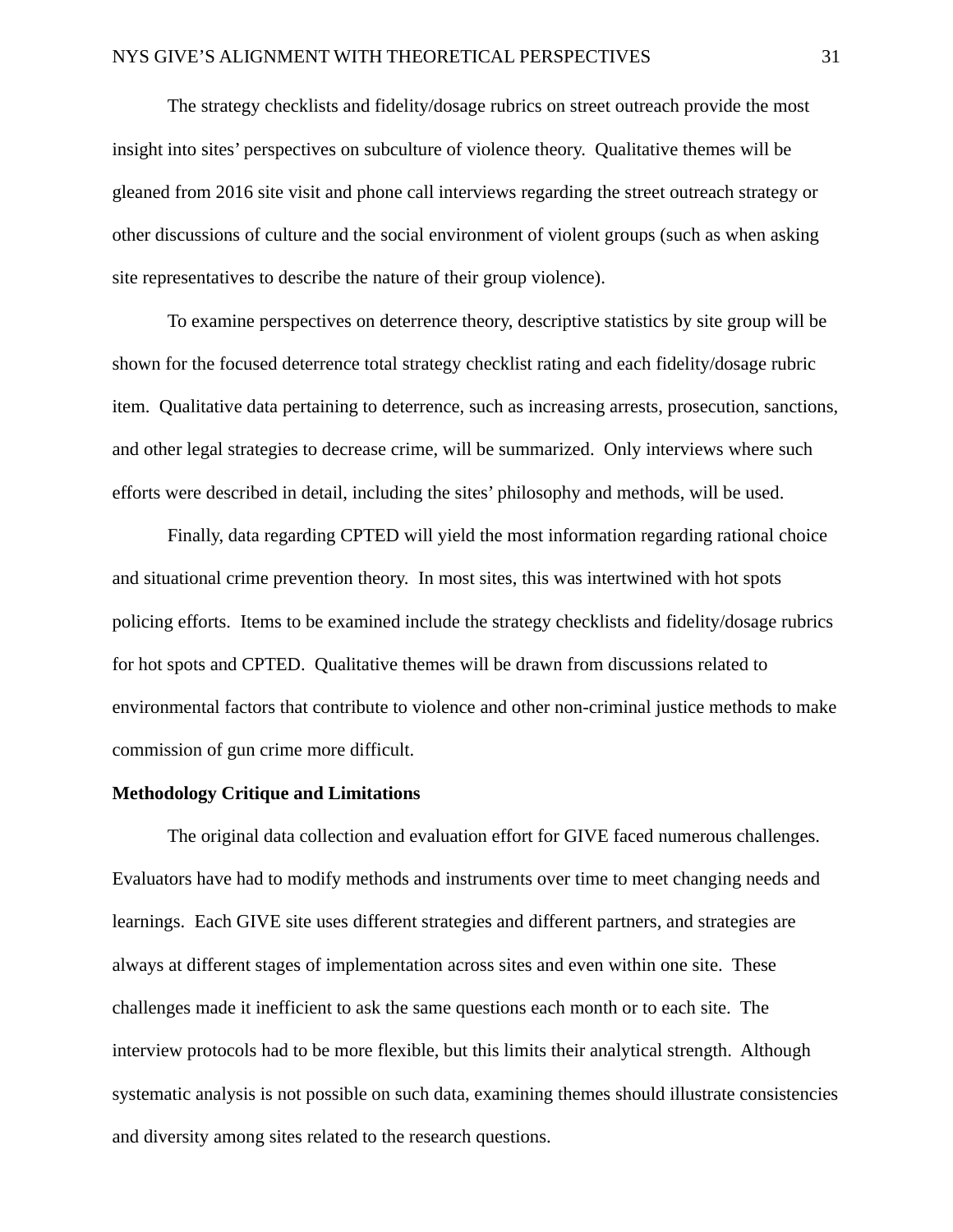A serious limitation is that different people in a site have different perspectives on strategy implementation, but not everyone could be interviewed every month. Efforts were made to interview all relevant individuals periodically. There were also times when data could not be collected, usually due to scheduling conflicts or consistent nonresponse from a liaison. The latter was mitigated by gathering information from other representatives. In the former case, during the next contact with the site, evaluators noted the timing of changes and completed ratings for the missing month. This issue decreased with moving to quarterly ratings.

These limitations affect the present analysis as well, especially the fact that the interviews and instruments were designed with a different purpose from the present study. The analysis requires repurposing and reinterpreting some data. For instance, strategy checklists only note the presence or absence of strategy components, but the percentage of present items by strategy as well as which items were present lend insight into the sites' theoretical bases for implementation and their buy-in for particular strategies and components. Conclusions are supplemented with descriptive information of their perspectives. Nonetheless, it is not always straightforward to map specific items onto specific research questions when doing this secondary data analysis. It is also worth reiterating that all instruments were designed by the CPSI evaluation team and have not been thoroughly tested for validity and reliability.<sup>[5](#page-33-0)</sup> All conclusions should be made and interpreted with caution, and caution is warranted for performing statistical analyses.

<span id="page-33-0"></span><sup>5</sup> Some testing was done to eliminate duplicative items from the set of instruments. The shortened instruments were used beginning in September 2016, and the quantitative data shown here is from these shortened instruments.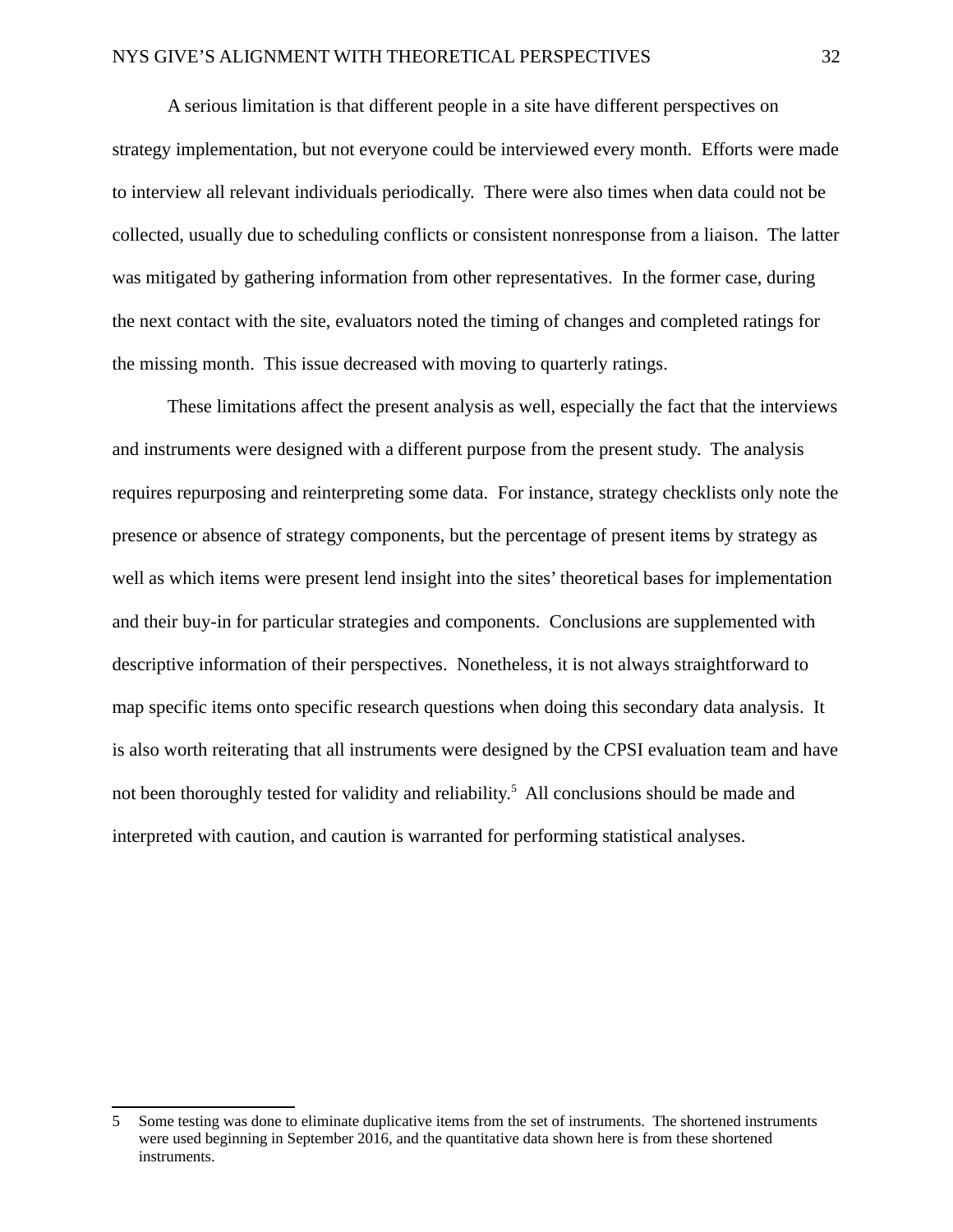#### <span id="page-34-1"></span>**Chapter 4: Results**

This research examines how well the GIVE initiative aligns with four theoretical domains (described in earlier papers). This paper summarizes the findings from the qualitative analysis, supplemented by evaluation rating information, as described in the previous methods paper.

#### <span id="page-34-0"></span>**Subculture of Violence Theory**

**Subcultures of violence in GIVE sites.** The first question when applying the subculture of violence theory to GIVE is whether subcultures of violence exist in the GIVE sites. Overall, when representatives described the types of gun violence in their jurisdictions, less than a third described a situation as extreme as described in the subculture of violence theory. Evaluators periodically asked site representatives to describe the types and trends of group violence and other initiatives in inner-city areas to address poverty and violence; the qualitative information here is drawn from such conversations. The most common interview theme that connected to the subculture of violence theory was that the violence in all GIVE sites tended to occur in the jurisdictions' most impoverished areas among young African-American males.

The three sites in Group H (with the highest gun violence rates) and the two sites in Group C (with county-level GIVE programs) appear to have many of the features of a subculture of violence. Site representatives routinely talked about serious gun violence perpetuated by only a few gangs in their areas, and only a few members of those gangs were responsible for most of the gun violence. These groups and individuals were the primary targets of focused deterrence, street outreach, and, to a lesser degree, hot spots policing and CPTED efforts.

The other GIVE sites that seemed to lack a strong subculture of violence sometimes had indications of a milder form of this subculture. A theme expressed (in almost all sites) that relates to the subculture of violence was the "no snitching" mentality. Law enforcement personnel often discussed this with a tone of frustration, since the communities' resistance to cooperating with law enforcement to address violence made law enforcement efforts far more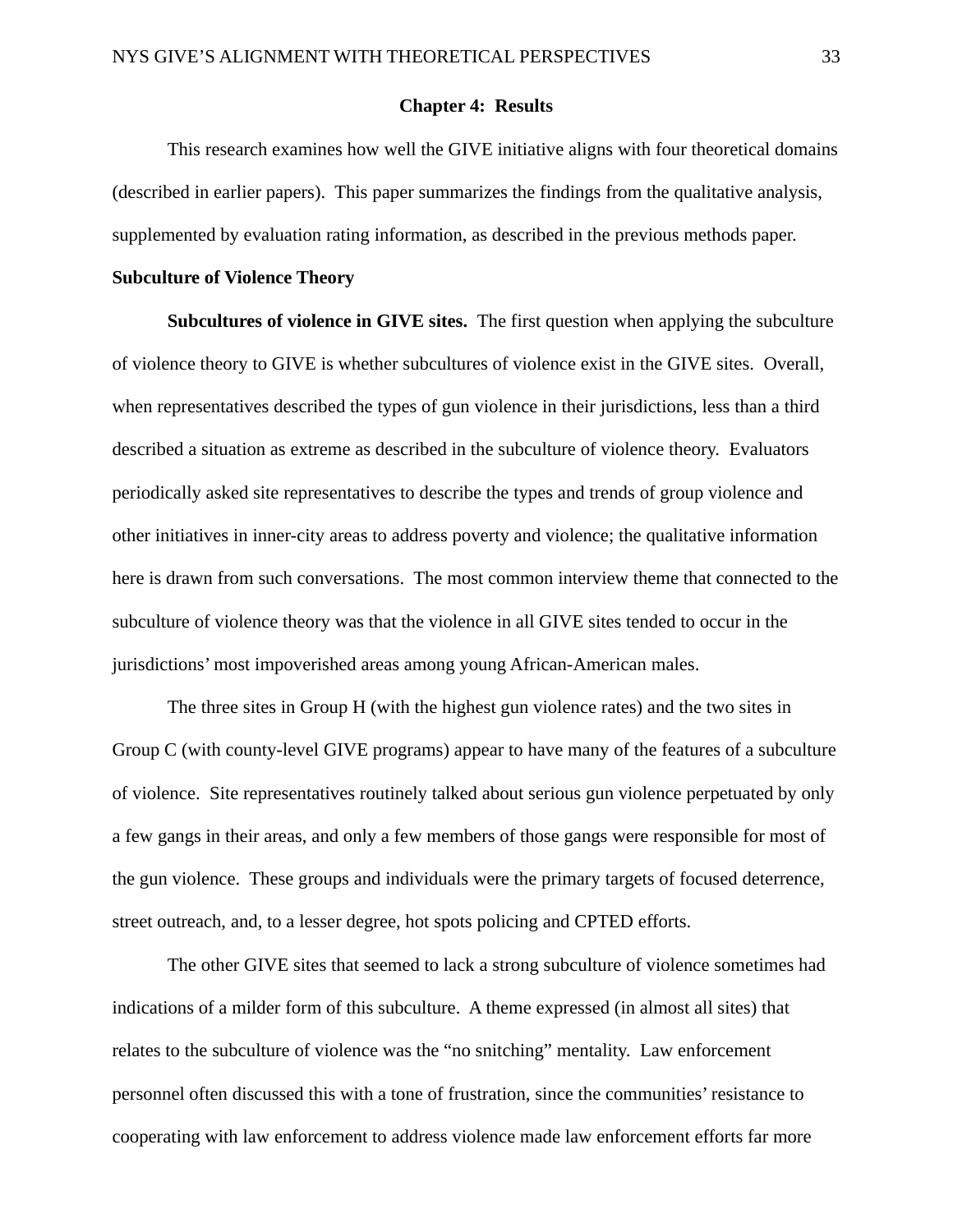complicated. Some representatives recognized this as a symptom of the communities' alienation and histories of mistrust with mainstream society and police. Rarely, representatives went so far to say that they recognized that the criminal justice system had failed these communities. Many sites talked about the "no snitching" mentality as a fact, and they adjusted their strategies to not rely on community involvement (e.g., by installing more police cameras).

Most of the gun violence in the small- and medium-sized GIVE sites (Groups L and M) was situational. It tended to be related to drug sales and group conflicts, but such conflicts did not sustain or get as violent as those experienced by sites in Groups H and C. Still, several sites did not seem to have a subculture of violence at all. Sites in Group A, which had so little gun violence that they focused on aggravated assaults, had violence characterized by random incidents, domestic violence, and bar- and alcohol-related fights. Guns were rarely used.

Therefore, the subculture of violence theory appears to only be directly applicable to the GIVE sites with the highest rates of violence or those with pockets of very high violence where such subcultures most likely do dictate social interactions as described in the theory. Despite most GIVE sites lacking this subculture or having a mild form of it, the theory should still be informative to GIVE implementers in some ways. The theory recognizes the impoverishment and alienation of certain communities from mainstream culture and how this leads to selfpolicing, alternative methods to find respect, and ultimately to violence. It seems as if GIVE strategies would be enhanced by more fully recognizing the situational and social conditions that lead to violence in a particular context as well as the long-term historical conditions that have led to such alienation and social proclivities towards violence.

**Integration of subculture of violence theory into GIVE strategies.** The street outreach strategy is the most directly-aligned GIVE strategy with subculture of violence thesis. Only about half of the GIVE sites actively use this strategy, although most stated that they would use it so are rated on the evaluation instruments for this strategy. As shown in Table 2 below, sites in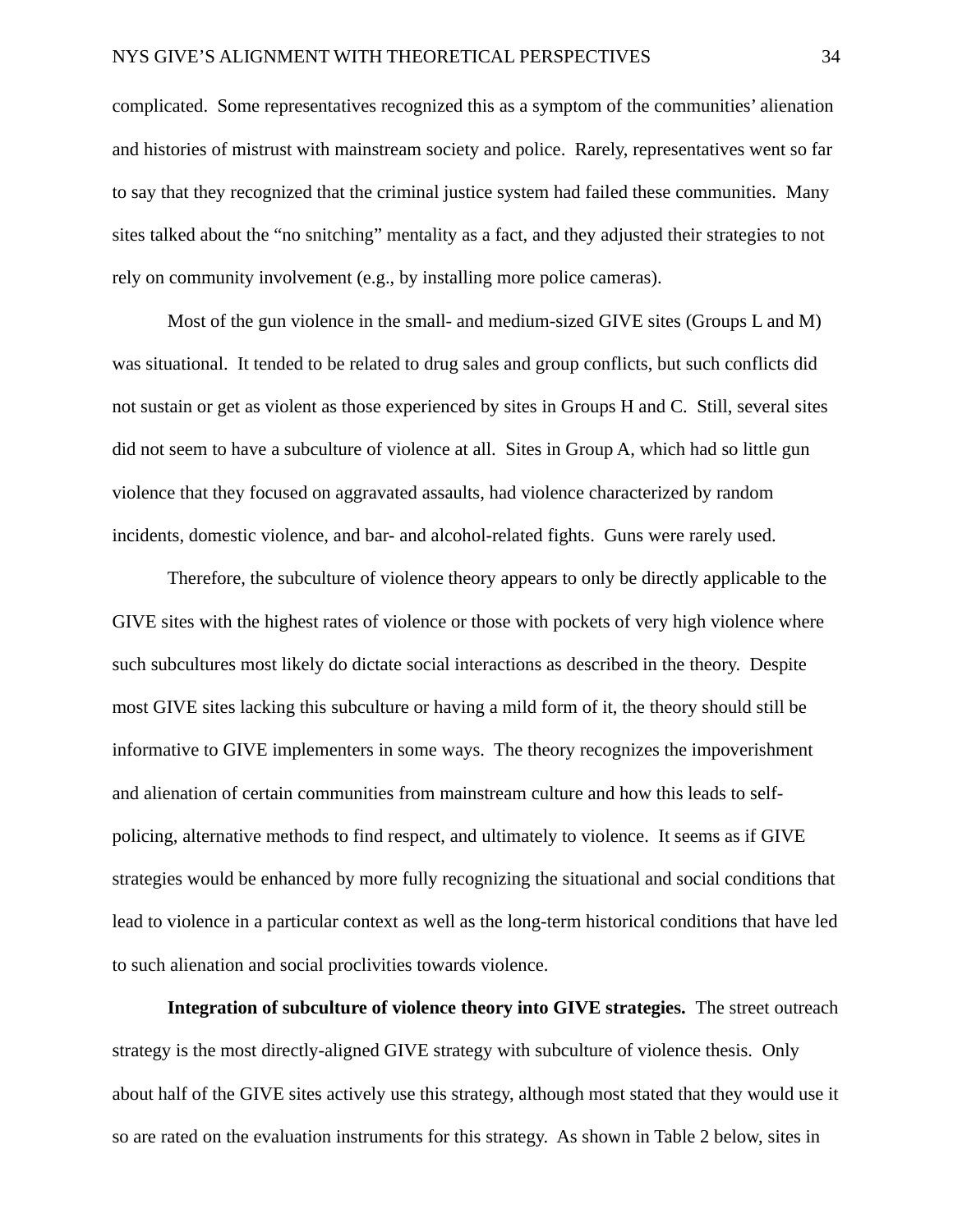Groups M and A received the lowest average ratings on both the strategy checklist and the fidelity and dosage rubric, while the sites with the highest levels of violence (Group H) adhered the best to the strategy.

The street outreach programs in GIVE sites were operated by non-profits, and they were expected to partner with local law enforcement for staff background checks, identification of target geographical areas, and learning from law enforcement about violent incidents as soon as possible. The strategy is to hire credible messengers who have lived a life within the subculture of violence but no longer engage in drugs and violence. These outreach workers build relationships with area youth and try to learn about and intervene in violent disputes. They often help youth desist from gangs. This strategy aligns with the subculture of violence thesis in recognizing the cultural conditions that lead to violence, especially the notion of respect.

In practice in GIVE sites, most sites with thriving street outreach programs struggled to narrow their target area, to hire reliable staff who did not re-engage in the subcultural lifestyle, to manage staff time to target only those at highest risk of violence, and to have resources to offer tangible alternatives to gun violence and drug selling. Conversations with GIVE representatives revealed the tension between the programs and law enforcement, even in the most cooperative sites. Both partners, in general, tended to distrust one another and felt they had somewhat differing goals. The most successful street outreach programs had law enforcement and program personnel who understood the others' role in reaching the same goal, but this was rare.

Although most GIVE sites selected this strategy, less than half truly implement a street outreach program as per the Cure Violence model. Some use slight variations on this model. Some sites seem to completely misunderstand what street outreach is and use a small non-profit agency or law enforcement personnel to do general community relationship-building. Such efforts do not tend to integrate concepts from the subculture of violence theory; they rather emphasize choice and encouraging the community to inform law enforcement about violence.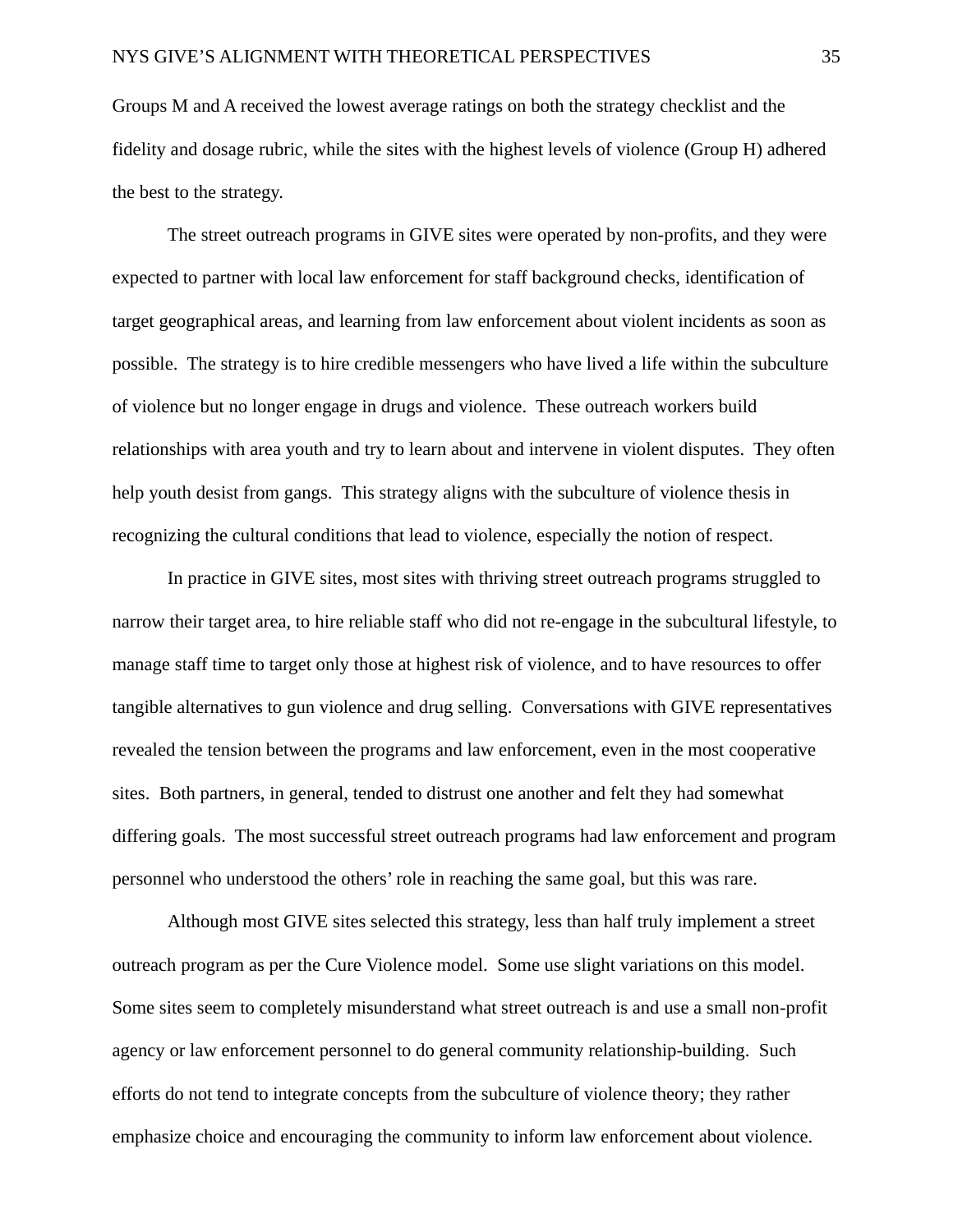|                         |            | <b>SO</b><br><b>Strategy Strategy</b> | <b>SO</b><br><b>Checklist Checklist</b> | <b>SO</b><br><b>Rubric:</b> | SO Rubric: of                                                     | <b>SO</b><br><b>Rubric:</b><br>Quality | <b>SO</b><br><b>Rubric:</b><br><b>Partner</b> | Respon- SO Rubric: Rubric Rubric | <b>SO</b> | <b>Fidelity SO Fidelity</b> |
|-------------------------|------------|---------------------------------------|-----------------------------------------|-----------------------------|-------------------------------------------------------------------|----------------------------------------|-----------------------------------------------|----------------------------------|-----------|-----------------------------|
| Group                   | Stat       | Total                                 |                                         |                             | Percentage Intensity Adherence Delivery siveness Adaptation Total |                                        |                                               |                                  |           | Percentage                  |
| $\overline{\mathsf{H}}$ | Mean       | 9.67                                  | 74.4%                                   | 3.00                        | 3.33                                                              | 3.33                                   | 4.00                                          | 3.67                             | 14.33     | 89.6%                       |
|                         | Median     | 10.00                                 | 76.9%                                   | 3.00                        | 3.00                                                              | 3.00                                   | 4.00                                          | 4.00                             | 14.00     | 87.5%                       |
|                         | Std. Dev.  | 0.58                                  | 4.4%                                    | 0.00                        | 0.58                                                              | 0.58                                   | 0.00                                          | 0.58                             | 1.53      | 9.5%                        |
|                         | Min.       | 9.00                                  | 69.2%                                   | 3.00                        | 3.00                                                              | 3.00                                   | 4.00                                          | 3.00                             | 13.00     | 81.3%                       |
|                         | Max.       | 10.00                                 | 76.9%                                   | 3.00                        | 4.00                                                              | 4.00                                   | 4.00                                          | 4.00                             | 16.00     | 100.0%                      |
|                         | Range      | 1.00                                  | 7.7%                                    | 0.00                        | 1.00                                                              | 1.00<br>$\mathbf{3}$                   | 0.00<br>$\mathbf{3}$                          | 1.00                             | 3.00      | 18.8%                       |
| $\overline{\mathsf{M}}$ | N<br>Mean  | 2.75                                  | 21.2%                                   | 3<br>1.50                   | 3<br>1.75                                                         | 1.50                                   | 1.75                                          | 3<br>1.75                        | 6.75      | 42.2%                       |
|                         | Median     | 1.00                                  | 7.7%                                    | 1.00                        | 1.50                                                              | 1.50                                   | 1.50                                          | 2.00                             | 7.00      | 43.8%                       |
|                         | Std. Dev.  | 4.19                                  | 32.3%                                   | 1.00                        | 0.96                                                              | 0.58                                   | 0.96                                          | 0.50                             | 2.63      | 16.4%                       |
|                         | Min.       | 0.00                                  | 0.0%                                    | 1.00                        | 1.00                                                              | 1.00                                   | 1.00                                          | 1.00                             | 4.00      | 25.0%                       |
|                         | Max.       | 9.00                                  | 69.2%                                   | 3.00                        | 3.00                                                              | 2.00                                   | 3.00                                          | 2.00                             | 9.00      | 56.3%                       |
|                         |            | 9.00                                  | 69.2%                                   | 2.00                        |                                                                   |                                        | 2.00                                          | 1.00                             | 5.00      |                             |
|                         | Range<br>N |                                       |                                         | 4                           | 2.00<br>4                                                         | 1.00<br>4                              | 4                                             | $\overline{4}$                   |           | 31.3%                       |
| L                       | Mean       | 10.00                                 | 76.9%                                   | 2.75                        | 3.25                                                              | 2.75                                   | 3.25                                          | 2.75                             | 12.00     | 75.0%                       |
|                         | Median     | 9.50                                  | 73.1%                                   | 3.00                        | 3.00                                                              | 3.00                                   | 3.50                                          | 3.00                             | 12.00     | 75.0%                       |
|                         | Std. Dev.  | 2.16                                  | 16.6%                                   | 0.50                        | 0.50                                                              | 0.50                                   | 0.96                                          | 0.50                             | 1.63      | 10.2%                       |
|                         | Min.       | 8.00                                  | 61.5%                                   | 2.00                        | 3.00                                                              | 2.00                                   | 2.00                                          | 2.00                             | 10.00     | 62.5%                       |
|                         | Max.       | 13.00                                 | 100.0%                                  | 3.00                        | 4.00                                                              | 3.00                                   | 4.00                                          | 3.00                             | 14.00     | 87.5%                       |
|                         | Range      | 5.00                                  | 38.5%                                   | 1.00                        | 1.00                                                              | 1.00                                   | 2.00                                          | 1.00                             | 4.00      | 25.0%                       |
|                         | N          |                                       |                                         | $\overline{4}$              | 4                                                                 | $\overline{4}$                         | $\overline{4}$                                | $\overline{4}$                   |           |                             |
| $\overline{\mathsf{A}}$ | Mean       | 8.00                                  | 61.5%                                   | 2.00                        | 2.00                                                              | 2.00                                   | 3.00                                          | 2.00                             | 9.00      | 56.3%                       |
|                         | Median     | 8.00                                  | 61.5%                                   | 2.00                        | 2.00                                                              | 2.00                                   | 3.00                                          | 2.00                             | 9.00      | 56.3%                       |
|                         | Std. Dev.  |                                       |                                         |                             |                                                                   |                                        |                                               |                                  |           |                             |
|                         | Min.       | 8.00                                  | 61.5%                                   | 2.00                        | 2.00                                                              | 2.00                                   | 3.00                                          | 2.00                             | 9.00      | 56.3%                       |
|                         | Max.       | 8.00                                  | 61.5%                                   | 2.00                        | 2.00                                                              | 2.00                                   | 3.00                                          | 2.00                             | 9.00      | 56.3%                       |
|                         | Range      | 0.00                                  | 0.0%                                    | 0.00                        | 0.00                                                              | 0.00                                   | 0.00                                          | 0.00                             | 0.00      | 0.0%                        |
|                         | N          |                                       |                                         | $\mathbf{1}$                | $\mathbf{1}$                                                      | $\mathbf{1}$                           | $\mathbf{1}$                                  | $\mathbf{1}$                     |           |                             |
| $\overline{\mathsf{C}}$ | Mean       | 9.00                                  | 69.2%                                   | 2.00                        | 3.00                                                              | 2.50                                   | 2.50                                          | 1.50                             | 9.50      | 59.4%                       |
|                         | Median     | 9.00                                  | 69.2%                                   | 2.00                        | 3.00                                                              | 2.50                                   | 2.50                                          | 1.50                             | 9.50      | 59.4%                       |
|                         | Std. Dev.  | 2.83                                  | 21.8%                                   | 0.00                        | 1.41                                                              | 0.71                                   | 0.71                                          | 0.71                             | 3.54      | 22.1%                       |
|                         | Min.       | 7.00                                  | 53.8%                                   | 2.00                        | 2.00                                                              | 2.00                                   | 2.00                                          | 1.00                             | 7.00      | 43.8%                       |
|                         | Max.       | 11.00                                 | 84.6%                                   | 2.00                        | 4.00                                                              | 3.00                                   | 3.00                                          | 2.00                             | 12.00     | 75.0%                       |
|                         | Range      | 4.00                                  | 30.8%                                   | 0.00                        | 2.00                                                              | 1.00                                   | 1.00                                          | 1.00                             | 5.00      | 31.3%                       |
|                         | N          |                                       |                                         | $\overline{2}$              | $\overline{2}$                                                    | $\overline{2}$                         | $\overline{2}$                                | $\overline{2}$                   |           |                             |
| <b>All Sites</b>        | Mean       | 7.57                                  | 58.2%                                   | 2.29                        | 2.71                                                              | 2.43                                   | 2.86                                          | 2.43                             | 10.43     | 0.65                        |
|                         | Median     | 9.00                                  | 69.2%                                   | 2.50                        | 3.00                                                              | 2.50                                   | 3.00                                          | 2.00                             | 11.00     | 0.69                        |
|                         | Std. Dev.  | 4.01                                  | 30.9%                                   | 0.83                        | 0.99                                                              | 0.85                                   | 1.10                                          | 0.94                             | 3.50      | 0.22                        |
|                         | Min.       | 0.00                                  | 0.0%                                    | 1.00                        | 1.00                                                              | 1.00                                   | 1.00                                          | 1.00                             | 4.00      | 0.25                        |
|                         | Max.       | 13.00                                 | 100.0%                                  | 3.00                        | 4.00                                                              | 4.00                                   | 4.00                                          | 4.00                             | 16.00     | 1.00                        |
|                         | Range      | 13.00                                 | 100.0%                                  | 2.00                        | 3.00                                                              | 3.00                                   | 3.00                                          | 3.00                             | 12.00     | 0.75                        |
|                         | N          |                                       |                                         | 14                          | 14                                                                | 14                                     | 14                                            | 14                               |           |                             |

| Table 2: All Evaluation Instrument Item Ratings for Street Outreach Strategy by Site Group |  |  |  |  |
|--------------------------------------------------------------------------------------------|--|--|--|--|
|                                                                                            |  |  |  |  |

Sites tended to poorly integrate street outreach strategies into the overall GIVE strategy and failed to see the benefit of having such a strategy purposefully supplement other GIVE strategies. Therefore, compared to other GIVE strategies, sites did not have as much buy-in and tended to invest few resources into street outreach. This is revealed in the SO Rubric: Intensity column in Table 2, which shows that no sites managed to achieve the highest rating for delivering enough intervention to match the violence problem. Only the three sites in Group H, three of the four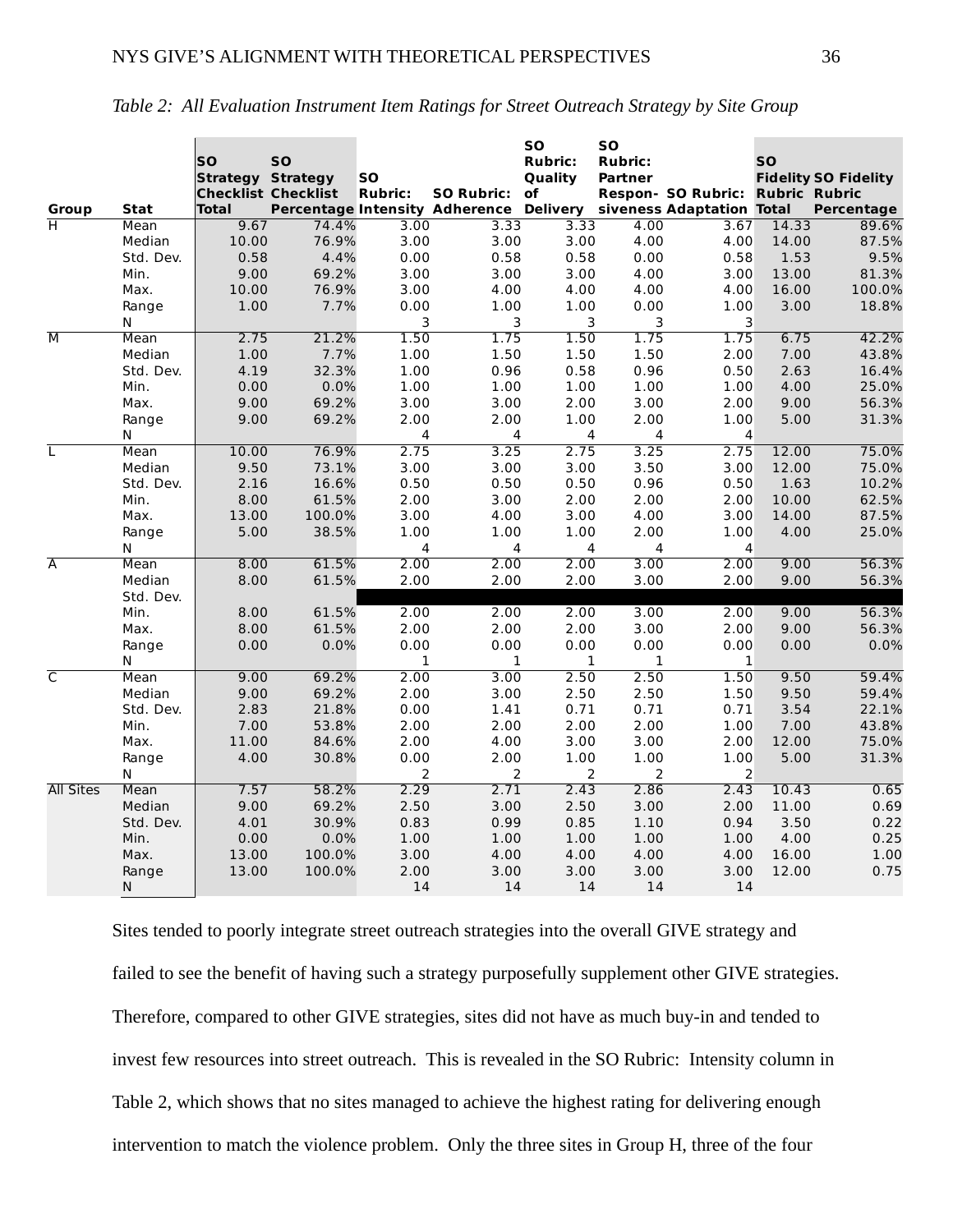sites in Group L, and one of the two sites in Group C made conscious, frequent efforts to build partnerships among law enforcement and street outreach programs and to integrate the strategy into GIVE. (See the SO Rubric: Partner Responsiveness column in Table 2.)

The other way that GIVE most reflects a recognition of the subculture of violence thesis is the effort to integrate procedural justice principles into all GIVE strategies. Both subculture of violence theory and procedural justice recognize the profound alienation of inner-city communities from mainstream society in general and from the police in particular. In practice, though, GIVE sites struggled to understand procedural justice and to integrate its principles into their everyday work. Site representatives frequently spoke of their lack of understanding about how to implement these principles, and many felt they understood it as police-community relations but failed to see the deeper aspects of the principles. Whereas procedural justice would encourage attention be paid to the criminal justice systems and processes to which individuals and communities are subject, interviews with GIVE representatives generally tried to integrate procedural justice by doing community outreach and education about law enforcement functions or simply holding listening sessions with the community.

Some sites trained officers in basic procedural justice principles, but conversations revealed that officers often interpreted this as asking them to be kind and respectful towards people, which they felt they already do, particularly "when people deserve it." The trainings rarely went deeper than this. However, one site in Group L invested tremendous resources in officer training on various procedural justice-related topics, and this site and one in Group H made conscious efforts to integrate the principles throughout their strategies. They tended to recognize more than their colleagues the paradigm shift that procedural justice demands.

Many GIVE representatives felt that the deterrence message delivered at focused deterrence call-ins about how the GIVE partners would respond to violence supported procedural justice principles of transparency and fairness. Its failure, however, to also integrate listening to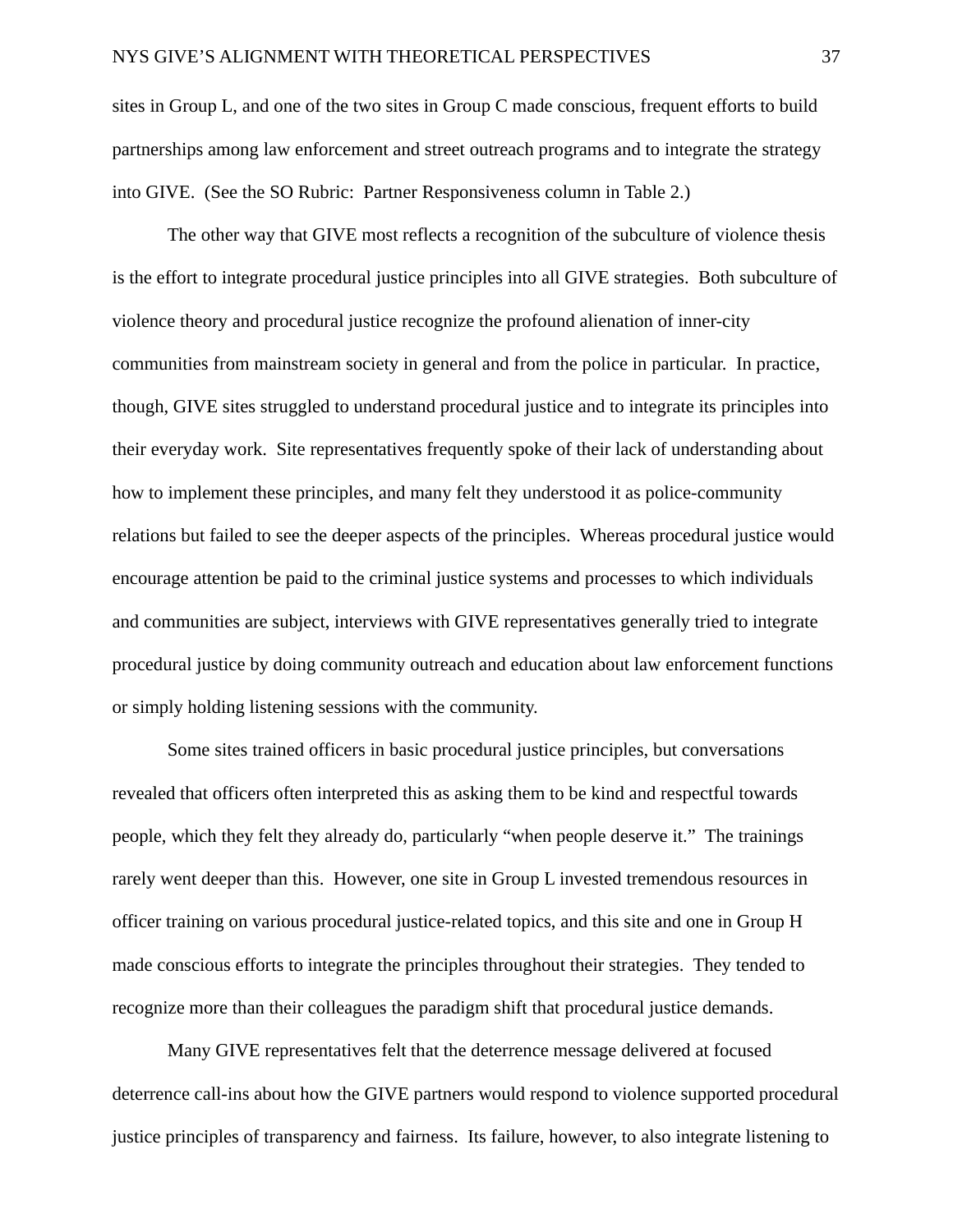those affected and changing processes that may be seen as harsh or unfair undermines this effort, from the perspective of evaluators.

The IAR and hot spots policing strategy checklist and fidelity ratings also revealed that very few sites successfully integrated community partners into problem-solving around gun violence. While GIVE representatives may recognize the many societal and community forces at play as explicated in the subculture of violence theory, they rarely made substantive efforts to address such conditions. For instance, they recognized that an individual's failure to respond to certain provocations could put him or her at risk of social isolation and victimization, but most strategies focused on trying to get people to choose not to be violent or to cooperate with law enforcement. There seemed to be a lack of creativity about how to tackle the entrenched problems in the communities experiencing the most serious violence.

#### **Rational Choice, Situational Crime Prevention, and Deterrence**

The two theoretical domains of rational choice/situational crime prevention and of deterrence theory are discussed together here because many of the concepts are connected in GIVE implementation. Rational choice theory states that individuals engage in crime if the benefits outweigh the costs and they perceive a lack of viable alternatives. Deterrence theory emphasizes the role of legal sanctions in increasing the risks and decreasing the benefits of crime. These principles are easily integrated into most GIVE strategies and align well with preexisting law enforcement practices. In interviews, these concepts were more readily articulable and effectively translated into implementation compared to subculture of violence concepts.

Rational choice and situational crime prevention concepts were readily apparent in all GIVE-menu strategy, but they were most relevant in CPTED and hot spots policing,. These strategies were often intertwined because CPTED was implemented in hot spot areas. Deterrence concepts were most obvious when personnel discussed the focused deterrence strategy but also were very much present in CPTED and hot spots policing discussions as well.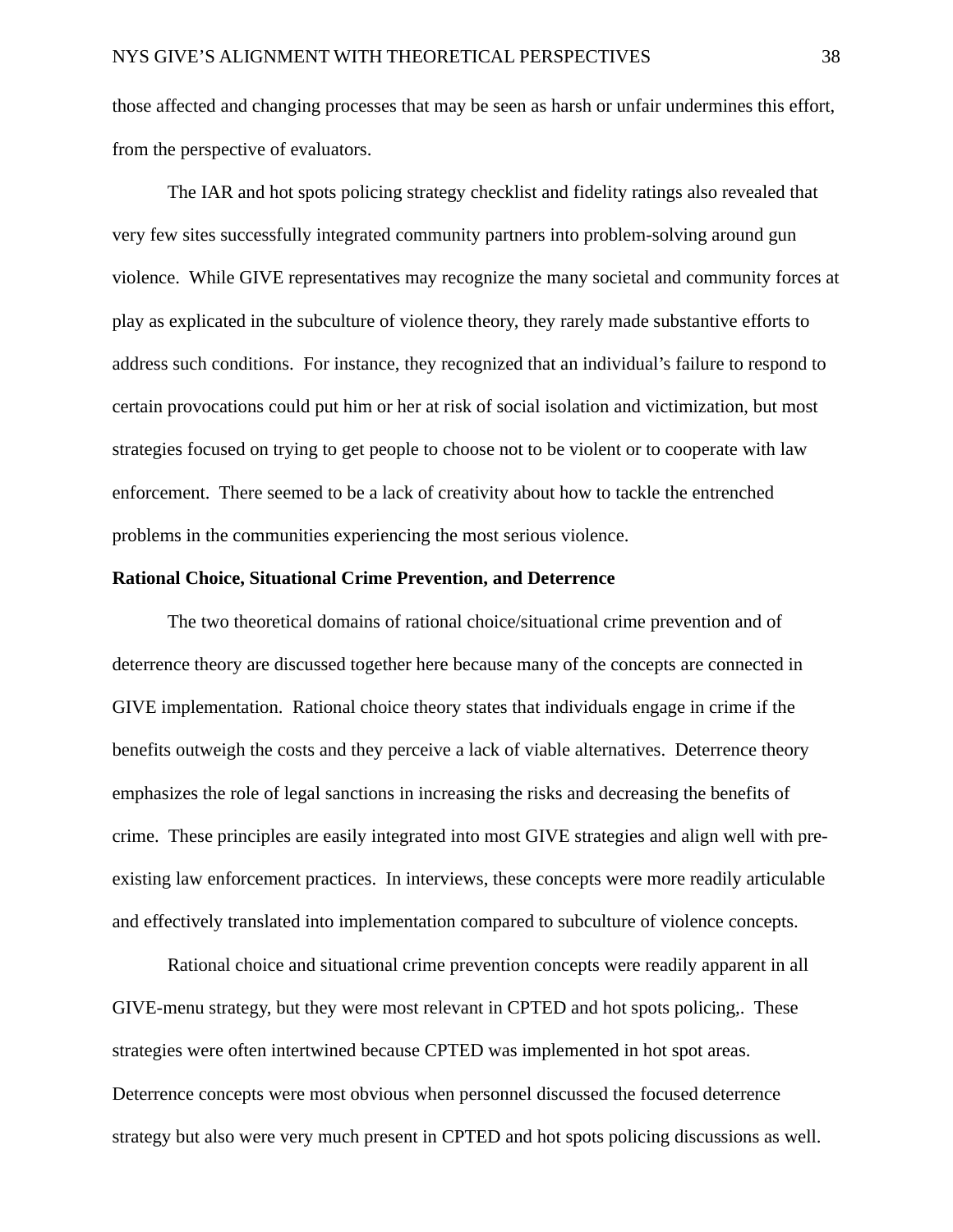Interviews revealed that GIVE personnel frequently designed strategies to increase the risk of being caught – either by being seen by other residents or by law enforcement – with the goal of arrest. Hot spot patrols were the most common GIVE strategies across all sites. They assigned officers to hot spot areas at times when violence tended to occur for targeted patrols. Officer activities typically included low-level crime enforcement to prevent more serious crimes, responding more quickly to violence, and patrolling or gathering intelligence about targeted individuals or locations. For the smallest sites with the lowest levels of violence (Group A), such patrols were infrequent and only implemented in response to intelligence and crime analysis that indicated violence was likely on a given day and time. Visibility was a goal of hot spots patrols. Some sites directly noted that this increases general deterrence (if, for example, individuals watch others be arrested for engaging in violence) as well as the perceived likelihood of being caught. Others expressed a goal of simply disrupting the daily routines of gangs/groups selling drugs, increasing the amount of effort the individuals would need to expend in order to continue committing crimes in that area. Another way to view this in situational crime prevention terms is decreasing the opportunity to commit crime in general and violence in particular. All of these activities align well with the normal functioning of law enforcement, and Table 3 below shows that sites across all groups except Group A implemented almost all of the components of the hot spots strategy listed on the strategy checklist.

While hot spots policing, by design, encourages a thorough analysis of the crime problem and the use of broad community interventions, sites generally ignored these components and preferred to assign additional law enforcement resources to hot spot areas for a deterrence effect. It is important to note that broader community efforts could be in line with rational choice theory because it could potentially result in gun-involved individuals being better connected to mainstream society and having "more to lose" for engaging in violence, thereby increasing the risks of engaging in crime. While this idea was discussed in a few GIVE sites, it rarely, if ever,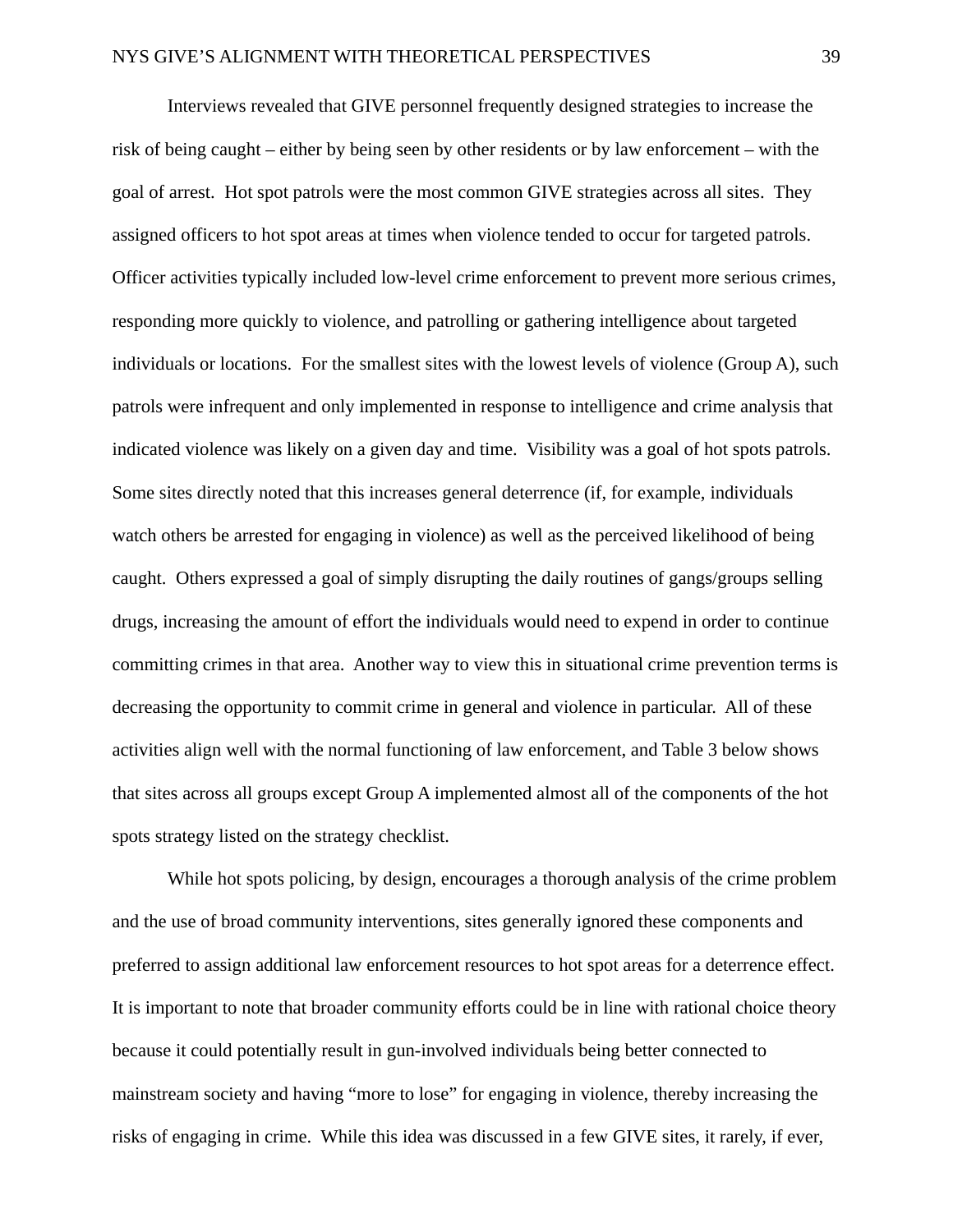|                         |                     | <b>Hot Spots Hot Spots</b><br><b>Strategy</b> | <b>Strategy</b>                         |                | <b>Hot Spots Hot Spots Rubric:</b> | <b>Hot Spots Rubric:</b> | <b>Hot Spots</b><br>Partner | <b>Hot Spots</b>        | <b>Hot Spots Hot Spots</b><br><b>Rubric</b> | <b>Rubric</b>   |
|-------------------------|---------------------|-----------------------------------------------|-----------------------------------------|----------------|------------------------------------|--------------------------|-----------------------------|-------------------------|---------------------------------------------|-----------------|
|                         |                     | Checklist Checklist                           |                                         | <b>Rubric:</b> | <b>Rubric:</b>                     | Quality of Respon-       |                             | <b>Rubric:</b>          | <b>Fidelity</b>                             | <b>Fidelity</b> |
| Group                   | Stat                | <b>Total</b>                                  | Percentage Intensity Adherence Delivery |                |                                    |                          | siveness                    | <b>Adaptation Total</b> |                                             | Percentage      |
| ਜ                       | Mean                | 11.33                                         | 81.0%                                   | 3.33           | 4.00                               | 4.00                     | 4.00                        | 3.33                    | 15.33                                       | 95.8%           |
|                         | Median              | 12.00                                         | 85.7%                                   | 3.00           | 4.00                               | 4.00                     | 4.00                        | 3.00                    | 15.00                                       | 93.8%           |
|                         | Std. Dev.           | 2.08                                          | 14.9%                                   | 0.58           | 0.00                               | 0.00                     | 0.00                        | 0.58                    | 0.58                                        | 3.6%            |
|                         | Min.                | 9.00                                          | 64.3%                                   | 3.00           | 4.00                               | 4.00                     | 4.00                        | 3.00                    | 15.00                                       | 93.8%           |
|                         | Max.                | 13.00                                         | 92.9%                                   | 4.00           | 4.00                               | 4.00                     | 4.00                        | 4.00                    | 16.00                                       | 100.0%          |
|                         | Range               | 4.00                                          | 28.6%                                   | 1.00           | 0.00                               | 0.00                     | 0.00                        | 1.00                    | 1.00                                        | 6.3%            |
| $\overline{\mathsf{M}}$ | N                   |                                               |                                         | 3<br>3.50      | 3<br>3.50                          | 3<br>3.25                | 3<br>3.75                   | 3<br>2.50               |                                             |                 |
|                         | Mean                | 12.25                                         | 87.5%                                   |                |                                    |                          |                             |                         | 13.00                                       | 81.3%           |
|                         | Median<br>Std. Dev. | 12.00<br>1.50                                 | 85.7%<br>10.7%                          | 3.50<br>0.58   | 4.00<br>1.00                       | 3.00<br>0.50             | 4.00<br>0.50                | 2.00<br>1.00            | 13.00<br>2.45                               | 81.3%<br>15.3%  |
|                         |                     |                                               |                                         |                |                                    |                          |                             |                         |                                             |                 |
|                         | Min.                | 11.00<br>14.00                                | 78.6%<br>100.0%                         | 3.00<br>4.00   | 2.00<br>4.00                       | 3.00<br>4.00             | 3.00<br>4.00                | 2.00<br>4.00            | 10.00<br>16.00                              | 62.5%<br>100.0% |
|                         | Max.                |                                               |                                         | 1.00           |                                    |                          |                             | 2.00                    |                                             |                 |
|                         | Range<br>N          | 3.00                                          | 21.4%                                   | 4              | 2.00<br>4                          | 1.00<br>4                | 1.00<br>4                   | $\overline{4}$          | 6.00                                        | 37.5%           |
| τ                       | Mean                | 13.25                                         | 94.6%                                   | 3.25           | 4.00                               | 3.50                     | 4.00                        | 3.00                    | 14.50                                       | 90.6%           |
|                         | Median              | 13.50                                         | 96.4%                                   | 3.00           | 4.00                               | 3.50                     | 4.00                        | 3.00                    | 14.50                                       | 90.6%           |
|                         | Std. Dev.           | 0.96                                          | 6.8%                                    | 0.50           | 0.00                               | 0.58                     | 0.00                        | 0.00                    | 0.58                                        | 3.6%            |
|                         | Min.                | 12.00                                         | 85.7%                                   | 3.00           | 4.00                               | 3.00                     | 4.00                        | 3.00                    | 14.00                                       | 87.5%           |
|                         | Max.                | 14.00                                         | 100.0%                                  | 4.00           | 4.00                               | 4.00                     | 4.00                        | 3.00                    | 15.00                                       | 93.8%           |
|                         | Range               | 2.00                                          | 14.3%                                   | 1.00           | 0.00                               | 1.00                     | 0.00                        | 0.00                    | 1.00                                        | 6.3%            |
|                         | N                   |                                               |                                         | 4              | 4                                  | 4                        | 4                           | $\overline{4}$          |                                             |                 |
| $\overline{\mathsf{A}}$ | Mean                | 8.80                                          | 62.9%                                   | 3.20           | 3.20                               | 2.80                     | 2.60                        | 2.80                    | 11.40                                       | 71.3%           |
|                         | Median              | 8.00                                          | 57.1%                                   | 3.00           | 3.00                               | 3.00                     | 3.00                        | 3.00                    | 11.00                                       | 68.8%           |
|                         | Std. Dev.           | 2.17                                          | 15.5%                                   | 0.84           | 0.84                               | 0.45                     | 0.55                        | 0.45                    | 1.67                                        | 10.5%           |
|                         | Min.                | 6.00                                          | 42.9%                                   | 2.00           | 2.00                               | 2.00                     | 2.00                        | 2.00                    | 9.00                                        | 56.3%           |
|                         | Max.                | 11.00                                         | 78.6%                                   | 4.00           | 4.00                               | 3.00                     | 3.00                        | 3.00                    | 13.00                                       | 81.3%           |
|                         | Range               | 5.00                                          | 35.7%                                   | 2.00           | 2.00                               | 1.00                     | 1.00                        | 1.00                    | 4.00                                        | 25.0%           |
|                         | N                   |                                               |                                         | 5              | 5                                  | 5                        | 5                           | 5                       |                                             |                 |
| $\overline{\mathsf{C}}$ | Mean                | 12.50                                         | 89.3%                                   | 2.50           | 3.50                               | 3.50                     | 4.00                        | 2.50                    | 13.50                                       | 84.4%           |
|                         | Median              | 12.50                                         | 89.3%                                   | 2.50           | 3.50                               | 3.50                     | 4.00                        | 2.50                    | 13.50                                       | 84.4%           |
|                         | Std. Dev.           | 0.71                                          | 5.1%                                    | 0.71           | 0.71                               | 0.71                     | 0.00                        | 0.71                    | 2.12                                        | 13.3%           |
|                         | Min.                | 12.00                                         | 85.7%                                   | 2.00           | 3.00                               | 3.00                     | 4.00                        | 2.00                    | 12.00                                       | 75.0%           |
|                         | Max.                | 13.00                                         | 92.9%                                   | 3.00           | 4.00                               | 4.00                     | 4.00                        | 3.00                    | 15.00                                       | 93.8%           |
|                         | Range               | 1.00                                          | 7.1%                                    | 1.00           | 1.00                               | 1.00                     | 0.00                        | 1.00                    | 3.00                                        | 18.8%           |
|                         | N                   |                                               |                                         | 2              | $\overline{2}$                     | $\overline{2}$           | $\overline{2}$              | $\overline{2}$          |                                             |                 |
| <b>All Sites</b>        | Mean                | 11.39                                         | 0.81                                    | 3.22           | 3.61                               | 3.33                     | 3.56                        | 2.83                    | 13.33                                       | 0.83            |
|                         | Median              | 12.00                                         | 0.86                                    | 3.00           | 4.00                               | 3.00                     | 4.00                        | 3.00                    | 13.50                                       | 0.84            |
|                         | Std. Dev.           | 2.30                                          | 0.16                                    | 0.65           | 0.70                               | 0.59                     | 0.70                        | 0.62                    | 2.06                                        | 0.13            |
|                         | Min.                | 6.00                                          | 0.43                                    | 2.00           | 2.00                               | 2.00                     | 2.00                        | 2.00                    | 9.00                                        | 0.56            |
|                         | Max.                | 14.00                                         | 1.00                                    | 4.00           | 4.00                               | 4.00                     | 4.00                        | 4.00                    | 16.00                                       | 1.00            |
|                         | Range               | 8.00                                          | 0.57                                    | 2.00           | 2.00                               | 2.00                     | 2.00                        | 2.00                    | 7.00                                        | 0.44            |
|                         | N                   |                                               |                                         | 18             | 18                                 | 18                       | 18                          | 18                      |                                             |                 |

*Table 3: All Evaluation Instrument Item Ratings for the Hot Spots Strategy by Site Group*

was implemented. This is reflected in the ratings in Table 3. Community involvement and problem analysis tended to be the items on the strategy checklist that sites did not implement. The lack of problem-solving efforts were a common reason why the rubric ratings for adaptation were not consistently high. Overall, though, sites implemented this strategy with fidelity due to the strategy's heavy emphasis on rational choice and deterrence concepts.

Similarly, CPTED programs in GIVE sites tended to focus on increasing surveillance, visibility, and lighting with the primary goal of increasing the likelihood of being arrested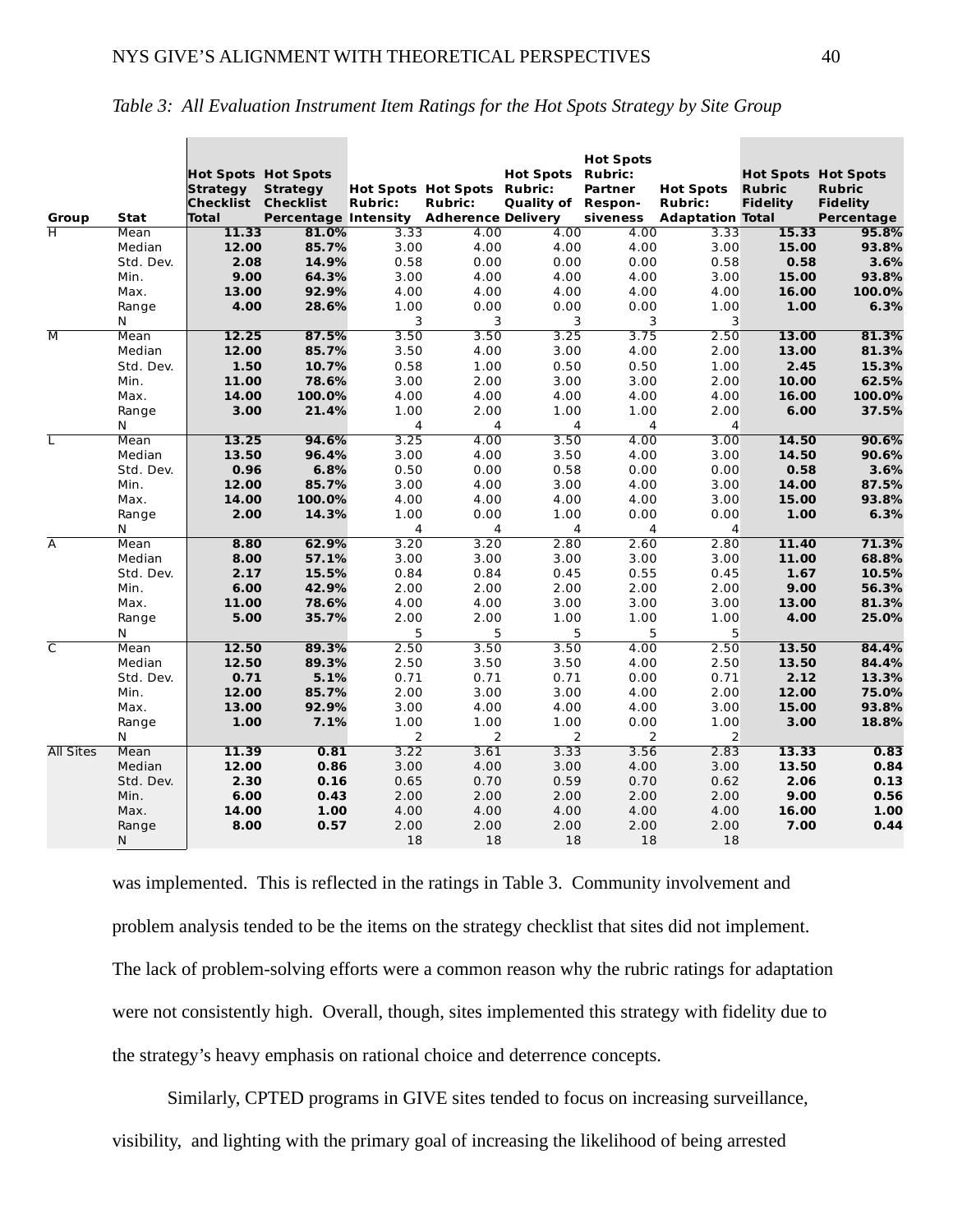(deterrence theory) or increasing the perceived likelihood of being caught (rational choice/situational crime prevention). Although physically altering the environment to increase the difficulty of committing crimes is a key component of CPTED as well as situational crime prevention theory, sites tended not to utilize these components of the strategy. Table 4 shows that sites therefore did not meet many items on the strategy checklist and did not adhere all that well to the model or deliver CPTED with an intensity that matched their violence levels.

*Table 4: All Evaluation Instrument Item Ratings for the CPTED Strategy by Site Group*

|                         |            | <b>CPTED</b><br><b>Strategy</b>     | <b>CPTED</b><br><b>Strategy</b> | <b>CPTED</b>   | <b>CPTED</b>                                              | <b>CPTED</b><br><b>Rubric:</b>    | <b>CPTED</b><br><b>Rubric:</b><br>Partner CPTED |                                 | <b>CPTED CPTED</b>   | <b>Fidelity Fidelity</b> |
|-------------------------|------------|-------------------------------------|---------------------------------|----------------|-----------------------------------------------------------|-----------------------------------|-------------------------------------------------|---------------------------------|----------------------|--------------------------|
| Group                   | Stat       | <b>Checklist Checklist</b><br>Total |                                 | <b>Rubric:</b> | <b>Rubric:</b><br>Percentage Intensity Adherence Delivery | <b>Quality of Respon- Rubric:</b> |                                                 | siveness Adaptation Total       | <b>Rubric Rubric</b> | Percentage               |
| H                       | Mean       | 5.00                                | 55.6%                           | 2.33           | 3.00                                                      | 2.67                              | 3.00                                            | 1.67                            | 10.33                | 64.6%                    |
|                         | Median     | 4.00                                | 44.4%                           | 2.00           | 3.00                                                      | 3.00                              | 3.00                                            | 2.00                            | 10.00                | 62.5%                    |
|                         | Std. Dev.  | 1.73                                | 19.2%                           | 0.58           | 0.00                                                      | 0.58                              | 1.00                                            | 0.58                            | 0.58                 | 3.6%                     |
|                         | Min.       | 4.00                                | 44.4%                           | 2.00           | 3.00                                                      | 2.00                              | 2.00                                            | 1.00                            | 10.00                | 62.5%                    |
|                         | Max.       | 7.00                                | 77.8%                           | 3.00           | 3.00                                                      | 3.00                              | 4.00                                            | 2.00                            | 11.00                | 68.8%                    |
|                         | Range      | 3.00                                | 33.3%                           | 1.00           | 0.00                                                      | 1.00                              | 2.00                                            | 1.00                            | 1.00                 | 6.3%                     |
|                         | N          |                                     |                                 | 3              | 3                                                         | 3                                 | 3                                               | 3                               |                      |                          |
| $\overline{\mathsf{M}}$ | Mean       | 3.50                                | 38.9%                           | 2.00           | 2.50                                                      | 2.25                              | 2.50                                            | 1.75                            | 9.00                 | 56.3%                    |
|                         | Median     | 3.50                                | 38.9%                           | 2.00           | 2.50                                                      | 2.50                              | 2.50                                            | 1.50                            | 9.00                 | 56.3%                    |
|                         | Std. Dev.  | 2.89                                | 32.1%                           | 0.82           | 1.29                                                      | 0.96                              | 0.58                                            | 0.96                            | 3.65                 | 22.8%                    |
|                         | Min.       | 0.00                                | 0.0%                            | 1.00           | 1.00                                                      | 1.00                              | 2.00                                            | 1.00                            | 5.00                 | 31.3%                    |
|                         | Max.       | 7.00                                | 77.8%                           | 3.00           | 4.00                                                      | 3.00                              | 3.00                                            | 3.00                            | 13.00                | 81.3%                    |
|                         | Range      | 7.00                                | 77.8%                           | 2.00           | 3.00                                                      | 2.00                              | 1.00                                            | 2.00                            | 8.00                 | 50.0%                    |
|                         | Ν          |                                     |                                 | 4              | 4                                                         | 4                                 | 4                                               | $\overline{4}$                  |                      |                          |
| L                       | Mean       | 6.33                                | 70.4%                           | 1.67           | 2.67                                                      | 3.00                              | 2.67                                            | 2.67                            | 11.00                | 68.8%                    |
|                         | Median     | 7.00                                | 77.8%                           | 2.00           | 3.00                                                      | 3.00                              | 3.00                                            | 2.00                            | 11.00                | 68.8%                    |
|                         | Std. Dev.  | 3.06                                | 33.9%                           | 0.58           | 0.58                                                      | 1.00                              | 1.53                                            | 1.15                            | 3.00                 | 18.8%                    |
|                         | Min.       | 3.00                                | 33.3%                           | 1.00           | 2.00                                                      | 2.00                              | 1.00                                            | 2.00                            | 8.00                 | 50.0%                    |
|                         | Max.       | 9.00                                | 100.0%                          | 2.00           | 3.00                                                      | 4.00                              | 4.00                                            | 4.00                            | 14.00                | 87.5%                    |
|                         | Range<br>N | 6.00<br>3                           | 66.7%<br>300.0%                 | 1.00<br>3      | 1.00<br>3                                                 | 2.00<br>3                         | 3.00<br>3                                       | 2.00<br>$\overline{\mathbf{3}}$ | 6.00                 | 37.5%                    |
| $\overline{A}$          | Mean       | 5.50                                | 61.1%                           | 2.00           | 2.25                                                      | 2.00                              | 2.00                                            | 1.50                            | 7.75                 | 48.4%                    |
|                         | Median     | 5.50                                | 61.1%                           | 2.00           | 2.00                                                      | 2.00                              | 2.00                                            | 1.50                            | 7.50                 | 46.9%                    |
|                         | Std. Dev.  | 3.51                                | 39.0%                           | 1.15           | 1.50                                                      | 1.15                              | 0.82                                            | 0.58                            | 3.86                 | 24.1%                    |
|                         | Min.       | 2.00                                | 22.2%                           | 1.00           | 1.00                                                      | 1.00                              | 1.00                                            | 1.00                            | 4.00                 | 25.0%                    |
|                         | Max.       | 9.00                                | 100.0%                          | 3.00           | 4.00                                                      | 3.00                              | 3.00                                            | 2.00                            | 12.00                | 75.0%                    |
|                         | Range      | 7.00                                | 77.8%                           | 2.00           | 3.00                                                      | 2.00                              | 2.00                                            | 1.00                            | 8.00                 | 50.0%                    |
|                         | N          | 4                                   | 400.0%                          | 4              | 4                                                         | 4                                 | 4                                               | $\overline{4}$                  |                      |                          |
| $\overline{\mathsf{C}}$ | Mean       | 7.00                                | 77.8%                           | 1.00           | 1.00                                                      | 1.00                              | 1.00                                            | 1.00                            | 4.00                 | 25.0%                    |
|                         | Median     | 7.00                                | 77.8%                           | 1.00           | 1.00                                                      | 1.00                              | 1.00                                            | 1.00                            | 4.00                 | 25.0%                    |
|                         | Std. Dev.  |                                     |                                 |                |                                                           |                                   |                                                 |                                 |                      |                          |
|                         | Min.       | 7.00                                | 77.8%                           | 1.00           | 1.00                                                      | 1.00                              | 1.00                                            | 1.00                            | 4.00                 | 25.0%                    |
|                         | Max.       | 7.00                                | 77.8%                           | 1.00           | 1.00                                                      | 1.00                              | 1.00                                            | 1.00                            | 4.00                 | 25.0%                    |
|                         | Range      | 0.00                                | 0.0%                            | 0.00           | 0.00                                                      | 0.00                              | 0.00                                            | 0.00                            | 0.00                 | 0.0%                     |
|                         | N          | $\mathbf 1$                         | 100.0%                          | $\mathbf{1}$   | $\mathbf 1$                                               | $\mathbf 1$                       | $\mathbf{1}$                                    | $\mathbf{1}$                    |                      |                          |
| <b>All Sites</b>        | Mean       | 5.13                                | 0.57                            | 1.93           | 2.47                                                      | 2.33                              | 2.40                                            | 1.80                            | 9.00                 | 0.56                     |
|                         | Median     | 4.00                                | 0.44                            | 2.00           | 3.00                                                      | 3.00                              | 2.00                                            | 2.00                            | 10.00                | 0.63                     |
|                         | Std. Dev.  | 2.75                                | 0.31                            | 0.80           | 1.06                                                      | 0.98                              | 0.99                                            | 0.86                            | 3.30                 | 0.21                     |
|                         | Min.       | 0.00                                | 0.00                            | 1.00           | 1.00                                                      | 1.00                              | 1.00                                            | 1.00                            | 4.00                 | 0.25                     |
|                         | Max.       | 9.00                                | 1.00                            | 3.00           | 4.00                                                      | 4.00                              | 4.00                                            | 4.00                            | 14.00                | 0.88                     |
|                         | Range      | 9.00                                | 1.00                            | 2.00           | 3.00                                                      | 3.00                              | 3.00                                            | 3.00                            | 10.00                | 0.63                     |
|                         | Ν          |                                     |                                 | 15             | 15                                                        | 15                                | 15                                              | 15                              |                      |                          |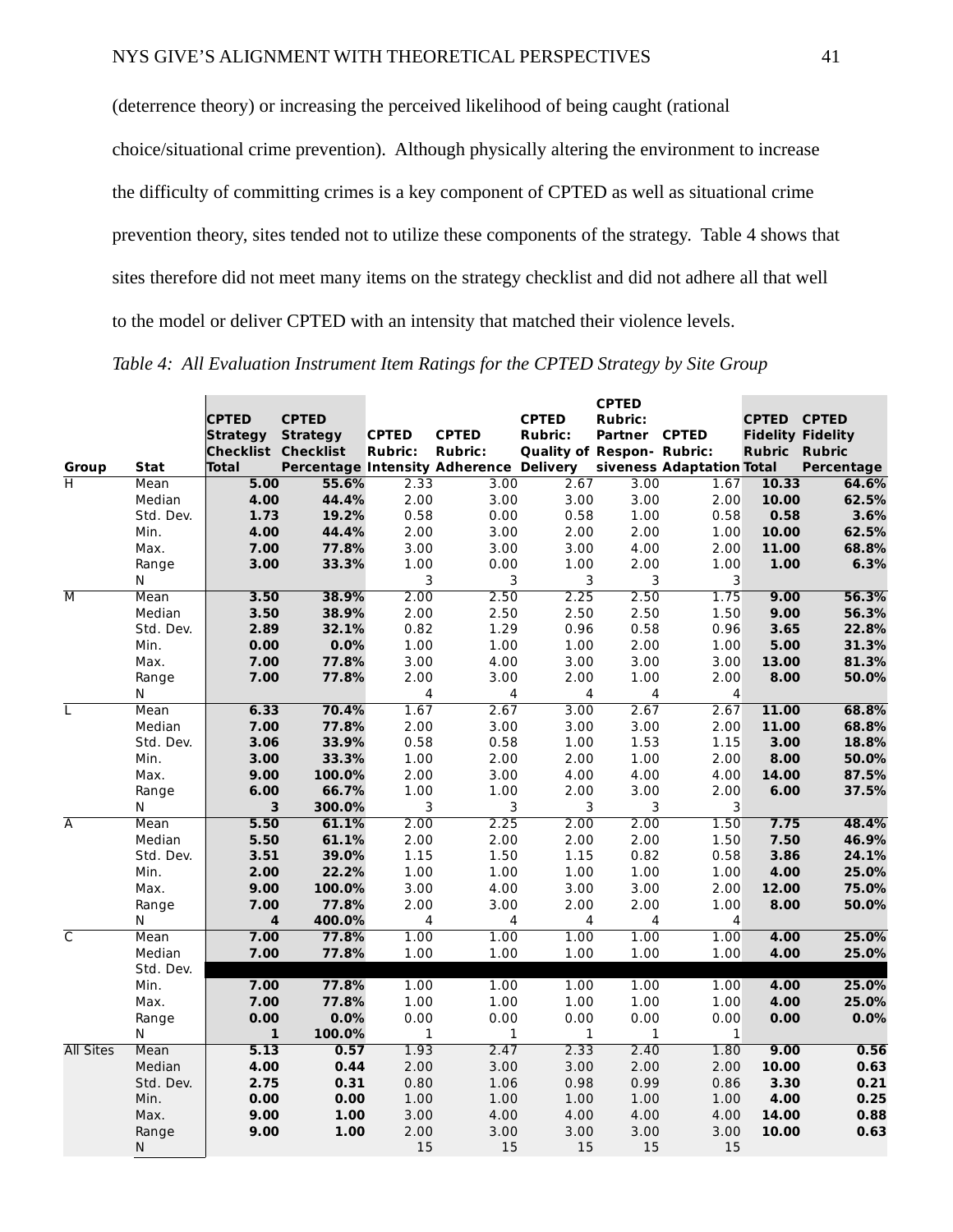All GIVE sites implementing CPTED struggled with having resources to make large environmental changes that would have been more in line with situational crime prevention theory, such as demolishing abandoned buildings and installing locks and barriers. Most sites did find resources outside of GIVE funding to install and maintain surveillance cameras, do general property cleanup through municipal public works departments, and improve lighting. In all but the sites with the most serious violence, it was rare for CPTED implementation to be directly connected to gun violence deterrence, risks, and situational factors. It was more commonly used to address quality of life issues in high-crime areas such as property maintenance, community engagement, and low-level crimes such as trespassing in abandoned houses and drug use. Several sites noted that this general crime-prevention work connected to gun violence because community residents may be more likely to call the police, and community members (including potential gun offenders) would see visible signs of law enforcement involvement in community improvement efforts (both deterring violence and increasing police legitimacy).

It is evident from interviews that for most, the primary goal of GIVE was to identify, arrest, and effectively prosecute gun offenders – very much in line with deterrence theory as well as the normal role of law enforcement. There was somewhat less emphasis on preventing violence before it happened and much less emphasis on addressing root causes of violence. Law enforcement partners typically distrusted, felt uncomfortable, or did not believe in the efficacy of street outreach strategies because they did not have this primary goal, although both law enforcement and street outreach programs wanted less violence in their communities. Street outreach programs' goal was to prevent and intervene in violence. Law enforcement tended to see arrest and prosecution as the only effective way to stop violence. There was a general sense of disagreement between street outreach programs and their law enforcement partners.

Street outreach strategies align somewhat with rational choice and deterrence concepts. Rational choice theory notes that the decision to carry and use guns is heavily influenced by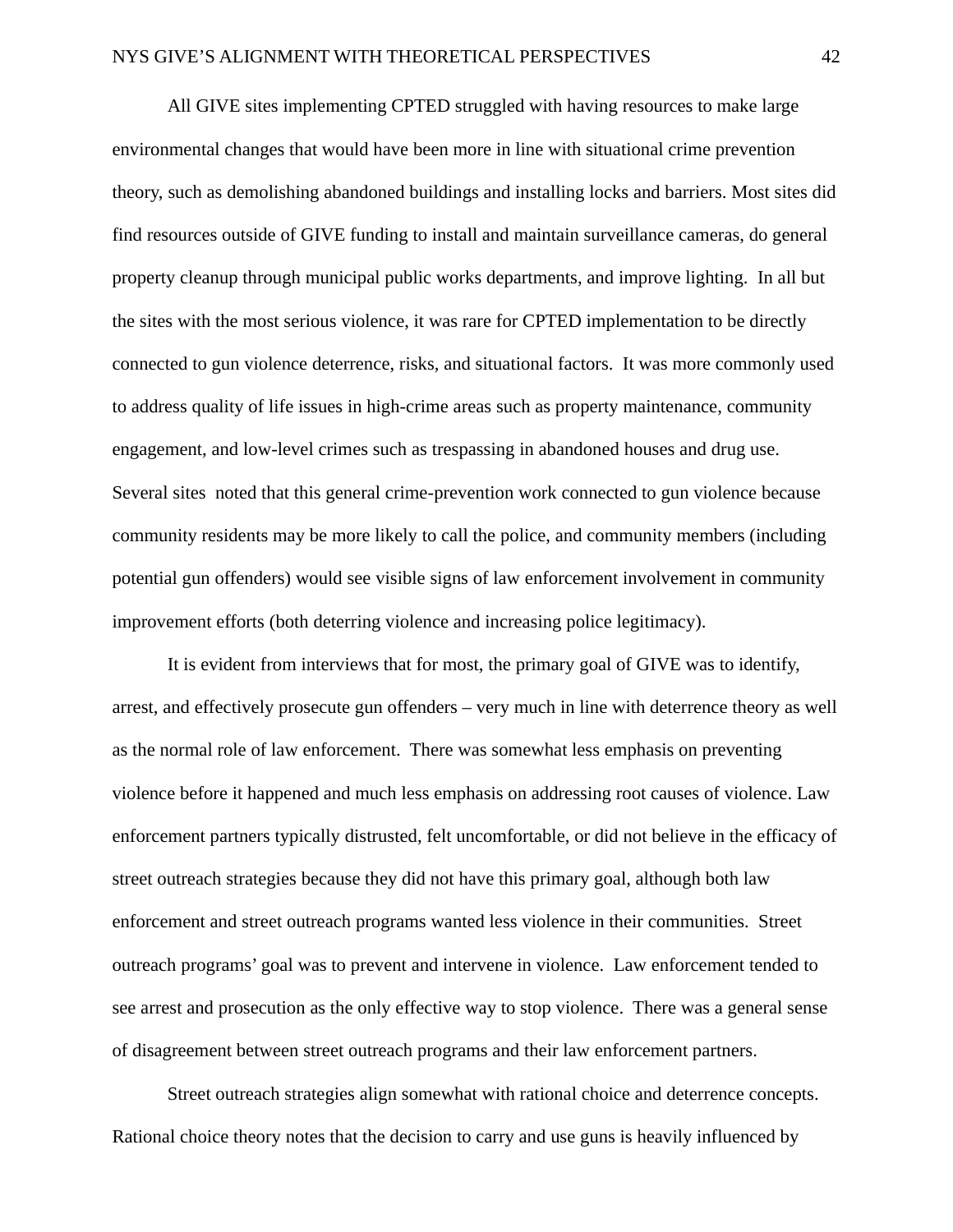social forces (the code of the streets), socioeconomic forces, and evaluations of risk and is also related to age and perceived life outcomes. It recognizes that gun offenders frequently have learned and use scripts related to the decision to use a gun in particular situations. Street outreach strategies recognize these factors. Outreach workers attempt to help youth perceive more positive futures. They remind them of the emotional costs of committing violence, including its effect on their families and community members, and help them learn new scripts and find alternatives to gun violence that maintain their respect in the subculture. In practice, GIVE law enforcement partners typically (all but about three sites) consistently expressed frustration that outreach workers would not give information to law enforcement to lead to arrest and otherwise better align with deterrence goals; in other words, they were frustrated that the strategy did not better support deterrence goals. Most did recognize the above alignment with rational choice goals, but this was not valued as highly as deterrence goals.

The focused deterrence model, as the name implies, aligns quite well with deterrence and rational choice/situational crime prevention theories. In call-ins and custom notifications, likely gun offenders are presented with information about what law enforcement knows about their activities and how law enforcement partners will respond to the next group that commits a shooting. The theory is that this information will factor into individuals' decision-making process to commit gun violence by increasing. It should increase the perceived risks for engaging in violence (e.g., federal charges and longer sentences) and through specific and general deterrence when potential gun offenders witness law enforcement carrying out the promised enforcement against either their own group/gang or others in the community.

Several GIVE sites were enthusiastic about the focused deterrence strategy (reflected in high rubric scores in Table 5 for some sites in quality of delivery and partner responsiveness) and often expressed liking it because it gave potential gun offenders fair warning about what would happen to them. The focused deterrence concepts proved challenging for GIVE sites to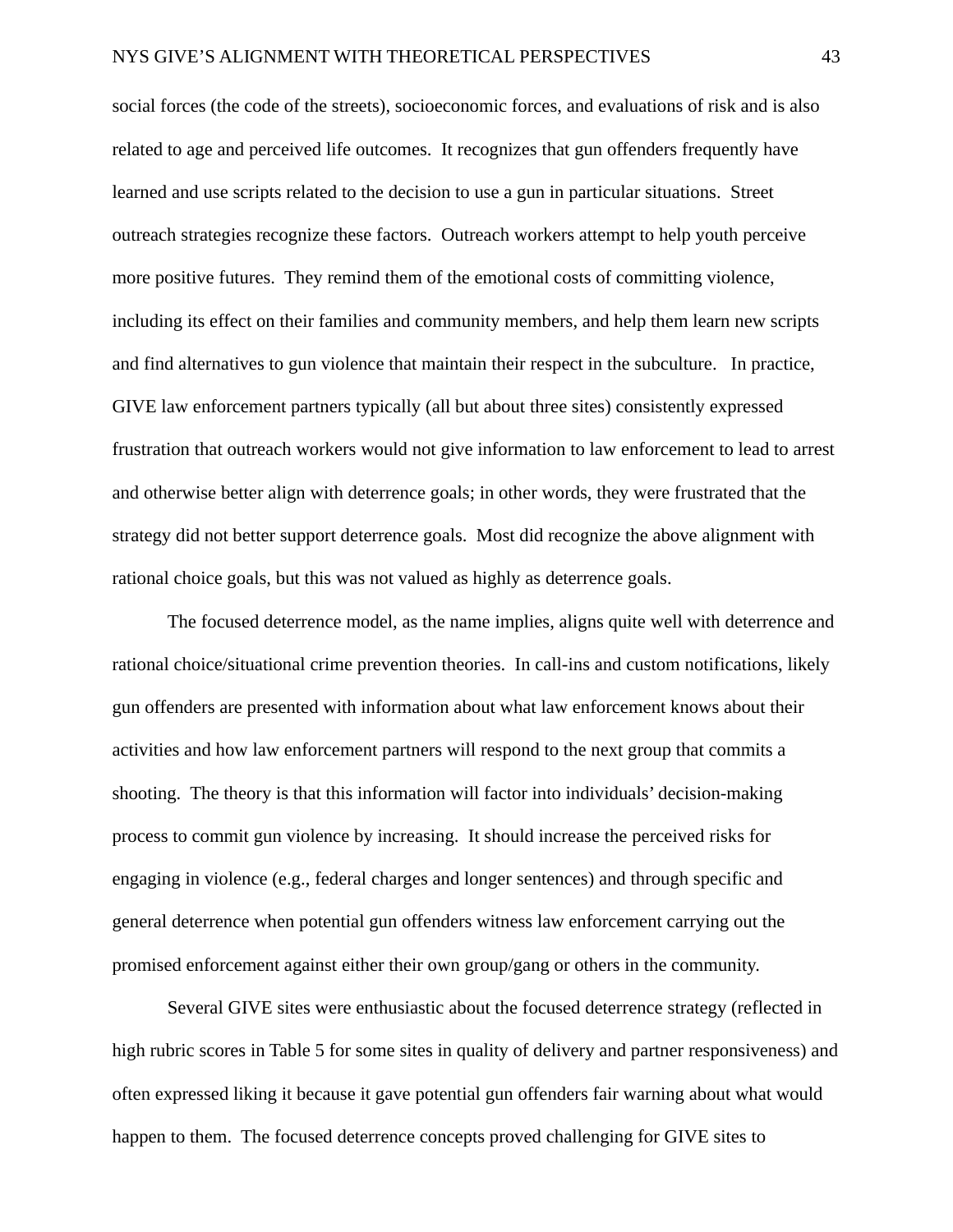| Group                   | Stat           | Strategy Strategy<br>Total | <b>FD Call-In FD Call-In</b><br><b>Checklist Checklist</b><br><b>Percentage Total</b> | FD Custom FD Custom<br><b>Strategy</b><br><b>Checklist</b> | <b>Notification Notification</b><br><b>Strategy</b><br><b>Checklist</b><br>Percentage Intensity Adherence Delivery siveness Adaptation Total | <b>FD</b><br><b>Rubric:</b> | <b>FD Rubric: of</b> | <b>FD</b><br><b>Rubric:</b><br><b>Quality</b> | <b>FD</b><br><b>Rubric:</b><br>Partner | Respon- FD Rubric: Rubric Rubric | <b>FD</b>     | <b>Fidelity FD Fidelity</b><br>Percentage |
|-------------------------|----------------|----------------------------|---------------------------------------------------------------------------------------|------------------------------------------------------------|----------------------------------------------------------------------------------------------------------------------------------------------|-----------------------------|----------------------|-----------------------------------------------|----------------------------------------|----------------------------------|---------------|-------------------------------------------|
| $\overline{\textsf{H}}$ | Mean           | 12.33                      | 68.5%                                                                                 | 7.00                                                       | 70.0%                                                                                                                                        | 3.00                        | 3.00                 | 3.00                                          | 3.33                                   | 2.33                             | 11.67         | 72.9%                                     |
|                         | Median         | 11.00                      | 61.1%                                                                                 | 7.00                                                       | 70.0%                                                                                                                                        | 3.00                        | 3.00                 | 3.00                                          | 3.00                                   | 2.00                             | 11.00         | 68.8%                                     |
|                         | Std. Dev.      | 5.13                       | 28.5%                                                                                 | 1.00                                                       | 10.0%                                                                                                                                        | 1.00                        | 1.00                 | 1.00                                          | 0.58                                   | 0.58                             | 3.06          | 19.1%                                     |
|                         | Min.           | 8.00                       | 44.4%                                                                                 | 6.00                                                       | 60.0%                                                                                                                                        | 2.00                        | 2.00                 | 2.00                                          | 3.00                                   | 2.00                             | 9.00          | 56.3%                                     |
|                         | Max.           | 18.00                      | 100.0%                                                                                | 8.00                                                       | 80.0%                                                                                                                                        | 4.00                        | 4.00                 | 4.00                                          | 4.00                                   | 3.00                             | 15.00         | 93.8%                                     |
|                         | Range          | 10.00                      | 55.6%                                                                                 | 2.00                                                       | 20.0%                                                                                                                                        | 2.00                        | 2.00                 | 2.00                                          | 1.00                                   | 1.00                             | 6.00          | 37.5%                                     |
|                         | N              |                            |                                                                                       |                                                            |                                                                                                                                              | 3                           | 3                    | 3                                             | 3                                      | $\overline{3}$                   |               |                                           |
| $\overline{M}$          | Mean           | 10.67                      | 59.3%                                                                                 | 2.67                                                       | 26.7%                                                                                                                                        | 2.33                        | 2.33                 | 2.33                                          | 3.00                                   | 2.67                             | 10.33         | 64.6%                                     |
|                         | Median         | 14.00                      | 77.8%                                                                                 | 0.00                                                       | 0.0%                                                                                                                                         | 2.00                        | 2.00                 | 2.00                                          | 4.00                                   | 3.00                             | 11.00         | 68.8%                                     |
|                         | Std. Dev.      | 9.45                       | 52.5%                                                                                 | 4.62                                                       | 46.2%                                                                                                                                        | 1.53                        | 1.53                 | 1.53                                          | 1.73                                   | 1.53                             | 6.03          | 37.7%                                     |
|                         | Min.           | 0.00                       | 0.0%                                                                                  | 0.00                                                       | 0.0%                                                                                                                                         | 1.00                        | 1.00                 | 1.00                                          | 1.00                                   | 1.00                             | 4.00          | 25.0%                                     |
|                         | Max.           | 18.00                      | 100.0%                                                                                | 8.00                                                       | 80.0%                                                                                                                                        | 4.00                        | 4.00                 | 4.00                                          | 4.00                                   | 4.00                             | 16.00         | 100.0%                                    |
|                         | Range          | 18.00                      | 100.0%                                                                                | 8.00                                                       | 80.0%                                                                                                                                        | 3.00                        | 3.00                 | 3.00                                          | 3.00                                   | 3.00                             | 12.00         | 75.0%                                     |
|                         | N              |                            |                                                                                       |                                                            |                                                                                                                                              | 3                           | 3                    | 3                                             | 3                                      | 3                                |               |                                           |
| τ                       | Mean           | 12.25                      | 68.1%                                                                                 | 2.50                                                       | 25.0%                                                                                                                                        | 2.50                        | 2.50                 | 2.50                                          | 3.00                                   | 2.50                             | 10.50         | 65.6%                                     |
|                         | Median         | 16.00                      | 88.9%                                                                                 | 0.00                                                       | 0.0%                                                                                                                                         | 2.50                        | 2.50                 | 2.50                                          | 3.50                                   | 2.50                             | 11.00         | 68.8%                                     |
|                         | Std. Dev.      | 8.22                       | 45.7%                                                                                 | 5.00                                                       | 50.0%                                                                                                                                        | 1.29<br>1.00                | 1.29                 | 1.29                                          | 1.41                                   | 1.29                             | 5.20          | 32.5%                                     |
|                         | Min.           | 0.00<br>17.00              | 0.0%<br>94.4%                                                                         | 0.00<br>10.00                                              | 0.0%<br>100.0%                                                                                                                               | 4.00                        | 1.00<br>4.00         | 1.00<br>4.00                                  | 1.00<br>4.00                           | 1.00<br>4.00                     | 4.00<br>16.00 | 25.0%<br>100.0%                           |
|                         | Max.<br>Range  | 17.00                      | 94.4%                                                                                 | 10.00                                                      | 100.0%                                                                                                                                       | 3.00                        | 3.00                 | 3.00                                          | 3.00                                   | 3.00                             | 12.00         | 75.0%                                     |
|                         | N              |                            |                                                                                       |                                                            |                                                                                                                                              | $\overline{4}$              | 4                    | 4                                             | 4                                      | $\overline{4}$                   |               |                                           |
| A                       | Mean           | 3.00                       | 16.7%                                                                                 | 0.00                                                       | 0.0%                                                                                                                                         | 1.00                        | 1.00                 | 1.50                                          | 2.00                                   | 1.00                             | 5.50          | 34.4%                                     |
|                         | Median         | 3.00                       | 16.7%                                                                                 | 0.00                                                       | 0.0%                                                                                                                                         | 1.00                        | 1.00                 | 1.50                                          | 2.00                                   | 1.00                             | 5.50          | 34.4%                                     |
|                         | Std. Dev.      | 4.24                       | 23.6%                                                                                 | 0.00                                                       | 0.0%                                                                                                                                         | 0.00                        | 0.00                 | 0.71                                          | 1.41                                   | 0.00                             | 2.12          | 13.3%                                     |
|                         | Min.           | 0.00                       | 0.0%                                                                                  | 0.00                                                       | 0.0%                                                                                                                                         | 1.00                        | 1.00                 | 1.00                                          | 1.00                                   | 1.00                             | 4.00          | 25.0%                                     |
|                         | Max.           | 6.00                       | 33.3%                                                                                 | 0.00                                                       | 0.0%                                                                                                                                         | 1.00                        | 1.00                 | 2.00                                          | 3.00                                   | 1.00                             | 7.00          | 43.8%                                     |
|                         | Range          | 6.00                       | 33.3%                                                                                 | 0.00                                                       | 0.0%                                                                                                                                         | 0.00                        | 0.00                 | 1.00                                          | 2.00                                   | 0.00                             | 3.00          | 18.8%                                     |
|                         | N              |                            |                                                                                       |                                                            |                                                                                                                                              | 2                           | 2                    | 2                                             | 2                                      | $\overline{2}$                   |               |                                           |
| $\overline{\mathsf{C}}$ | Mean           | 0.50                       | 2.8%                                                                                  | 4.50                                                       | 45.0%                                                                                                                                        | 2.00                        | 2.00                 | 2.00                                          | 2.50                                   | 2.00                             | 8.50          | 53.1%                                     |
|                         | Median         | 0.50                       | 2.8%                                                                                  | 4.50                                                       | 45.0%                                                                                                                                        | 2.00                        | 2.00                 | 2.00                                          | 2.50                                   | 2.00                             | 8.50          | 53.1%                                     |
|                         | Std. Dev.      | 0.71                       | 3.9%                                                                                  | 6.36                                                       | 63.6%                                                                                                                                        | 1.41                        | 1.41                 | 1.41                                          | 2.12                                   | 1.41                             | 6.36          | 39.8%                                     |
|                         | Min.           | 0.00                       | 0.0%                                                                                  | 0.00                                                       | 0.0%                                                                                                                                         | 1.00                        | 1.00                 | 1.00                                          | 1.00                                   | 1.00                             | 4.00          | 25.0%                                     |
|                         | Max.           | 1.00                       | 5.6%                                                                                  | 9.00                                                       | 90.0%                                                                                                                                        | 3.00                        | 3.00                 | 3.00                                          | 4.00                                   | 3.00                             | 13.00         | 81.3%                                     |
|                         | Range          | 1.00                       | 5.6%                                                                                  | 9.00                                                       | 90.0%                                                                                                                                        | 2.00                        | 2.00                 | 2.00                                          | 3.00                                   | 2.00                             | 9.00          | 56.3%                                     |
|                         | N              |                            |                                                                                       |                                                            |                                                                                                                                              | 2                           | $\overline{2}$       | 2                                             | 2                                      | $\overline{2}$                   |               |                                           |
| <b>All Sites</b>        | Mean<br>Median | 8.93<br>9.50               | 0.50<br>0.53                                                                          | 3.43<br>0.00                                               | 0.34<br>0.00                                                                                                                                 | 2.29<br>2.00                | 2.29<br>2.00         | 2.36<br>2.00                                  | 2.86<br>3.00                           | 2.21<br>2.00                     | 9.71<br>10.00 | 0.61<br>0.63                              |
|                         | Std. Dev.      | 7.61                       | 0.42                                                                                  | 4.20                                                       | 0.42                                                                                                                                         | 1.20                        | 1.20                 | 1.15                                          | 1.29                                   | 1.12                             | 4.56          | 0.29                                      |
|                         | Min.           | 0.00                       | 0.00                                                                                  | 0.00                                                       | 0.00                                                                                                                                         | 1.00                        | 1.00                 | 1.00                                          | 1.00                                   | 1.00                             | 4.00          | 0.25                                      |
|                         | Max.           | 18.00                      | 1.00                                                                                  | 10.00                                                      | 1.00                                                                                                                                         | 4.00                        | 4.00                 | 4.00                                          | 4.00                                   | 4.00                             | 16.00         | 1.00                                      |
|                         | Range          | 18.00                      | 1.00                                                                                  | 10.00                                                      | 1.00                                                                                                                                         | 3.00                        | 3.00                 | 3.00                                          | 3.00                                   | 3.00                             | 12.00         | 0.75                                      |
|                         | N              |                            |                                                                                       |                                                            |                                                                                                                                              | 14                          | 14                   | 14                                            | 14                                     | 14                               |               |                                           |
|                         |                |                            |                                                                                       |                                                            |                                                                                                                                              |                             |                      |                                               |                                        |                                  |               |                                           |

*Table 5: All Evaluation Instrument Item Ratings for Focused Deterrence by Site Group*

implement, however, which is why many of the evaluation ratings are not consistently higher. The concepts of direct and vicarious learning about punishment and punishment avoidance are crucial to rational choice and deterrence theories. In these communities, low-level crimes as well as serious crimes like shooting assaults and homicides do not usually result in arrest. Therefore, gun offenders have learned either directly or vicariously about numerous experiences of punishment avoidance. Focused deterrence is meant to increase the certainty that gun offenses will be prosecuted, but it does this only by focusing pre-existing law enforcement resources on particular groups. The strategy did usually result in more coordination across law enforcement partners than is typical and efforts to enforce low-level offenses to make groups involved in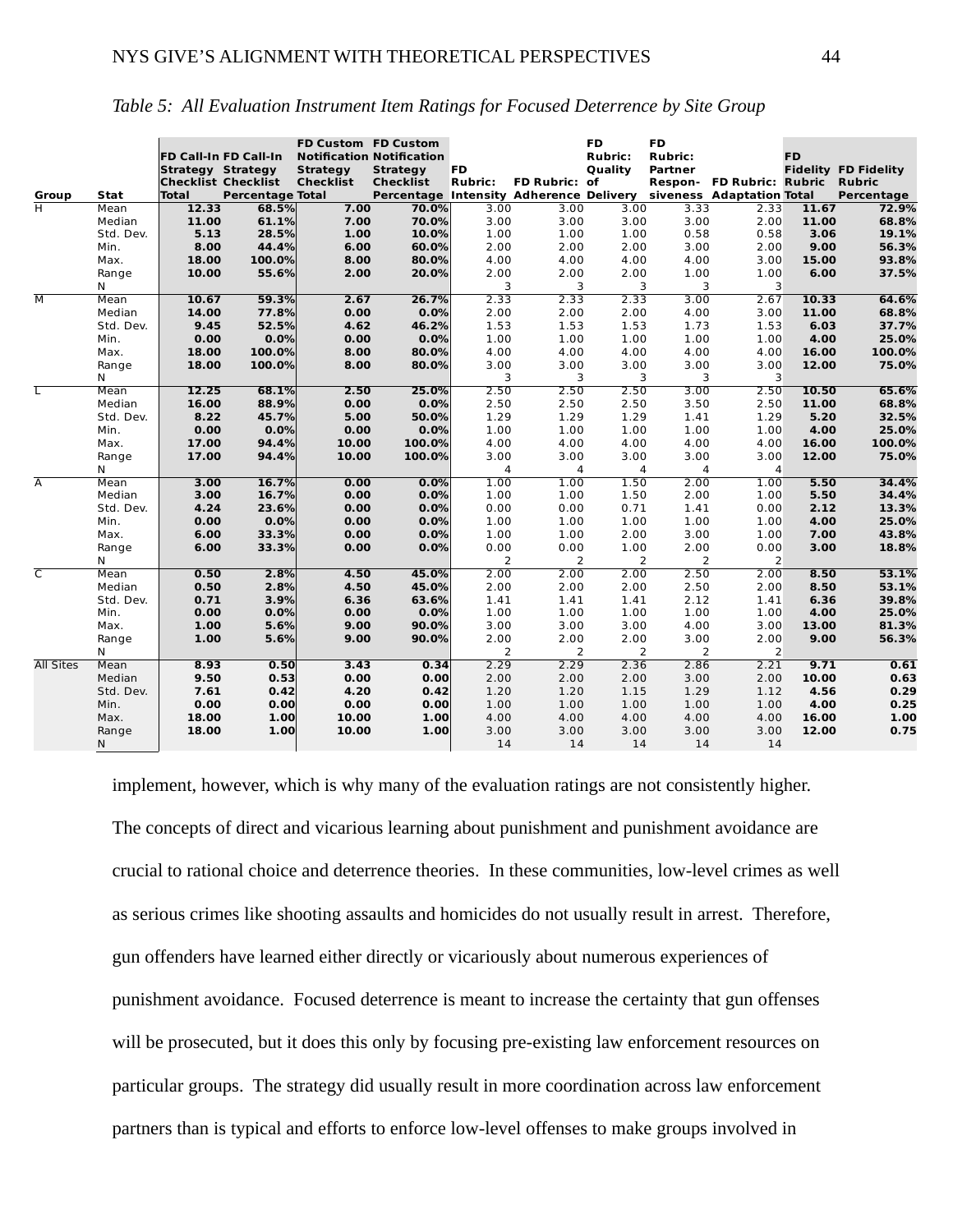violence feel some deterrence even if not being directly prosecuted for the violence itself. However, the GIVE strategies did not do much else to increase the quality of evidence regarding who committed shooting incidents, and arrest and prosecution therefore proved very difficult. Legal proceedings also progressed very slowly, decreasing the impact of deterrence.

Some GIVE sites in Group H began implementing efforts to increase the swiftness, certainty, and fairness of the law enforcement response to violence. These efforts brought into focus the difficulties that were also faced in the focused deterrence strategy of adjusting the criminal justice processes to achieve effective deterrence. Judges have legal restrictions on reviewing facts outside of the case at hand, preventing prosecutors from asking for special processing of cases involving select individuals or groups. It usually takes time to gain evidence and prepare charges for an arrest, so even when an arrest does occur, it rarely occurs swiftly, diminishing the deterrence effect. In the focused deterrence strategy, this is why (1) law enforcement partners enforce small crimes committed by groups they believe committed the violence and (2) ideally inform them that the enforcement is a direct result of the shooting.

Overall, despite law enforcement personnels' initial enthusiasm for focused deterrence strategies, many expressed frustration with the strategy by the end of 2016 due to a perceived inability to actually achieve a deterrence effect. Even some targeted groups with whom arrests were successfully made on serious charges continued to commit violence in the most high-crime areas. One site in Group H reported significant decreases in violence, and this may be because the focused deterrence resources delivered better matched the levels of violence in that site. Some of the small cities in Groups M and L also felt the strategy had some positive results and success, but their levels of violence were low enough that it was hard to measure the effect. The larger sites in Group H with more serious violence struggled to keep up with enforcement efforts and effectively deliver on the deterrence message, perhaps leading to punishment avoidance being a more common experience than punishment. The rubric ratings for intensity were not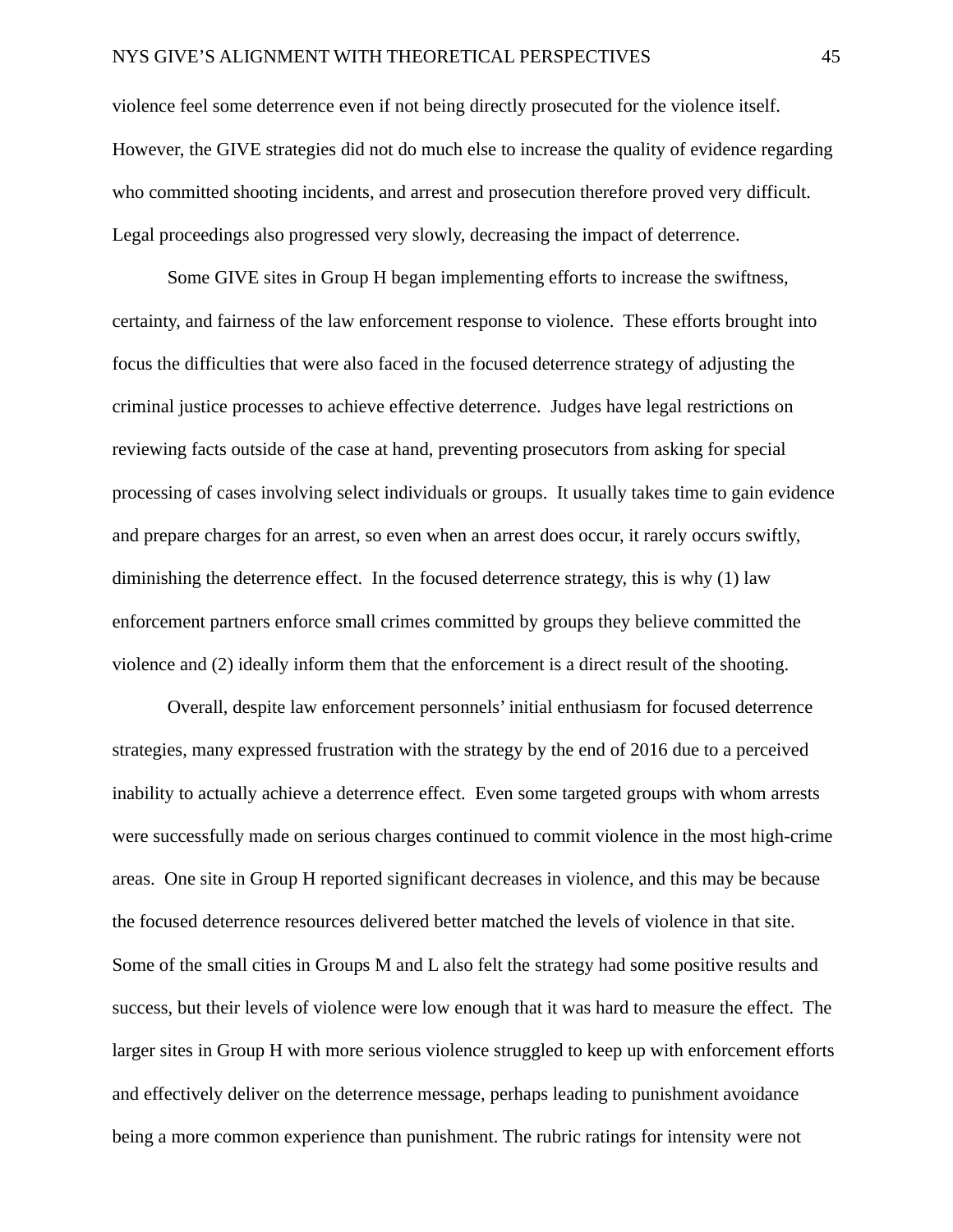generally high, indicating that the resources delivered did not match the levels of violence in most sites regardless of site group. The strategy checklists also indicate that sites failed to deliver, on average, half of the strategy components. The standard deviations within the groups are high, though, indicating that within any given group, some sites delivered many more components, and others delivered very few.[6](#page-47-0)

To summarize, deterrence concepts appear to have been readily implemented into GIVE strategies and align well with existing law enforcement structures and duties. Many sites struggled to provide the amount of resources that effective deterrence required, but some felt they were having success in deterring violent crime. Rational choice and situational crime prevention concepts were utilized but often with the goal of deterrence; it was rare for a site to try other ways to increase the risks of committing violence or decrease the benefits besides increasing the likelihood of arrest or severity of charges. Deterrence efforts may be more effective if they recognized how community residents within a subculture of violence weigh the risks and benefits of violence. Because police and law lack legitimacy in these alienated communities and individuals have frequent experiences of direct and vicarious punishment avoidance, a deterrence program may have to be quite targeted and strong to be effective. Any program must recognize the ability of law enforcement agencies to effective operate and deliver on their deterrence promises in their design so that the program goals are more realistic.

### **Implementation Theories**

GIVE reflects many aspects of implementation theory in how it was designed and coordinated at the state level and in how it is implemented at the jurisdictional level. This discussion applies implementation theory concepts to each level.

**Conflicting goals and monitoring.** As stated in the literature review, implementation theory was born out of fields such as health care but has clear application to criminal justice.

<span id="page-47-0"></span><sup>6</sup> The sites in Groups A and L often stated they would implement focused deterrence but did not; they were still rated on the evaluation instruments but had most components absent, resulting in the low ratings in Figure 4.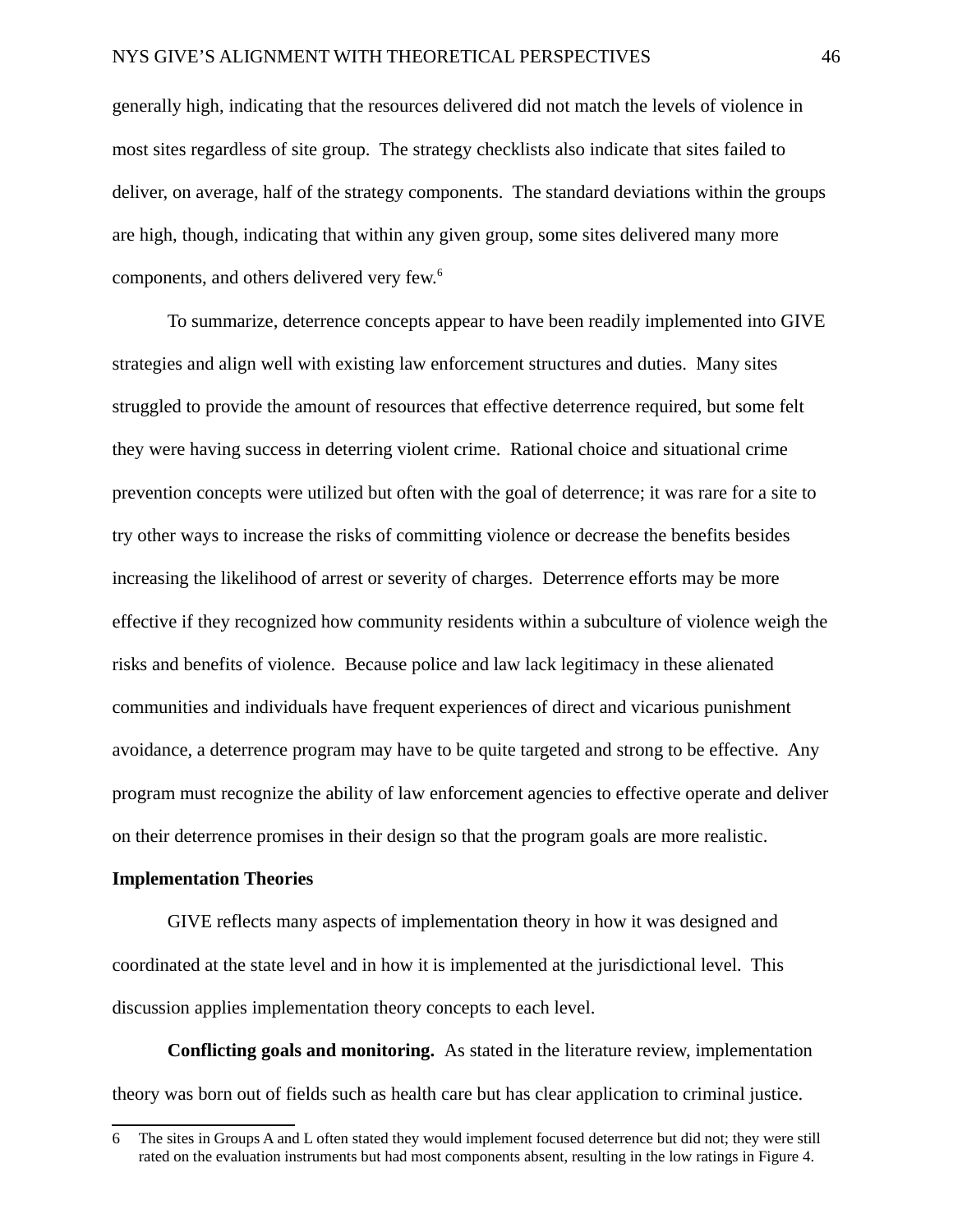The social systems and dynamics in criminal justice as well as legal restrictions must be acknowledged when applying these theories to GIVE. The GIVE partner agencies typically are police departments, probation departments, district attorney's offices, and sheriff's offices, all of which have specific roles and jurisdictions within each community. They tend to have strong hierarchical social structures. Most of their funding is derived from their local communities, so as per agency theory, local politicians and, to a lesser extent, citizens have the most influence over criminal justice agency operations. NYS DCJS provides funding for GIVE as well as other initiatives but does not have decision-making power over the operations of these agencies. As a state agency, they provide support but are not necessarily a licensing or oversight agency. They do have influence in state-level funding decisions and statewide initiatives, and in that sense it behooves GIVE agency executives to remain in good standing with DCJS. This, as well as the GIVE funding itself, are coercive forces that promote compliance with the state's requirements.

In line with agency theory, DCJS's influence appears markedly higher in jurisdictions in which the GIVE funding is a larger portion of the agencies' operating budgets. The sites with the largest geographies (Group C) stand out in interviews as the most independent and least concerned with state requirements, which appears to be at least in part because of their large pool of alternative resources. The smallest sites (Group A) express appreciation for GIVE funding but sometimes lack the organizational resources and structures to meet all of the demands of GIVE. They also tend to receive very little funding from the state. For example, several sites in Group A only receive enough funding for overtime wages for police officers to do hot spot patrols a few times a month in warmer months. Their GIVE activities are quite low in the winter. Therefore, it appears to be the sites in Groups H, M, and L that receive sizable GIVE funding and frequently express a desire to meet grant requirements and consistently acted in this way.

Implementation theory notes that implementers' interests are often different from those of the authority figure or funder. This is true between DCJS and GIVE sites as well as between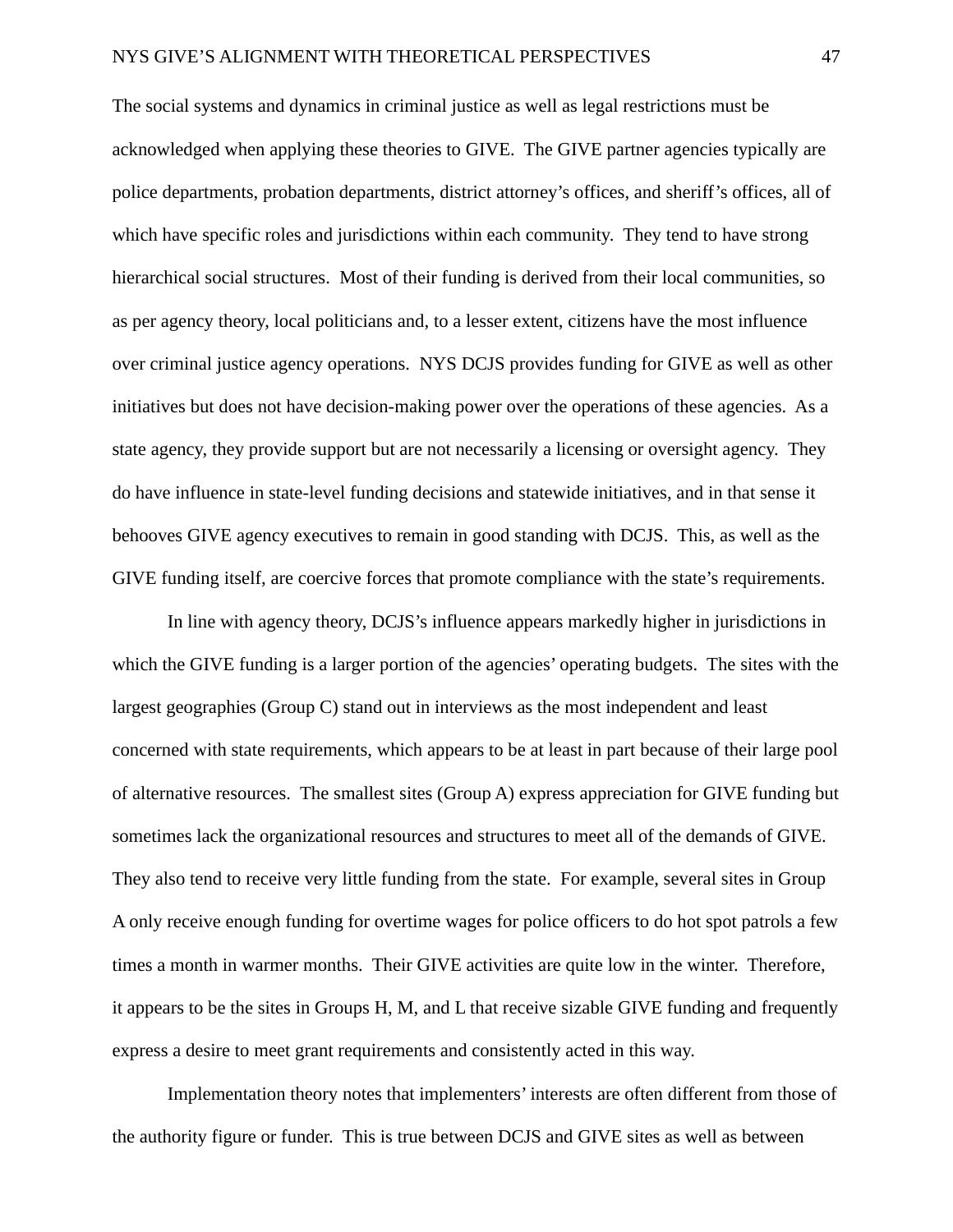GIVE site administrators and the agency personnel who carry out the GIVE strategies every day. There are also sometimes conflicting priorities among GIVE partner agencies, sometimes by design within the criminal justice system. This may be between street outreach programs and police and prosecutor as described above, and even between agencies like probation (who tend to focus on community-based rehabilitation) and police (who tend to focus on arrest). At all levels, monitoring mechanisms are used to promote implementation. Implementation theory notes the importance of program administrators appointing individuals as an intermediary form of control who usually have political and collegial interests that align with the administrator. DCJS appointed personnel to coordinate directly with sites, and each site designated a primary liaison. Mechanisms within each site varied but tended to abide by the hierarchical systems already in place. The liaison, assuming he or she had appropriate legitimacy in that community, was generally able to monitor and leverage the support and commitment of partner agencies, with executives stepping in as needed. Sites had better implementation if specific individuals were assigned to oversee program components and if collective groups (particularly of administrators) monitored processes and outcomes. Smaller jurisdictions (Group A) did not need to have such formal structures and often operated GIVE through small informal working groups.

The evaluation team also served as a monitoring role between the state and sites. The evaluators strove to measure implementation quality well as organizational readiness to implement evidence-based strategies. The evaluation reported when GIVE began on the degree to which agencies had a history of successful partnerships with the other agencies, structures in place to monitor implementation, buy-in at administrative and mid-level management levels, and the resources and structures in place to effectively implement the strategies.

Many of the sites also used crime analysts to help monitor outcomes and direct strategies. Items seven and nine on the IAR (see Table 6) relate to the availability and use of data to direct implementation decisions. Sites struggled to collect data specifically to feed back into decision-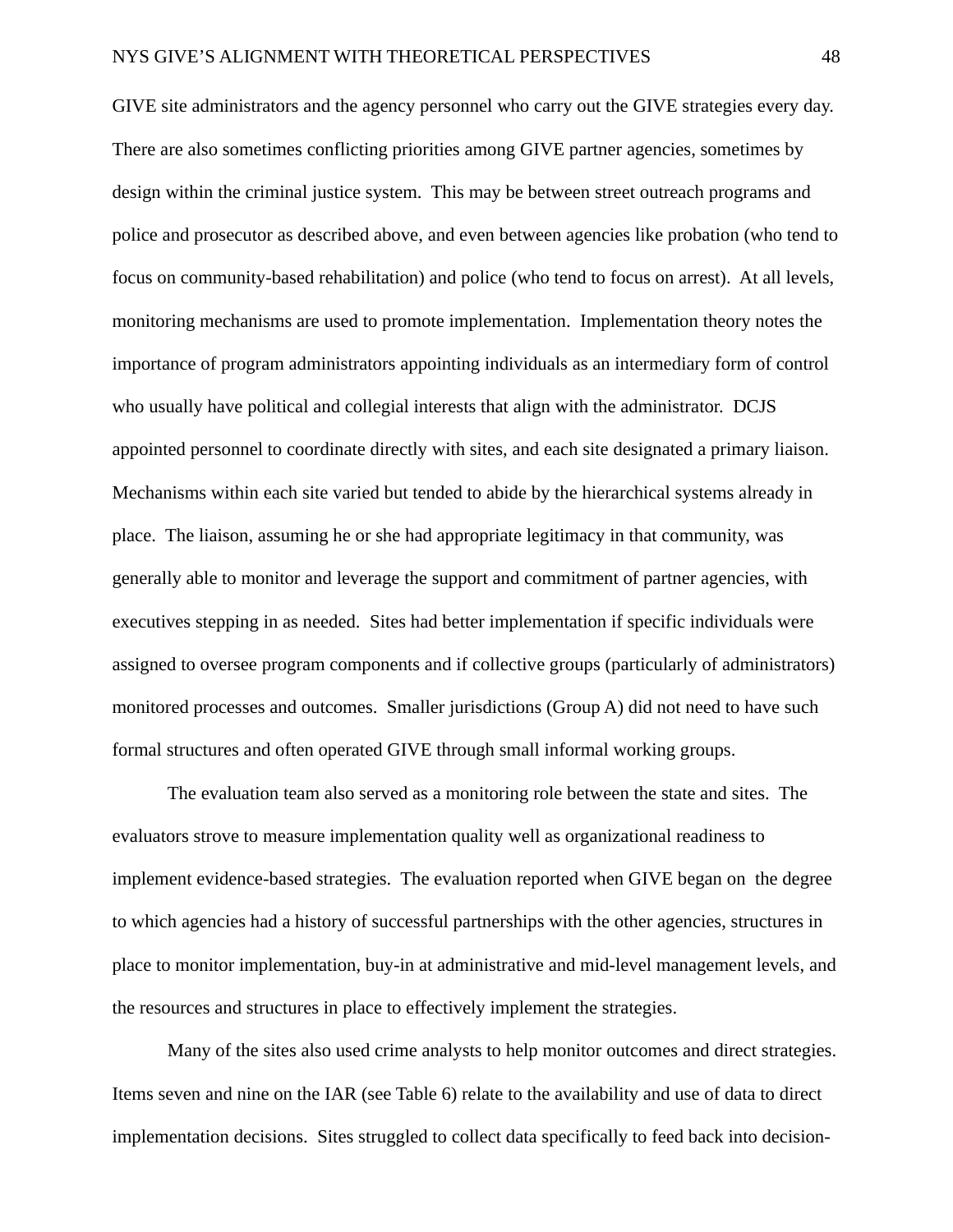|                         |              | <b>IAR#1 IAR#2</b>  |                          |                          | IAR#4                   | IAR#5                          | <b>IAR#6</b>   | <b>IAR#7</b>                             | IAR#8        | <b>IAR#9</b> |                          |                                    |
|-------------------------|--------------|---------------------|--------------------------|--------------------------|-------------------------|--------------------------------|----------------|------------------------------------------|--------------|--------------|--------------------------|------------------------------------|
| <b>Group Stat</b>       |              | <b>Knwldg Intrv</b> | ProgInfo LinkPrblm IAR#3 | <b>StructLead ofPart</b> | <b>RoleActivity Grp</b> | <b>Processes Planning Data</b> | <b>Review</b>  | <b>Avibility Use Resource Report IAR</b> | <b>Use</b>   | Out          |                          | <b>IAR</b><br><b>Total Percent</b> |
| H                       | Mean         | 3.33                | 3.67                     | 4.00                     | 4.00                    | 4.00                           | 3.67           | 3.67                                     | 4.00         |              | 3.33 33.67               | 93.5%                              |
|                         | Median       | 3.00                | 4.00                     | 4.00                     | 4.00                    | 4.00                           | 4.00           | 4.00                                     | 4.00         |              | 3.00 34.00               | 94.4%                              |
|                         | Std. Dev.    | 0.58                | 0.58                     | 0.00                     | 0.00                    | 0.00                           | 0.58           | 0.58                                     | 0.00         | 0.58         | 2.52                     | 7.0%                               |
|                         | Min.         | 3.00                | 3.00                     | 4.00                     | 4.00                    | 4.00                           | 3.00           | 3.00                                     | 4.00         |              | 3.00 31.00               | 86.1%                              |
|                         | Max.         | 4.00                | 4.00                     | 4.00                     | 4.00                    | 4.00                           | 4.00           | 4.00                                     | 4.00         | 4.00         |                          | 36.00 100.0%                       |
|                         | Range        | 1.00                | 1.00                     | 0.00                     | 0.00                    | 0.00                           | 1.00           | 1.00                                     | 0.00         | 1.00         | 5.00                     | 13.9%                              |
|                         | N            | 3                   | 3                        | 3                        | 3                       | 3                              | 3              | 3                                        | 3            | 3            |                          |                                    |
| $\overline{M}$          | Mean         | 3.00                | 3.50                     | 3.25                     | 2.75                    | 3.50                           | 2.75           | 3.00                                     | 4.00         |              | 2.75 28.50               | 79.2%                              |
|                         | Median       | 3.00                | 3.50                     | 3.50                     | 3.00                    | 3.50                           | 3.00           | 3.00                                     | 4.00         | 2.50         | 29.00                    | 80.6%                              |
|                         | Std. Dev.    | 1.15                | 0.58                     | 0.96                     | 0.50                    | 0.58                           | 1.26           | 0.82                                     | 0.00         | 0.96         | 6.24                     | 17.3%                              |
|                         | Min.         | 2.00                | 3.00                     | 2.00                     | 2.00                    | 3.00                           | 1.00           | 2.00                                     | 4.00         |              | 2.00 21.00               | 58.3%                              |
|                         | Max.         | 4.00                | 4.00                     | 4.00                     | 3.00                    | 4.00                           | 4.00           | 4.00                                     | 4.00         |              | 4.00 35.00               | 97.2%                              |
|                         | Range        | 2.00                | 1.00                     | 2.00                     | 1.00                    | 1.00                           | 3.00           | 2.00                                     | 0.00         |              | 2.00 14.00               | 38.9%                              |
|                         | N            | 4                   | 4                        | $\overline{4}$           | 4                       | 4                              | $\overline{4}$ | 4                                        | 4            | 4            |                          |                                    |
| T                       | Mean         | 3.75                | 4.00                     | 3.75                     | 3.75                    | 4.00                           | 4.00           | 3.75                                     | 3.75         |              | 3.75 34.50               | 95.8%                              |
|                         | Median       | 4.00                | 4.00                     | 4.00                     | 4.00                    | 4.00                           | 4.00           | 4.00                                     | 4.00         |              | 4.00 34.50               | 95.8%                              |
|                         | Std. Dev.    | 0.50                | 0.00                     | 0.50                     | 0.50                    | 0.00                           | 0.00           | 0.50                                     | 0.50         | 0.50         | 1.29                     | 3.6%                               |
|                         | Min.         | 3.00                | 4.00                     | 3.00                     | 3.00                    | 4.00                           | 4.00           | 3.00                                     | 3.00         |              | 3.00 33.00               | 91.7%                              |
|                         | Max.         | 4.00                | 4.00                     | 4.00                     | 4.00                    | 4.00                           | 4.00           | 4.00                                     | 4.00         |              |                          | 4.00 36.00 100.0%                  |
|                         | Range        | 1.00                | 0.00                     | 1.00                     | 1.00                    | 0.00                           | 0.00           | 1.00                                     | 1.00         | 1.00         | 3.00                     | 8.3%                               |
|                         | N            | 4                   | 4                        | 4                        | 4                       | 4                              | 4              | 4                                        | 4            | 4            |                          |                                    |
| $\overline{A}$          | Mean         | 3.20                | 3.20                     | 3.40                     | 2.40                    | 3.00                           | 3.00           | 3.00                                     | 3.60         |              | 2.60 27.40               | 76.1%                              |
|                         | Median       | 3.00                | 3.00                     | 4.00                     | 2.00                    | 3.00                           | 3.00           | 3.00                                     | 4.00         |              | 3.00 27.00               | 75.0%                              |
|                         | Std. Dev.    | 0.84                | 0.84                     | 0.89                     | 0.55                    | 0.71                           | 1.22           | 1.22                                     | 0.89         | 1.14         | 7.09                     | 19.7%                              |
|                         | Min.         | 2.00                | 2.00                     | 2.00                     | 2.00                    | 2.00                           | 1.00           | 1.00                                     | 2.00         |              | 1.00 17.00               | 47.2%                              |
|                         | Max.         | 4.00                | 4.00                     | 4.00                     | 3.00                    | 4.00                           | 4.00           | 4.00                                     | 4.00         |              | 4.00 34.00               | 94.4%                              |
|                         | Range        | 2.00                | 2.00                     | 2.00                     | 1.00                    | 2.00                           | 3.00           | 3.00                                     | 2.00         |              | 3.00 17.00               | 47.2%                              |
|                         | N            | 5                   | 5                        | 5                        | 5                       | 5                              | 5              | 5                                        | 5            | 5            |                          |                                    |
| $\overline{\mathsf{C}}$ | Mean         | 3.50                | 3.50                     | 3.00                     | 3.50                    | 3.50                           | 3.50           | 3.50                                     | 4.00         |              | $3.50$ 31.50             | 87.5%                              |
|                         | Median       | 3.50                | 3.50                     | 3.00                     | 3.50                    | 3.50                           | 3.50           | 3.50                                     | 4.00         |              | 3.50 31.50               | 87.5%                              |
|                         | Std. Dev.    | 0.71                | 0.71                     | 0.00                     | 0.71                    | 0.71                           | 0.71           | 0.71                                     | 0.00         | 0.71         | 3.54                     | 9.8%                               |
|                         | Min.         | 3.00                | 3.00                     | 3.00                     | 3.00                    | 3.00                           | 3.00           | 3.00                                     | 4.00         |              | 3.00 29.00               | 80.6%                              |
|                         | Max.         | 4.00                | 4.00                     | 3.00                     | 4.00                    | 4.00                           | 4.00           | 4.00                                     | 4.00         |              | 4.00 34.00               | 94.4%                              |
|                         | Range        | 1.00                | 1.00                     | 0.00                     | 1.00                    | 1.00                           | 1.00           | 1.00                                     | 0.00         | 1.00         | 5.00                     | 13.9%                              |
|                         | N            | $\overline{2}$      | 2                        | $\overline{2}$           | 2                       | 2                              | 2              | 2                                        | 2            | 2            |                          |                                    |
| <b>All SitesMean</b>    |              | 3.33                | 3.56                     | 3.50                     | 3.17                    | 3.56                           | 3.33           | 3.33                                     | 3.83         |              | $3.11$ 30.72             | 0.85                               |
|                         | Median       | 3.50                | 4.00                     | 4.00                     | 3.00                    | 4.00                           | 4.00           | 3.50                                     | 4.00         |              | 3.00 33.50               | 0.93                               |
|                         | Std. Dev.    | 0.77                | 0.62                     | 0.71                     | 0.79                    | 0.62                           | 0.97           | 0.84                                     | 0.51         | 0.90         | 5.46                     | 0.15                               |
|                         | Min.<br>Max. | 2.00<br>4.00        | 2.00<br>4.00             | 2.00<br>4.00             | 2.00<br>4.00            | 2.00<br>4.00                   | 1.00<br>4.00   | 1.00<br>4.00                             | 2.00<br>4.00 |              | 1.00 17.00<br>4.00 36.00 | 0.47<br>1.00                       |
|                         |              | 2.00                | 2.00                     |                          | 2.00                    |                                | 3.00           |                                          |              |              | 3.00 19.00               | 0.53                               |
|                         | Range        | 18                  | 18                       | 2.00<br>18               | 18                      | 2.00<br>18                     | 18             | 3.00<br>18                               | 2.00<br>18   | 18           |                          |                                    |
|                         | N            |                     |                          |                          |                         |                                |                |                                          |              |              |                          |                                    |

# *Table 6: Descriptive Statistics of Each IAR Item Ratings by Group*

making. Group L was rated the highest on this. No groups stood out on the use of data, but sites that lacked technology or administrative buy-in for data collection were rated the lowest.

Theory also suggests the use of sanctions and incentives to monitor compliance, but this is used in GIVE to a lesser degree. The state requires that each funded partner agency attends monthly meetings; if they do not, one twelfth of their annual funding (equating to one month) may be withheld. There is also an implied risk that funding may decrease for GIVE or for other programs if sites are particularly uncooperative. Sanction and reward mechanisms within each site vary, but this specific topic rarely came up in interviews.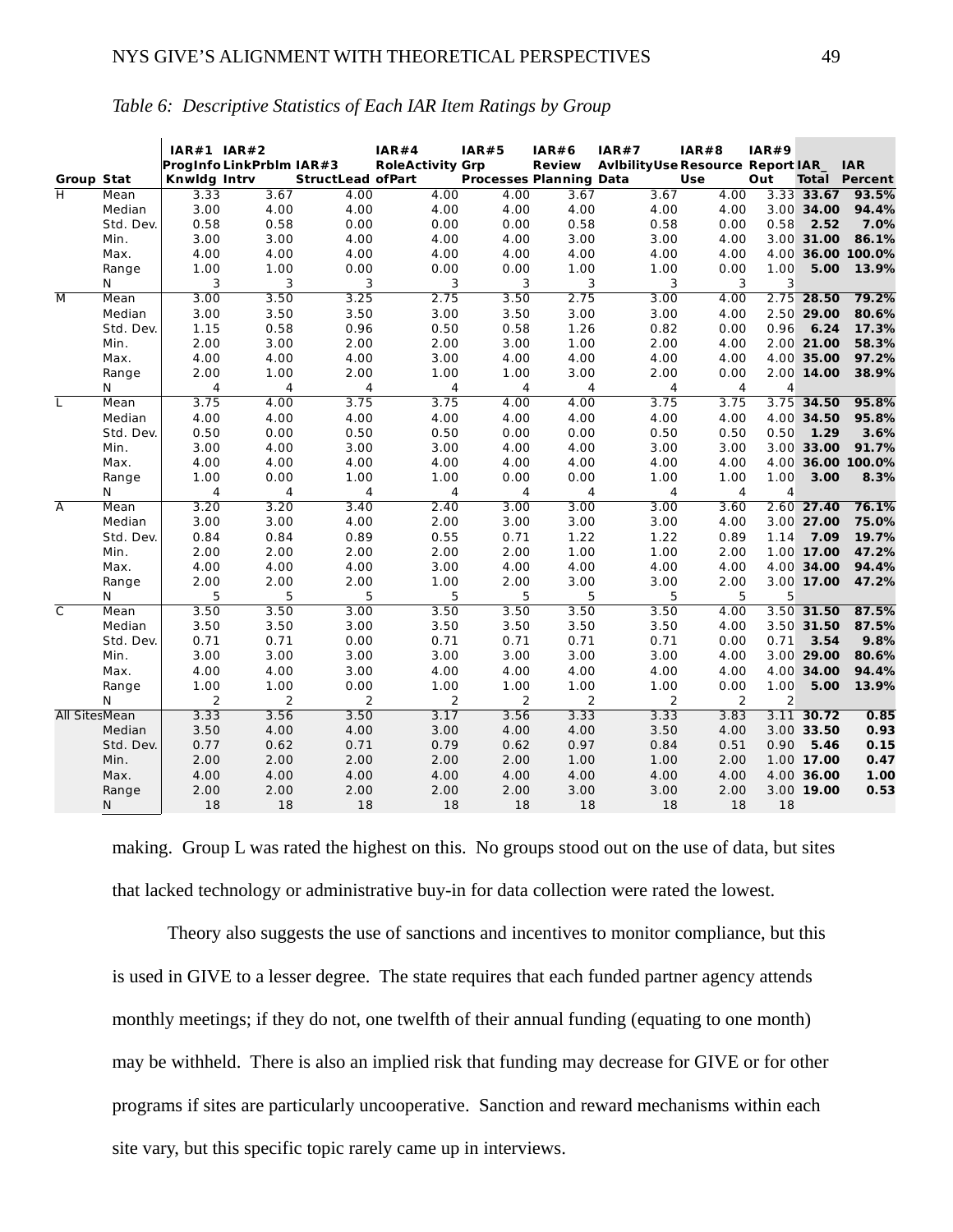The employees of criminal justice agencies frequently interact with people from other agencies, so while their agencies' goals may be opposing by design, the individuals tend to engage in mutually-beneficial processes and decisions that may differ from agency-level goals. Because evaluators spoke with mid-level managers and executives, it is difficult to ascertain the degree of buy-in from the personnel implementing the strategy every day. One theme from interviews was that personnel who had significant portions of their work time funded by and dedicated to GIVE tended to have much more stake in the outcomes and more interest in quality implementation compared to others for whom GIVE was just a piece of their work. GIVE agency executives did vary in their alignment with DCJS's principles and goals, and deviations were most obvious regarding strategies that were less compatible with traditional law enforcement functions such as street outreach and procedural justice. As implementation theory would suggest, those who lacked buy-in but felt they had to implement the strategies tended to adopt them symbolically and allocate few resources. Groups A and M stand out as the lowestrated on average on the IAR item four that measures the role and activity of partners. The highest rating was only granted if community partners were actively involved in GIVE. All of the sites in Group H (highest rates of gun violence) and all but one in Group L (low rates of gun violence) received the highest rating.

DCJS knew that asking law enforcement agencies to implement evidence-based strategies could be difficult due to resistance and inevitable difficulties in changing how agencies operate. DCJS worked to put proper supports in place. Factors in successful implementation, according to theory, are that implementers are willing to take on a moderate amount of risk, have sufficient resources, and believe the authority figure promoting the change is legitimate. For the day-today implementers of a strategy, adoption of change is most likely if it is perceived to be advantageous, compatible with established methods and goals, low in complexity, has observable processes and outcomes, and can be adopted in stages. Opinion leaders who are not necessarily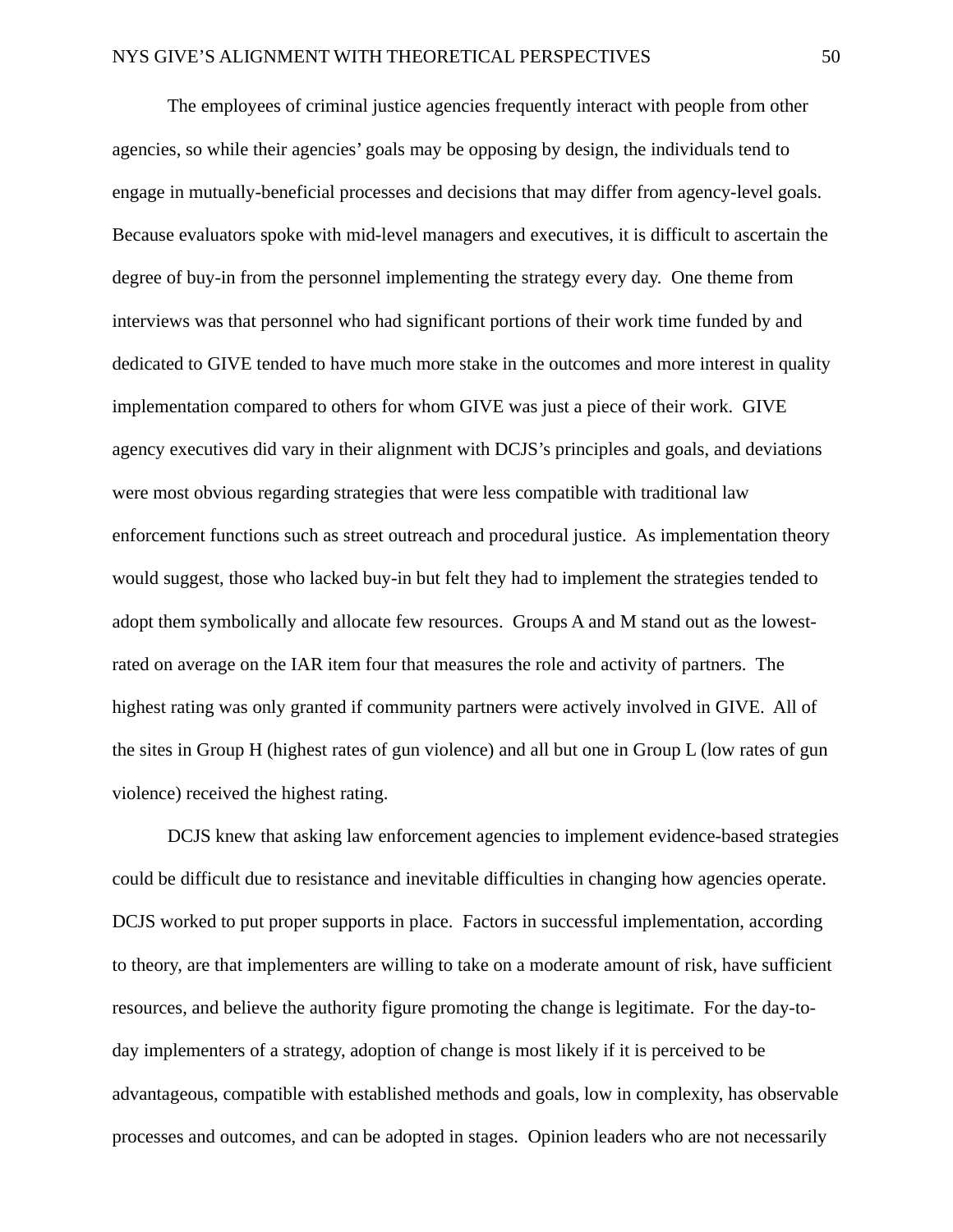authority figures often have substantial influence on these perceptions. DCJS has worked to offer broad trainings from individuals and sources likely to be seen as legitimate by the implementers of GIVE strategies. The DCJS personnel that work most closely with the sites tried to encourage opinion leaders to engage in these activities and met with implementers frequently.

The first IAR item on program information and knowledge addresses whether the sites' administrators and personnel are trained in strategies. Higher ratings indicate that the site is generally well-informed about strategy models, and experts share this knowledge with others. Most sites were rated highly with little variation among or within groups. The most variation and lowest mean was in Group M (sites with medium rates of gun violence). Interviews revealed that even some trained personnel continued to interpret strategy components or theory from the lens of their prior experience and knowledge. This applies a finding from implementation theory for agencies to the individuals; just like organizations, individuals will tend to adapt strategies to fit their own goals, rather than adapting their goals to fit the strategy.

The second IAR item on linkage of problem and intervention rates how well the sites' interventions matched their violence problem. Sites were rated highly with little variation among groups. Sites focusing on aggravated assaults (Group A) had the most struggle linking their interventions with their violence problem, possibly because the GIVE strategies are designed for gun violence rather than assault. Interestingly, the sites with low levels of gun violence (Group L) had the most consistently high ratings. This appears to be because the scale of their violence problem tended to be manageable and matched the resources available from GIVE.

It is important to remember that GIVE was a shift for the state from funding Part I crime reduction efforts to focusing resources on gun violence. It is challenging because NYS had a historical and political expectation to provide funding to sites that do not have substantial gun violence. At the end of 2016, DCJS was exploring other evidence-based strategies that may better suit the needs of these sites related to drug trafficking and domestic violence.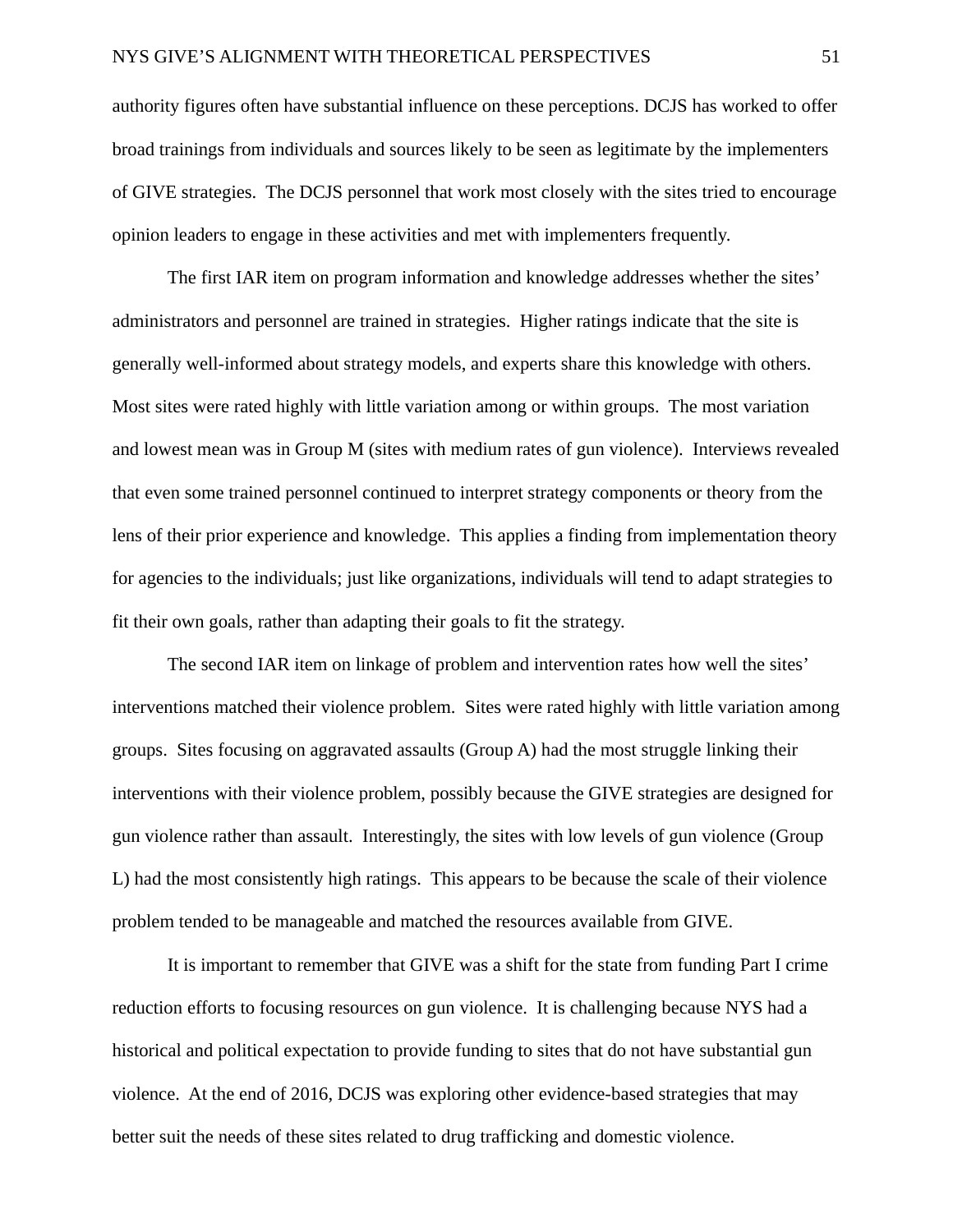Implementation theory notes the importance of executive buy-in for effective allocation of resources and staff time to support implementation. The fifth IAR item measures the quality of working group processes and the degree of leadership involvement. Executives were consistently involved in sites in Groups H and L. This was mostly true in other sites as well, but it was not as consistent to have active executive involvement. Executives sometimes designated strategy coordinators and otherwise had little oversight of the strategies. The third IAR item measure the quality of the implementing structure and leadership. Low ratings correspond to little leadership involvement, and high ratings correspond to strong leadership involvement and clear implementation structures. Most sites were rated highly, as they held monthly partner meetings and had designated individuals or teams at most partner agencies coordinating implementation within and among partner organizations. One site each in Groups M and A received low ratings due to a lack of structure and leadership support.

Implementation is viewed by implementation theory as a process rather than an outcome. Agency and individual actions reflect their response to circumstances as well as their beliefs and values. In GIVE sites where the partner agencies shared beliefs and those beliefs aligned with those of DCJS, implementation was more enthusiastic and thorough.

While GIVE generally funded overtime initiatives and special projects, the hope was that the evidence-based practices would get integrated into the everyday processes of the partner agencies as to how they address gun violence. Implementation is most effective when it is integrated into everyday practice through normative social processes among individuals who are committed to operationalization. Almost all sites received the highest rating on the eighth IAR item, which indicates that they found and used additional resources to supplement the GIVE funding. This was typically the staff time of unfunded partner agencies and the regular (nonovertime) hours of funded partner agency personnel. Most sites integrated the principles and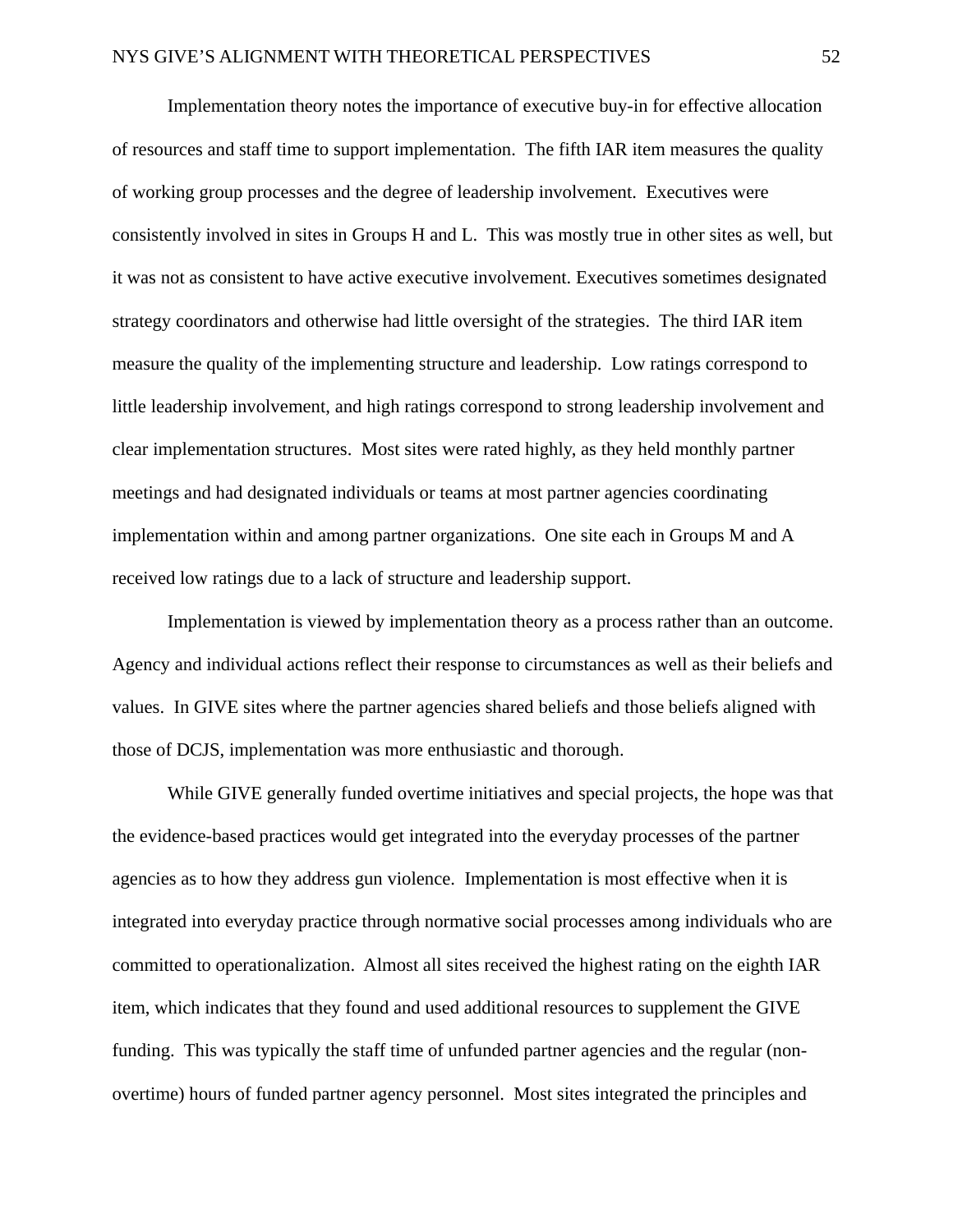operations of strategies into their everyday work practice to some degree. Several district attorneys' offices restructured their gun violence prosecution staff.

Implementation theory acknowledges that implementers must feel capable of making the change and feel they have the appropriate amount of resources to meet the demands, which has proved to be a challenge in focused deterrence, CPTED, and street outreach, as noted above. Many GIVE sites feel that more financial resources would be necessary to implement these strategies with effective dosage, oversight, and funds for environmental changes.

Criminal justice implementation researchers note the particular tendency towards symbolic change rather than true implementation in such organizations. Organizations tend to maintain their own goals but work to appear like they are pursuing the funders' goals so that funding can be maintained. There is a strong tendency to adopt change to the agency rather than to change the functional systems of the agency to fit the new strategy. Implementation theory also notes the competing demands on criminal justice agencies – from the state, local politicians, citizens, businesses, police unions, agency executives, other similar agencies nationwide, and so on. Agencies either make change by mimicking others to maintain organizational legitimacy (symbolic adoption), adopting change due to normative forces, and adopting change through coercion. DCJS appeared to be aware of all of these forces and tendencies. By holding trainings and symposiums across sites and espousing the research literature behind the evidence-based strategies, they helped to promote at least mimicking if not normative forces; coercion was a last resort through the grant funding. Much discussion centered around how the GIVE strategies do actually align with the goals of the partner agencies, though they sometimes require restructuring some processes and systems. Many agencies, over time, came to see that strategy components could make their jobs more efficient and effective.

GIVE has certainly faced some of the common strategy dissemination mistakes described in the literature review. Both DCJS executives and GIVE agency executives expressed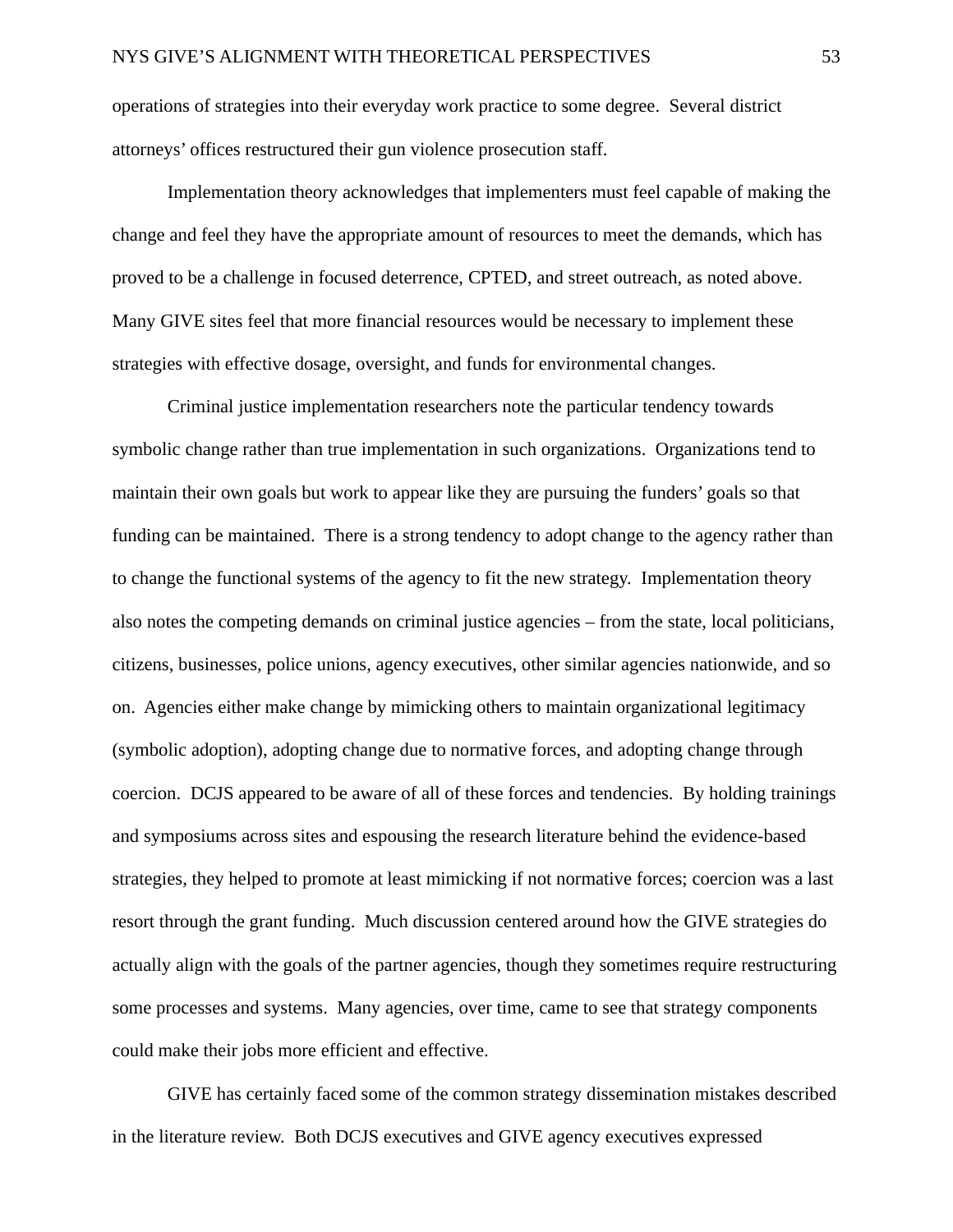awareness of timing implementation to match readiness; they work to obtain buy-in and understanding through training and related efforts before fully implementing a strategy. The state must acknowledge that evidence does not always matter in decision-making; potential adopters sometimes have other goals or opinions about the legitimacy of research. They therefore tried to promote feelings of legitimacy through normative forces (e.g., having colleagues in other jurisdictions share their perspectives on the strategy's efficacy, rather than citing researchers). Also, due to the hierarchical nature of criminal justice agencies, it is easy to confuse authority with influence. Across the state, DCJS worked to identify innovation champions and give them platforms to talk about their implementation with other jurisdictions. DCJS's work within each jurisdiction tended to focus on gaining the buy-in of executives and/or GIVE liaisons overseeing the strategy. Less work is done to identify opinion leaders and innovators within the GIVE-funded agencies, though trainings and technical assistance is hoped to reach such individuals.

Implementation theory notes that offering choices in implementation can greatly enhance buy-in because agency executives can choose strategies that they prefer, which tend to be ones that already align with their organizational goals and processes. DCJS offered a menu of strategies for sites to choose what they felt would best fit their jurisdiction and also strategies they were most able and willing to implement. Sites could also choose to supplement these strategies with other efforts to fit local needs. Site representatives did sometimes indicate some resentment to being compelled to do particular actions, so offering a choice was likely effective in overcoming resistance and recognizing the diversity of the GIVE sites.

The GIVE evaluators were keenly aware of the importance of adapting GIVE strategies while maintaining fidelity to their models. Theorists have shown that adaptation can be beneficial if adopters understand which aspects of the intervention can be changed and which cannot. Higher ratings on the fidelity/dosage rubric adaptation area indicate that changes were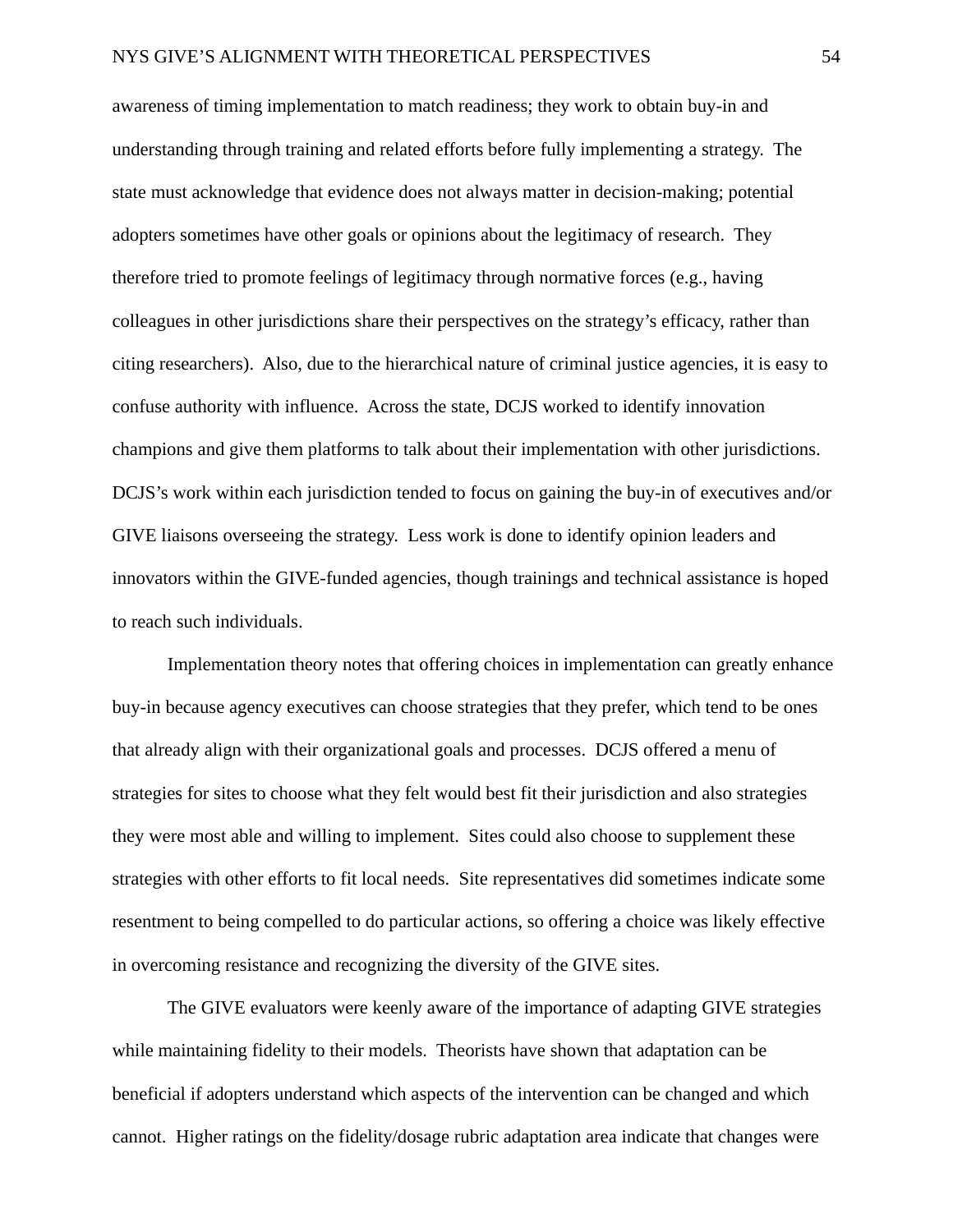made that upheld the principles of the strategy and made the strategy more effective for that jurisdiction. Not surprisingly, sites at which the executives and implementers had high degrees of knowledge about strategies and felt the strategies were effective and legitimate tended to make positive adaptations to the strategies. This was the exception, however. Most sites adapted the strategies somewhat to fit local needs but without much consideration of the models. This tended to occur within sites that were relatively disengaged from the overall GIVE process. Others made no overt attempts to adapt strategies to be more effective for their jurisdiction; this occurred when the sites felt they could not change any components of an evidence-based strategy in order to maintain fidelity. DCJS and evaluators responded to both situations with increased education and promoting discussions among sites. Interviews revealed that this, over time, helped sites in the latter category feel more confident about adapting strategies to their needs, especially if proposed changes were discussed with DCJS representatives beforehand.

DCJS's design of GIVE from the start of the program appeared well-informed about implementation theory and the challenges of asking criminal justice agencies to make a change to how they approach gun violence. Many of these strategies appear effective, but sites still vary in their degree of buy-in, firm structures to support implementation, and ultimately effectiveness.

## **Discussion and Conclusion**

The GIVE strategies (focused deterrence, hot spots policing, street outreach, and CPTED) and GIVE's emphasis on the integration of procedural justice principles align well with many of the concepts in subculture of violence theory, rational choice and situational crime prevention theory, and deterrence theory. Misalignment with theoretical principles can be understood through the lens of implementation theory. The best alignment tended to occur across all strategies with deterrence theory. As hypothesized, this theory best aligns with the pre-existing structures and functions of the funded criminal justice agencies. Agencies were therefore readily able to implement deterrence-related strategies and processes. Interestingly, despite the close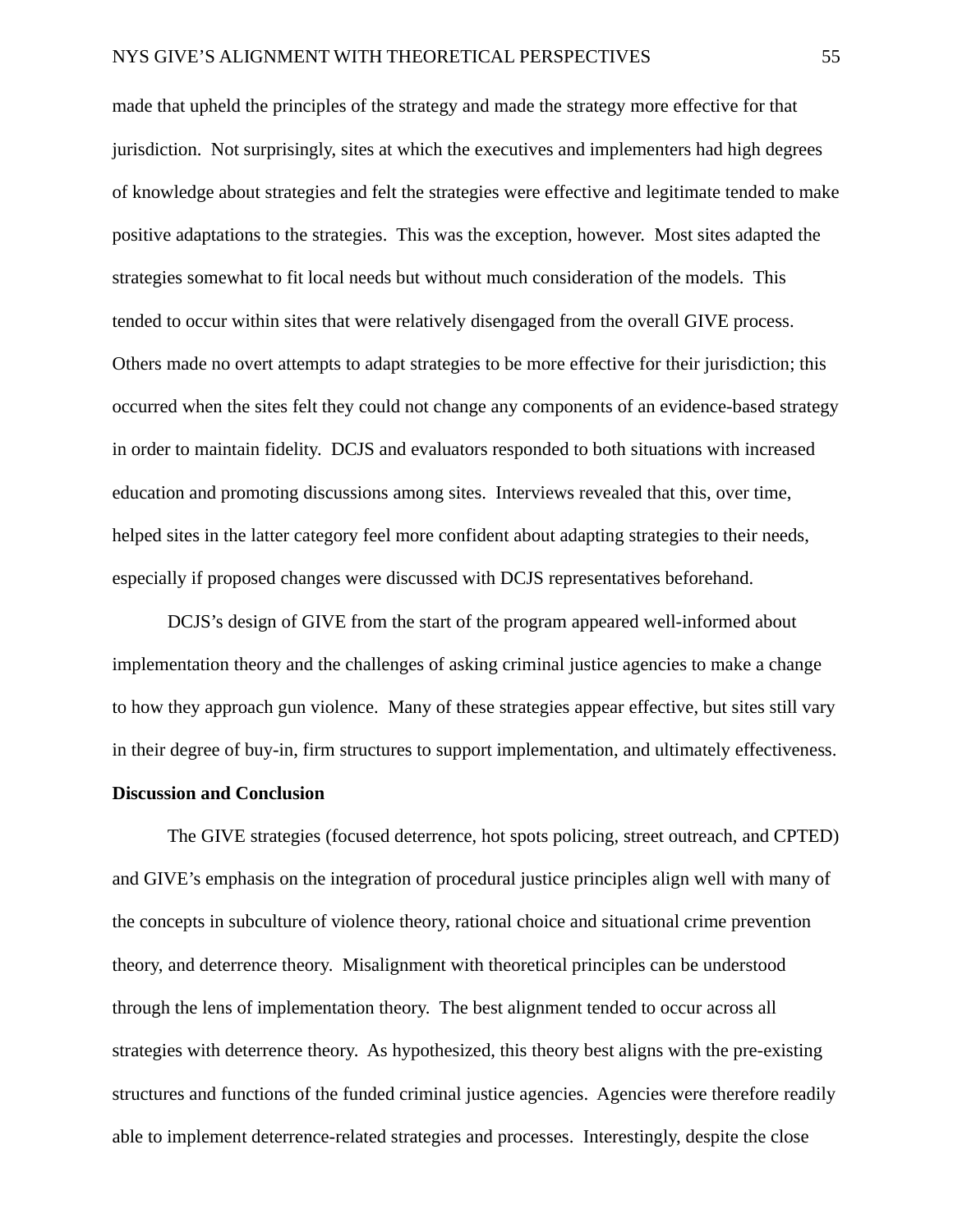theoretical alignment between rational choice/situational crime prevention theory and deterrence theory, rational choice concepts were implemented and discussed much less frequently in interviews. When resources were found to make modify criminogenic environmental conditions, they tended to have the primary purpose of increasing the likelihood of arrest rather than making crime commission more difficult. The street outreach strategy by design integrates many of the concepts from subculture of violence theory, but, as hypothesized, the law enforcement personnel leading the GIVE strategy tended to discount the value or distrust these methods.

GIVE is a great opportunity to study the integration of various strategies and theoretical perspectives in implementation across diverse sites. The next paper in this series elaborates on these findings by more closely examining whether the GIVE strategies align with the procedural justice principles expected to be integrated throughout GIVE.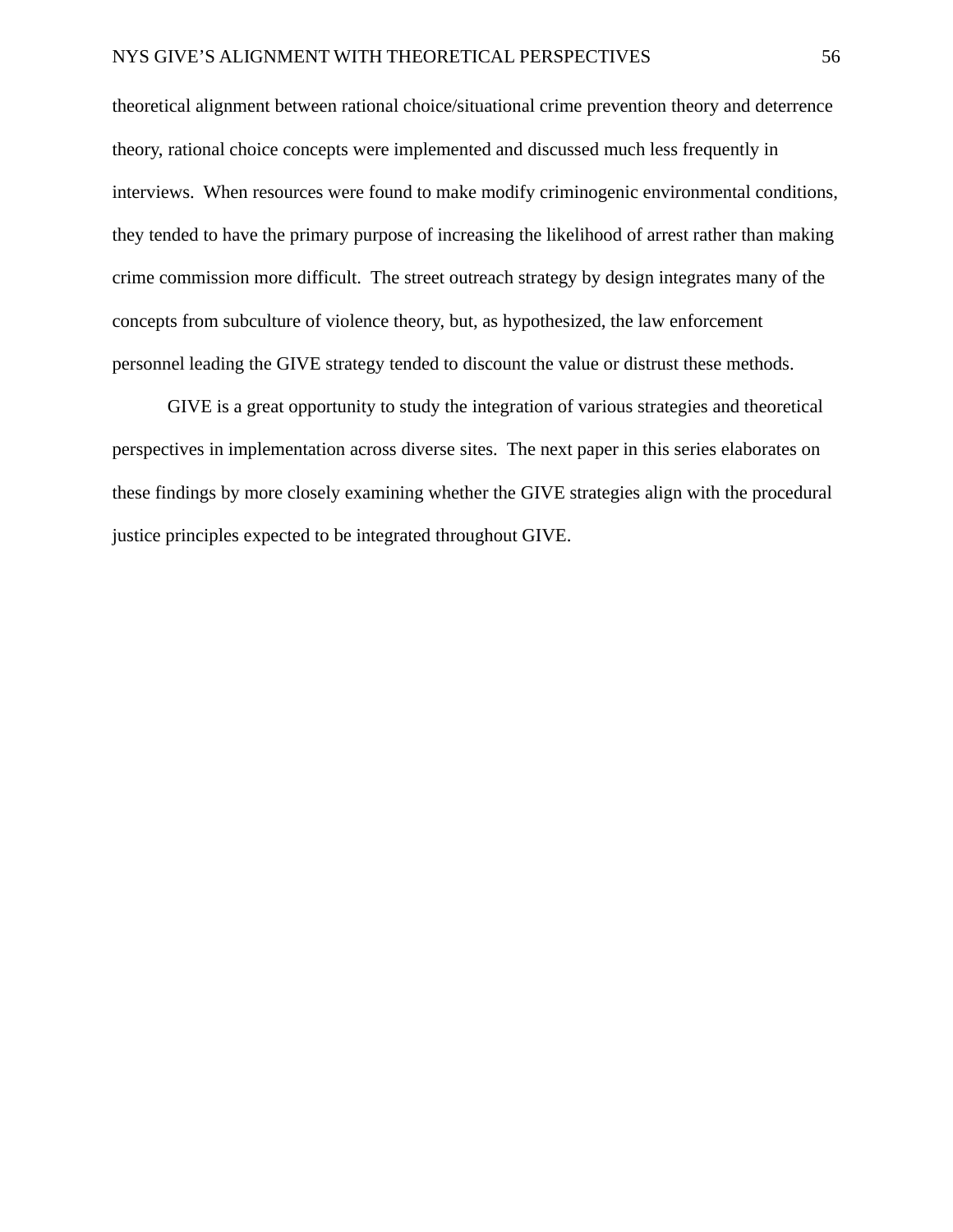# **Chapter 5: Procedural Justice and Communities**

New York State's Gun Involved Violence Elimination (GIVE) initiative seeks to reduce the incidence of shootings and shooting-related deaths in the state by funding the implementation of evidence-based strategies and related initiatives in the seventeen highest-crime counties. Funded partner agencies are expected to focus on the people and places at highest risk for gun violence while promoting alignment of resources among partner agencies and engagement of the community. Evidence-based strategies that sites could choose include focused deterrence, crime prevention through environmental design (CPTED), street outreach, and hot spots policing. Sites are required to use problem-oriented policing (POP) methods and promote procedural justice principles in each all GIVE strategies.

This paper will examine how the GIVE program may impact the communities in which it operates, focusing on GIVE partners' implementation of procedural justice principles. Funded law enforcement agencies are expected to acknowledge the needs of and work closely with community agencies and residents, but this is often difficult. There are both logistical and philosophical problems that impede the effective integration of community members and organizations into GIVE strategies and create potential for negative impacts of strategies on the community, even if violent crime is reduced. This paper will review these problems as discussed in literature on each strategy and based on what has been learned from evaluating GIVE sites. Each evidence-based strategy will first be reviewed for how they may impact communities and how community members and organizations can have a role in the strategy. Common problems across strategies and possible frameworks through which to view potential solutions are presented.

# **"GIVE-Menu" Evidence-Based Strategies**

Several GIVE strategies are meant to address gun violence primarily through policing and prosecutorial practices. Community members have integral roles, though, in reaching high-risk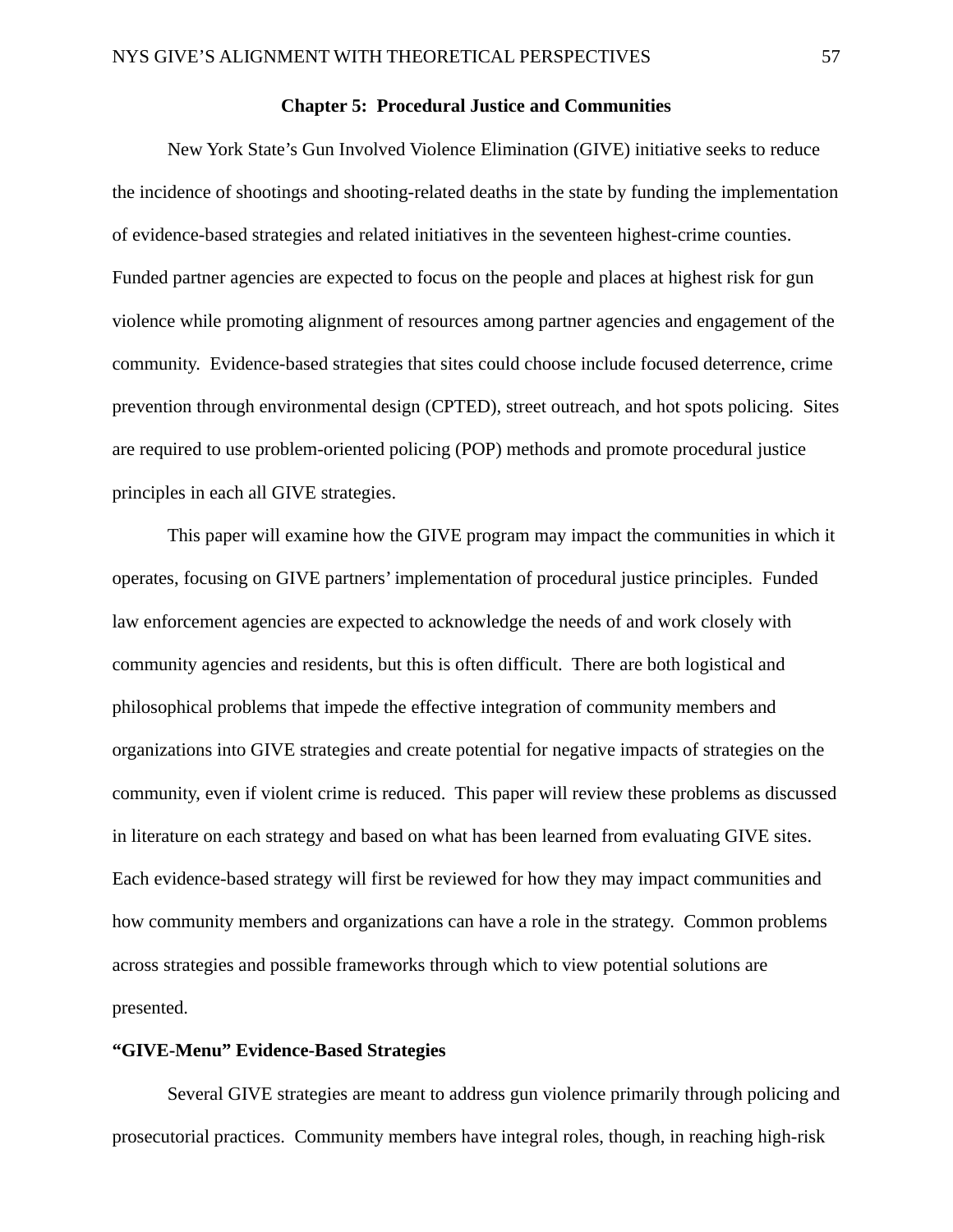individuals for prevention and intervention and in assisting in prosecution. In this section, we review each of the GIVE strategies that jurisdictions could choose to implement. They are reviewed independently here to explicate how the strategies' models integrate and affect communities, though multiple strategies are implemented together in reality.

**Procedural justice.** The Division of Criminal Justice Services (DCJS) that oversees GIVE has mandated that GIVE jurisdictions integrate the principles of procedural justice into each GIVE strategy and into their overall work. They are also encouraged to generally engage with community members and organizations in comprehensive violence reduction plans.

The concept of procedural justice begins with the acknowledgement that if people believe that police authority is legitimate, they are more likely to cooperate with police orders and obey the law (Tyler & Fagan, 2008; Meares, 2010; Sunshine & Tyler, 2003). People perceive police as legitimate if they feel that police are trustworthy, honest, and concerned about citizens' wellbeing (Meares, 2010). Research in police legitimacy finds that different groups of citizens such as minority groups, illegal immigrants, or those with certain cultural backgrounds differ in the degree to which they feel that police and law have legitimacy; police and the criminal justice system must understand these different perspectives to garner the support and compliance of estranged communities (Sunshine & Tyler, 2003). Clearly, police legitimacy is important for any crime prevention or intervention strategy, especially in communities impacted the most by gun violence. It is crucial to the police's role in maintaining order and in securing cooperation from witnesses and community members in police initiatives and investigations.

Actual experiences with the police can increase a person's sense of police legitimacy if the way in which the officer exercises his or her authority is seen as procedurally just (Tyler & Fagan, 2008). Extensive research has shown that quality of the decision-making process (fairness and neutrality) and the quality of treatment (courtesy and respect) in a citizen-police interaction both influence perceptions of procedural justice. If citizens perceive police actions as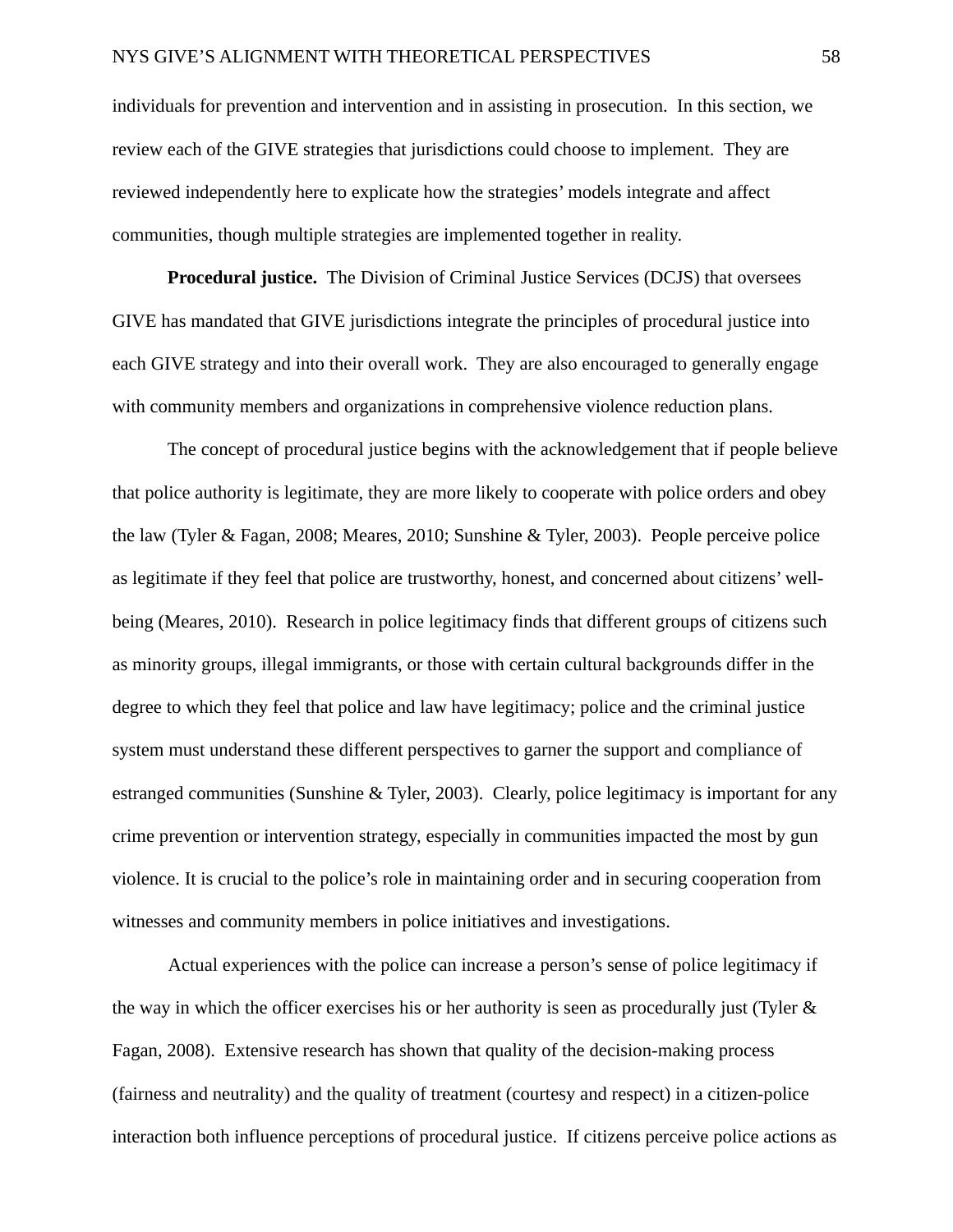procedurally just, citizens are more likely to have favorable feelings towards police and the decisions they make, no matter the outcome or decision made (Meares, 2010; Mazerolle, Antrobus, Bennett, & Tyler, 2013; Sunshine & Tyler, 2003; Blader & Tyler, 2003). Blader and Tyler (2003) further note that in addition to the actions and decisions of individual law enforcement personnel, the systems and rules within the criminal justice system operates must be perceived as procedurally. In practice, then, procedural justice principles of fairness, trust, respect, and listening to what citizens have to say are especially important for promoting police legitimacy in communities experiencing high degrees of violence, where police-citizen interactions are more common and often more crucial.

The major difficulty GIVE sites have had with implementing procedural justice is that it is a philosophy rather than a strategy. DCJS acknowledged this and moved from treating it as a strategy in the first year of GIVE to treating it as an underlying philosophy in the second year. Jurisdictions were to incorporate principles of procedural justice into all GIVE efforts and across all partner agencies. This has been very difficult because there is not a manual or many readilyavailable trainings on how to "do" procedural justice or effectively integrate it into the strategies.

A further concern is that the reaction of criminal justice personnel to the procedural justice philosophy is often contradictory. Some expressed in evaluator interviews that they do not need training because they already treat people fairly and respectfully. They feel that current training in ethics and community policing, for instance, is sufficient. Others expressed dislike for some of the fundamental tenants, such as acknowledging the historical role police have played in enforcing racist policies. One said, "My officers are not about to apologize for things that happened 300 years ago." A more common complaint was that officers did not have time to explain their actions to people or did not see the importance of focusing on citizen perceptions considering their other duties of safety and security. Though not stated directly, many implied that they reserve using procedural justice for those who are not in conflict with the police; once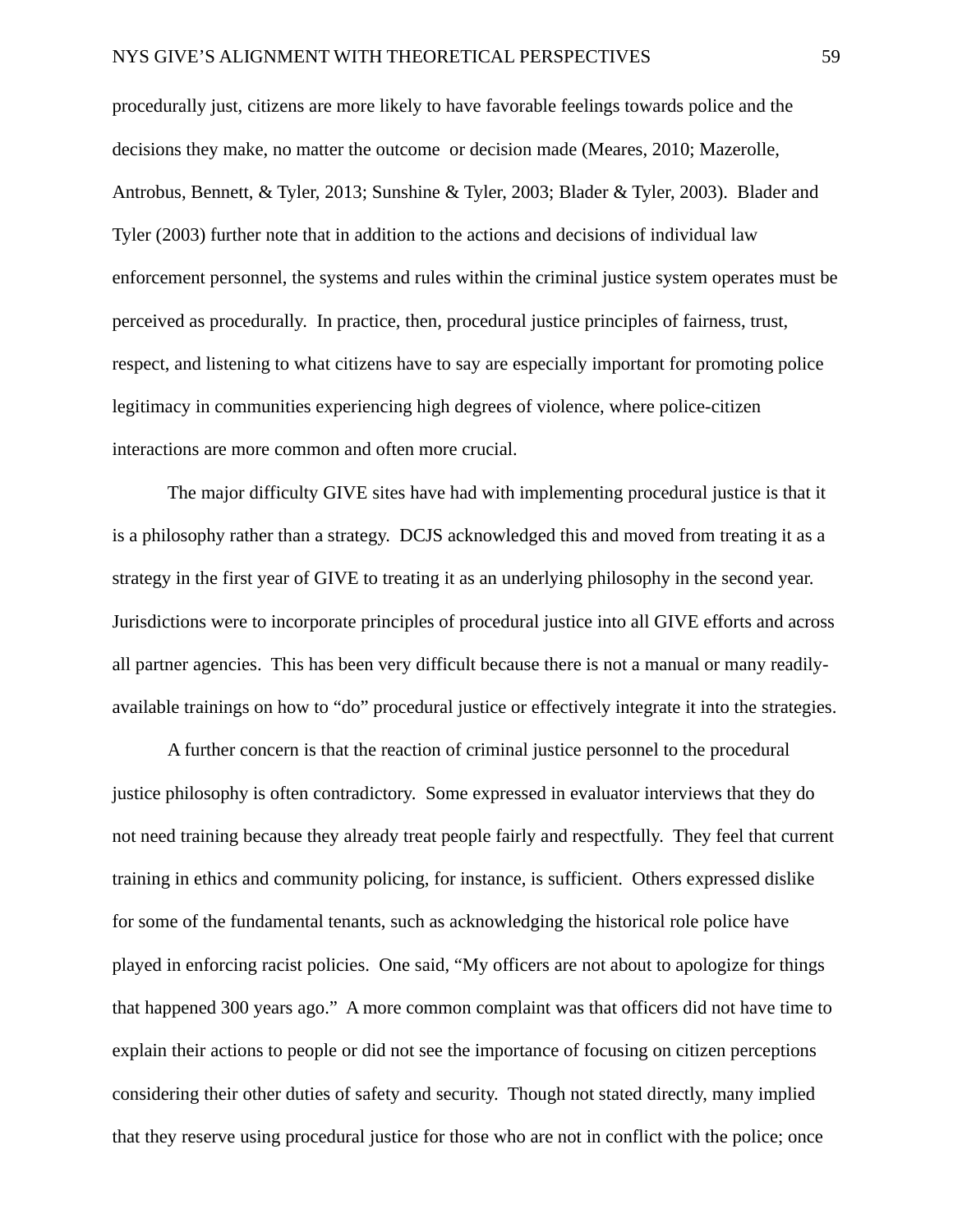someone commits a crime, particularly gun crimes, criminal justice personnel are less apt to maintain these principles in systemic and individual interactions, for both safety reasons or because they believe it is their duty to remove high-risk individuals from the community.

This overview of procedural justice will be referenced throughout this paper. Each strategy will be discussed in terms of how procedural justice principles can be upheld as well as how strategies, in design and implementation, integrate and impact residents and organizations.

**Problem-oriented policing (POP).** Similar to procedural justice, POP was treated in the first year of GIVE as a strategy; in the second year, DCJS mandated that POP be used in each of the four other strategies. POP requires police to identify, analyze, and respond to underlying problems that contribute to crime. This is a shift away from traditional policing that is focused on responding to calls for service. The framework demands that police draw on a wide range of potential solutions to crime, including criminal law, civil law, other governmental agencies, and community resources. The SARA model is frequently used in POP approaches, which describes the steps of scanning for problems, analyzing the problem and potential responses to it, responding to the problem using a wide range of methods and resources, and assessing the effectiveness of the responses utilized. These principles have been effective in addressing diverse problems at both small and large scales (Center for Evidence-Based Crime Policy (CEBCP), "Problem-Oriented Policing," n.d.). Research has shown that POP strategies that include the involvement of citizens may reduce the prevalence of murder (White, Fyfe, Campbell, & Goldkamp, 2003). Ideally, any POP strategy will draw on community resources and insights and promote the mobilization of residents and organizations as part of the solution. "Effective problem solving requires responsiveness to citizen input about community needs as well as about the best ways the police can help address them" (Skogan et al., 1999, p. 66).

Community members are likely to identify different problems or prioritize them differently than law enforcement and therefore should be involved in the scanning step of the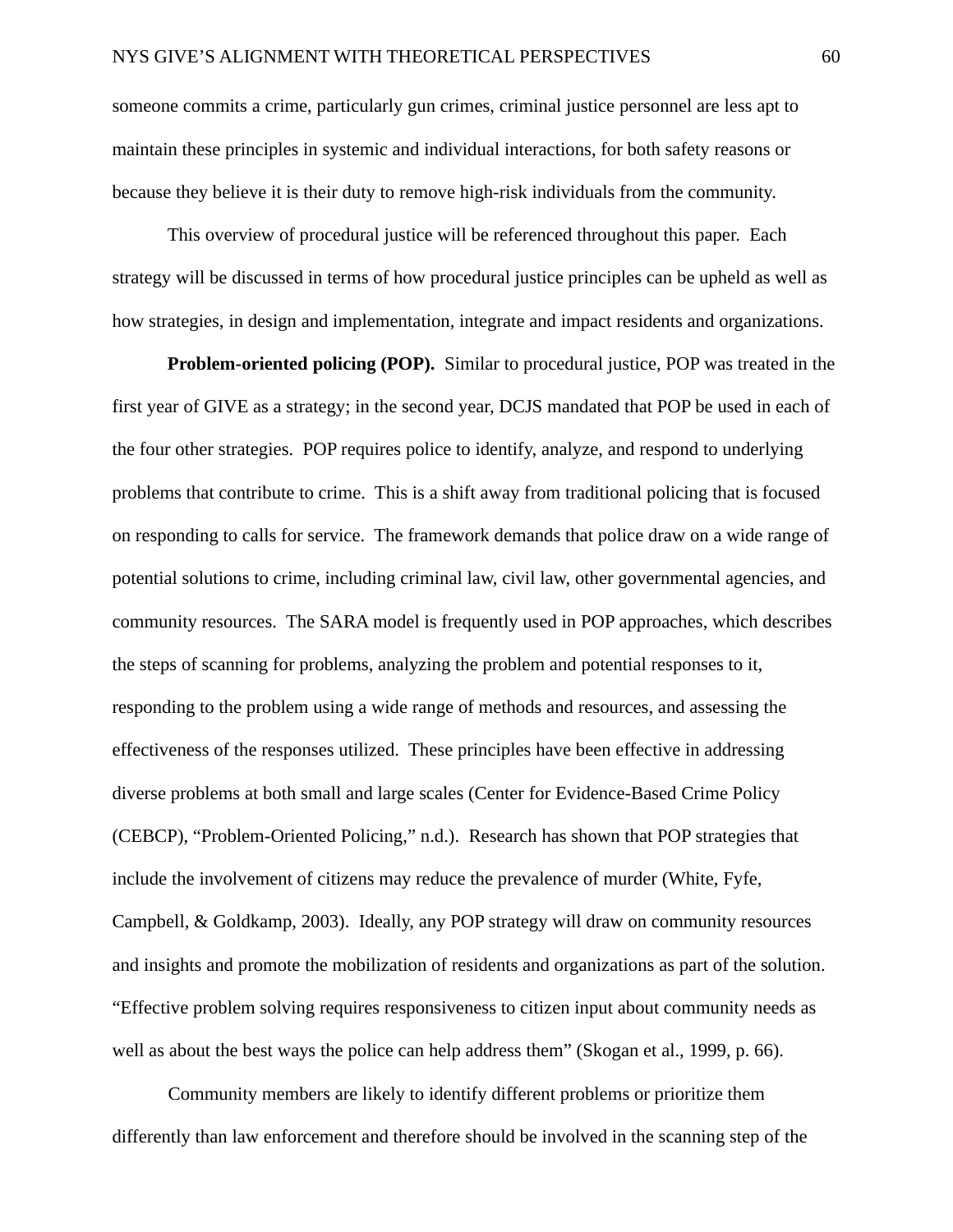SARA process. The analysis stage should consider the communities' ideas for solutions. Often, law enforcement agencies are not aware of community resources available or of certain dynamics of a problem, so collaboration in analysis stage is crucial. Finally, assessment of the strategy outcomes should measure community impact such as satisfaction and engagement.

Despite the clear community role at every stage of SARA, "rarely can the community at large help with the specialized technical work involved in problem analysis, solution development, and evaluation" (Clarke & Eck, 2005, p. 22). Another challenge is securing and maintaining the involvement of the public in problem-solving efforts, especially in disorganized communities; sustained collaboration requires major shifts in how police and communities interact to solve problems (Skogan et al., 1999). Maquire, Uchida, and Hassell (2015) showed that in one city, problems to be addressed were nominated by law enforcement in 69.2% of POP efforts. The community was most involved in the response stage, and businesses were more involved than citizens. The levels of community engagement in scanning and analysis seem lower than the POP model seems to dictate, even in a city well known for its strong use of POP.

Finding a role for the community in addressing gun violence can be particularly difficult due to the threats against those who assist police and that those involved in gun violence tend to be particularly alienated from law enforcement and sometimes even their community. Further, individuals involved in gun violence make up a very small portion of people in even the highestcrime areas. Police are often surprised to find the public more concerned about disorder and quality of life issues than violence (Skogan et al., 1999). Lastly, law enforcement strategies to address gun offenders are often harsh and can alienate communities.

In terms of impact, POP strategies have been shown to have a small but statistically significant effect in reducing levels of crime and disorder (Weisburd, Telep, Hinkle, & Eck, 2008). It is less clear how else the strategy affects communities. One study found no statistically significant changes to perceptions of crime and disorder, perceived safety, satisfaction with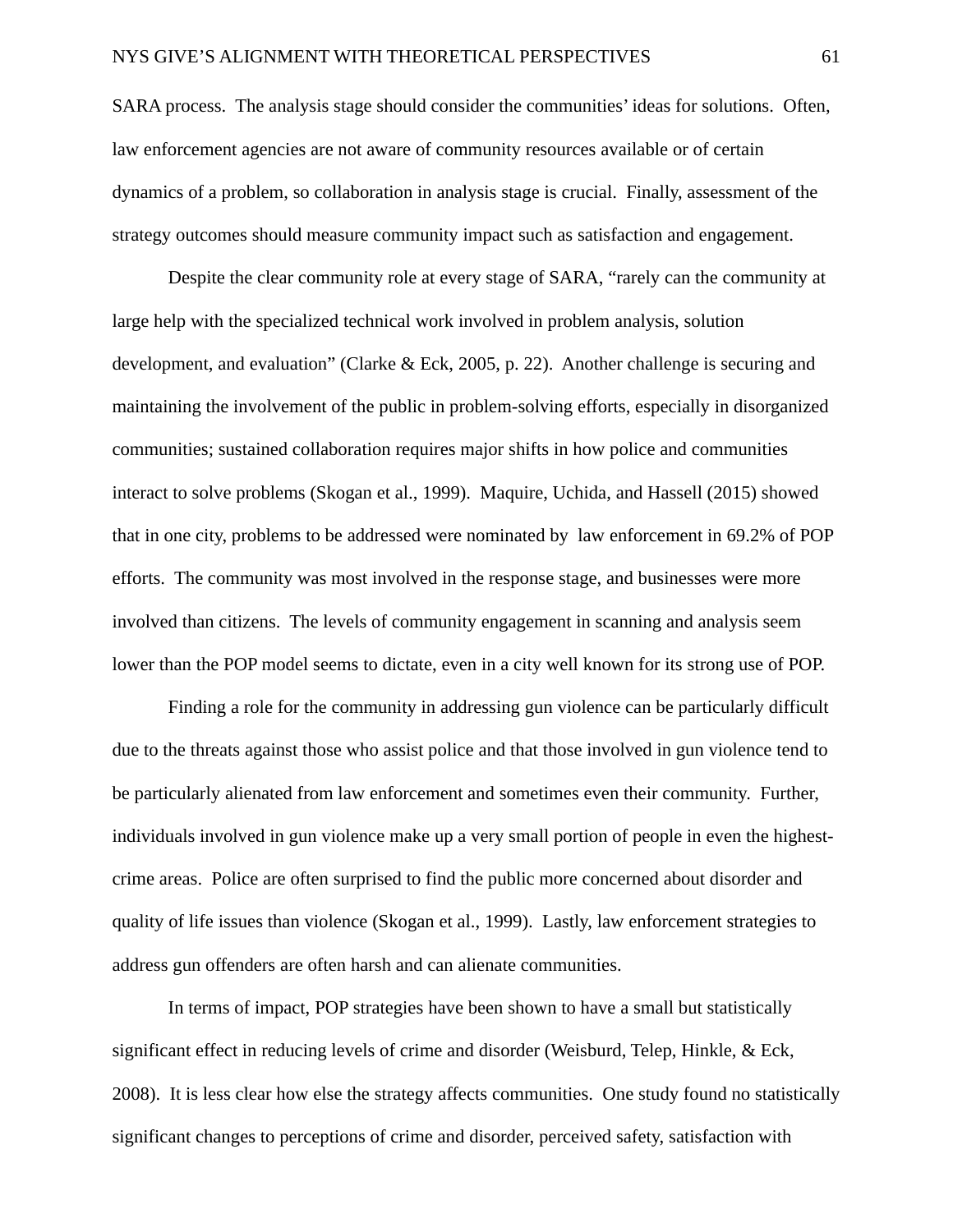police, or procedural justice after POP was implemented in hot spots in Philadelphia (Ratcliffe, Groff, Sorg, & Haberman, 2015). It is plausible, though, that achieving reduced crime and disorder would have positive effects on the community, unless the methods used to achieve such results were overly harsh, perceived as unfair, or otherwise alienated the community.

**Hot spots policing.** Hot spots policing strategies focus police resources in the small geographic areas where crime is concentrated as well as on chronic offenders. The actual interventions generally involve traditional policing such as saturation patrols, zero tolerance, and "broken windows" type policing (National Institute of Justice, n.d.). Ideally, POP methods are used to address underlying conditions that contribute to the persistent crime problem, and procedural justice is used to promote police legitimacy in the area.

While research has shown that having police simply spend more time in a hot spot or do traditional policing activities can reduce crime levels in hot spots and diffuse some benefits to surrounding areas (CEBCP, "Hot Spots Policing," n.d.; Braga, Papachristos, & Hureau, 2014), POP and situational crime prevention yield consistently better crime reductions (Braga & Bond, 2008; Braga & Weisburd, 2010). POP and situational crime prevention involve examining problems beyond the traditional scope of policing. There is therefore an inherent and necessary role for community residents, organizations, and governmental agencies beyond law enforcement in hot spots policing: to help address the underlying factors contributing to the crime problems.

 "Regardless of the specific approach employed or tactics engaged, hot spots policing will generate an increased amount of police-citizen contacts in very small areas" (Weisburd & Braga, 2013, para. 5). Police behavior will influence residents' sense of police legitimacy and procedural justice. "Like crime, poor police-community relationships are not evenly spread throughout city environments" (Weisburd & Braga, 2013, para. 6). Residents in hot spot area are the most vulnerable to victimization and are often dissatisfied with police because of high crime levels or because of negative police interactions. Engaging community members in POP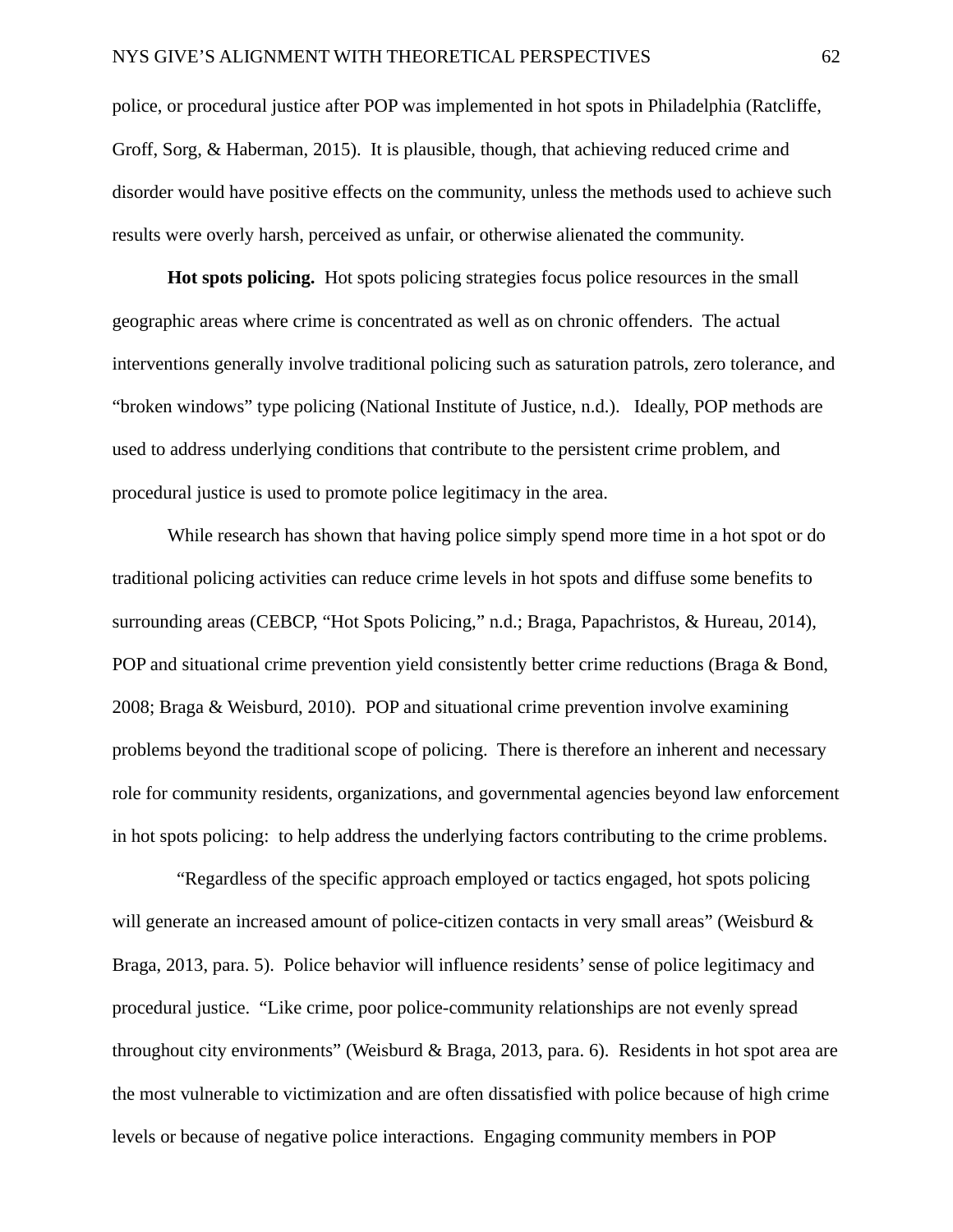strategies within hot spots and focusing enforcement efforts on only serious offenders is likely to both prevent crime and improve police-community relations (Weisburd & Braga, 2013).

Research regarding hot spots policing's impact on communities is mixed. Hot spots policing can have negative impacts on police legitimacy, police satisfaction, feelings of safety, and procedural justice, especially in nonwhite and poor neighborhoods with historically poor police relations (Braga & Weisburd, 2010; Haberman, Groff, Ratcliffe, & Sorg, 2016). Also, some researchers warn that some types of hot spots policing activities could contribute to the destabilization of neighborhoods by increasing the likelihood that more low-income, nonwhite men will be involved in the criminal justice system and incarcerated (Kille, 2013).

Haberman et al. (2016) found that residents in violent crime hot spots who were younger, more educated, more fearful of crime, perceived higher social disorder, or perceived higher procedural injustice had lower levels of police satisfaction. While different demographic groups had different sentiments towards police, the same study found no statistically significant differences in perceptions of crime and disorder, perceived safety, satisfaction with police, or procedural justice on pre-/post-intervention surveys, regardless of whether the policing efforts conducted were foot patrols, POP, or offender-focused policing (Ratcliffe, Groff, Sorg, & Haberman, 2015). Weisburd, Hinkle, Famega, & Ready (2011) also found "that recent criticisms of hot spots policing approaches which focus on possible negative 'backfire' effects… may be overstated… [R]esidents are not aware of, or much affected by, a three hour per week dosage of aggressive order maintenance policing on their blocks" (p. 297).

Research may be mixed because of the range of interventions that are used in hot spots and because of the diverse contexts in which the strategy is implemented. Even if there is not a negative impact of most hot spots strategies on communities, it seems advisable for efforts to take a problem-solving and procedurally just approach that integrates the community to increase the chance it will reduce crime, improve relations, and maintain positive results.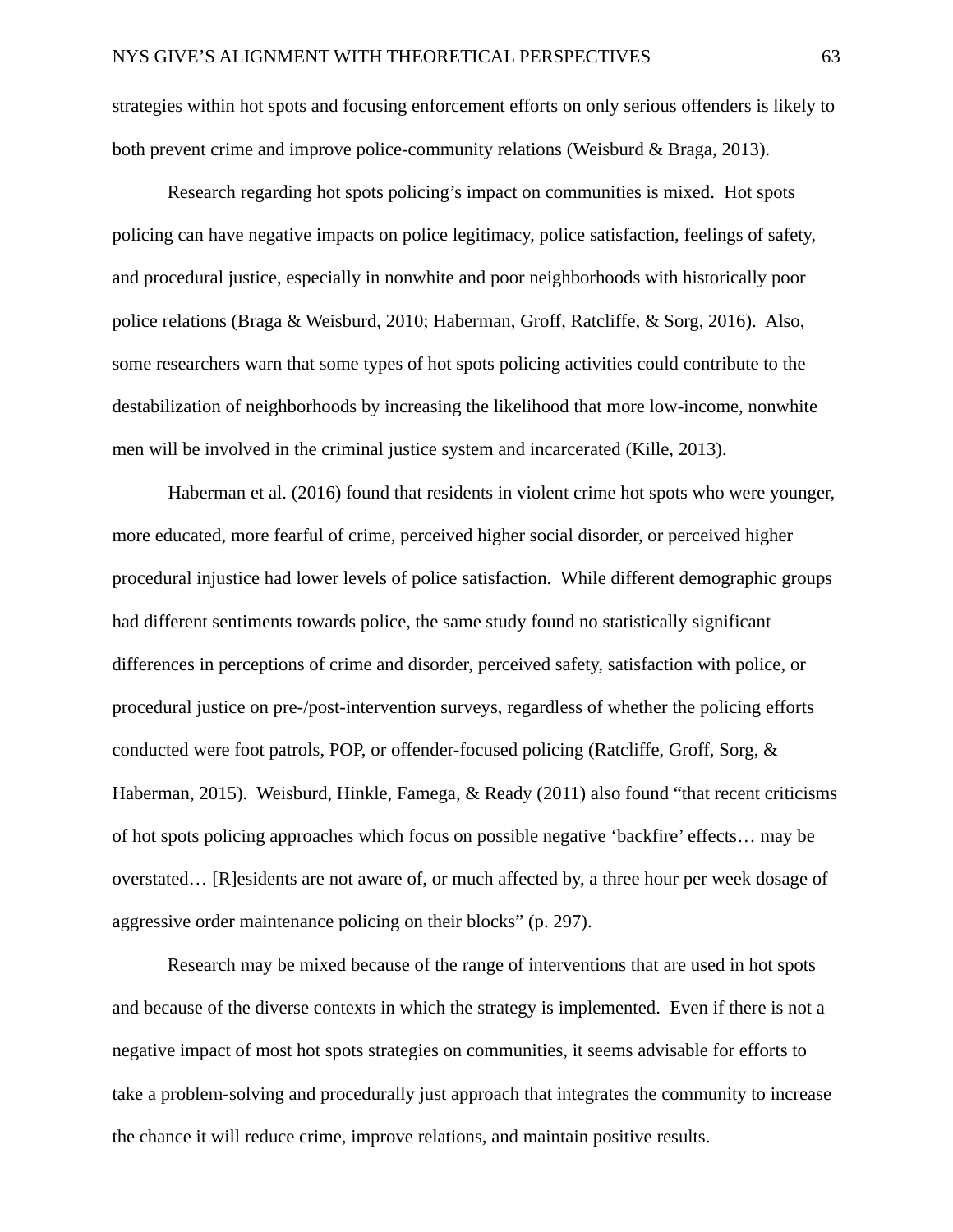**Focused deterrence.** Focused deterrence is POP method in which law enforcement and social service providers target the highest-risk gun offenders. It aims to deter gun violence by explaining to high-risk offenders that violence will not be tolerated, informing them of the consequences for engaging in violence, and offering services (National Institute of Justice (NIJ), "Focused Deterrence Strategies," n.d.). In GIVE, this strategy is typically operationalized through "offender call-in" events in which representatives of gangs or groups are delivered the deterrence and support message at a highly coordinated event. Many jurisdictions also use "custom notifications" to deliver the deterrence and support messages to individuals at home.

Focused deterrence strategies integrate community members by "decreasing opportunity structures for violence" through POP/situational crime prevention, "deflecting offenders away from crime" through social services, "increasing the collective efficacy of communities" through community collaboration, and "increasing the legitimacy of police actions" by using procedural justice when communicating with offenders (Braga & Weisburd, 2012, p. 26). The model for call-ins requires that presenters include social service providers, community members affected by gun violence to "lend moral voices against gun violence," and former gang- or gun-involved individuals who can bring credibility to the message about changing one's life choices (Griffiths & Christian, 2015, p. 574). Several GIVE jurisdictions involve "influentials" (family and loved ones of targeted individuals), hoping that they can help to influence the person's behavior.

Achieving this community engagement is often problematic. Social service agencies and community members are often quite willing to participate in the call-ins and support targeted offenders. Law enforcement, however, has less belief in the value of the services and community components. Law enforcement's belief tends to be that very few targeted individuals will engage with services, and even fewer will make significant-enough behavioral changes. For the most part, they have been correct; only a few targeted individuals in all sites actually engage with services, and many recidivate. Nonetheless, most law enforcement personnel feel that it is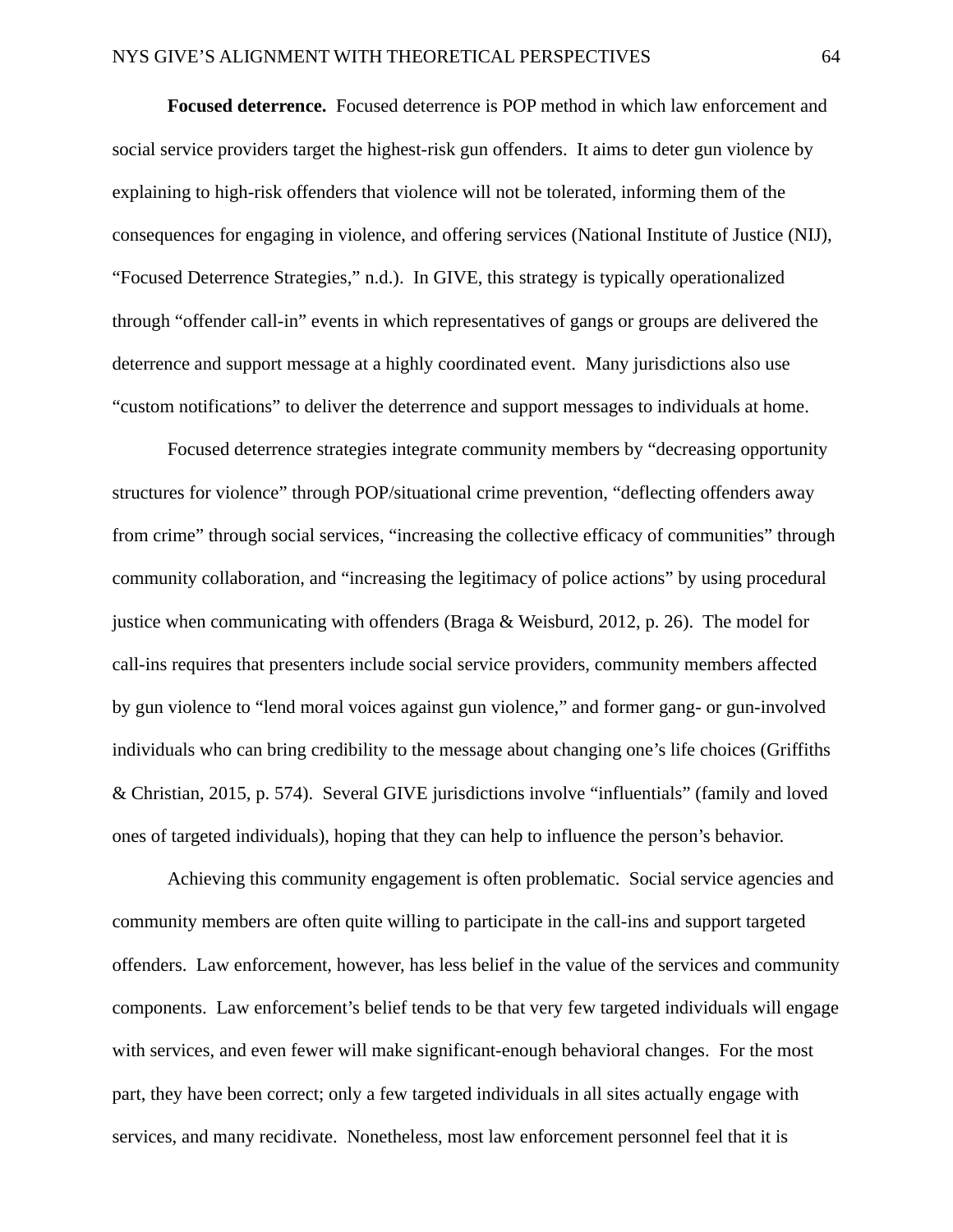important to offer the targeted individuals alternatives to violence and gangs, and they value the support and engagement of community members and service agencies.

There are two other major obstacles to the ideal community role in focused deterrence. First, social service agencies are rarely a funded GIVE partner, limiting the resources they can spend on this very high-risk, high-need, and difficult-to-engage population. Some jurisdictions hired a case manager that connects the targeted individuals with services, and this was helpful in promoting engagement with services. Secondly, focused deterrence strategies are meant to use multiple resources to change the behavior of those involved in violence through deterrence, support, and decreasing opportunities for crime. Most jurisdictions monitor violence after callins and conduct enforcement against groups involved in violence to deliver on deterrence message. This usually only involves law-enforcement, rarely involving or consulting community partners. Also, reducing opportunities for crime through situational crime prevention or POP is usually seen as separate from focused deterrence and implemented disjointedly if at all.

Brunson (2015) notes a third concern. In formulating partnerships with community leaders and groups for focused deterrence, law enforcement should not avoid working with "unconventional" groups or people such as prior offenders or "organizations that have previously openly challenged the department's crime control policies," as these groups "might have huge credibility among neighborhood residents" (p. 511). Such engagement can provide further legitimacy to law enforcement's deterrence message and the message of wanting to support those involved in gun violence in ceasing such activity because the community cares about them. In Boston, where this strategy was developed, a community collaborative worked between police and the community to promote trust, legitimacy, and the anti-violence message (Brunson, 2015).

The impact of focused deterrence on police-community relations or other community indicators has not been researched as thoroughly as other strategies. In theory, focused deterrence directs police efforts at chronic, high-risk offenders, rather than indiscriminately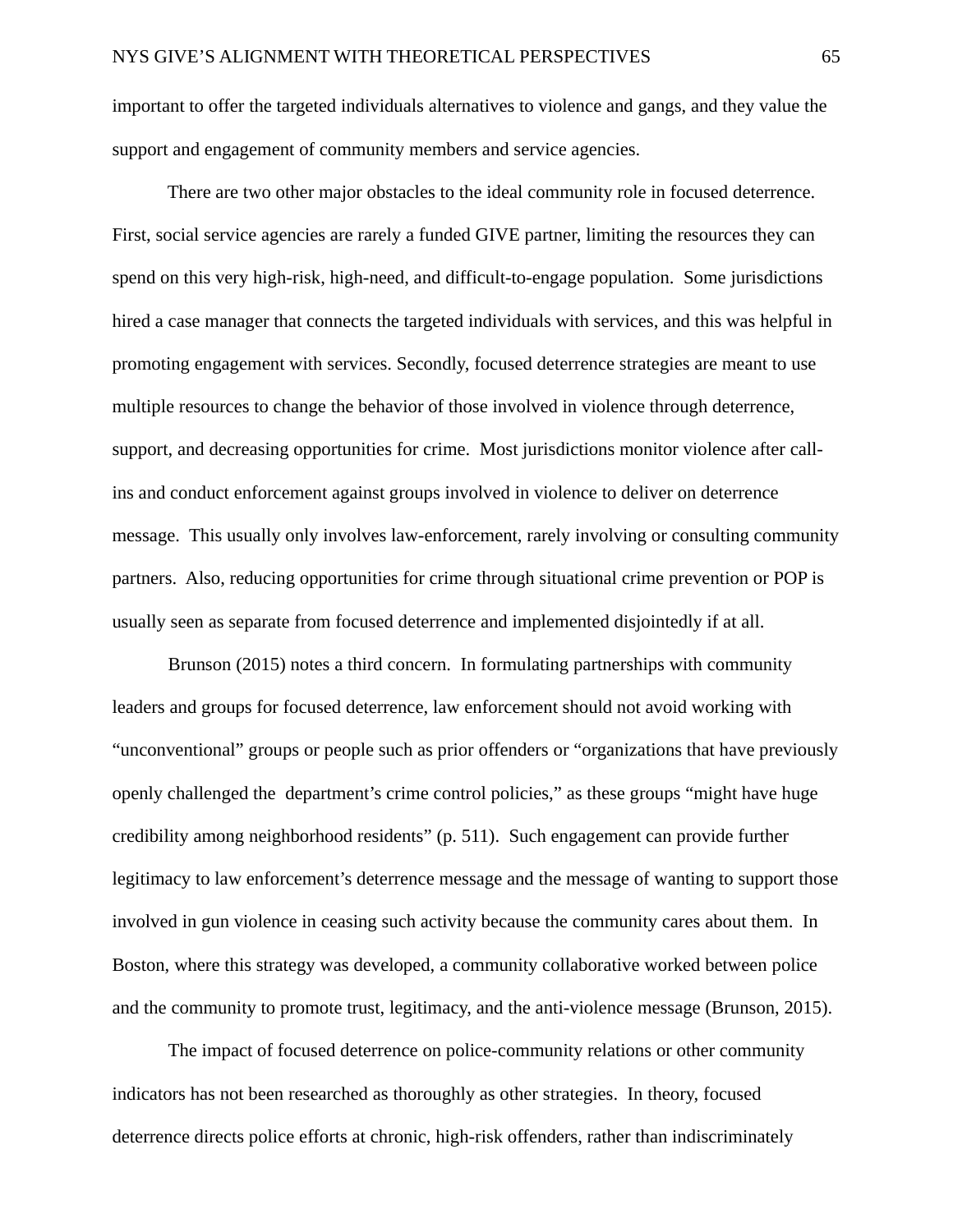policing entire neighborhoods or demographic groups like stop and frisk or zero tolerance. This should increase the community's sense of police legitimacy (Brunson, 2015). The partnerships between law enforcement, service providers, and community groups should also lead to stronger violence reduction efforts and perhaps more holistic resources to address the problem.

Furthermore, informing those involved in group violence about what law enforcement knows about their activities and the consequences for continued violence promotes transparency. Nonetheless, empirical evidence is lacking about whether call-in participants or their loved ones or associates actually perceive legitimacy in this process. One study has shown that the public in areas where focused deterrence strategies are implemented had increased confidence in the police and interest in partnering in police efforts when they perceived fairness and program effectiveness in reducing crime (Brunson, 2015). "Legal authorities' public displays of procedural justice and compassion for call-in participants might lead to greater police legitimacy and community support" (Brunson, 2015, p. 509). Indeed, several GIVE jurisdictions have noticed increased positive feelings, buy-in, trust, and engagement from targeted offenders' family members once the deterrence message was supplemented with messages of support and provision of services. This shows the importance of actually following through on both the deterrence and support promised during call-ins and custom notifications to gain and maintain trust. It is important to remember that law enforcement is likely to only be aware of a small portion of the criminal activity in which participants are involved and likely is not aware of their non-criminal goals and behaviors. Erratic, delayed, or weak deliverance of the promised deterrence or support can undermine perceived fairness, trust, and legitimacy.

A final concern is that the law enforcement definition of group/gang associations may differ from the community's or group members' definitions. Often in GIVE sites, participants deny involvement with the groups they have been associated with by law enforcement, and law enforcement sees this as lying to claim innocence. It is possible, though, that law enforcement's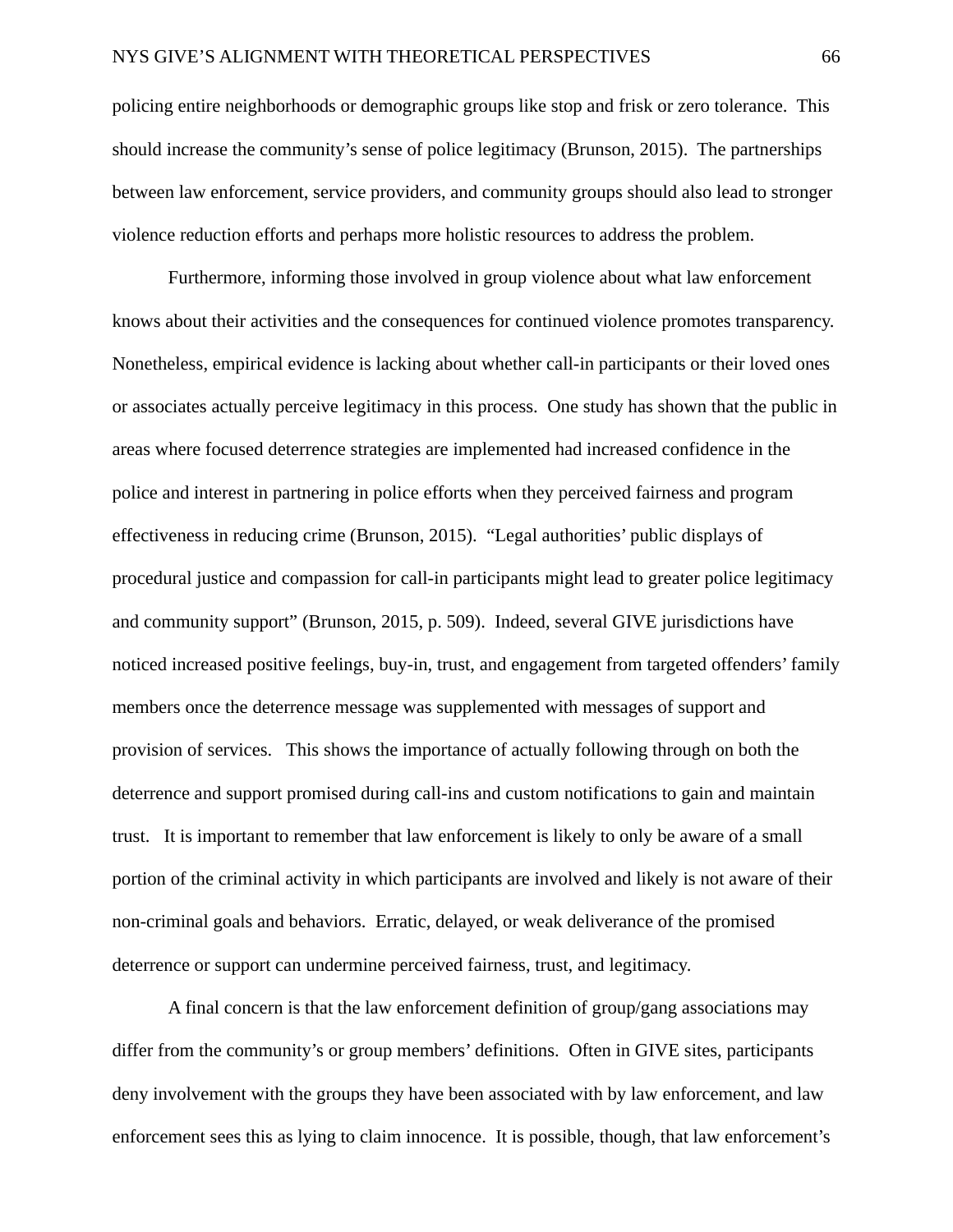definitions are inaccurate or do not capture the complexity of the social structures in which participants are engaged. If participants feel unjustly targeted, fairness is undermined; if police data is simply wrong, legitimacy and fairness are undermined. Using information other than law enforcement data could help determine accurate group associations. In one GIVE site, street outreach workers review the potential call-in invitees to determine if they are still active in gangs and violence so they do not deliver the focused deterrence message to those who do not need it.

Griffiths and Christian (2015) note that violent gangs exist within non-criminal social networks. If participants' law-abiding associates perceive law enforcement efforts against the participants as aggressive, unwarranted, or in violation of civil rights, police-community relations can be harmed. This can result in a vicious cycle of decreased community cooperation in solving violent crimes, which then undermines law enforcements' ability to follow through effectively on the deterrence message. Law-abiding friends and family should been seen as allies in the behavior change process for gun-involved individuals. Law enforcement must recognize that such people often have the same goal as law enforcement – to stop the person's involvement in gangs and with guns – but do not wish to see them harmed or treated unfairly.

The focused deterrence strategy is challenging due to its requirement for sustained, focused enforcement and support. The unique features of implementation determine the impact on the community and police-community relations. It is "important to evaluate directly the perceptions and responses of those who are the subjects of focused deterrence interventions and to consider the broader collateral consequences of any initiative with a threat-based component for police-community relations" (Griffiths & Christian, 2015, p. 578).

**Street outreach.** Most GIVE sites that use street outreach implement SNUG, a New York State-funded replication of the Chicago Cure Violence model with some modifications. Cure Violence uses a public health approach to reduce gun violence by using "credible messengers" (those formerly involved in gun violence) to engage with the individuals in the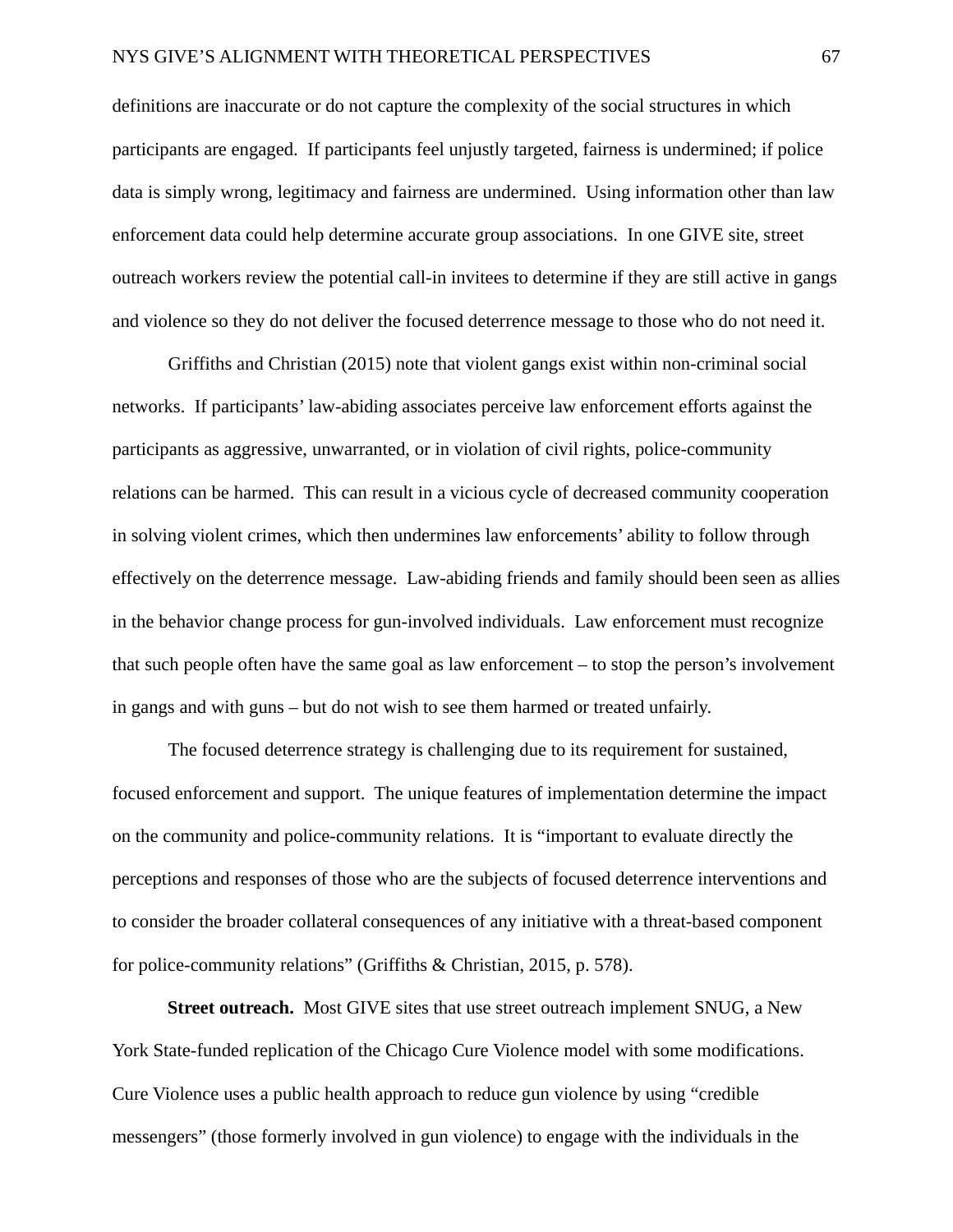community at highest risk for shooting or being shot. Outreach workers and violence interrupters conduct street-level outreach to build relationships with gun-involved groups, educate the wider public, organize community mobilization events, and involve faith leaders, service agencies, and law enforcement to change the norms about the appropriateness of gun violence and interrupt and resolve violent disputes. Community members play a large role in providing information about violent disputes to outreach workers so they can intervene. The programs also support gun-involved individuals in accessing social services and opportunities such as employment and education to address their underlying needs (NIJ, "Program Profile: Cure Violence (Chicago, Illinois)," n.d.).

The community role is larger in this strategy than in most GIVE strategies because the outreach programs are led by non-profits. Programs hold regular meetings of partners, and resources are leveraged from partner agencies to connect gun-involved community members to services. Partner agencies also assist in public education. Community members attend marches and vigils. Churches provide services and promote community organizing in addition to their spiritual functions, and clergy serve as opinion leaders in the community. Business owners often display posters as part of the public education effort and can provide employment opportunities and monetary support. Outreach staff also do presentations at schools and work with staff to address youth concerns (Skogan et al., 2009).

Outreach programs often have strained relations with law enforcement, but a relationship is necessary. The programs need police information about shootings and homicides to identify target areas and plan responses. Police often support the outreach events with personnel and security, and police often serve on the hiring panels for outreach program staff. However, if the outreach programs were to share information with police, their credibility and perhaps safety would be threatened; as such, some animosity is often evident between outreach programs and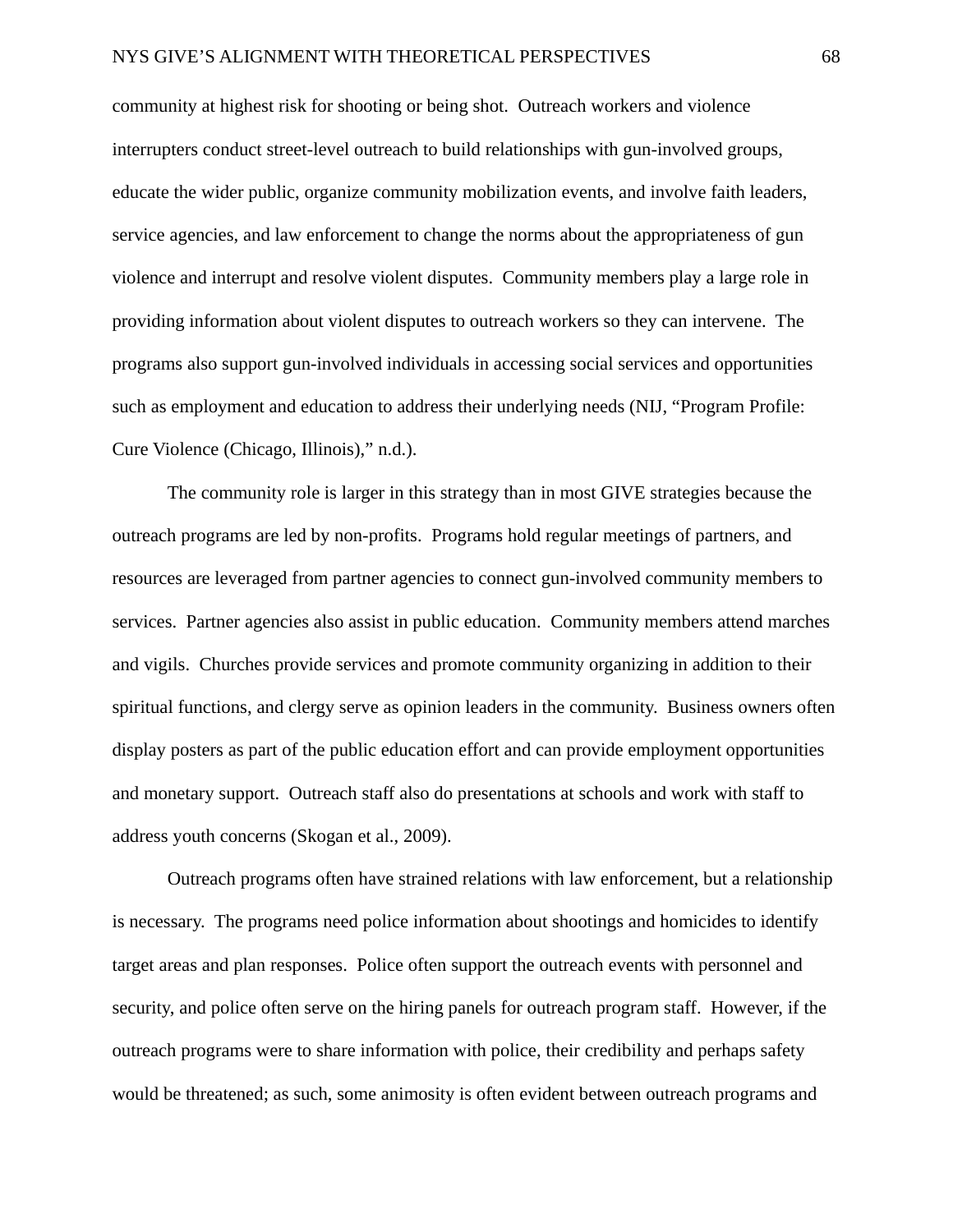police because police feel the programs should provide more information to the police. Law enforcement also often believe the outreach staff may still be involved with gangs and guns.

While community organizations and residents have a very clear role in street outreach, there is little research specifically on the impact of these programs on communities except that they have been proven to reduce gun violence. One study found that youth in an area with street outreach workers felt that the outreach workers made their community a better place and that the workers were helpful and respected by youth. Many youth who did not interact with outreach workers did not know of them, but those that did work with them often got help finding a job or resolving a conflict (Pollack, Frattaroli, Whitehill, & Strother, 2011).

Other presumed community benefits of street outreach programs include (1) more social organization and collective efficacy through community mobilization and public education efforts to change norms about violence, (2) more ability for disconnected neighborhoods and community members to access resources (social capital), and (3) if effective at connecting youth to resources such as jobs or education, increases in human capital. Research is needed on whether these impacts are actually realized in areas that employ street outreach workers.

GIVE law enforcement representatives in most jurisdictions reported positive feelings about community marches and vigils organized by the programs in response to shootings as well as effective de-escalation of violent disputes, but it is rarer for other community impacts to be discussed. A street outreach program director from one site felt that community mobilization efforts after shootings actually distance the community and increase fear of crime because the efforts appear short-lived and do not solve underlying problems. More attention should be paid to measuring the community impact and the nature of the relationship between the programs and the community as well as the relationship the outreach programs have with law enforcement.

**Crime prevention through environmental design (CPTED).** CPTED strategies use "the proper design and effective use of the built environment [to] lead to a reduction in the fear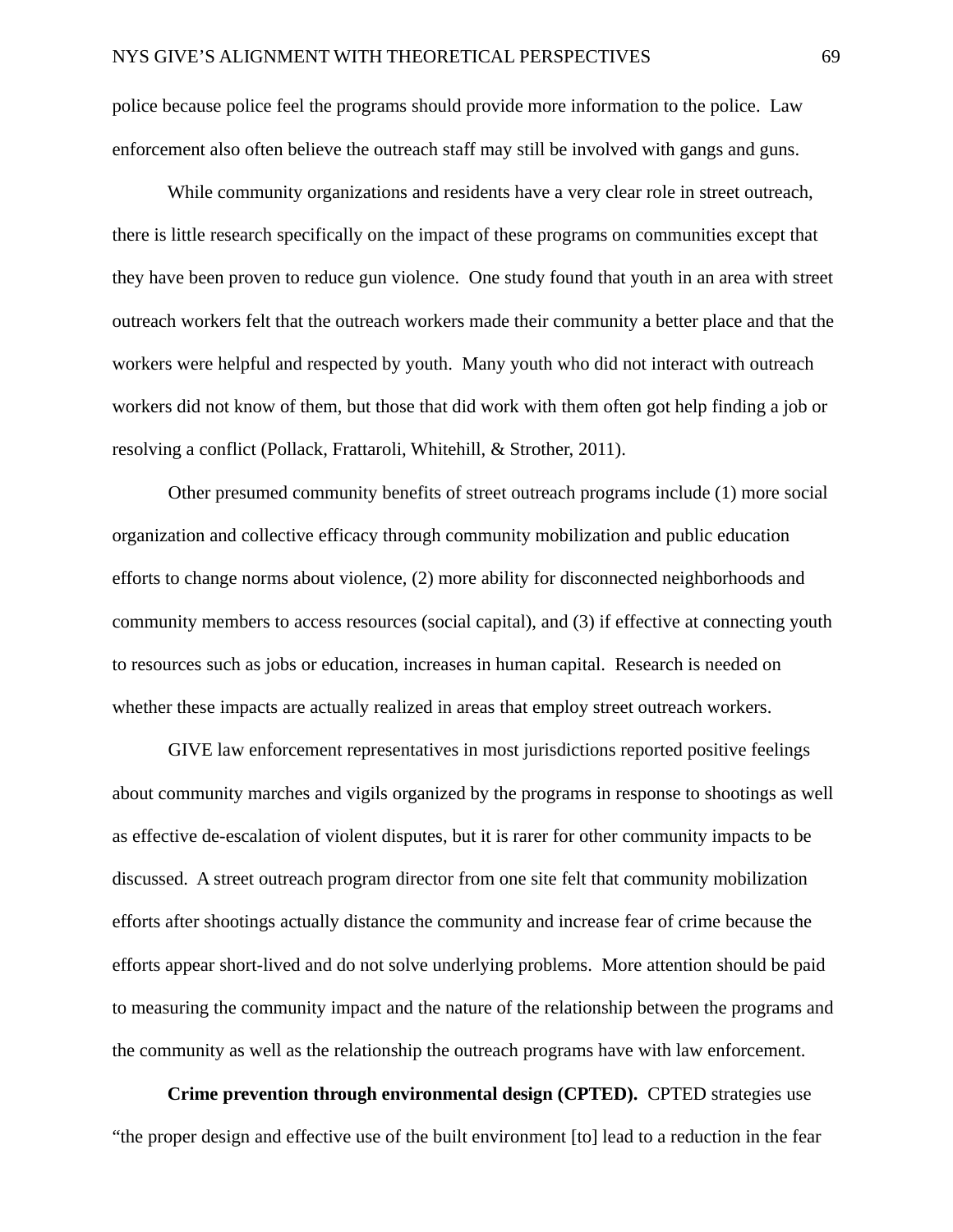and incidence of crime, and an improvement in the quality of life" (C. Ray Jeffrey, 1971, as quoted in National Crime Prevention Council (NCPC), 1997/2009). CPTED practitioners assess the environmental features of areas with high and/or chronic crime to promote access control (how people enter and leave spaces), surveillance (maximizing visibility), territorial reinforcement (defining ownership of spaces, rules, and regulations), and maintenance (upkeep of structures and properties) (NCPC, 1997/2009, p. 8).

CPTED is a problem-solving strategy that falls under the umbrella of POP. As such, it is most effective when it integrates law enforcement as well as community organizations, parochial institutions, governmental agencies, and residents. In assessing spaces for crime-supporting features, practitioners are encouraged to inventory the community's available resources. While law enforcement personnel often lead CPTED initiatives, many of the possible solutions to underlying problems cannot be achieved by law enforcement alone. Common CPTED strategies include improving lighting, removing foliage, eliminating hiding spots, changing foot and vehicular traffic patterns, installing cameras, posting rules about the proper use of spaces and consequences for violations (and enforcing it), installing locks or barriers, using police foot and bicycle patrols to reach hidden areas, holding events in public spaces, boarding vacant properties, painting community murals on graffiti-prone walls, organizing clean-up activities, changing business operation hours, and organizing neighborhood watch groups (NCPC, 1997/2009).

CPTED initiatives begin with an assessment of an area's characteristics that provide opportunities for crime, inventorying area resources and crime and demographic data, documenting observations, and conducting community surveys. The survey should involve interviewing residents, business owners and employees, and property owners about the nature of the problem, their resources to address it, and their ideas for solutions. Community organizations and residents then work to devise a strategy to address the problems, drawing on diverse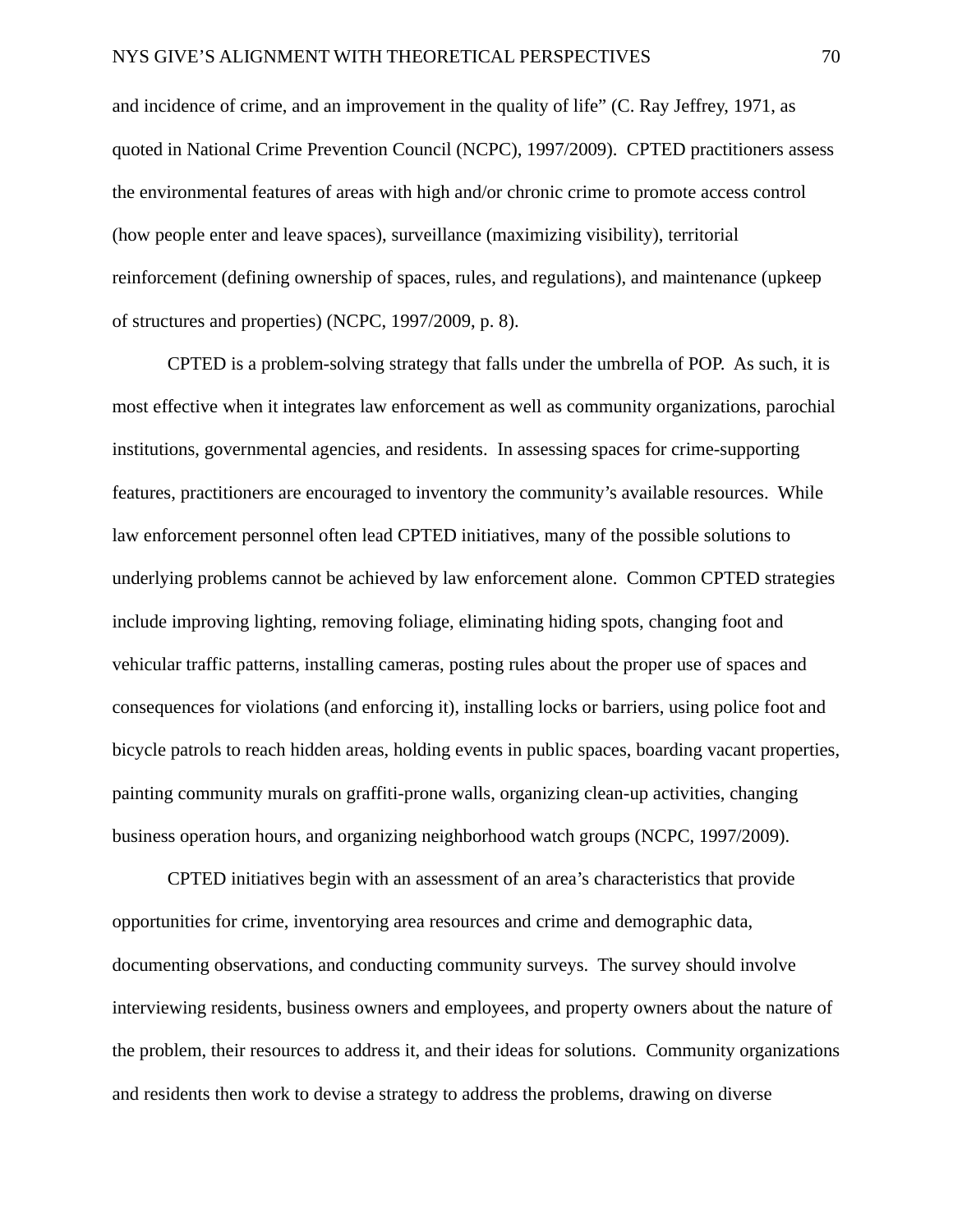resources to form a holistic response. The final step is evaluating the impact of the strategy and ensuring the sustainability of positive results (NCPC, 1997/2009).

The community role is therefore an inherent part of a proper CPTED initiative. Even the basic planning activities benefit community capacity building, cohesion, and efficacy. Benefits include "increasing the capacity of residents to act in concert rather than individually," "fostering citizen participation and strengthening social cohesion," promoting an "interdisciplinary approach to urban problems" that shares responsibilities and skills, encouraging better police/ community relations through community service and resident-involved anti-crime programs, bringing external resources such as development and revitalization funding to communities, and institutionalizing crime prevention policies and practices into private and public agencies (e.g., by altering building codes and regulations) (Fennelly & Crowe, 2013, p. 33-35). If properly done, CPTED strategies promote collective efficacy, social organization, and social capital.

Saville and Cleveland (2003a, 2003b) discussed a "second generation CPTED." They note that the traditional CPTED concepts are only created, enforced, and maintained through social capacity and cohesion; the goal is for community members to maintain control and ownership of spaces for legitimate, positive purposes by appropriate people. "CPTED builds the social connections between people, local culture and their social ecology by bringing them together in common purpose" (Saville & Cleveland, 2003a, p. 8). First-generation CPTED focuses on altering the physical built environment, while second-generation emphasizes the need for establishing proper social controls over areas. Without proper social integration, firstgeneration CPTED "can unintentionally create desolate and alienating places" and promote a "fortress mentality" (Saville & Cleveland, 2003a, p. 8). They suggest access control and surveillance strategies that do not barricade people from interacting with one another. "CPTED strategies must aim to build… a sense of community" (Saville & Cleveland, 2003a, p. 8).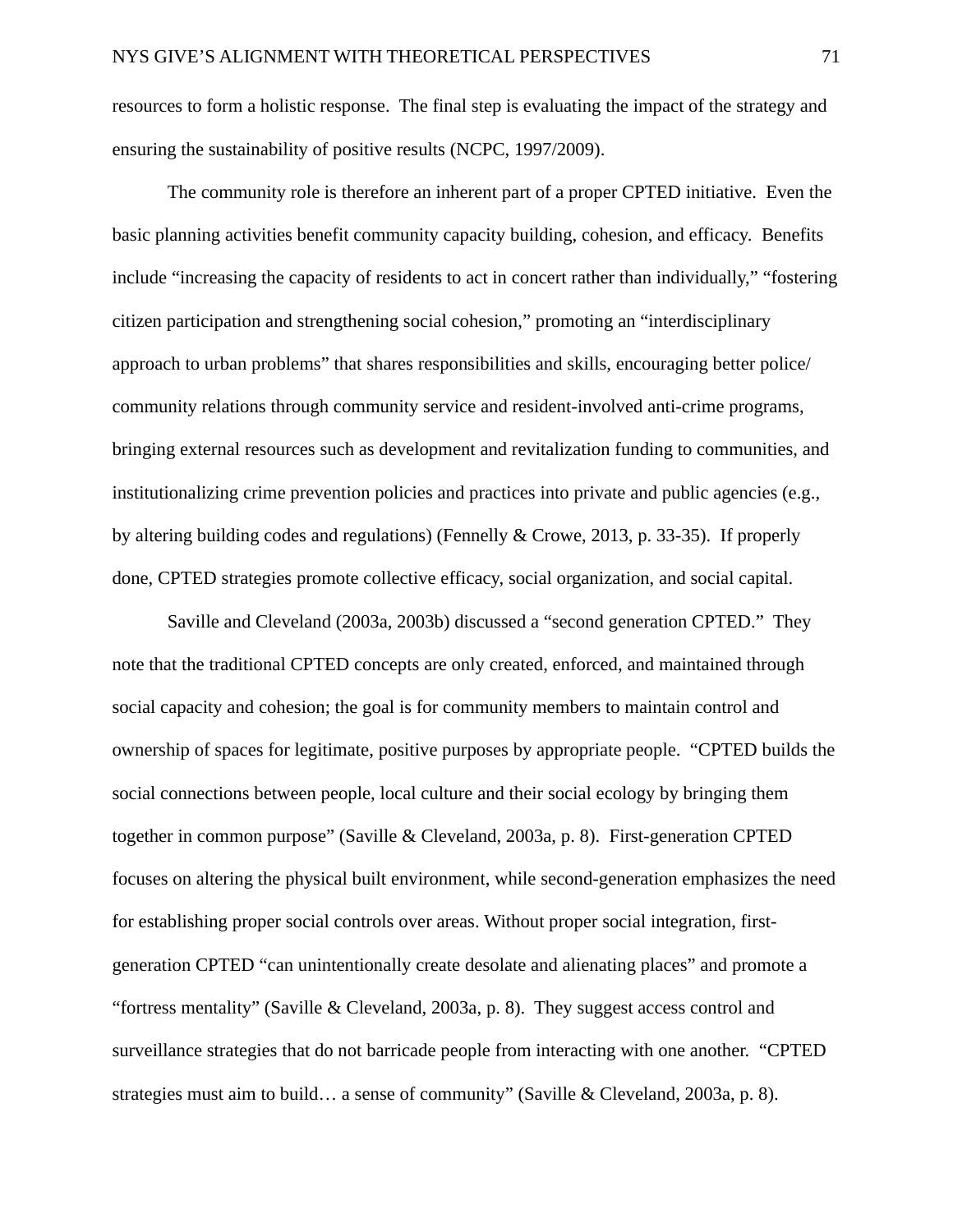Second generation CPTED promotes four concepts in addition to traditional CPTED components: community culture, connectivity, neighborhood threshold, and social cohesion. Community culture promotes community events and art. Connectivity relates to positive relationships among neighborhoods and with others outside the neighborhood for resources. The threshold concept notes that neighborhoods, like ecosystems, need balanced diversity of land uses and activities for residents. "If the activities and land uses within a neighborhood are out of balance, they can tip over into crime," such as when there are too many abandoned buildings or bars in a given area (Saville & Cleveland, 2003b, p. 5). The social cohesion concept promotes opportunities for positive social interactions and the training and practice of positive social skills such as communication, conflict resolution, and community justice.

In practice, second generation CPTED requires more work in the original assessment phase, including understanding local social and political dynamics. Action research is necessary for sustained community involvement, feeding back information to those involved and incorporating their feedback. It emphasizes problem-based learning for a wider set of community stakeholders than in traditional CPTED, which focuses on the designated CPTED team.

Some issues are evident in GIVE sites. Several sites noted tensions between trying to reclaim spaces from illegitimate users (e.g., drug dealers or homeless people) and the fact that those community members need spaces to exist; the main criticism of CPTED is the likelihood of displacement. There is limited coordination between CPTED practitioners and institutions such as homeless shelters to create spaces for all segments of the community. While many sites note the need for community involvement in CPTED, they are attempting to implement such strategies in communities that lack resources. This limits the ability to make physical changes or promote positive social cohesion in neighborhoods. Nonetheless, most sites recognize the relationship between CPTED and other GIVE strategies, and that connection hinges on improving social networks, police-community relations, and resources in high-crime areas.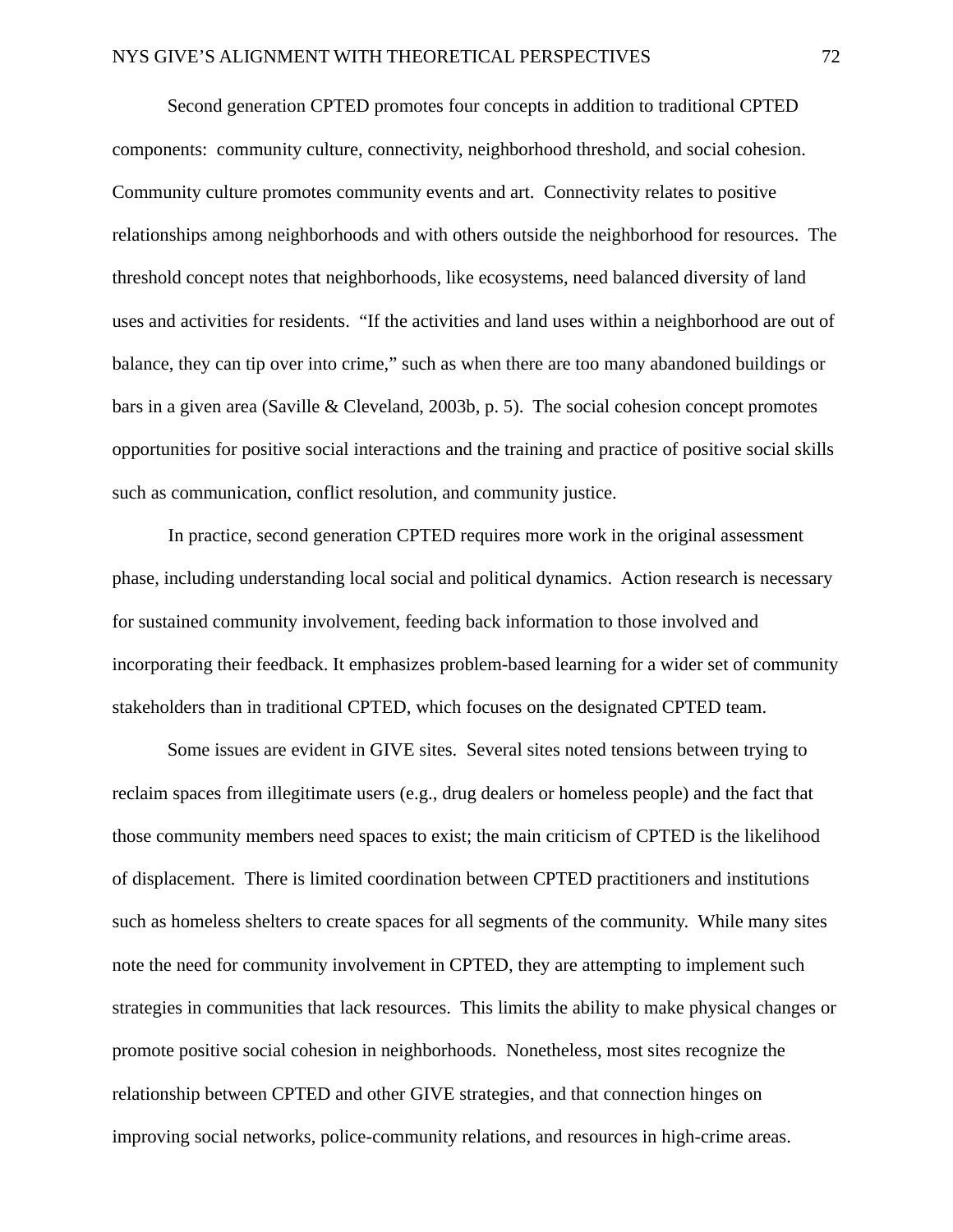### **Summary of Common Problems and Solutions in Violence Reduction Efforts**

There are many common themes as to how GIVE strategies pertain to communities. Communities have a necessary role in each strategy, and these partnerships tend to make the strategies more effective. The strategies can have positive or negative impacts on communities (e.g., on community cohesion, resources and capital, residents' sense of safety, and rates of crime) depending on how strategies are implemented. This section summarizes the common problems and dilemmas for communities when implementing law enforcement-driven violence reduction strategies such as GIVE and possible avenues for the resolution of these dilemmas.

**Clarity of community's role.** Perhaps one of the most fundamental concerns is that in each GIVE strategy, there is a clear theoretical role for community residents and organizations. However, this role becomes much less clear upon implementation, especially when the strategies are applied to gun violence. Law enforcement agencies are often reluctant to use community members and agencies to address extremely high-risk places and people. Traditional policing is strongly upheld under the unspoken assumption that the fundamental goal is to identify and remove dangerous individuals from the community, even though each strategy in actuality encourages a more holistic approach. For the most part, strategies are implemented with fidelity by law enforcement, but the community role is limited. The emphasis on arrest and prosecution overrides other (i.e., community-based) efforts. Typically, community engagement is conceptualized only as having the goal of gaining community trust so that victims and witnesses of shootings are more willing to cooperate with law enforcement in investigations and prosecutions. There is little creative thinking about other benefits of community cooperation and resources.

One reason for this struggle may be that police are trained to patrol and arrest, probation officers are trained to monitor and limit risk, and prosecutors are trained to prosecute. Also, though this is an oversimplification, community residents who are willing to engage with the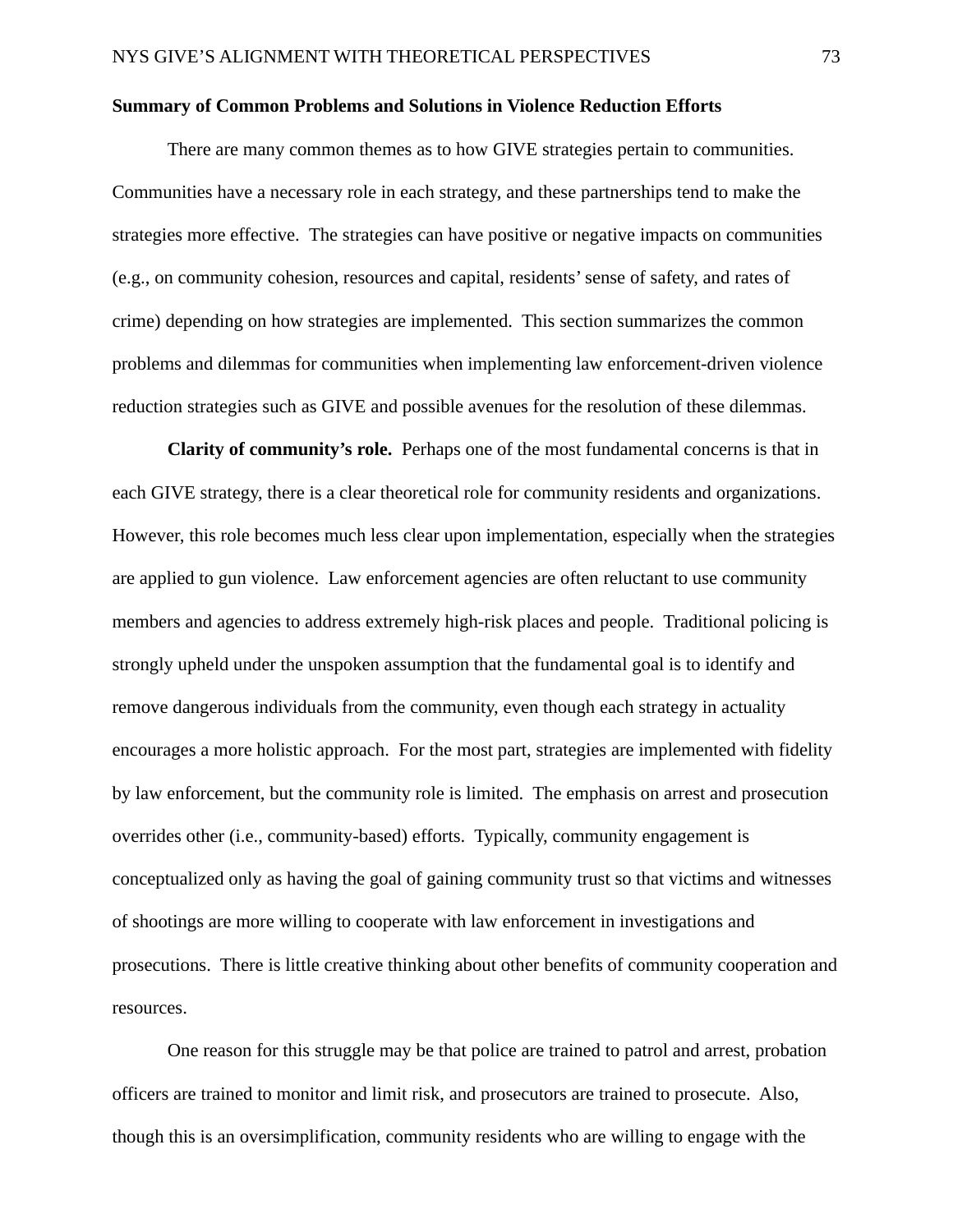police often expect the police to solve problems when called, and those unwilling to engage with police avoid law enforcement. There are few models in people's everyday experiences in which effective police-community cooperation has successfully addressed deeply-rooted, complex problems like gun violence. When there are successful efforts, they tend to be short-term, and conditions often return to their prior state. Training or technical assistance from jurisdictions that have achieved effective partnerships could help law enforcement and community members see how the theoretical roles in each strategy translate into actual implementation.

**Community resources needed to be effective partners.** The communities suffering from high amounts of gun violence tend also to be communities where numerous residents live below the poverty line, lack education, are unemployed, and interact frequently with the police. Businesses and community organizations struggle with few resources, the threat of crime, and a low-income and high-need client base.

While DCJS funds support overtime pay for law enforcement personnel to engage in GIVE-related activities, there is comparatively little funding for community organizations or other municipal agencies. This reflects the assumption that the primary and most effective strategy for addressing gun violence is traditional policing; other efforts are assumed to be ancillary. This assumption is not necessarily incorrect, as law enforcement has the primary responsibility for combating crime, but it does help to explain low levels of funding and thus low engagement of community organizations in GIVE strategies in most jurisdictions. Just as the police cannot conduct extra patrols without the funding to pay the officers, other agencies cannot devote staff time and resources without financial support. Yet the expectation remains from law enforcement that residents and community organizations participate in strategies. Frustration is often expressed at how few residents, for instance, attend community meetings or events, despite demands from the community for law enforcement to "do something" about gun violence; the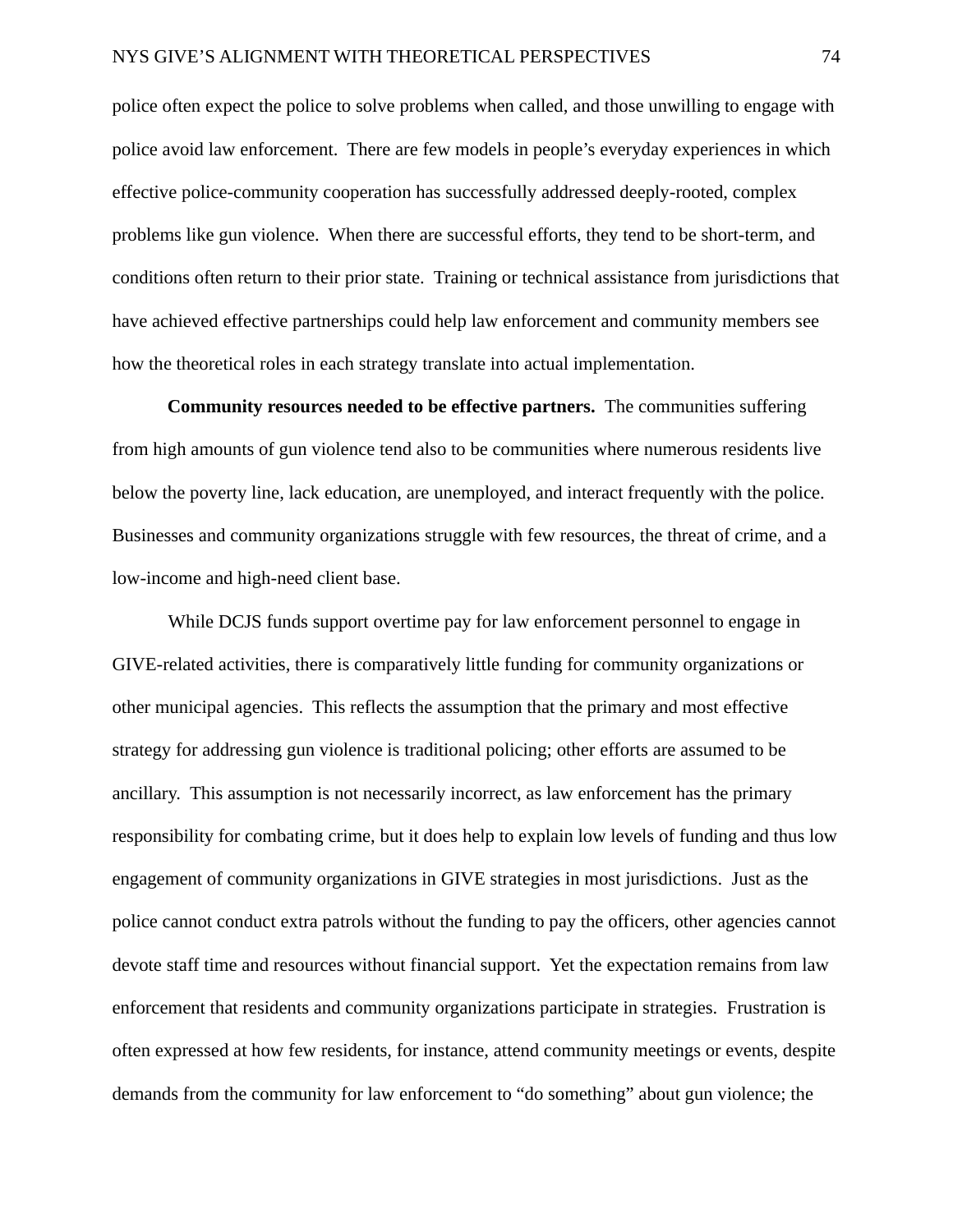recognition is often missing that these residents may lack resources to participate if, for instance, event organizers do not provide child care, transportation, or effective advertising.

Residents and community groups do participate, using the resources at their disposal, as gun violence is a major concern in these neighborhoods. Nonetheless, it should be acknowledged that the possible role community partners can play is necessarily limited by their deficit of resources. If the community role is to truly be promoted, investment is likely needed.

**Recognizing community strain.** Agnew's (1999) general strain theory of community differences in crime rates is a helpful framework for understanding some of the problems with the community role and impact in GIVE strategies. His theory is that community-level factors can increase the strain experienced by individuals in a community, and this individual strain as well as community factors influence rates of crime. This acknowledges that much of the community-level strain is borne from factors outside of the community's control such as economics and historical segregation and racism.

According to this theory, "high-crime communities are more likely to select and retain strained individuals, produce strain, and foster criminal responses to strain" (Agnew, 1999, p. 126). They are especially likely to attract and retain people experiencing economic strain due to their need for affordable housing. Community characteristics influence the goals people pursue and their ability to achieve them through legitimate means. People who are blocked from legitimate means to pursue economic goals, goals for status and respect, and goals to be treated fairly often find illegitimate ways to achieve them. Criminal cultures can develop to provide structures to achieve such goals. Strain is strongest when people feel deprived from achieving their goals yet are exposed to others that do achieve them. Community factors such as culture and access to technology can influence this sense of relative deprivation. Further, community characteristics can increase the likelihood that residents will be exposed to aversive stimuli and increase their sensitivity to those stimuli. In fact, local cultures can come to define what stimuli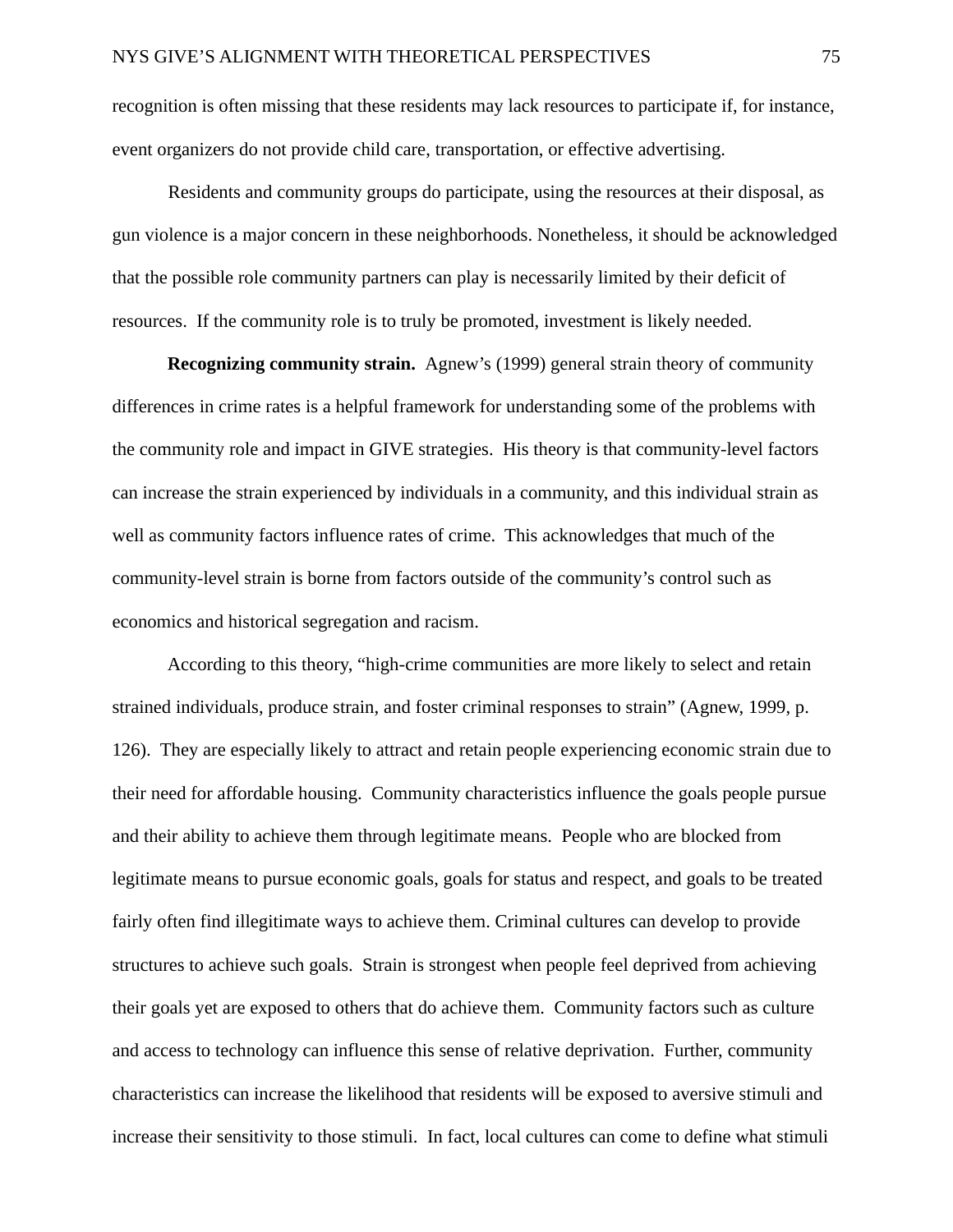are defined as aversive (such as small signs of disrespect). These residents are more likely to experience negative emotions. By consequence, residents are more likely to interact with angry and frustrated individuals. All of these factors make it more likely that someone will respond criminally to strain. Experiencing crime directly or vicariously also increases strain. These strains on individuals increase levels of community strain. Other community characteristics can make it harder for people to cope with strain in legitimate ways. Community factors can make it less costly to engage in crime and increase people's disposition towards engaging in crime. As such, Agnew (1999) argues that "deprived communities generate strain and crime, whereas crime contributes to a further deterioration in the community and more strain" (p. 128).

The areas in which GIVE strategies are implemented are certainly strained communities. There is some recognition in GIVE strategies regarding the factors external to the communities that influence the communities' strain. For instance, social service work often focuses on job skill development, job placement, and improving education for clients. When trying to engage community members or groups, however, the recognition of strain and its effects are lacking. Crime and the lack of community engagement with GIVE efforts should be recognized as normal responses to excessive levels of individual and community strain. This recognition can lead to better implementation that attempts to combat underlying conditions that lead to strain and therefore crime as well as more realistic goals for community engagement in GIVE.

**Just fixing broken windows.** There is an assumption that addressing quality of life issues and disorder decreases crime, increases public trust in law enforcement, and increases cooperation with investigations. There is some anecdotal evidence in GIVE sites that citizens are pleased to see police addressing underlying problems and disorder (such as abandoned properties) rather than arresting and ticketing the common resident. The more complex reality is that many people live in communities and cultures in which cooperating with police is often unhelpful, if not dangerous.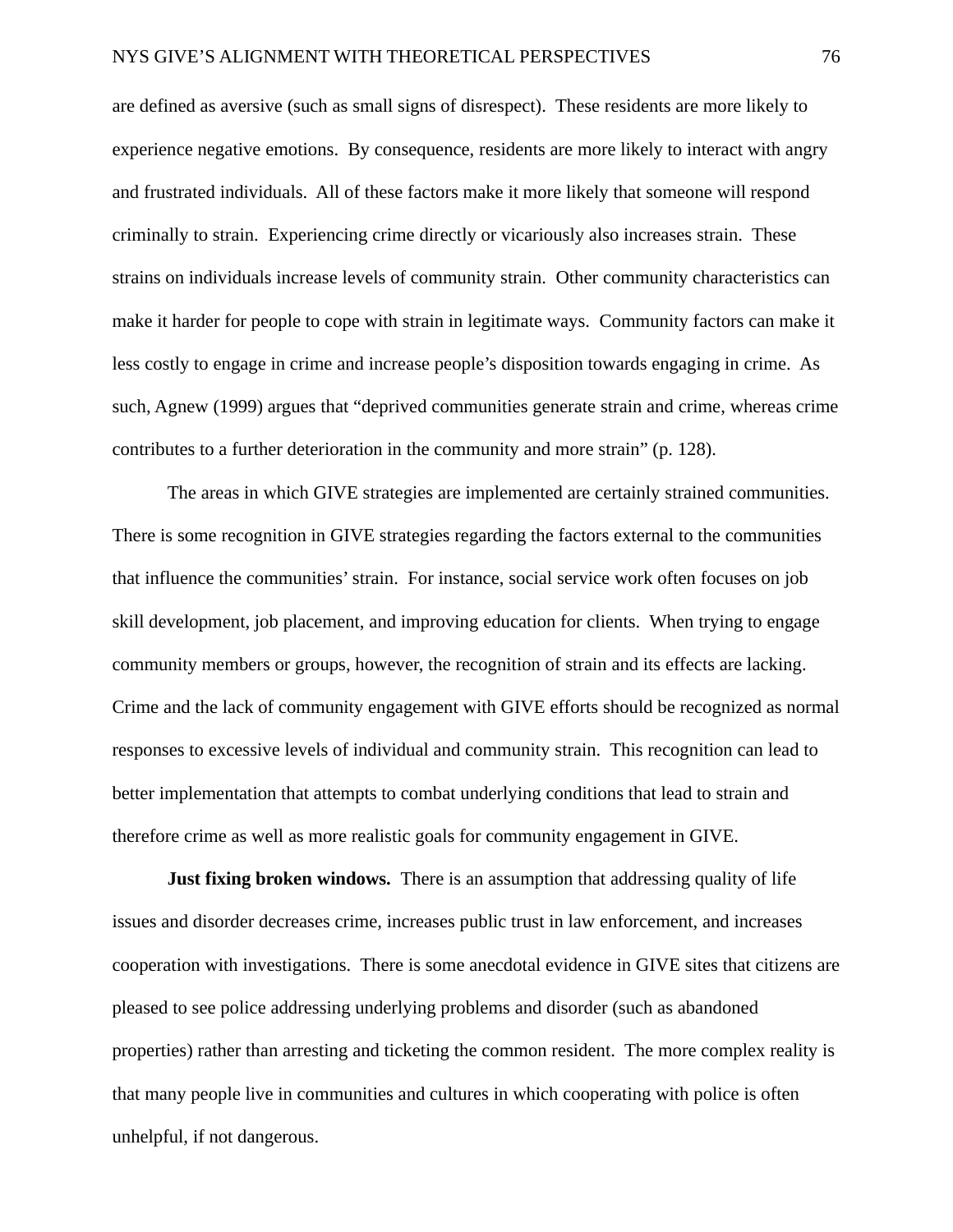The idea that "just fixing broken windows" will improve community engagement is most evident in CPTED strategies. There is often an assumption on the part of both community members and law enforcement that quick fixes to environmental conditions will result in quick changes to crime. Sustained effort is often lacking, and law enforcement and community members want to see results quicker. In a few GIVE sites, this led to some frustration and hopelessness with strategies, which deteriorates the enthusiasm with which jurisdictions try to improve what they do, including engagement with the community.

Clearer articulation of how specific activities fit into larger strategies could counter some of these forces. As noted in Carr's (2005) descriptions of successful community activism efforts, achieving small tangible goals is necessary for maintaining citizen involvement in long-term efforts. Rarely has a GIVE site laid out a comprehensive plan that specifies clear activities for residents and community groups and framed it as part of a larger strategy.

**Policies, procedures, and sustaining change.** Many GIVE strategies are implemented with fidelity but often superficially. It is uncommon for law enforcement to change policies and practices, though some have. Many jurisdictions credit GIVE with providing the impetus for inter-agency collaboration. This collaboration, however, is frequently in line with traditional law enforcement and prosecutorial functions. Rarely do sites address policies and procedures related to community engagement and procedural justice beyond acknowledging that procedural justice implementation requires a cultural shift and training. Amending institutional policies as well as metrics for success can help to sustain all GIVE strategies as well as community integration and procedural justice.

**Engaging all segments of the community.** As well as not changing policies and procedures, only some GIVE partners have changed who they work with in the community. GIVE law enforcement agencies often engage primarily with those who already support their work. When discussing procedural justice, for instance, it is far too often conceptualized as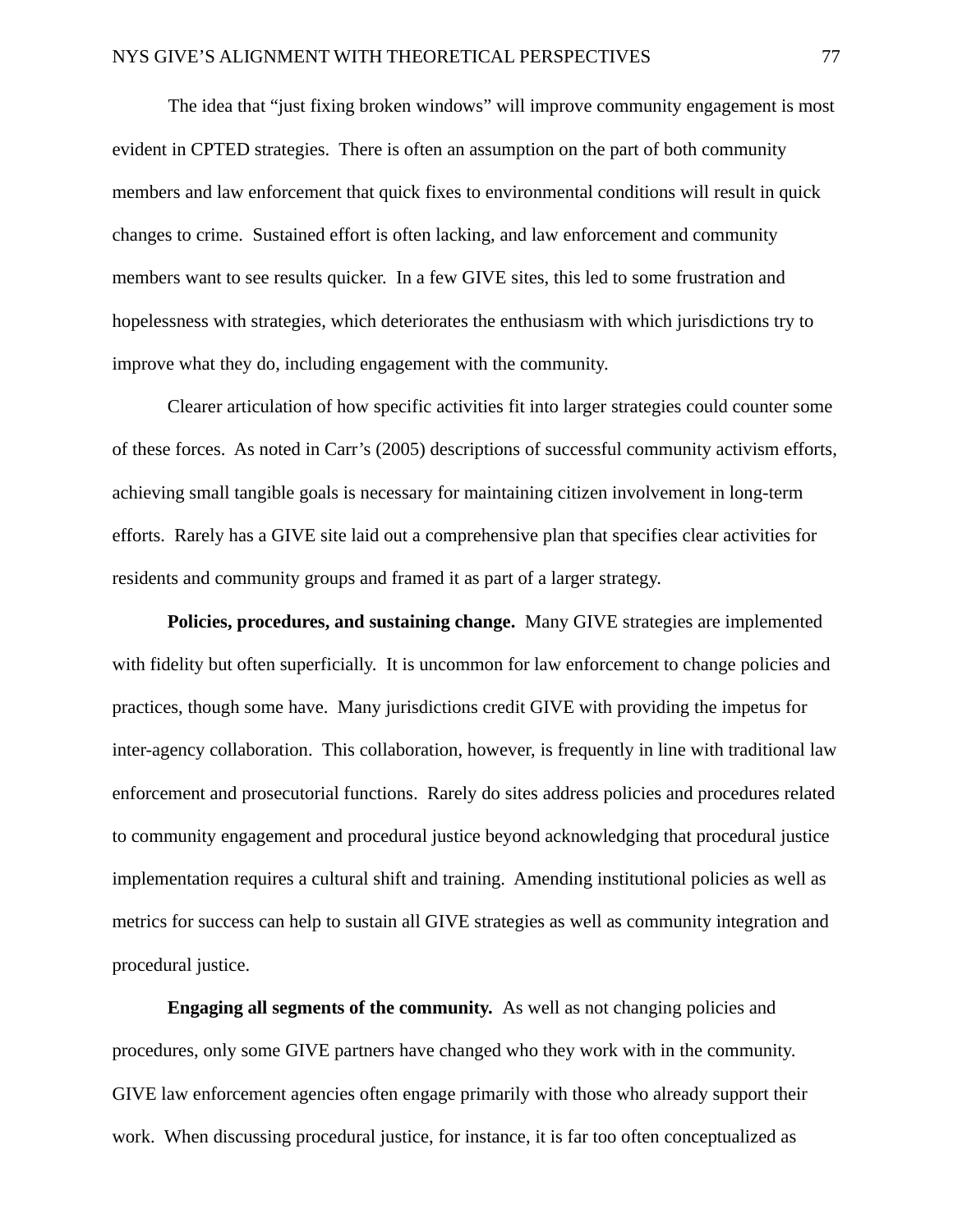something to be used selectively with those who have not done something wrong, and it is not typically conceptualized as something that applies to law enforcement interactions with the highest-risk gun offenders.

Engagement with high-risk neighborhoods and groups is crucial to the success of many GIVE strategies. Procedural justice research has shown that people who feel they were treated unfairly by police are less likely to comply with the law. Family and friends are the most likely to have an impact on gun-involved community members, but they are often alienated from police and community resources. These individuals, as well as the gun-involved individuals themselves, can provide useful feedback about proposed strategies to tackle gun violence. Street outreach workers could be excellent resources for law enforcement to learn to work better with estranged communities. Efforts should be made to ensure those relevant to the problem of gun violence are truly being integrated into the GIVE strategies, in line with many of the strategy models.

**Watering down procedural justice.** Many GIVE representatives confuse procedural justice with community engagement. Jurisdictions often have little direction in how to implement the principles of procedural justice and the mandate for community engagement. Many procedural justice efforts therefore amount to educating the community about how police function. These efforts can promote transparency (people understand why police take the actions they do), trust (citizens build relationships with officers and can better predict their actions), and fairness (police practices and policies make more sense and seem less discriminatory or random). Common programs implemented for procedural justice are Citizens Police Academies and Youth Police Initiatives. These are more effective if they build long-term relationships between officers and people at high risk for involvement in the criminal justice system and if the officers work to address residents' needs. Nonetheless, these programs do not address system-level procedural justice, how officers interact with citizens, how the department treats its personnel, and integrating the feedback of citizens into policies, procedures, or trainings. Further, procedural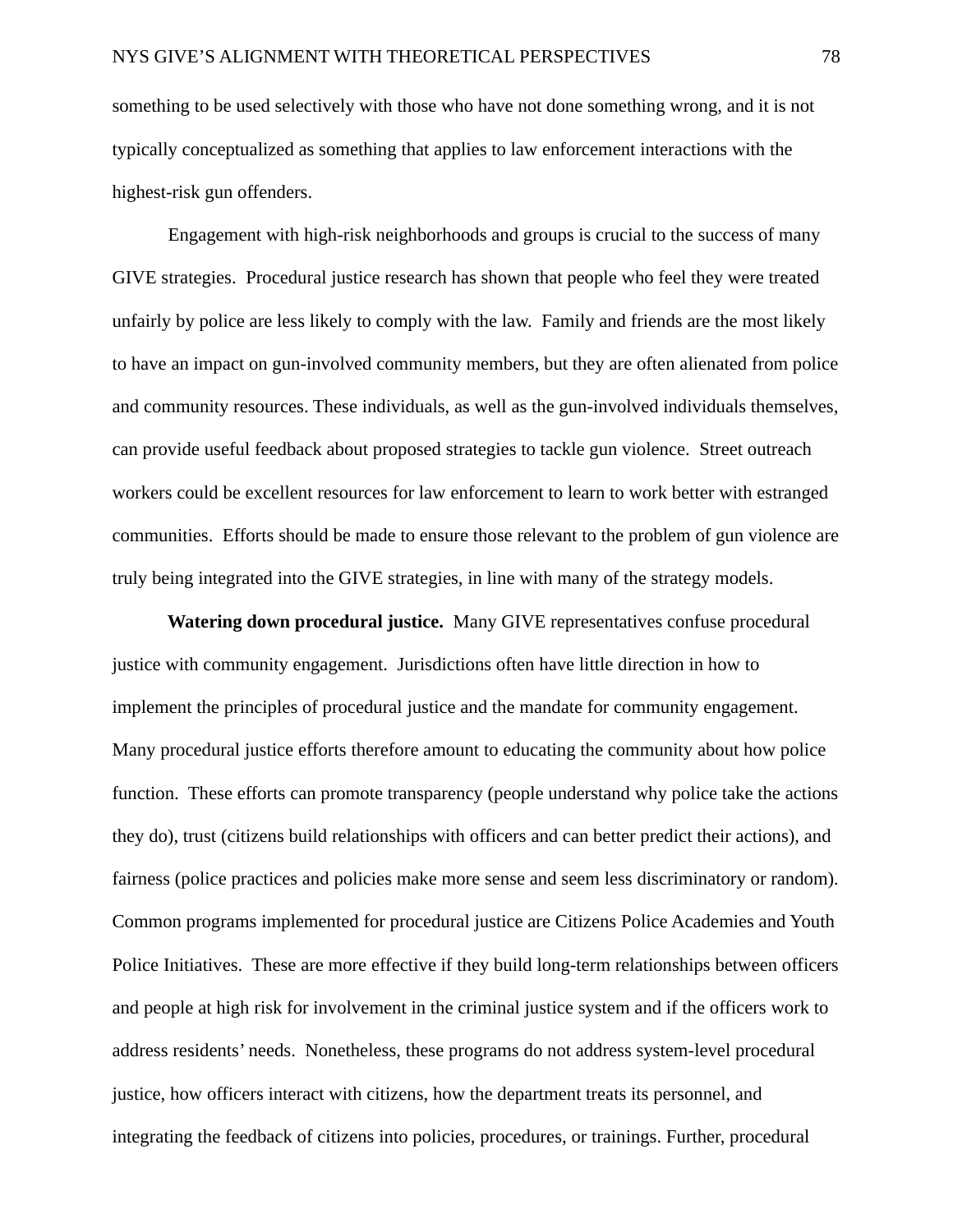justice is important in all aspects of criminal justice system; it is too commonly conceptualized as police-community relations while agencies like probation, parole, and prosecutors struggle to conceptualize how to address it.

Further, the field of community-building notes the importance of combating traditional power dynamics when trying to affect change. Chavis (2001) reminds us of the importance of conflict transformation within problem-solving groups that recognizes the institutionalized power structures in communities. Power conflicts between group partners (e.g., between law enforcement and a grassroots organization) must be specifically "transformed" to promote positive change. This is sorely lacking from GIVE strategies, which rely on the assumption that arrest and incapacitation of high-risk individuals are the most effective means of crime control.

Therefore, while educational programs may be necessary for promoting procedural justice and can be a good and tangible place to start, it is important that police departments do not see them as sufficient for procedural justice. More GIVE jurisdictions are actively seeking innovative ways to promote procedural justice more holistically and across all partner agencies.

**Measuring community involvement.** Measuring and setting clear goals for community engagement, involvement in strategies, or procedural justice is notoriously difficult, making it difficult to judge progress. Some GIVE jurisdictions anecdotally note levels of shooting witness and victim cooperation and clearance rates to measure community willingness to cooperate with the police. Others note attendance levels at community meetings and the sentiments shared. Sites with educational programs note enrollment rates, but these only somewhat measure the community's interest in engaging with and learning about police. This is a narrow way to view community engagement. It relegates the role of residents and community organizations to the traditional policing model in which it is the police's job to inform residents of crime problems and how they are being addressed.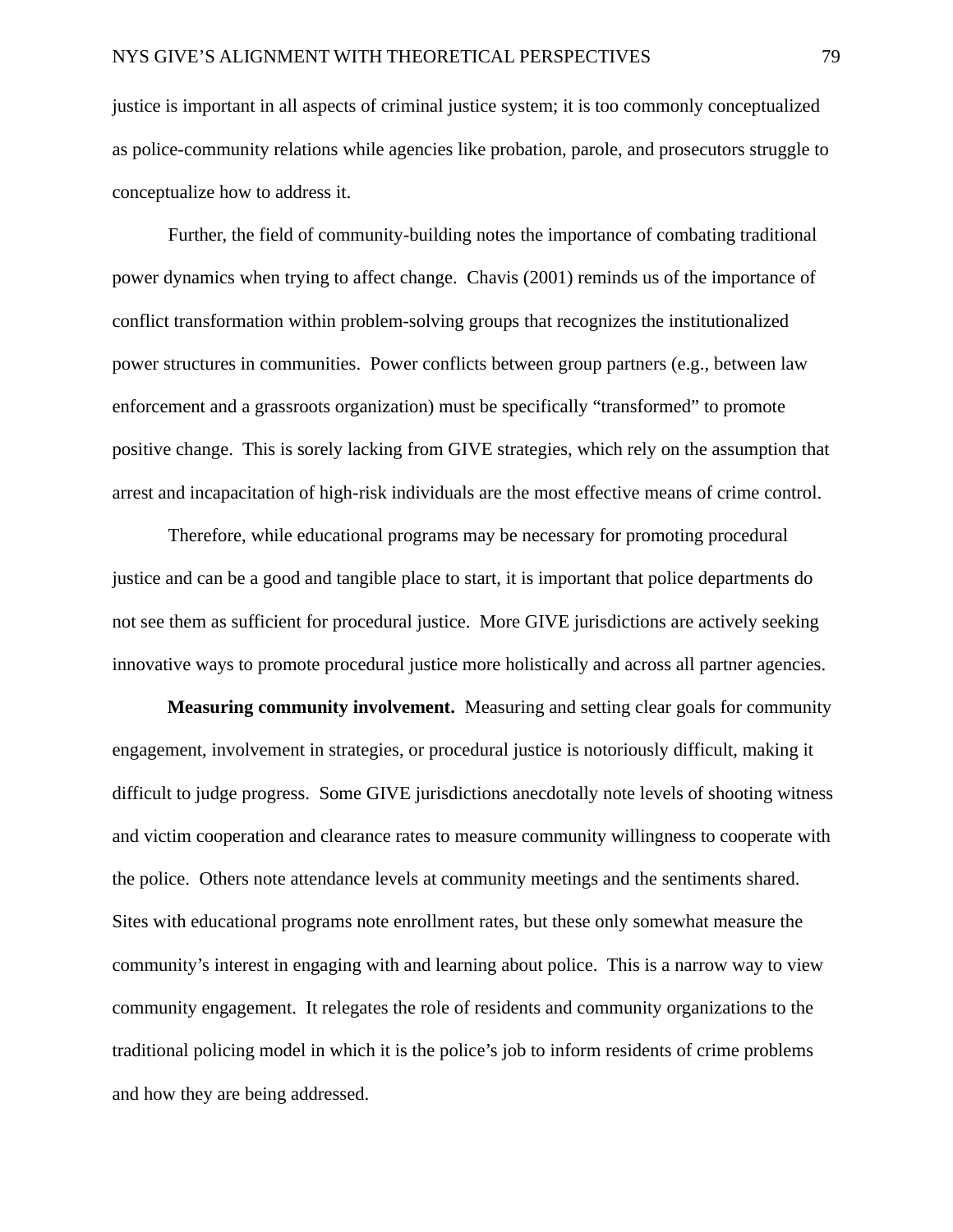A research partner of several GIVE sites is conducting community surveys to measure procedural justice and police-community relations, and this is promising. Measures of sentiments towards police and levels of involvement in GIVE efforts are likely the best measures of community engagement, but this data is costly and difficult to collect.

**Reciprocal relationship between cooperation and effectiveness.** Trying to improve community involvement in gun violence reduction strategies is a bit of a "chicken-and-the-egg" problem: community members' cooperation with police depends on their belief in the effectiveness of the criminal justice system, their feelings of safety if they were to cooperate, and high shooting clearance rates, all of which, in turn, depend on community cooperation and engagement. Most GIVE strategies promote a problem-solving approach to slowly build community trust and capacity, but law enforcement often wants community members to cooperate rather quickly. Longer-term relationship building and effective partnering are likely to address both sides of this dilemma, and many sites are working to achieve this.

**Strained police-community relations and expectations.** As a summary note, many residents in areas with high rates of gun violence have grown distrustful of police due to having personal or vicarious negative experiences with police. The police are often distrustful of citizens as well, especially if they are associated with those involved in crime. There are also mutually high expectations on the part of both parties: community members want police to prevent and prosecute crimes and keep them safe in fair and just ways, and police want community members to do more to police themselves. These strained relationships and failures to meet one another's expectations make it difficult to implement the community aspects of GIVE strategies. This is where true collaborative problem-solving can help build better working relationships and more effective strategies. If law enforcement are able to bring other partners, including residents, schools, businesses, and community organizations, to the table to assess problems, plan, share concerns, and implement strategies with the combined expertise and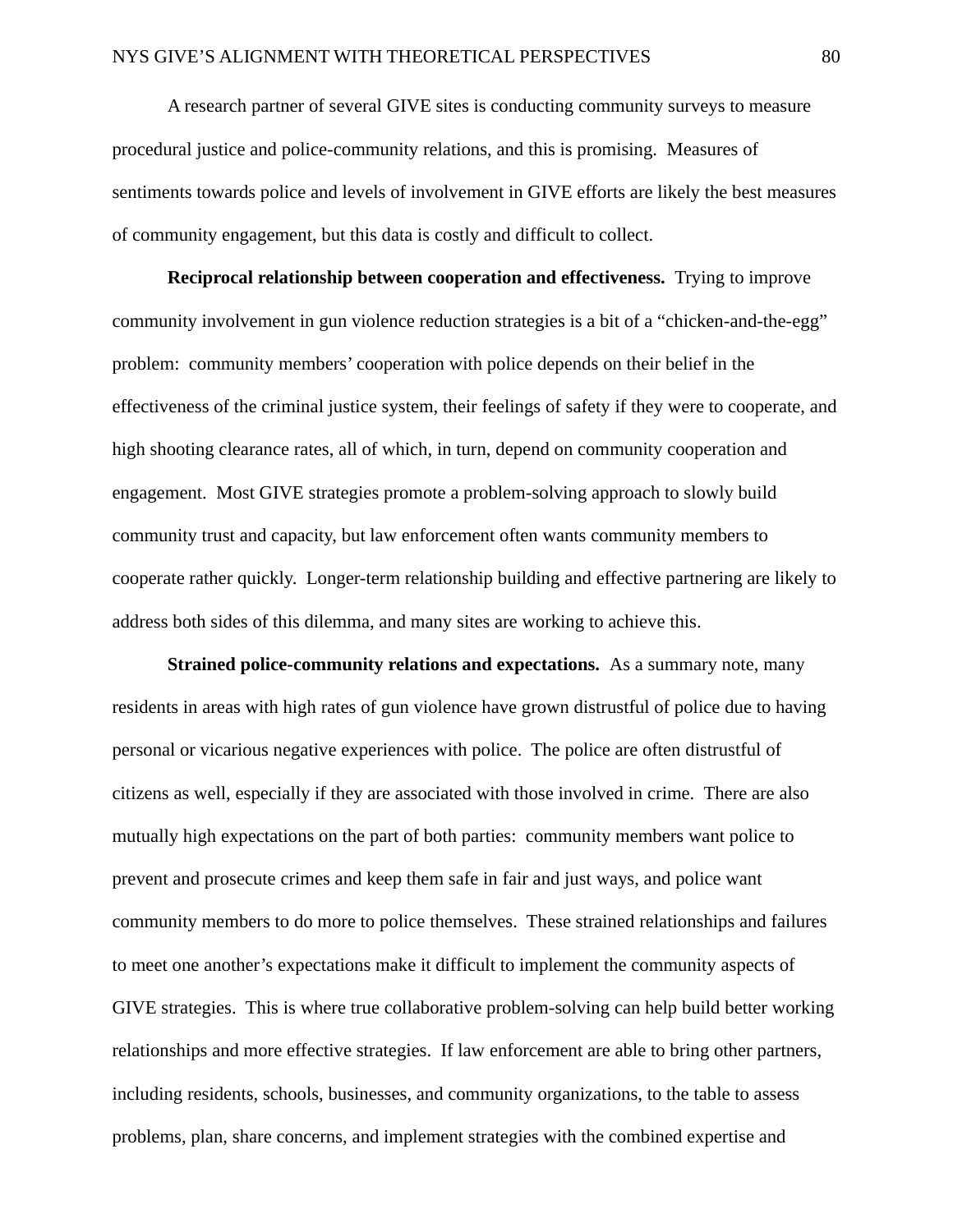resources of all involved, then this could go a long way to having communities feel respected and listened to by police (and vice versa) and promote long-term collaboration.

## **Discussion and Conclusion**

Community participation in GIVE strategies has been difficult for a number of reasons. Resources are limited, and there is little creativity about how to effectively utilize community residents and groups to address gun violence. However, research is clear that holistic problemsolving approaches that include input and participation of community groups are more successful and better sustained than law enforcement efforts alone.

POP and procedural justice serve as useful frameworks for integrating community members and for conceptualizing the community impact of strategies. To have positive effects on police-community relations and the community's willingness to engage in strategies, GIVE partner agencies should be careful about implementing heavy-handed enforcement (such as hot spots policing and focused deterrence) so that they do not appear indiscriminate, unfair, or overly aggressive. Gradual relationship-building, especially with the highest-risk community members, seems to be a productive strategy and is occurring with increasing comprehensiveness statewide.

Given the right resources and roles, the models for the GIVE strategies provide ample opportunity for law enforcement to work with communities to solve even the most significant problems, like gun violence. Such problem-solving techniques could build community capacity, social organization, and collective efficacy, all of which can further reduce crime.

Recommendations for improving the community engagement aspects of GIVE strategies can be derived from McNeely's (1999) seven requirements for successful community building: 1. Focus on shared values to bring about positive change with specific, achievable initiatives. Implementation should expand the skills and capacities of all people and agencies involved (human capital) and the relationships between them (social capital).

2. Initiatives should be community-driven with broad resident involvement.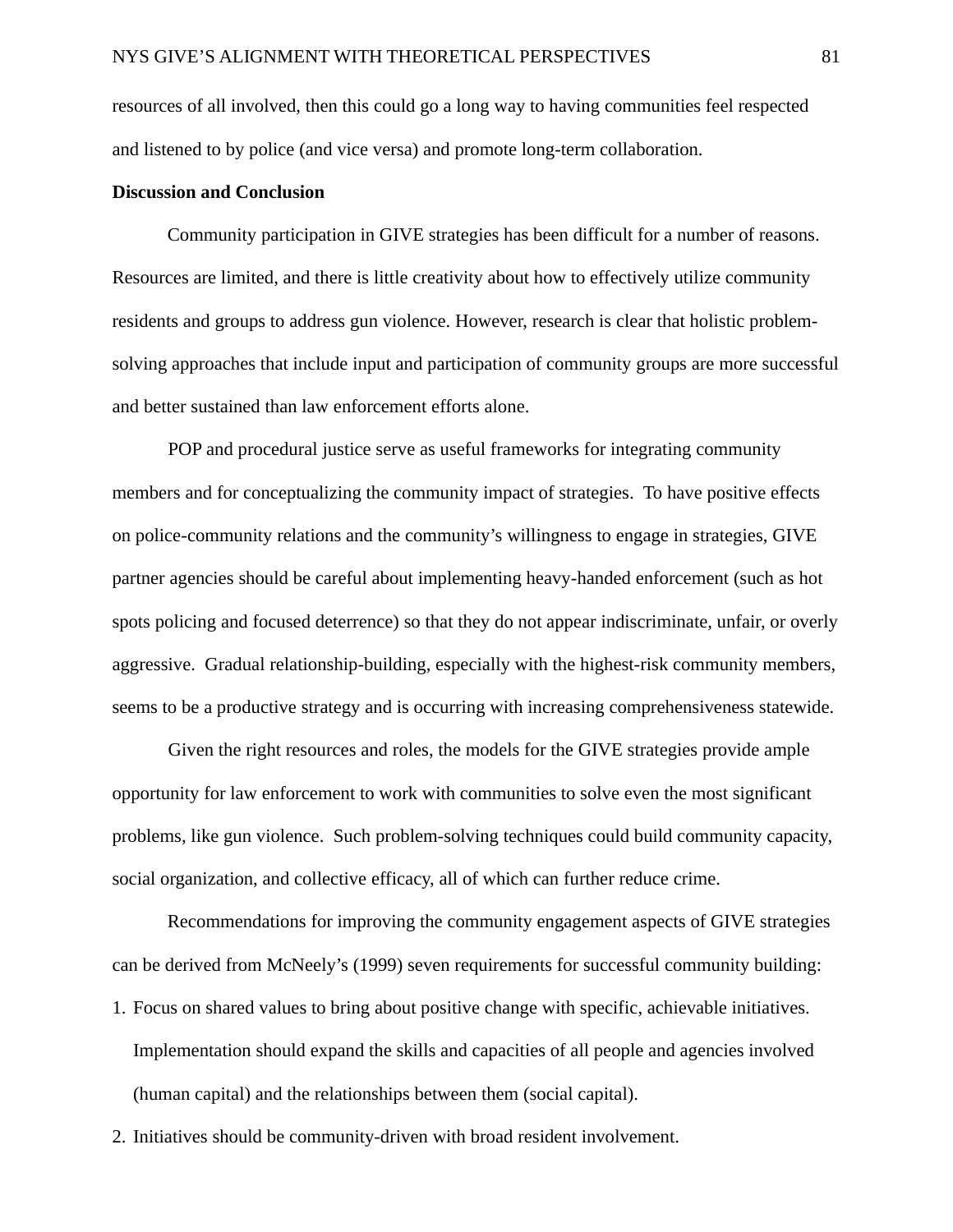- 3. Strategies should be "comprehensive, strategic, and entrepreneurial," addressing impoverished neighborhoods' "multiple, interrelated challenges" by tackling concrete priority issues quickly to build confidence and capacity while developing a long-term strategy (p. 745).
- 4. Strategies and collaboration should be asset-based. "Identify the community's assets and develop plans that build on them" (p. 746).
- 5. Efforts should be "tailored to neighborhood scale and conditions" and the goals (p. 746).
- 6. Local work should be linked to resources external to that community "to strengthen community institutions and enhance outside opportunities for residents" (p. 746).
- 7. The collaborative work should consciously work to change institutional racism and barriers. Conflicts should be resolved with solutions that promote use of every partners' perspectives and assets, rather than blaming. "Racial prejudice can neither by ignored nor made the centerpiece" (p. 747). Race should be recognized as part of the context of the problem.

Though most of these requirements are present in GIVE jurisdictions to some degree (especially items one, five, and six), action is not often strong and the goals not explicit in community-law enforcement collaborations. This paper identifies many reasons why achieving these goals is difficult when addressing gun violence and when implementing GIVE strategies, but it is limited in its ability to provide clear instructions for meeting the goals outlined above. The intention is to provide a discussion of key frameworks through which community engagement in GIVE strategies can be viewed while acknowledging the challenges. Actions must be driven by diverse partners in each jurisdiction with the support of state resources.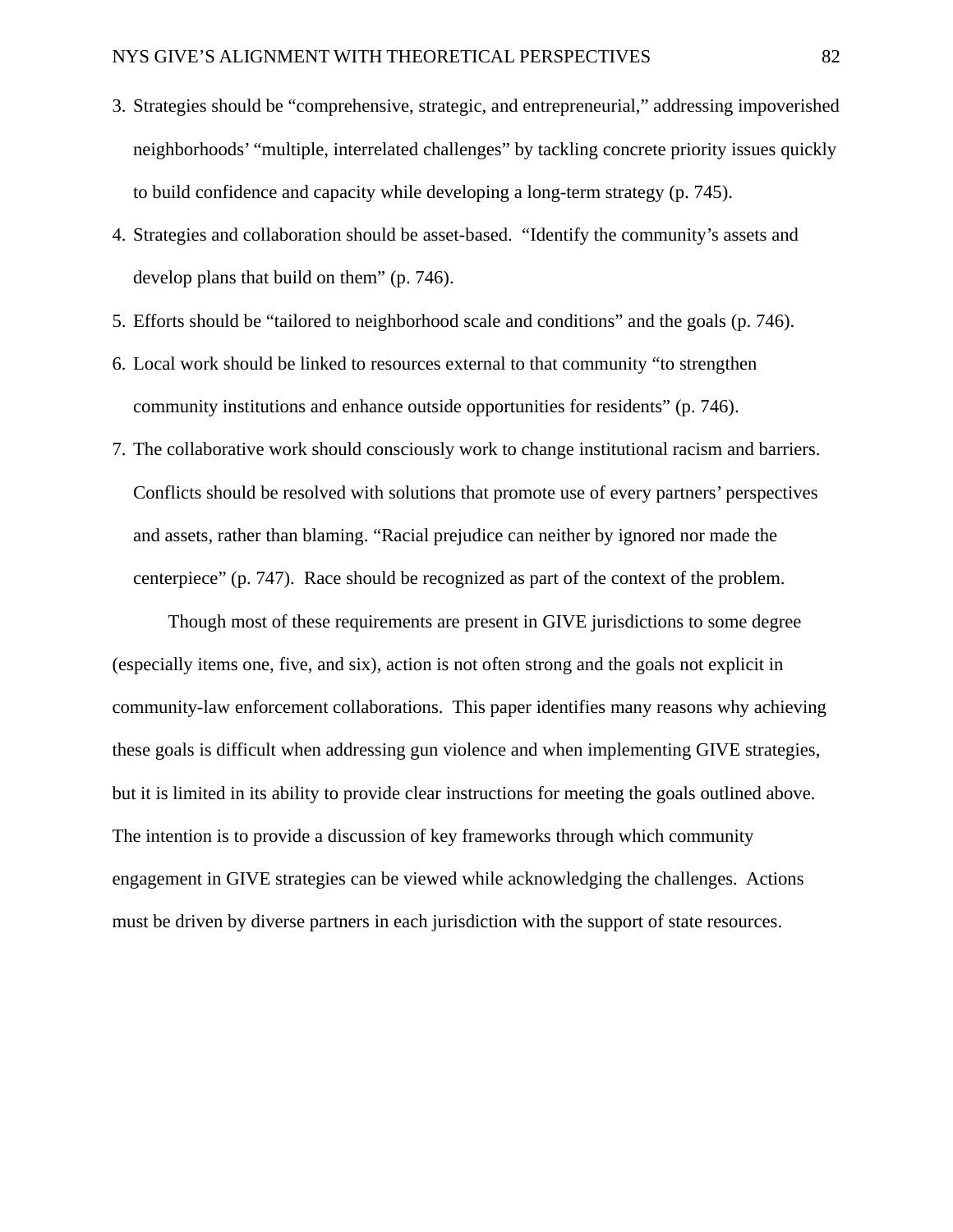## **Chapter 6: Summary and Key Findings**

A firm and consistent theoretical foundation can improve GIVE's effectiveness. While DCJS designed the program in ways well-aligned with implementation theory and theories related to gun violence, sites vary in their understanding and use of theory. Examining criminological theories related to gun violence (subculture of violence theory) and how to respond to it (deterrence theory and rational choice/situational crime prevention theory) can inform implementation. These theories are consistent with the GIVE strategy models to varying degrees, but none of these theories and strategies are necessarily contradictory; they can complement one another to form a holistic gun violence reduction strategy in any one site. Also, the discussion of procedural justice principles and the potential impact of GIVE strategies on communities confirms that the goal of integrating procedural justice and community engagement into GIVE can be consistent with the strategies used to prevent and respond to gun violence.

Nonetheless, criminal justice and implementation theories remind us of the difficulties of achieving implementation with fidelity to models and theory. One of the most significant challenges is that any agency tends to resist change unless it aligns well with how they already function and their goals. Full implementation of any GIVE strategy requires significant resources and often changes to how criminal justice agencies interact with one another and other community stakeholders.

Therefore, while the design of GIVE is flexible enough to allow the theories presented here to be used as needed in any given site, implementation is not generally as comprehensive as theories or models would recommend. Sites with the most successful implementation tend to utilize many additional agency resources, other grants, and community resources beyond what is provided directly by GIVE. Criminal justice agencies in these sites engage in strong partnerships with community organizations, take advantage of DCJS and other training opportunities, and make changes to their institutional structures to support implementation.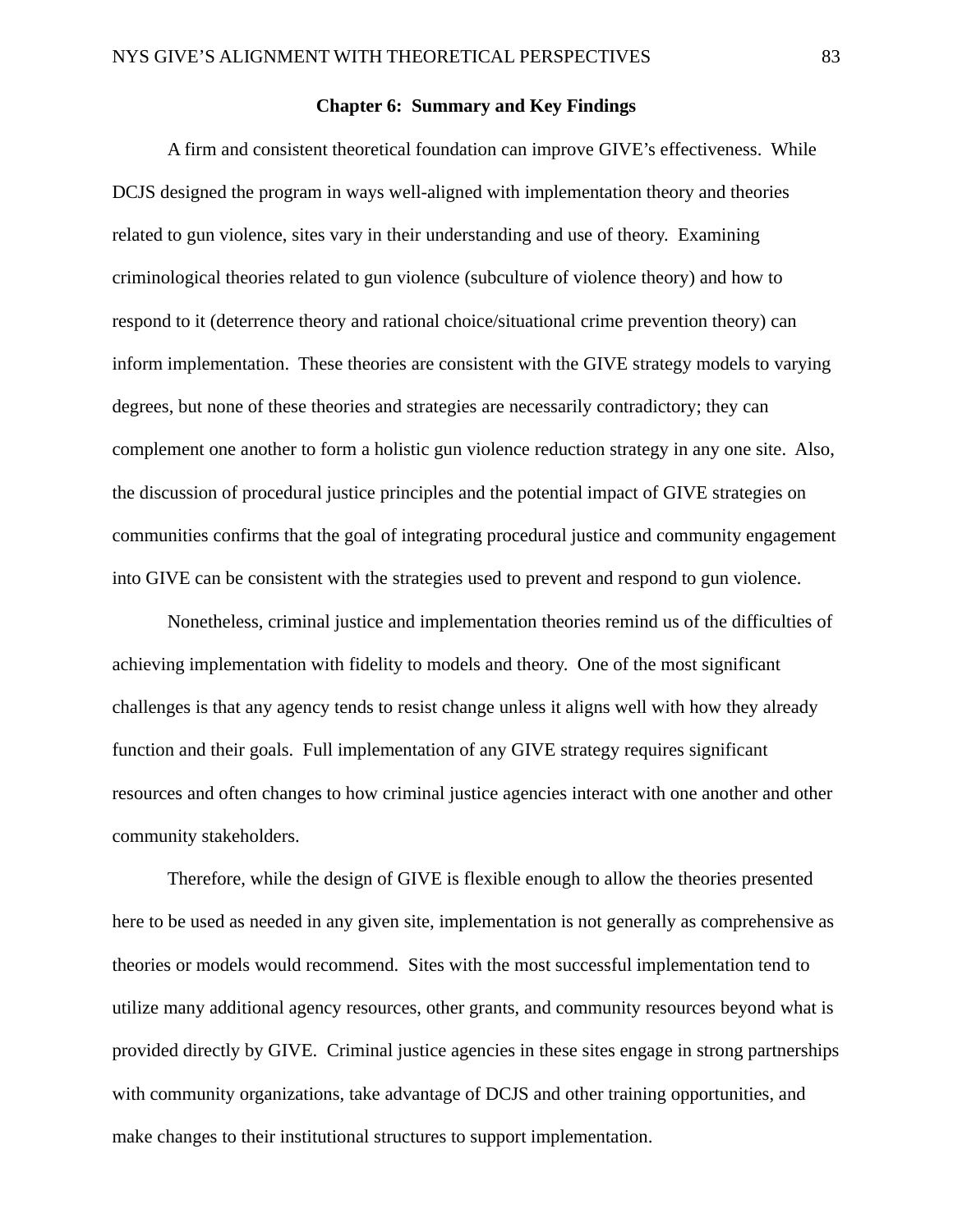Several key findings can be derived from this analysis and inform GIVE efforts.

- 1. Comprehensive gun violence reduction strategies should be developed after a careful analysis of the problem, its causes and reasons for sustainment, immediate and long-term solutions, and agency and community resources. Persistent gun violence is a problem involving many facets of a community, and law enforcement resources form only one piece of the solution. These aspects of POP and hot spots policing models are often neglected in GIVE implementation.
- 2. Street outreach is perhaps the GIVE strategy with the most potential for improvement. Efforts to improve this strategy must be informed by implementation theory and subculture of violence theory. In particular, DCJS and GIVE site personnel must recognize the tendency for sites to under-utilize this strategy or to develop strategies that do not reflect the subculture of violence's impact on the community and gun violence. Because this strategy does not align with traditional law enforcement functions, few resources tend to be devoted to this strategy by criminal justice agencies compared to other strategies, and community organizations operating street outreach programs often lack significant resources to hire, train, and manage these programs. A more concerted effort to see how street outreach complements other GIVE strategies is warranted. Model street outreach sites could train other sites, capitalizing on the legitimacy and credibility law enforcement and street outreach workers feel for their colleagues around the state.
- 3. Deterrence efforts are more effective if they acknowledge and alter strategies in accord with the subcultures of violence (considering subcultural costs and benefits of violence), community contexts and resources, and the community's and individuals' historical experiences with punishment and punishment avoidance. A general lack of this acknowledgement in GIVE sites may explain why many are frustrated with a perceived lack of deterrence effect from strategies such as focused deterrence.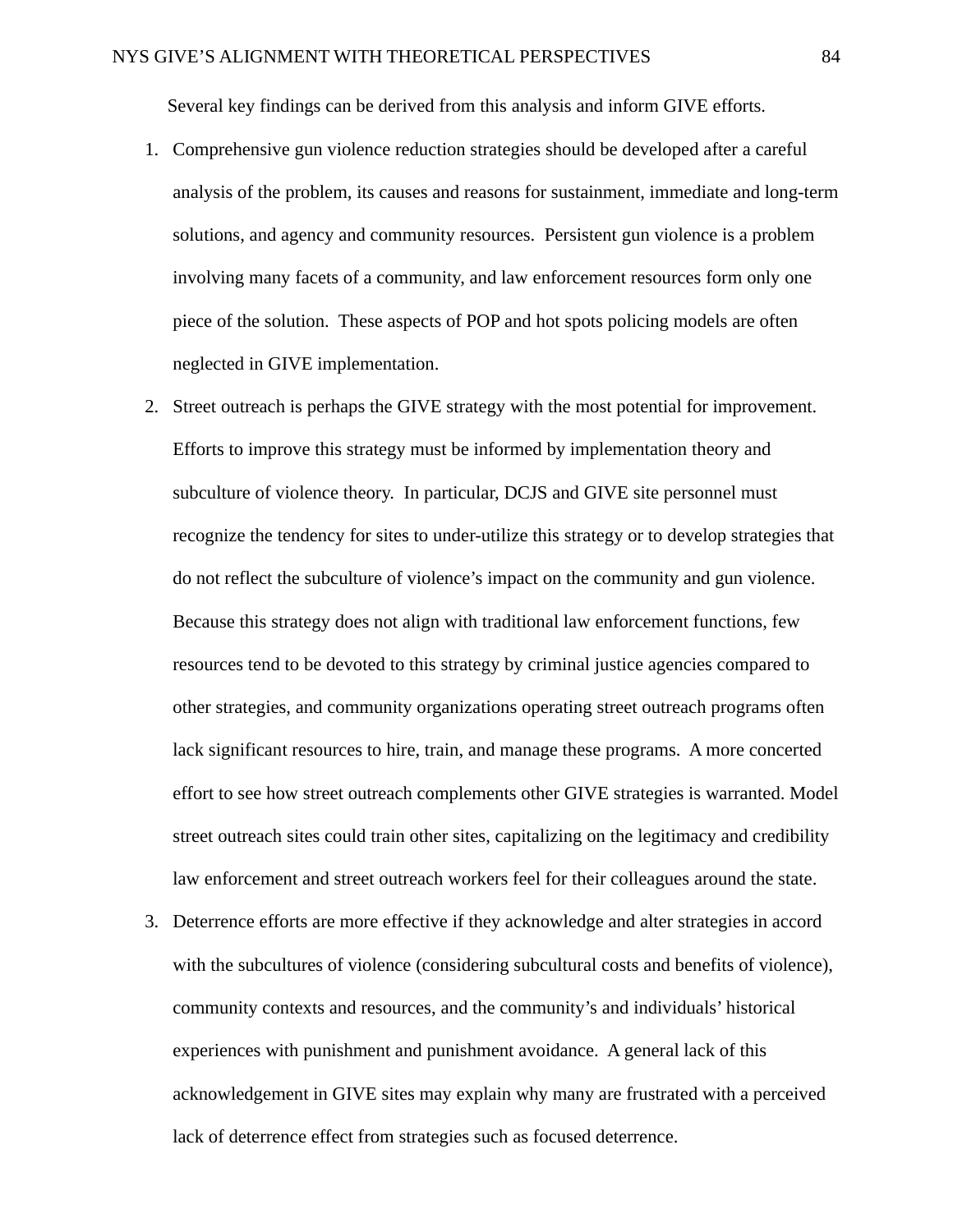- 4. GIVE sites with low levels of gun violence can certainly benefit from the lessons about community integration, procedural justice, deterrence, situational crime prevention, and POP, but the problems they experience do not match the problems in other sites. There is not significant evidence that subcultures of violence are strong in these sites, so strategies such as street outreach and focused deterrence are likely inappropriate.
- 5. GIVE agency partners should have an honest understanding of their agency's and their partner agencies' readiness and purpose for implementation. For instance, do administrators intend to make changes to agency operations, personnel time, and management structures to support implementation, or do they endeavor to use the grant funding to support already-existing functions? Are they implementing GIVE driven by normative, mimetic, or coercive forces? Are there sufficient resources to accomplish goals? How well are the problem and strategies understood by agency and community partners? If buy-in is not consistent across partners or there are not enough resources, having this honest understanding will help those who actively want to improve implementation to strategize more effective changes.
- 6. Trainings and technical assistance should engage opinion leaders, and they should specifically address how the strategy can integrate procedural justice, community partners, and theory to form comprehensive strategies tailored to community conditions.
- 7. Regularly reassessing strategy implementation, the readiness and resources of partners, and the nature of the gun violence problem will ensure that resources continue to be used in the most effective ways to address changing problems and conditions.

This research highlights the numerous challenges of such an ambitious statewide initiative to reduce gun violence as well as the ample opportunities for strong GIVE strategies if they are informed by the insights of the theories presented here and the ideal GIVE strategy models.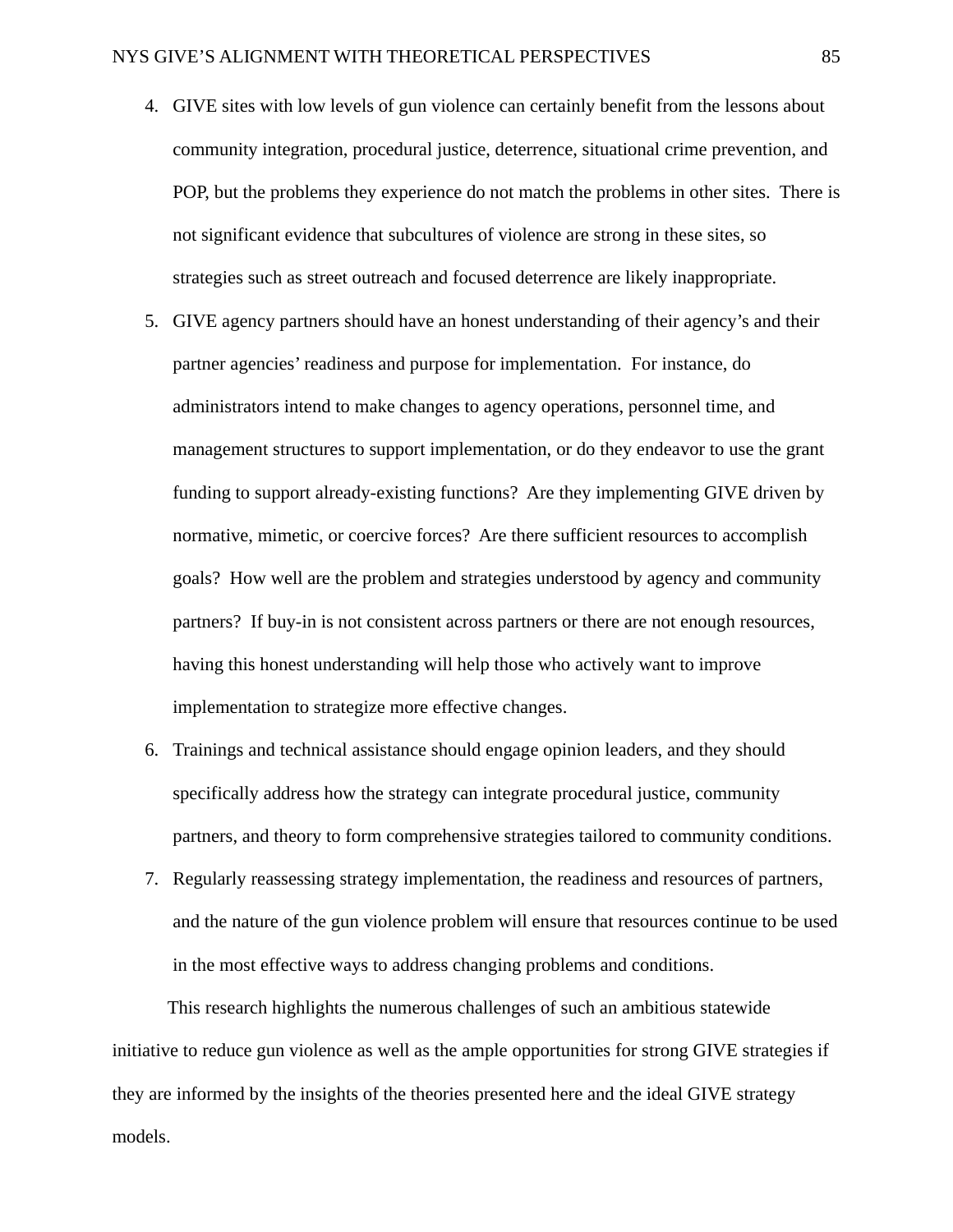### References

- Agnew, R. (1999). A general strain theory of community differences in crime rates. *Journal of Research in Crime and Delinquency, 36*, 123-155. doi: 10.1177/0022427899036002001.
- Anderson, E. (1999). *Code of the Street: Decency, Violence, and the Moral Life of the Inner City.* New York: W. W. Norton.
- Blader, S. & Tyler, T. R. (2003). A four component model of procedural justice: Defining the meaning of a fair process. *Personality and Social Psychology Bulletin, 29*(6), 747-758.
- Braga, A. A., & Bond, B. J. (2008). Policing crime and disorder hot spots: A randomized controlled trial. *Criminology, 46*(3), 577-607.
- Braga, A. A., Hureau, D. M., & Papachristos, A. V. (2014). Deterring Gang-Involved Gun Violence: Measuring the Impact of Boston's Operation Ceasefire on Street Gang Behavior. *Journal of Quantitative Criminology, 30*(1), 113-139.
- Braga, A. A., Kennedy, D. M., Waring, E. J., & Morrison Piehl, A. (2001). Problem-Oriented Policing, Deterrence, and Youth Violence: An Evaluation of Boston's Operation Ceasefire. *Journal of Research in Crime and Delinquency, 38*(3), 195-225.
- Braga, A. A., Papachristos, A. V., & Hureau, D. M. (2014). The effects of hot spots policing on crime: An updated systematic review and meta-analysis. *Justice Quarterly, 31*(4), 633- 663. doi: 10.1080/07418825.2012.673632
- Braga, A. A. & Weisburd, D. L. (2010). *Policing Problem Places: Crime Hot Spots and Effective Prevention.* New York: Oxford University Press.
- Braga, A. A. & Weisburd, D. L. (2012). *The effects of "pulling levers" focused deterrence strategies on crime.* Oslo, Norway: Campbell Collaboration. doi: 10.4073/csr.2012.6
- Brennan, I. R. & Moore, S. C. (2009). Weapons and Violence: A Review of Theory and Research. *Aggression and Violent Behavior, 14,* 215-225.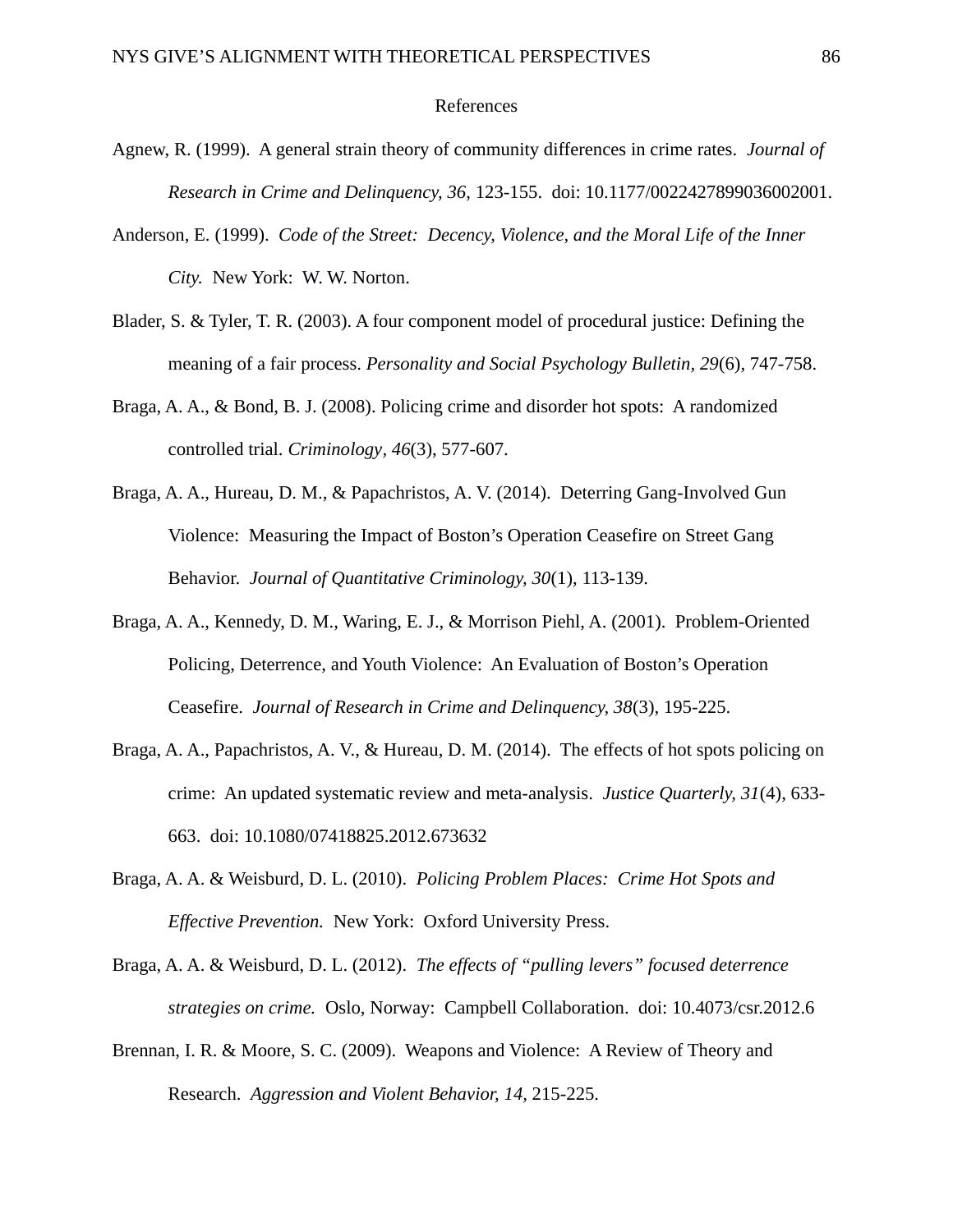- Brunson, R. K. (2015). Focused deterrence and improved police-community relations: Unpacking the proverbial "black box." *Criminology & Public Policy, 14*(3), 507-514.
- Carr, Patrick J. (2005). *Clean Streets: Controlling Crime, Maintaining Order, and Building Community Activism*. New York, NY: New York University Press.
- Center for Evidence-Based Crime Prevention (CEBCP). (n.d.) *Hot spots policing.* Retrieved from [http://cebcp.org/evidence-based-policing/what-works-in-policing/research](http://cebcp.org/evidence-based-policing/what-works-in-policing/research-evidence-review/hot-spots-policing/)[evidence-review/hot-spots-policing/](http://cebcp.org/evidence-based-policing/what-works-in-policing/research-evidence-review/hot-spots-policing/)
- Center for Evidence-Based Crime Prevention (CEBCP). (n.d.) *Problem-Oriented Policing.*  Retrieved from [http://cebcp.org/evidence-based-policing/what-works-in](http://cebcp.org/evidence-based-policing/what-works-in-policing/research-evidence-review/problem-oriented-policing/)[policing/research-evidence-review/problem-oriented-policing/](http://cebcp.org/evidence-based-policing/what-works-in-policing/research-evidence-review/problem-oriented-policing/)
- Chavis, D. M. (2001). The paradoxes and promise of community coalitions. *American Journal of Community Psychology, 29*(2), 309-320.
- Clarke, R. V. (1980/2006). Situational Crime Prevention. In F. T. Cullen and R. Agnew (Eds.), *Criminological Theory: Past to Present: Essential Readings (3<sup>rd</sup> ed.) (444-51). Los* Angeles, CA: Roxbury.
- Clarke, R. V. & Eck, J. E. (2005). *Crime analysis for problem solvers in 60 small steps.*  Washington, D.C.: U.S. Department of Justice, Office of Community Oriented Policing Services, Center for Problem Oriented Policing. Retrieved from [www.popcenter.org/library/reading/PDFs/60steps.pdf](http://www.popcenter.org/library/reading/PDFs/60steps.pdf)
- Clear, T. R. (2007). *Imprisoning Communities: How Mass Incarceration Makes Disadvantaged Neighborhoods Worse.* New York, NY: Oxford University Press.
- Cleveland, G. & Saville, G. (2003a). An introduction to 2nd Generation CPTED: Part 1. CPTED Perspectives, 6(1), 7–9. Retrieved from [www.cpted.net/resources/Documents/ICA](http://www.cpted.net/resources/Documents/ICA%20Resources/Newsletters/Perspectives_V06_I1_March%202003.pdf) [%20Resources/Newsletters/Perspectives\\_V06\\_I1\\_March%202003.pdf](http://www.cpted.net/resources/Documents/ICA%20Resources/Newsletters/Perspectives_V06_I1_March%202003.pdf)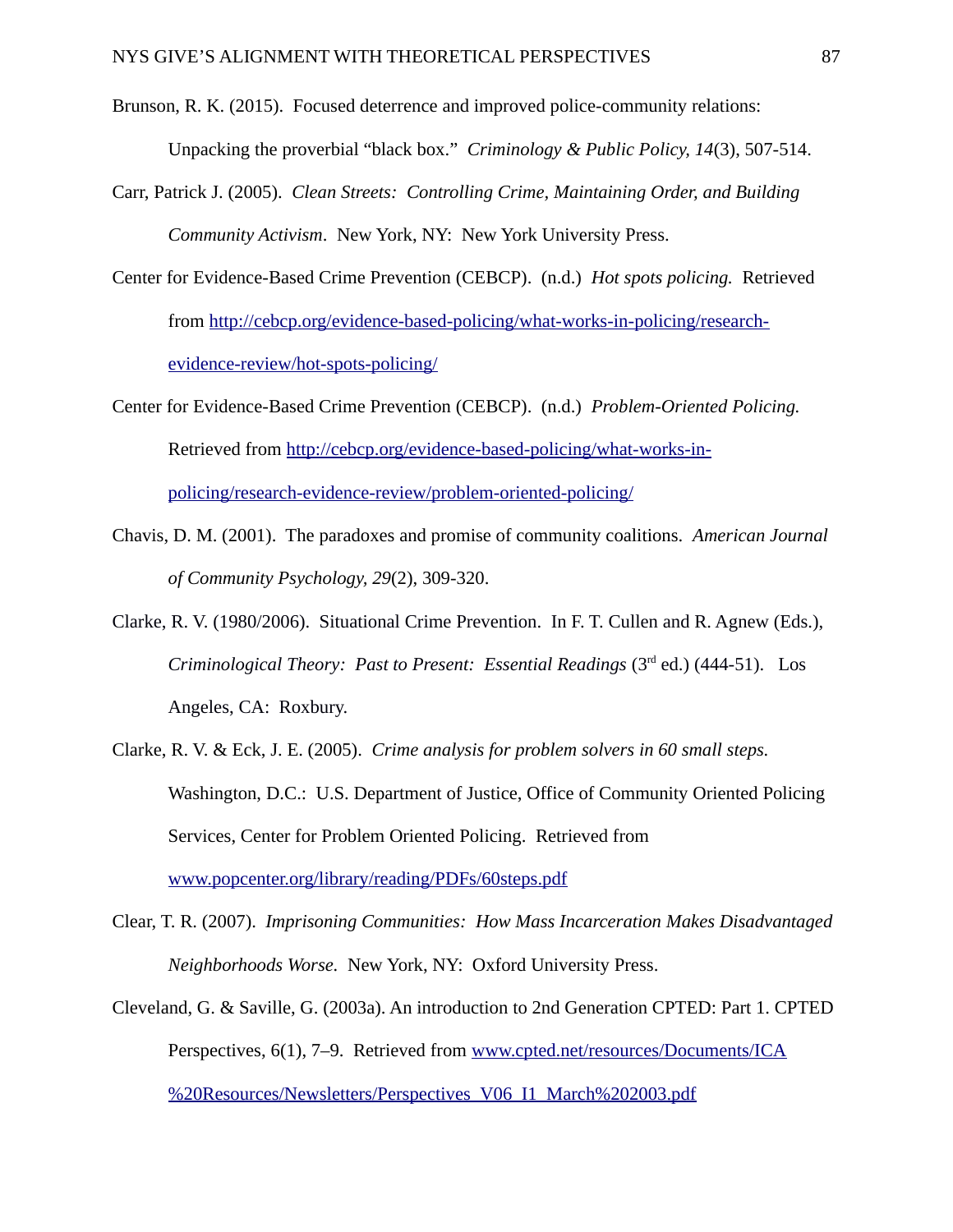- Cleveland, G. & Saville, G. (2003b). An introduction to 2nd Generation CPTED: Part 2. CPTED Perspectives, 6(2), 4–8. Retrieved from [www.cpted.net/resources/Documents/ICA](http://www.cpted.net/resources/Documents/ICA%20Resources/Newsletters/Perspectives_V06_I2_June%202003.pdf) [%20Resources/Newsletters/Perspectives\\_V06\\_I2\\_June%202003.pdf](http://www.cpted.net/resources/Documents/ICA%20Resources/Newsletters/Perspectives_V06_I2_June%202003.pdf)
- Cornish, D. B. & Clarke, R. V. (1986/2006). Crime as a Rational Choice. In F. T. Cullen and R. Agnew (Eds.), *Criminological Theory: Past to Present: Essential Readings* (3<sup>rd</sup> ed.) (421-426). Los Angeles, CA: Roxbury.
- Cullen, F. T. & Agnew, R. (Eds.). (2006). *Criminological theory: Past to present: Essential readings* (3rd ed).Los Angeles: Roxbury.
- Davies, P., Walker, A., & Grimshaw, J. (2010). A Systematic Review of the Use of Theory in the Design of Guideline Dissemination and Implementation Strategies and Interpretation of the Results of Rigorous Evaluation. *Implementation Science, 5*(14), 1-6.
- Dearing, J. W. (2009). Applying Diffusion of Innovation Theory to Intervention Development. *Research on Social Work Practice, 19*(5), 503-518.
- Duffee, D. E. (2015). Why is Criminal Justice Theory Important? In E. R. Maguire & D. E. Duffee (Eds.), *Criminal Justice Theory: Explaining the Nature and Behavior of Criminal Justice* (2<sup>nd</sup> ed.) (5-25). New York: Routledge.
- Fennelly, L. J., & Crowe, T. D. (2013). *Crime Prevention Through Environmental Design* (3rd ed.). Saint Louis, MO, USA: Butterworth-Heinemann.
- Griffiths, E. & Christian, J. (2015). Considering focused deterrence in the age of Ferguson, Baltimore, North Charleston, and beyond. *Criminology & Public Policy, 14*(3), 507-514.
- Haberman, C. P., Groff, E. R., Ratcliffe, J. H., & Sorg, E. T. (2016). Satisfaction with police in violent crime hot spots: Using community surveys as a guide for selecting hot spots policing tactics. *Crime & Delinquency, 62*(4), 525-557.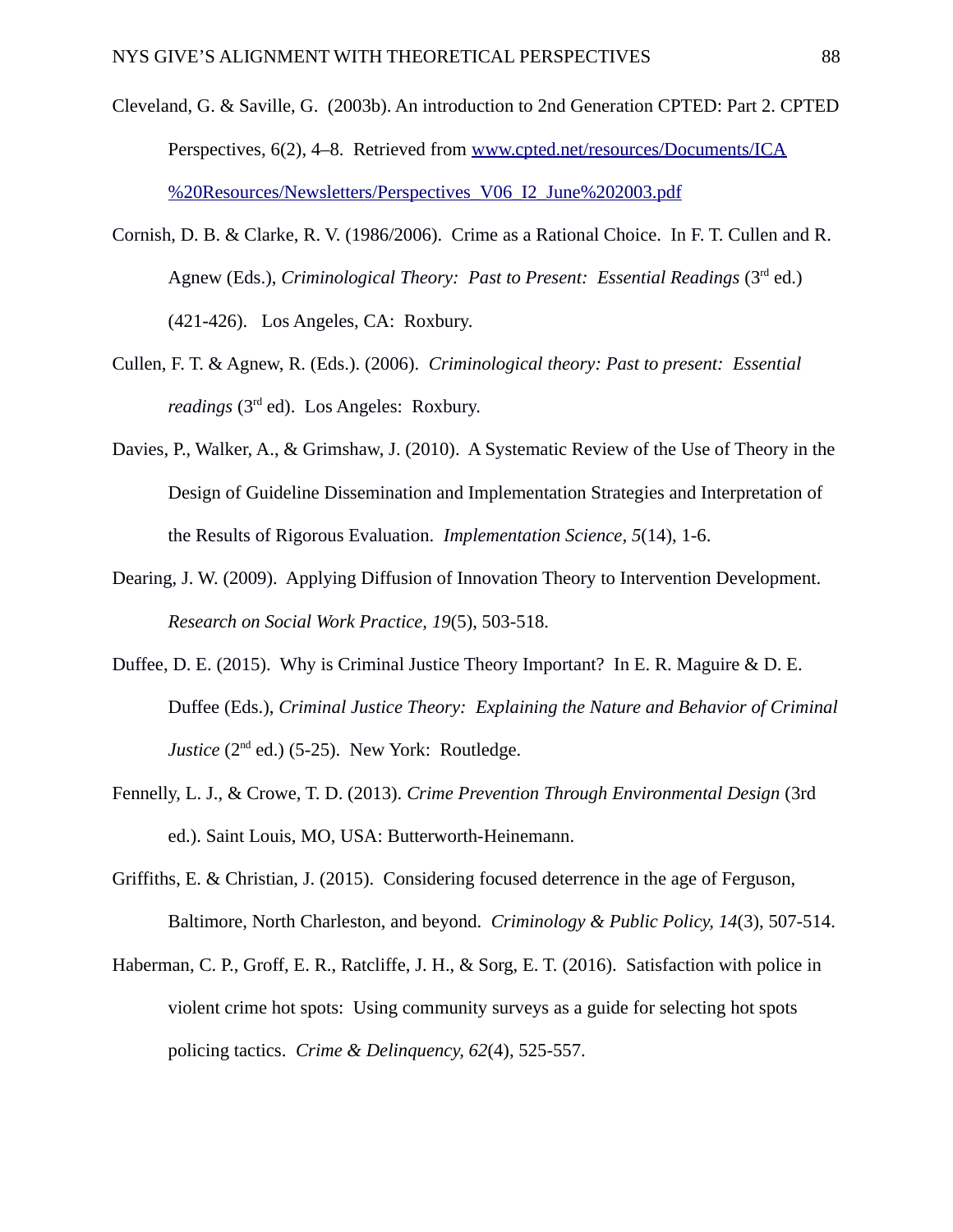- Howe, E. S. & Loftus, T. C. (1996). Integration of Certainty, Severity, and Celerity Information in Judged Deterrence Value: Further Evidence and Methodological Equivalence. *Journal of Applied Social Psychology, 26*(3), 226-42.
- Kille, L. W. (2013). Hot spots policing and crime prevention strategies: Ongoing research. *Journalist's Resource*. Retrieved from<http://journalistsresource.org/studies/government/> [criminal-justice/hot-spot-policing-strategies](http://journalistsresource.org/studies/government/criminal-justice/hot-spot-policing-strategies)
- Kiser, E. (1999). Comparing Varieties of Agency Theory in Economic, Political Science, and Sociology: An Illustration from State Policy Implementation. *Sociological Theory, 17*(2), 146-170.
- Kleiman, M. (2016). Swift-Certain-Fair. *Criminology and Public Policy, 15*(4), 1185-1193.
- Maguire, E. R., Uchida, C. D., & Hassell, K. D. (2015). Problem-oriented policing in Colorado Springs: A content analysis of 753 cases. *Crime & Delinquency, 61*(1), 71-95. doi: 10.1177/0011128710386201.
- Makarios, M. D. & Pratt, T. C. (2012). The Effectiveness of Policies and Programs that Attempt to Reduce Firearm Violence: A Meta-Analysis. *Crime and Delinquency, 58*(2), 222-244.
- May, C. (2013). Towards a General Theory of Implementation. *Implementation Science, 8*(18), 1-14.
- Mazerolle, L., Antrobus, E, Bennett, S., & Tyler, T. R., (2013). Shaping citizen perceptions of police legitimacy: A randomized field trial of procedural justice. *Criminology, 51*(1), 33- 63. doi: 10.1111/j.1745-9125.2012.00289.x

McNeely, J. (1999). Community building. *Journal of Community Psychology, 27*(6), 741-750.

Meares, T. (2010). *Don't jump the shark: Understanding deterrence and legitimacy in the architecture of law enforcement*. Retrieved from

<http://www.nij.gov/multimedia/presenter/presenter-meares/>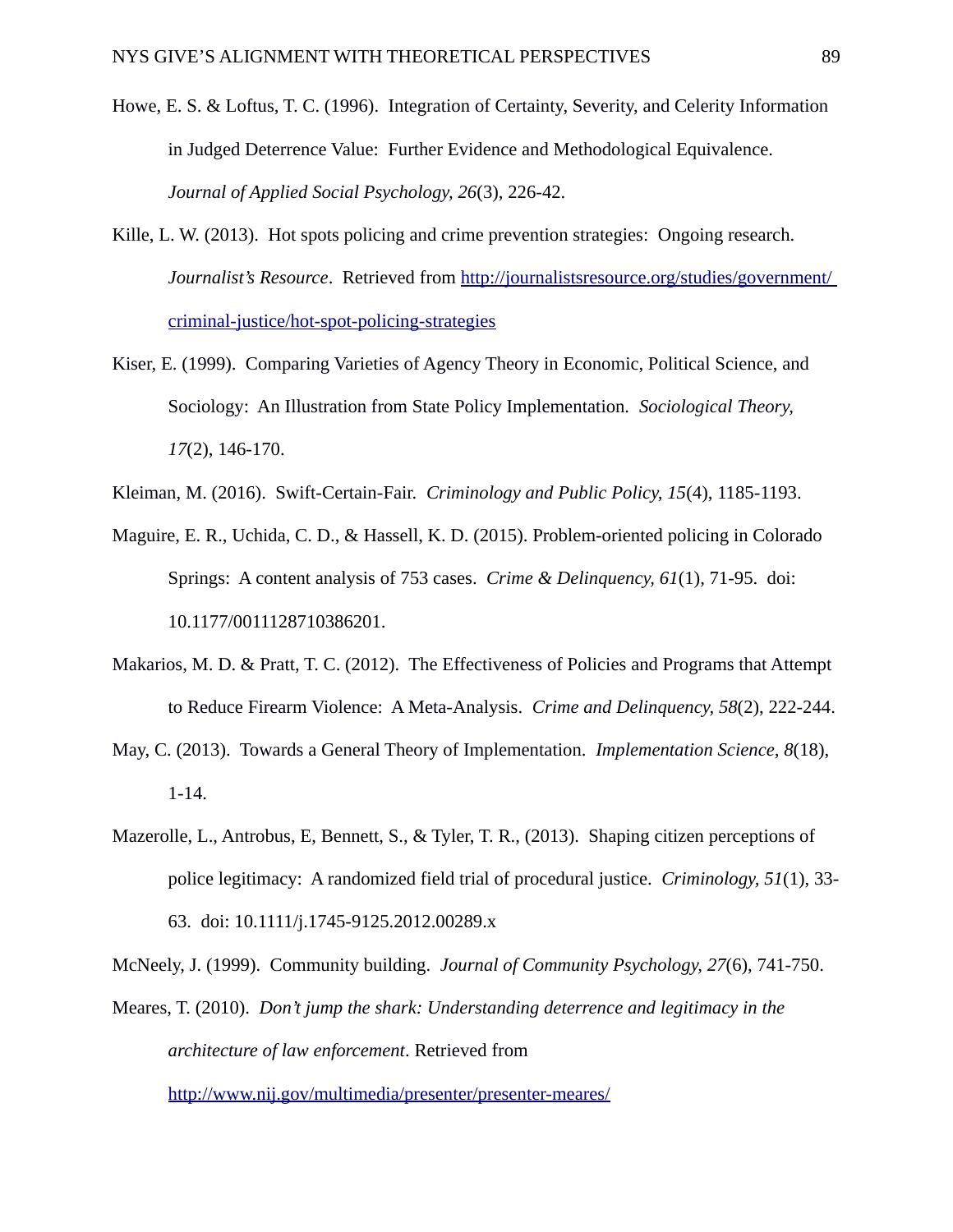- National Institute of Justice (n.d.). *Practice profile: Cure Violence (Chicago, Illinois).*  Retrieved from<https://www.crimesolutions.gov/ProgramDetails.aspx?ID=205>
- National Institute of Justice (n.d.). *Practice profile: Focused deterrence strategies.* Retrieved from<https://www.crimesolutions.gov/PracticeDetails.aspx?ID=11>
- National Institute of Justice (n.d.). *Practice profile: Hot spots policing.* Retrieved from: <https://www.crimesolutions.gov/PracticeDetails.aspx?ID=8>
- New York State Division of Criminal Justice Services (Feb. 2017). *New York State Gun Involved Violence Elimination (GIVE) Initiative Crime, Arrest, and Firearm Activity Report: Data Reported through December 31, 2016.* Albany, NY: New York State. Retrieved from <http://criminaljustice.ny.gov/crimnet/ojsa/impact/index.htm>
- Nobles, M. R. (2008). *Evaluating Philadelphia's Gun Court: Implications for Crime Reduction and Specialized Jurisprudence* (Doctoral dissertation). University of Florida, Gainesville.
- Pollack, K. M., Frattaroli, S., Whitehill, J. M., & Strother, K. (2011). Youth perspectives on street outreach workers: Results from a community-based survey. *Journal of Community Health, 36*, 469-476. doi: 10.1007/s10900-010-9329-3.
- Ratcliffe, J. H., Groff, E. R., Sorg, E. T., & Haberman, C. P. (2015). Citizens' reactions to hot spots policing: Impacts on perceptions of crime, disorder, safety and police. *Journal of Experimental Criminology, 11*(3), 393-417.
- Renauer, B. C. (2015). Understanding Variety in Urban Community Policing: An Institutional Theory Approach. In E. R. Maguire & D. E. Duffee (Eds.), *Criminal Justice Theory: Explaining the Nature and Behavior of Criminal Justice* (2<sup>nd</sup> ed.) (115-48). New York: Routledge.
- Skogan, W. G., Harnett, S. M., Bump, N., & Dubois, J. (2009). *Evaluation of CeaseFire-Chicago* (Document No. 227181). Report prepared for the U.S. Department of Justice.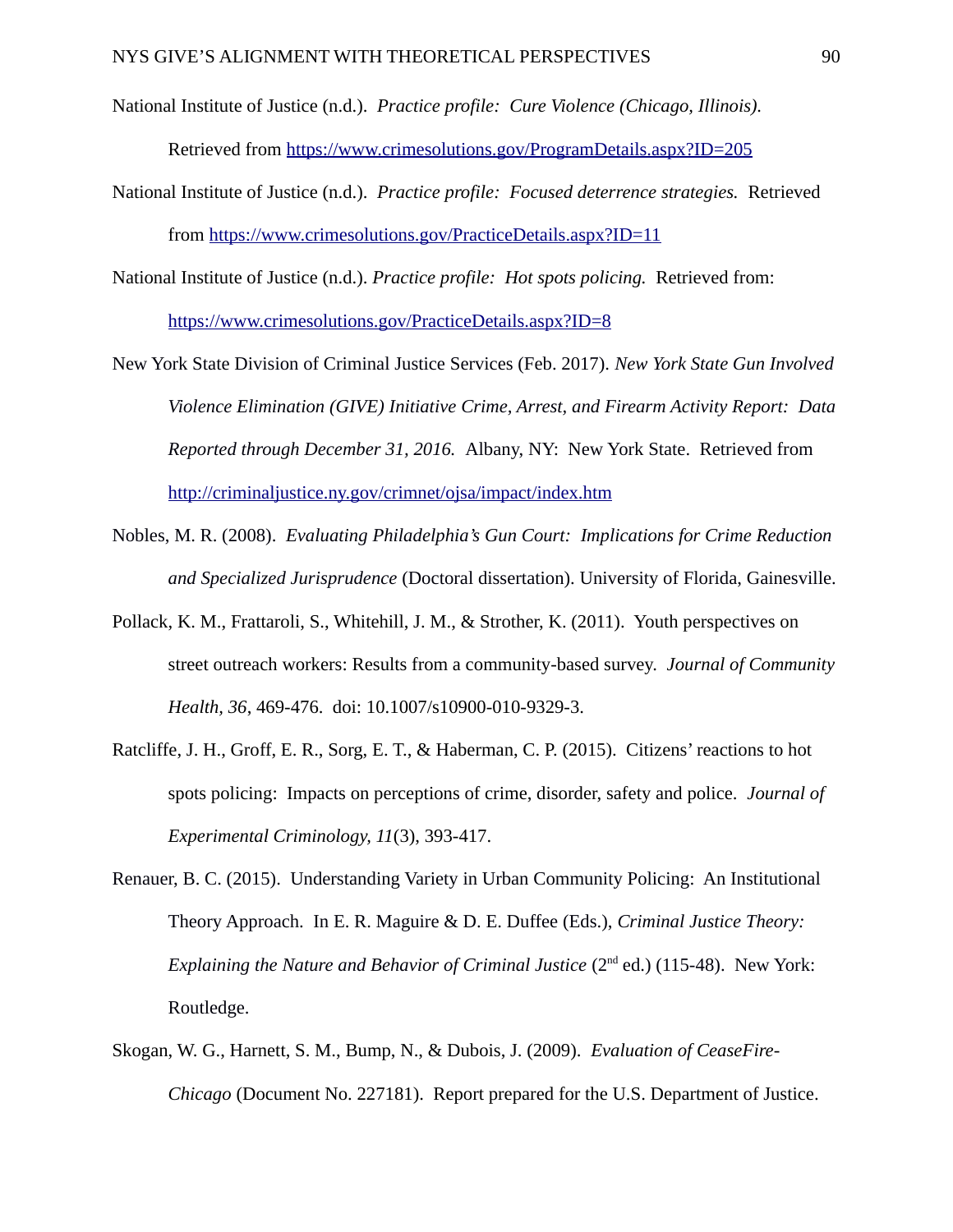Washington, D.C.: National Criminal Justice Reference Service, Office of Justice Programs. Retrieved from [www.ncjrs.gov/pdffiles1/nij/grants/227181.pdf](http://www.ncjrs.gov/pdffiles1/nij/grants/227181.pdf)

- Skogan, W. G., Hartnett, S. M., DuBois, J., Comey, J. T., Kaiser, M., & Lovig, J. H. (1999). *On the beat: Police and community problem solving.* Boulder, CO: Westview Press. Retrieved from [http://skogan.org/files/On\\_The\\_Beat\\_Police\\_and\\_Community\\_Problem](http://skogan.org/files/On_The_Beat_Police_and_Community_Problem)[\\_](http://skogan.org/files/On_The_Beat_Police_and_Community_Problem_Solving.pdf)  [Solving.pdf](http://skogan.org/files/On_The_Beat_Police_and_Community_Problem_Solving.pdf)
- Snipes, J. & Maguire, E. R. (2015). Foundations of criminal justice theory. In E. R. Maguire & D. E. Duffee (Eds.), *Criminal Justice Theory: Explaining the Nature and Behavior of Criminal Justice* (2nd ed.) (27-54). New York: Routledge.
- Stafford, M. C. & Warr, M. (1993/2006). Reconceptualizing Deterrence Theory. In F. T. Cullen and R. Agnew (Eds.), *Criminological Theory: Past to Present: Essential Readings* (3<sup>rd</sup>) ed.) (415-20). Los Angeles, CA: Roxbury.
- Stetesky, P. B. & Pogrebin, M. R. (2007). Gang-Related Gun Violence: Socialization, Identity, and Self. *Journal of Contemporary Ethnography, 36*(1), 85-114.
- Stewart, D. & Klein, S. (2016). The Use of Theory in Research. *International Journal of Clinical Pharmacology, 38,* 615-619.
- Sunshine, J. & Tyler, T. R. (2003). The role of procedural justice and legitimacy in shaping public support for policing. Law and Society Review, 37(3), 513-548.
- Tyler, T. R. & Fagan, J. (2008). Legitimacy and Cooperation: Why do People Help the Police Fight Crime in Their Community? *Ohio State Journal of Criminal Law, 6*(231), 233-274.

U.S. Census Bureau. (2016). *American fact finder community facts.* Washington, D.C.: Government Printing Office. Retrieved from

<https://factfinder.census.gov/faces/nav/jsf/pages/index.xhtml>

Weisburd, D. L. & Braga, A. A. (2013, September). The importance of legitimacy in hot spots policing. *Community Policing Dispatch, 6* (9). Washington, D.C.: U.S. Department of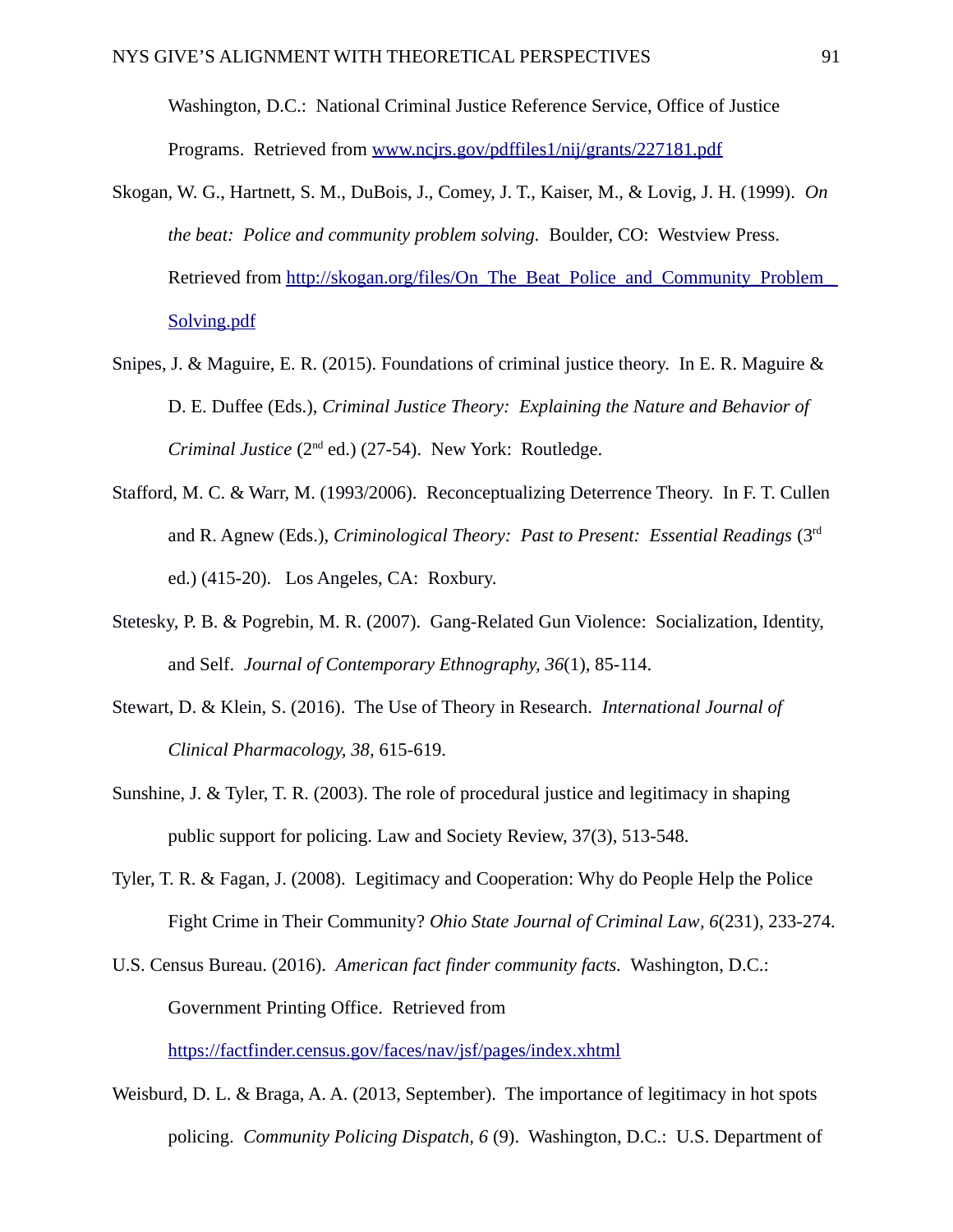Justice, Community Oriented Policing Services. Retrieved from<http://cops.usdoj.gov/> html/dispatch/09-2013/the importance of legitimacy in hot spots policing.asp

- Weisburd, D., Hinkle, J. C., Famega, C., & Ready, J. (2011). The possible "backfire" effects of hot spots policing: An experimental assessment of impacts on legitimacy, fear and collective efficacy. *Journal of Experimental Criminology, 7*, 297-320.
- Weisburd, D., Telep, C. W., Hinkle, J. C., & Eck, J. E. (2008). *The effects of problem-oriented policing on crime and disorder.* Campbell Collaboration. doi: 10.4073/csr.2008.14. Retrieved from: <http://www.campbellcollaboration.org/lib/download/228/>
- White, M. D., Fyfe, J. J., Campbell, S. P., & Goldkamp, J. S. (2003). The police role in preventing homicide: Considering the impact of problem-oriented policing on the prevalence of murder. Journal of Research in Crime and Delinquency, 40(2), 194-225. doi: 10.1177/0022427803251126.
- Wolfgang, M. E. & Ferracuti, F. (1982/2006). The Thesis of a Subculture of Violence. In F. T. Cullen and R. Agnew (Eds.), *Criminological Theory: Past to Present: Essential Readings* (3rd ed.) (147-150). Los Angeles, CA: Roxbury.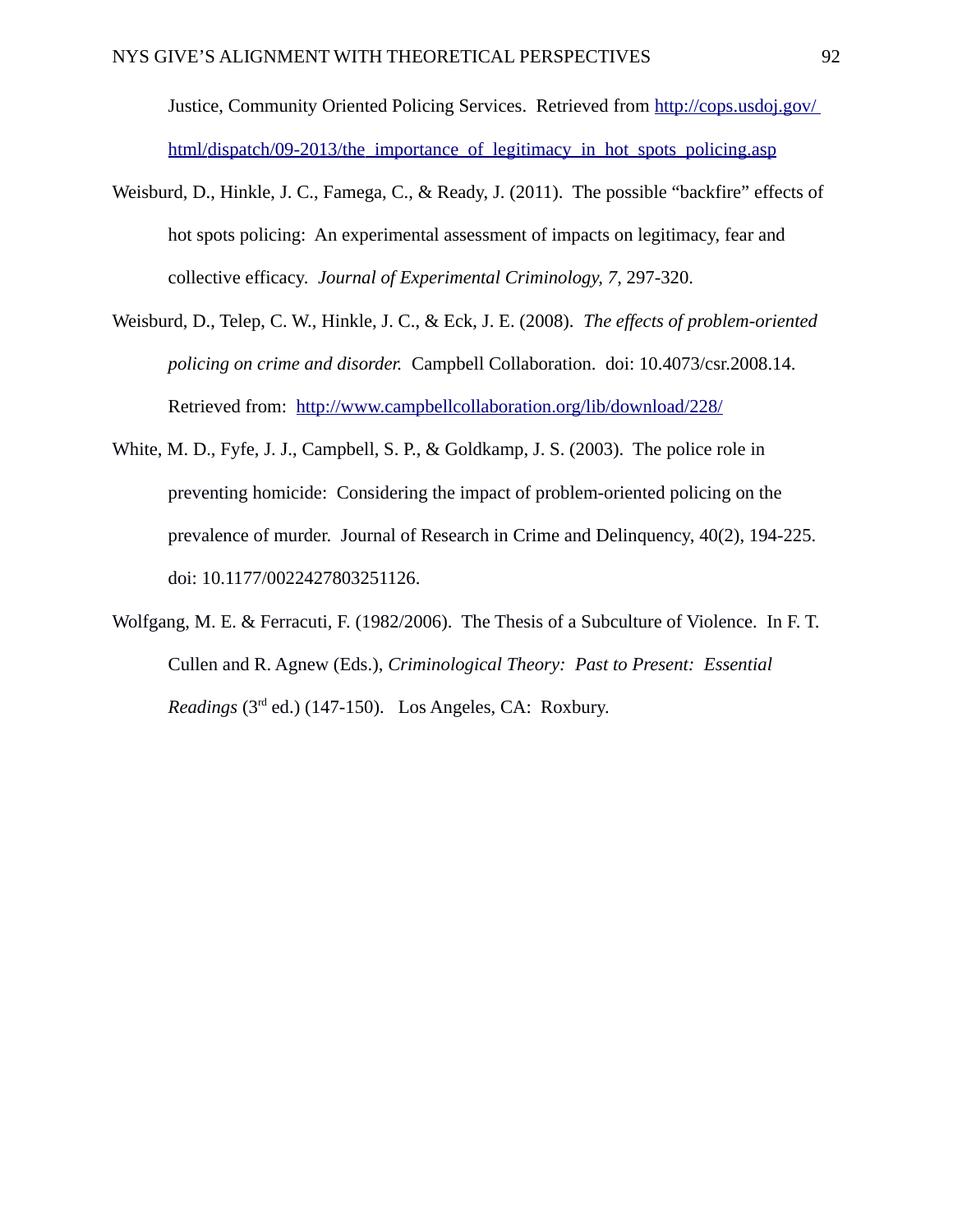# Appendix A: Sample Phone Call and Site Visit Interview Itineraries

Below are three examples of monthly phone call topics and two examples of site visit

itineraries and topics. Site names and any identifying information have been redacted.

Monthly Call Topics: Example 1 (medium-sized site)

- 1. October crime trends and how you've responded
- 2. Hot spot strategy updates
- 3. Street Outreach updates: update on [the map made by the street outreach team vs. the hot spot map created by the police department]
- 4. Focused deterrence:
	- a. Plans for the call-in (any changes, who is invited, etc.)
	- b. Activities of working groups (community, services, enforcement, etc.)
	- c. Will you do custom notifications?
- 5. Procedural justice integration [and results from research partner's survey]
- 6. Prosecution strategies for top offenders, focused deterrence participants
- 7. Any CPTED updates? How would new projects emerge?
- 8. Upcoming DCJS trainings and symposium attendance
- 9. November call/visit

Monthly Call Topics: Example 2 (large site)

- 1. Custom notification updates since mid-September (from probation and [police])
- 2. Hot spot updates: specific strategy responses, what is working well for you, future plans
- 3. DA: Status of… federal case work [against a particular gang]
- 4. At GIVE meeting, [someone] noted [that there are] different procedures at the [area's] 2 hospitals. Is this a concern? Any plans right now to address it?
- 5. General question: you have a lot of GIVE-related efforts…. What works well for you in organizing and integrating it all?
- 6. Start planning November site visit:
	- a. Meet with the service contact person for focused deterrence
	- b. Hot spot tours if we can
	- c. Any events?

Monthly Call Topics: Example 3 (large site)

- 1. New crime trends/problems and responses
- 2. Hot spot strategy updates
- 3. Why are call-ins done at the current frequency?
- 4. What criteria should people meet to be "right" for call-ins?
- 5. CPTED site selection based on gun violence
- 6. Can you send us the written plan for how CPTED sites are selected/assessed and the list of current CPTED sites?
- 7. Procedural justice in each strategy
- 8. Upcoming DCJS training/event attendance

Site Visit Itinerary and Topics: Example 1 (Large Site)